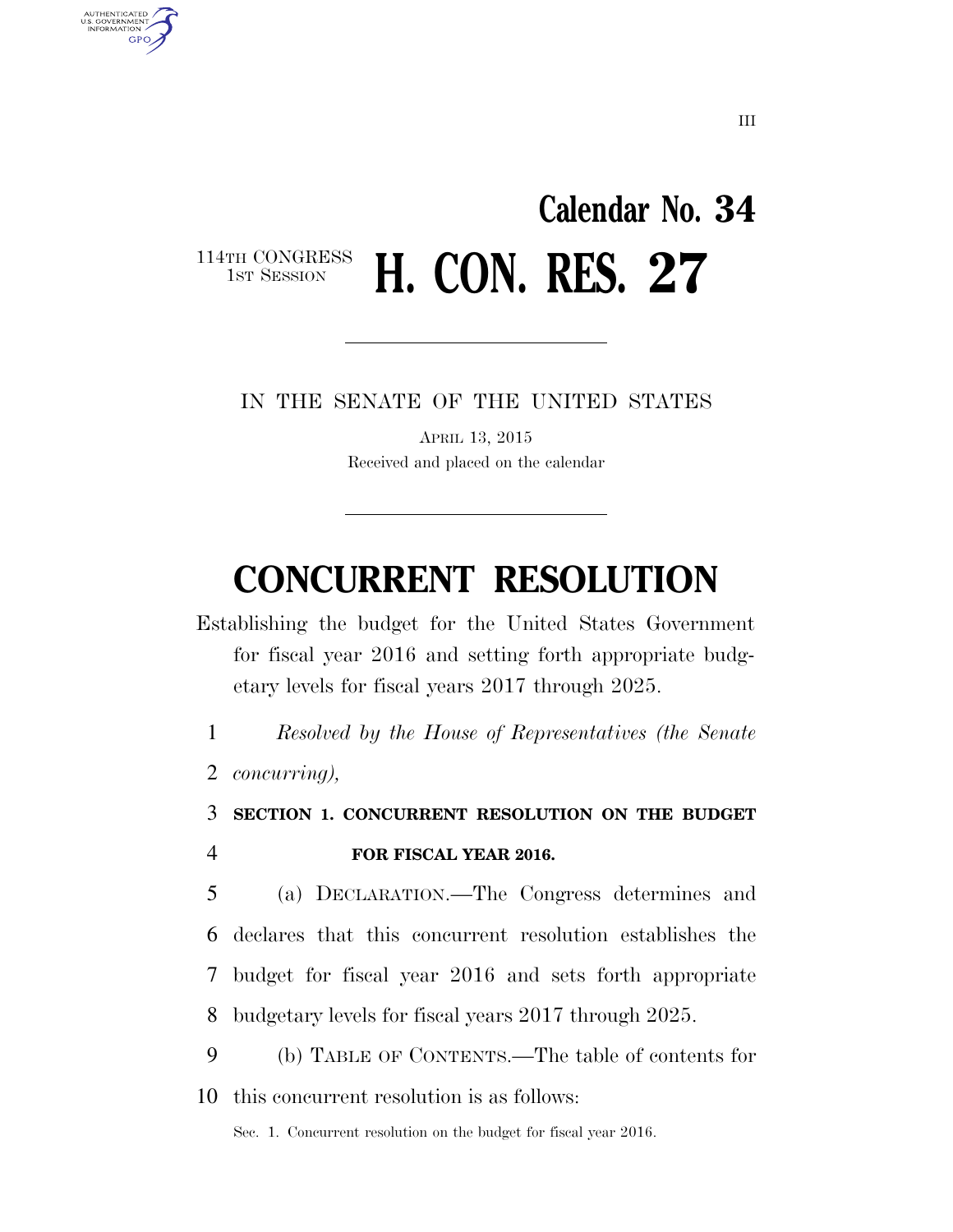#### TITLE I—RECOMMENDED LEVELS AND AMOUNTS

- Sec. 101. Recommended levels and amounts.
- Sec. 102. Major functional categories.

#### TITLE II—RECONCILIATION

- Sec. 201. Reconciliation in the House of Representatives.
- Sec. 202. Reconciliation procedures.
- Sec. 203. Additional guidance for reconciliation.

#### TITLE III—SUBMISSIONS FOR THE ELIMINATION OF WASTE, FRAUD, AND ABUSE

Sec. 301. Submissions of findings for the elimination of waste, fraud, and abuse.

#### TITLE IV—BUDGET ENFORCEMENT

- Sec. 401. Cost estimates for major legislation to incorporate macroeconomic effects.
- Sec. 402. Limitation on measures affecting Social Security solvency.
- Sec. 403. Budgetary treatment of administrative expenses.
- Sec. 404. Limitation on transfers from the general fund of the Treasury to the Highway Trust Fund.
- Sec. 405. Limitation on advance appropriations.
- Sec. 406. Fair value credit estimates.
- Sec. 407. Limitation on long-term spending.
- Sec. 408. Allocation for overseas contingency operations/global war on terrorism.
- Sec. 409. Adjustments for improved control of budgetary resources.
- Sec. 410. Concepts, aggregates, allocations and application.
- Sec. 411. Rulemaking powers.

#### TITLE V—RESERVE FUNDS

- Sec. 501. Reserve fund for the repeal of the President's health care law.
- Sec. 502. Deficit-neutral reserve fund for promoting real health care reform.
- Sec. 503. Deficit-neutral reserve fund related to the Medicare provisions of the President's health care law.
- Sec. 504. Deficit-neutral reserve fund for the State Children's Health Insurance Program.
- Sec. 505. Deficit-neutral reserve fund for graduate medical education.
- Sec. 506. Deficit-neutral reserve fund for trade agreements.
- Sec. 507. Deficit-neutral reserve fund for reforming the tax code.
- Sec. 508. Deficit-neutral reserve fund for revenue measures.
- Sec. 509. Deficit-neutral reserve fund to reduce poverty and increase opportunity and upward mobility.
- Sec. 510. Deficit-neutral reserve fund for transportation.
- Sec. 511. Deficit-neutral reserve fund for Federal retirement reform.
- Sec. 512. Deficit-neutral reserve fund for defense sequester replacement.

#### TITLE VI—ESTIMATES OF DIRECT SPENDING

Sec. 601. Direct spending.

#### TITLE VII—RECOMMENDED LONG-TERM LEVELS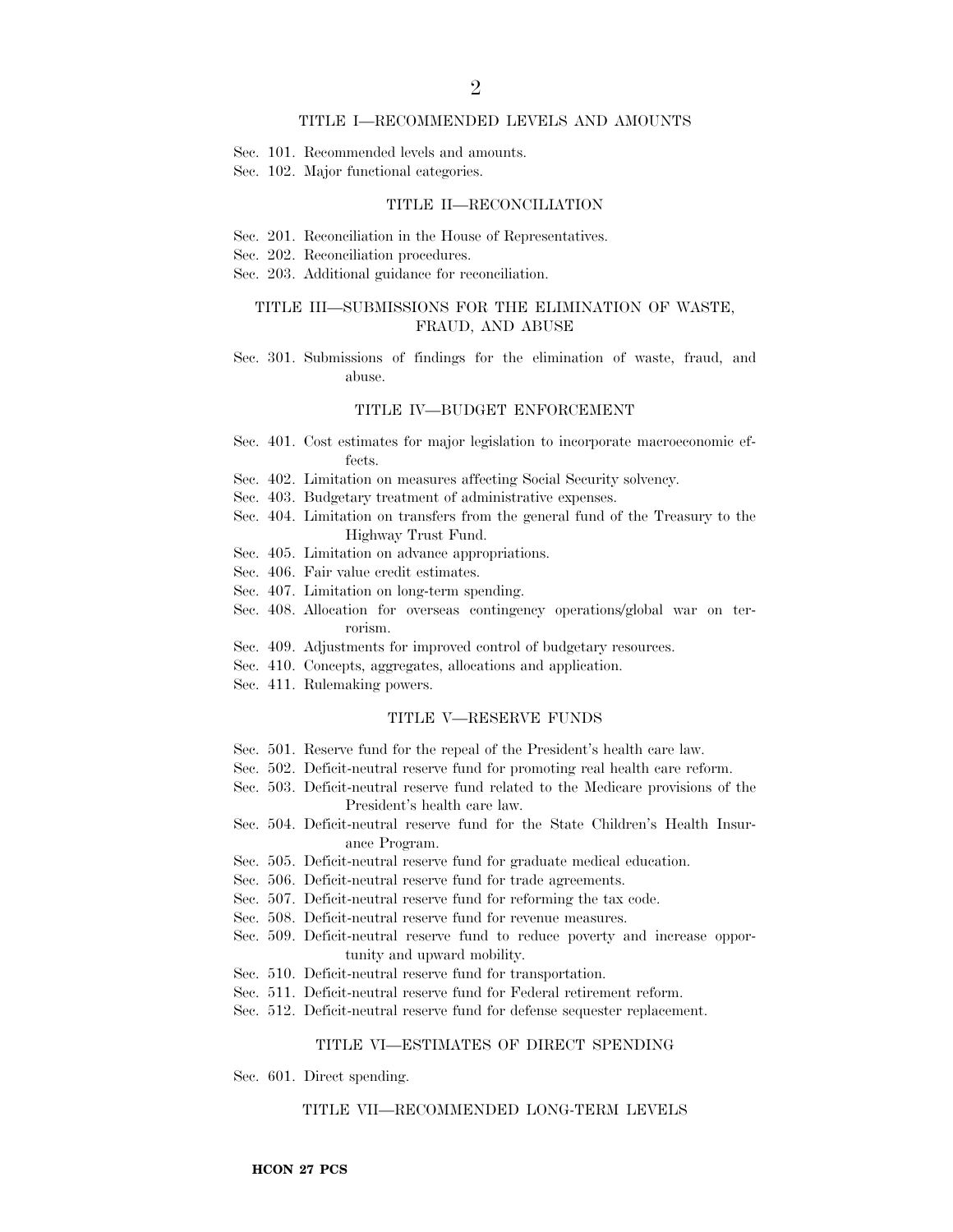Sec. 701. Long-term budgeting.

#### TITLE VIII—POLICY STATEMENTS

- Sec. 801. Policy statement on balanced budget amendment.
- Sec. 802. Policy statement on budget process and baseline reform.
- Sec. 803. Policy statement on economic growth and job creation.
- Sec. 804. Policy statement on tax reform.
- Sec. 805. Policy statement on trade.
- Sec. 806. Policy statement on Social Security.
- Sec. 807. Policy statement on repealing the President's health care law and promoting real health care reform.
- Sec. 808. Policy statement on Medicare.
- Sec. 809. Policy statement on medical discovery, development, delivery and innovation.
- Sec. 810. Policy statement on Federal regulatory reform.
- Sec. 811. Policy statement on higher education and workforce development opportunity.
- Sec. 812. Policy statement on Department of Veterans Affairs.
- Sec. 813. Policy statement on Federal accounting methodologies.
- Sec. 814. Policy statement on scorekeeping for outyear budgetary effects in appropriation Acts.
- Sec. 815. Policy statement on reducing unnecessary, wasteful, and unauthorized spending.
- Sec. 816. Policy statement on deficit reduction through the cancellation of unobligated balances.
- Sec. 817. Policy statement on agency fees and spending.
- Sec. 818. Policy statement on responsible stewardship of taxpayer dollars.
- Sec. 819. Policy statement on ''No Budget, No Pay''.
- Sec. 820. Policy statement on national security funding.

### 1 **TITLE I—RECOMMENDED**

### 2 **LEVELS AND AMOUNTS**

### 3 **SEC. 101. RECOMMENDED LEVELS AND AMOUNTS.**

- 4 The following budgetary levels are appropriate for
- 5 each of fiscal years 2016 through 2025:
- 6 (1) FEDERAL REVENUES.—For purposes of the
- 7 enforcement of this concurrent resolution:
- 8 (A) The recommended levels of Federal
- 9 revenues are as follows:
- 10 Fiscal year 2016: \$2,666,755,000,000.
- 11 Fiscal year 2017: \$2,763,328,000,000.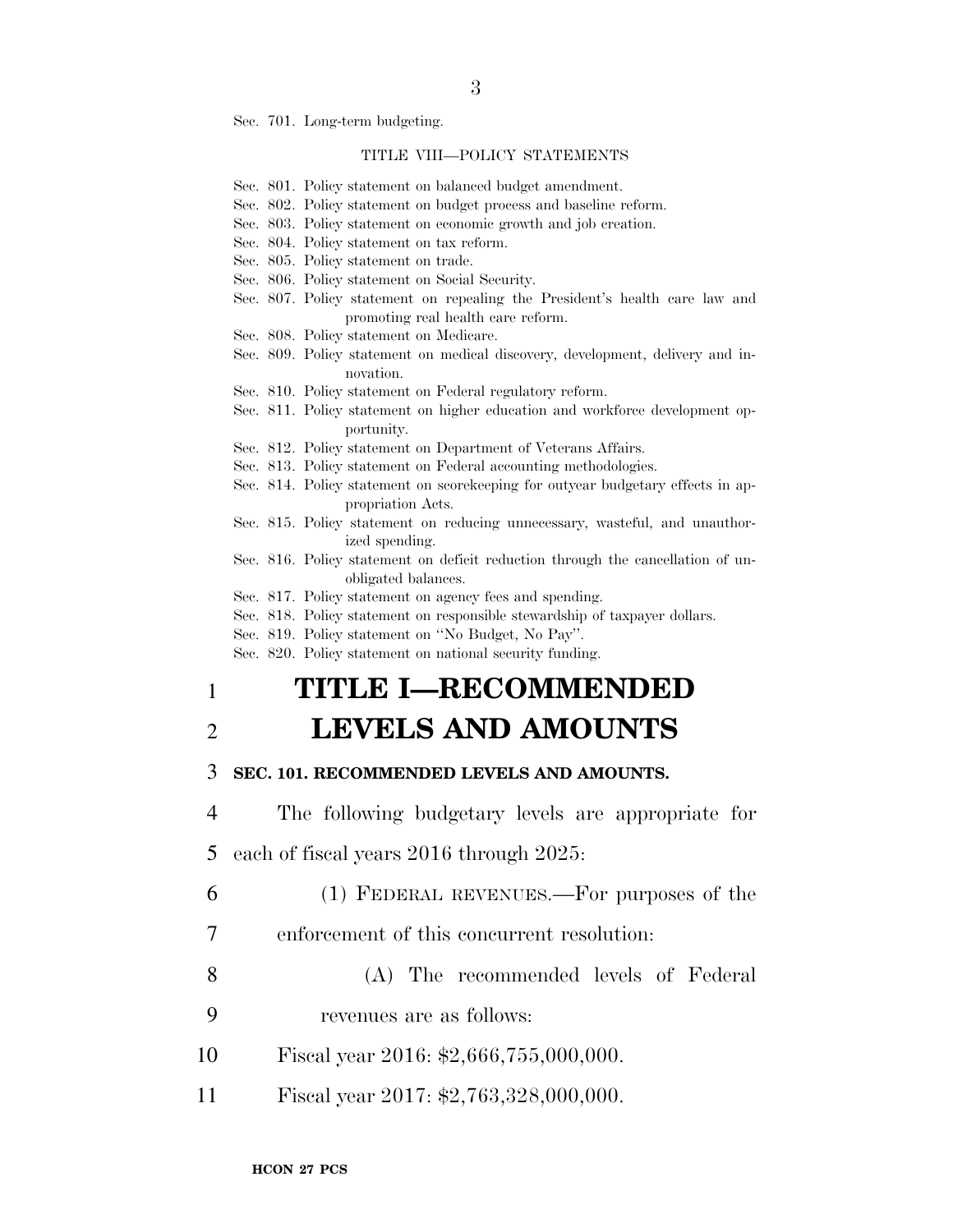| $\mathbf{1}$   | Fiscal year 2018: \$2,858,131,000,000.                |
|----------------|-------------------------------------------------------|
| $\overline{2}$ | Fiscal year 2019: $$2,974,147,000,000$ .              |
| 3              | Fiscal year 2020: \$3,099,410,000,000.                |
| $\overline{4}$ | Fiscal year 2021: \$3,241,963,000,000.                |
| 5              | Fiscal year 2022: \$3,388,688,000,000.                |
| 6              | Fiscal year 2023: \$3,550,388,000,000.                |
| 7              | Fiscal year 2024: \$3,722,144,000,000.                |
| 8              | Fiscal year 2025: \$3,905,648,000,000.                |
| 9              | (B) The amounts by which the aggregate                |
| 10             | levels of Federal revenues should be changed          |
| 11             | are as follows:                                       |
| 12             | Fiscal year $2016: $0.$                               |
| 13             | Fiscal year $2017: $0.$                               |
| 14             | Fiscal year $2018: $0.$                               |
| 15             | Fiscal year $2019: $0.$                               |
| 16             | Fiscal year $2020: $0.$                               |
| 17             | Fiscal year $2021: $0.$                               |
| 18             | Fiscal year 2022: \$0.                                |
| 19             | Fiscal year $2023: $0.$                               |
| 20             | Fiscal year $2024: $0.$                               |
| 21             | Fiscal year $2025: $0.$                               |
| 22             | (2) NEW BUDGET AUTHORITY.—For purposes                |
| 23             | of the enforcement of this concurrent resolution, the |
| 24             | budgetary levels of total new budget authority are as |
| 25             | follows:                                              |
|                |                                                       |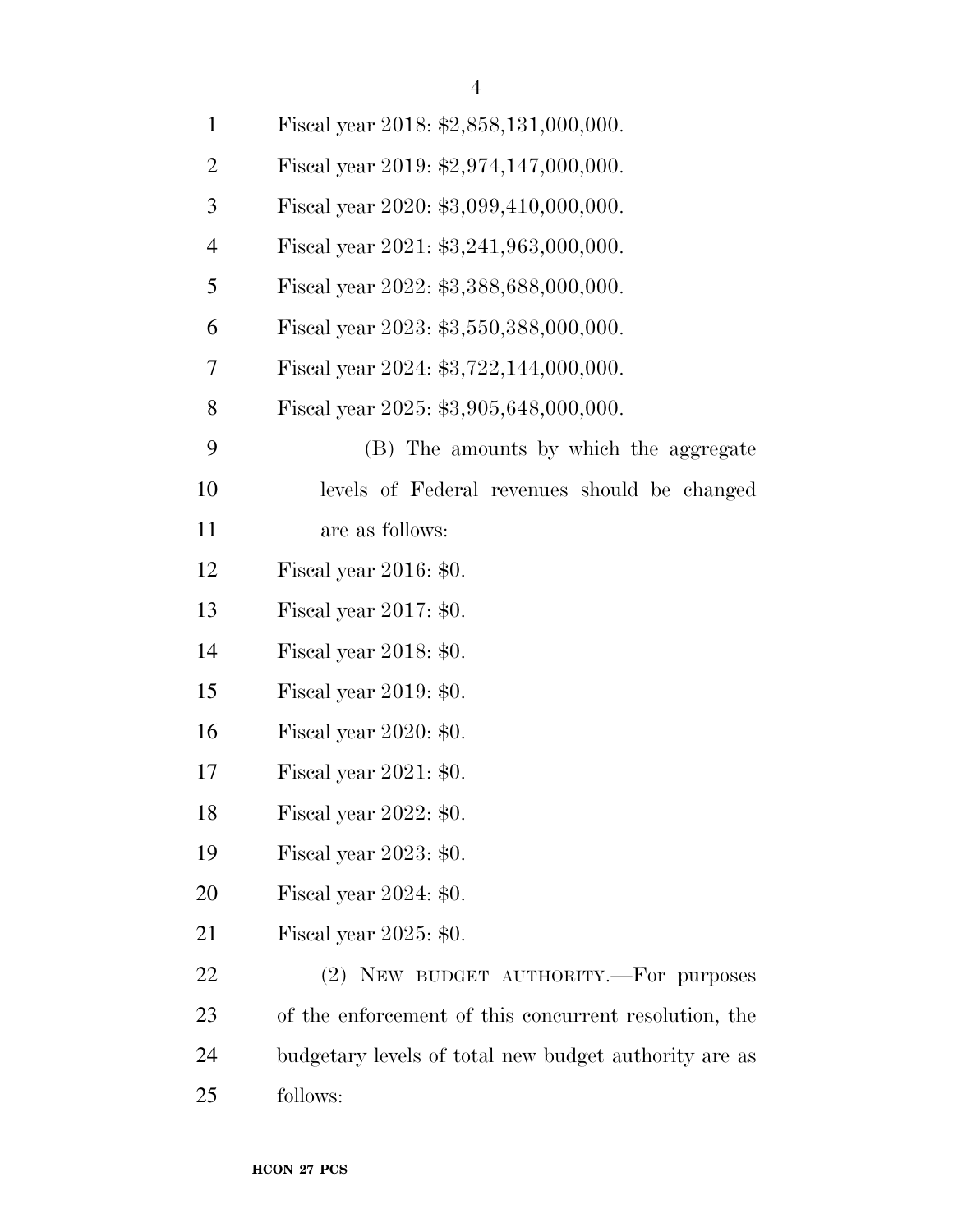| $\mathbf{1}$   | Fiscal year 2016: \$2,936,989,000,000. |
|----------------|----------------------------------------|
| $\overline{2}$ | Fiscal year 2017: \$2,874,003,000,000. |
| 3              | Fiscal year 2018: \$2,944,067,000,000. |
| $\overline{4}$ | Fiscal year 2019: \$3,091,104,000,000. |
| 5              | Fiscal year 2020: \$3,248,181,000,000. |
| 6              | Fiscal year 2021: \$3,328,045,000,000. |
| 7              | Fiscal year 2022: \$3,463,044,000,000. |
| 8              | Fiscal year 2023: \$3,529,161,000,000. |
|                |                                        |

- Fiscal year 2024: \$3,586,560,000,000.
- Fiscal year 2025: \$3,715,369,000,000.

 (3) BUDGET OUTLAYS.—For purposes of the enforcement of this concurrent resolution, the budg-etary levels of total budget outlays are as follows:

- Fiscal year 2016: \$3,010,185,000,000.
- Fiscal year 2017: \$2,894,439,000,000.
- Fiscal year 2018: \$2,927,276,000,000.
- Fiscal year 2019: \$3,062,270,000,000.
- Fiscal year 2020: \$3,205,614,000,000.
- Fiscal year 2021: \$3,298,984,000,000.
- Fiscal year 2022: \$3,452,546,000,000.
- Fiscal year 2023: \$3,497,999,000,000.
- Fiscal year 2024: \$3,538,491,000,000.
- Fiscal year 2025: \$3,685,327,000,000.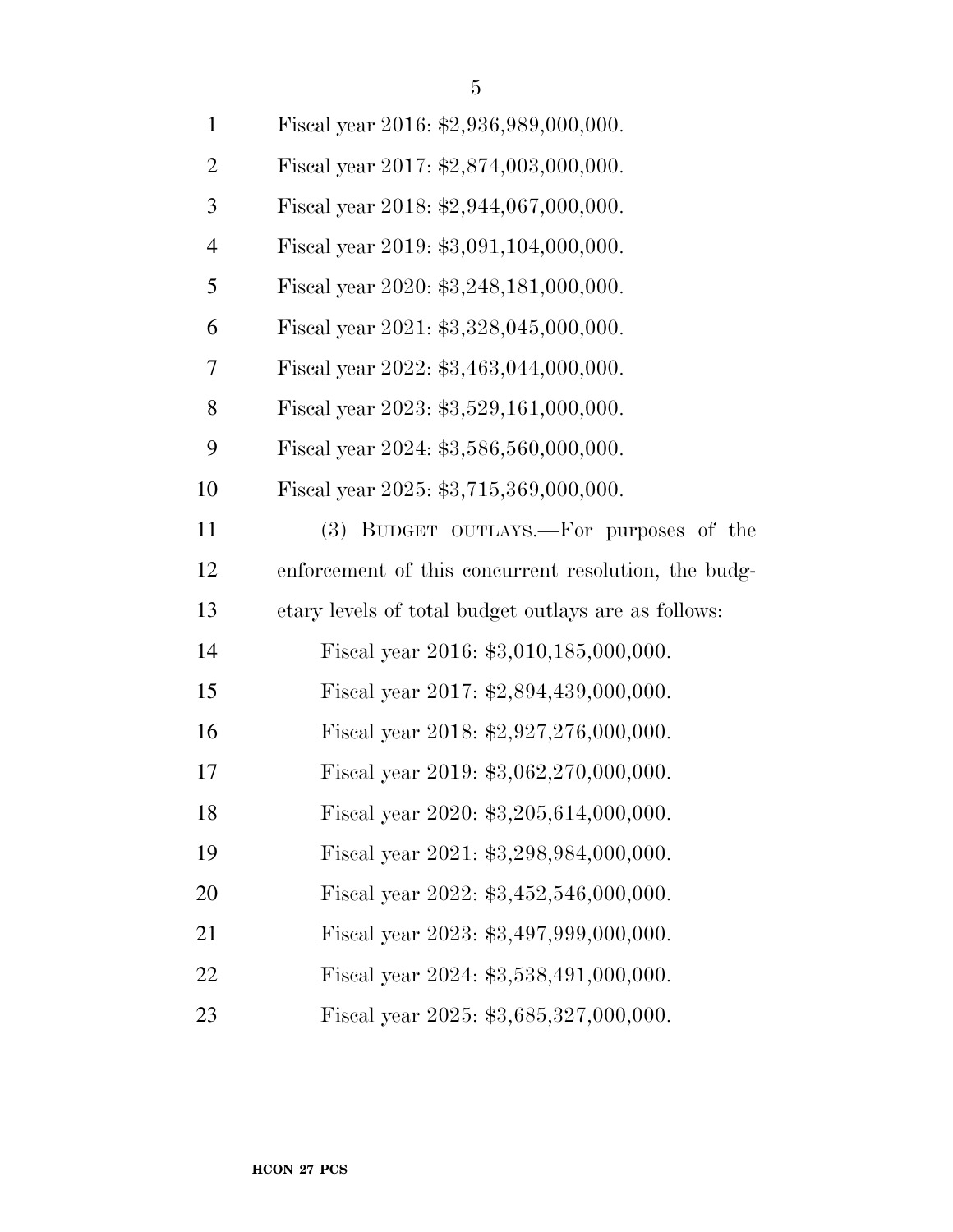| $\mathbf{1}$   | (4) DEFICITS (ON-BUDGET).—For purposes of           |
|----------------|-----------------------------------------------------|
| $\overline{2}$ | the enforcement of this concurrent resolution, the  |
| $\mathfrak{Z}$ | amounts of the deficits (on-budget) are as follows: |
| $\overline{4}$ | Fiscal year $2016: -\$343,430,000,000.$             |
| 5              | Fiscal year 2017: -\$131,111,000,000.               |
| 6              | Fiscal year $2018: -\$69,145,000,000.$              |
| 7              | Fiscal year 2019: -\$88,123,000,000.                |
| 8              | Fiscal year 2020: -\$106,204,000,000.               |
| 9              | Fiscal year $2021: -\$57,021,000,000.$              |
| 10             | Fiscal year $2022: -\$63,858,000,000.$              |
| 11             | Fiscal year 2023: \$52,389,000,000.                 |
| 12             | Fiscal year 2024: \$183,653,000,000.                |
| 13             | Fiscal year 2025: \$220,321,000,000.                |
| 14             | (5) DEBT SUBJECT TO LIMIT.—The budgetary            |
| 15             | levels of the public debt are as follows:           |
| 16             | Fiscal year 2016: \$19,048,915,000,000.             |
| 17             | Fiscal year 2017: \$19,395,251,000,000.             |
| 18             | Fiscal year 2018: \$19,643,341,000,000.             |
| 19             | Fiscal year 2019: \$19,949,858,000,000.             |
| 20             | Fiscal year 2020: \$20,263,382,000,000.             |
| 21             | Fiscal year 2021: \$20,507,829,000,000.             |
| 22             | Fiscal year 2022: \$20,908,840,000,000.             |
| 23             | Fiscal year 2023: \$21,078,135,000,000.             |
| 24             | Fiscal year 2024: \$20,918,559,000,000.             |
| 25             | Fiscal year 2025: \$20,907,169,000,000.             |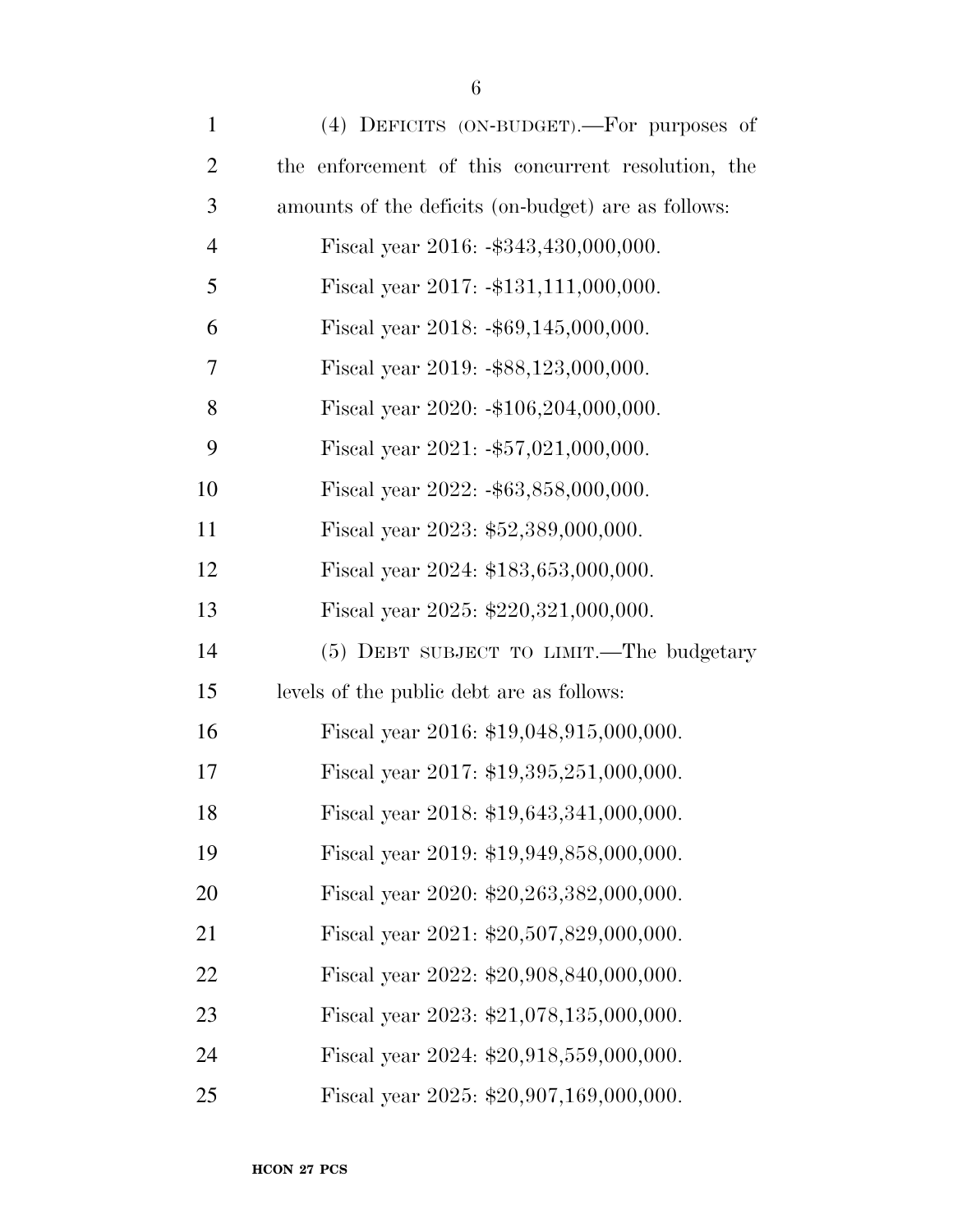| $\mathbf{1}$   | $(6)$ DEBT HELD BY THE PUBLIC.—The budg-                    |
|----------------|-------------------------------------------------------------|
| $\overline{2}$ | etary levels of debt held by the public are as follows:     |
| 3              | Fiscal year 2016: \$13,839,152,000,000.                     |
| $\overline{4}$ | Fiscal year 2017: \$14,041,709,000,000.                     |
| 5              | Fiscal year 2018: \$14,146,945,000,000.                     |
| 6              | Fiscal year 2019: \$14,340,084,000,000.                     |
| 7              | Fiscal year 2020: \$14,562,210,000,000.                     |
| 8              | Fiscal year 2021: \$14,744,287,000,000.                     |
| 9              | Fiscal year 2022: \$15,130,369,000,000.                     |
| 10             | Fiscal year 2023: $$15,302,457,000,000$ .                   |
| 11             | Fiscal year 2024: \$15,164,550,000,000.                     |
| 12             | Fiscal year 2025: \$15,237,647,000,000.                     |
| 13             | SEC. 102. MAJOR FUNCTIONAL CATEGORIES.                      |
| 14             | The Congress determines and declares that the budg-         |
| 15             | etary levels of new budget authority and outlays for fiscal |
| 16             | years 2016 through 2025 for each major functional cat-      |
| 17             | egory are:                                                  |
| 18             | $(1)$ National Defense $(050)$ :                            |
| 19             | Fiscal year 2016:                                           |
| 20             | (A)<br>budget<br>New<br>authority                           |
| 21             | \$531,334,000,000.                                          |
| 22             | (B) Outlays, \$564,027,000,000.                             |
| 23             | Fiscal year 2017:                                           |
| 24             | (A)<br>budget<br>authority,<br>New                          |
| 25             | \$582,506,000,000.                                          |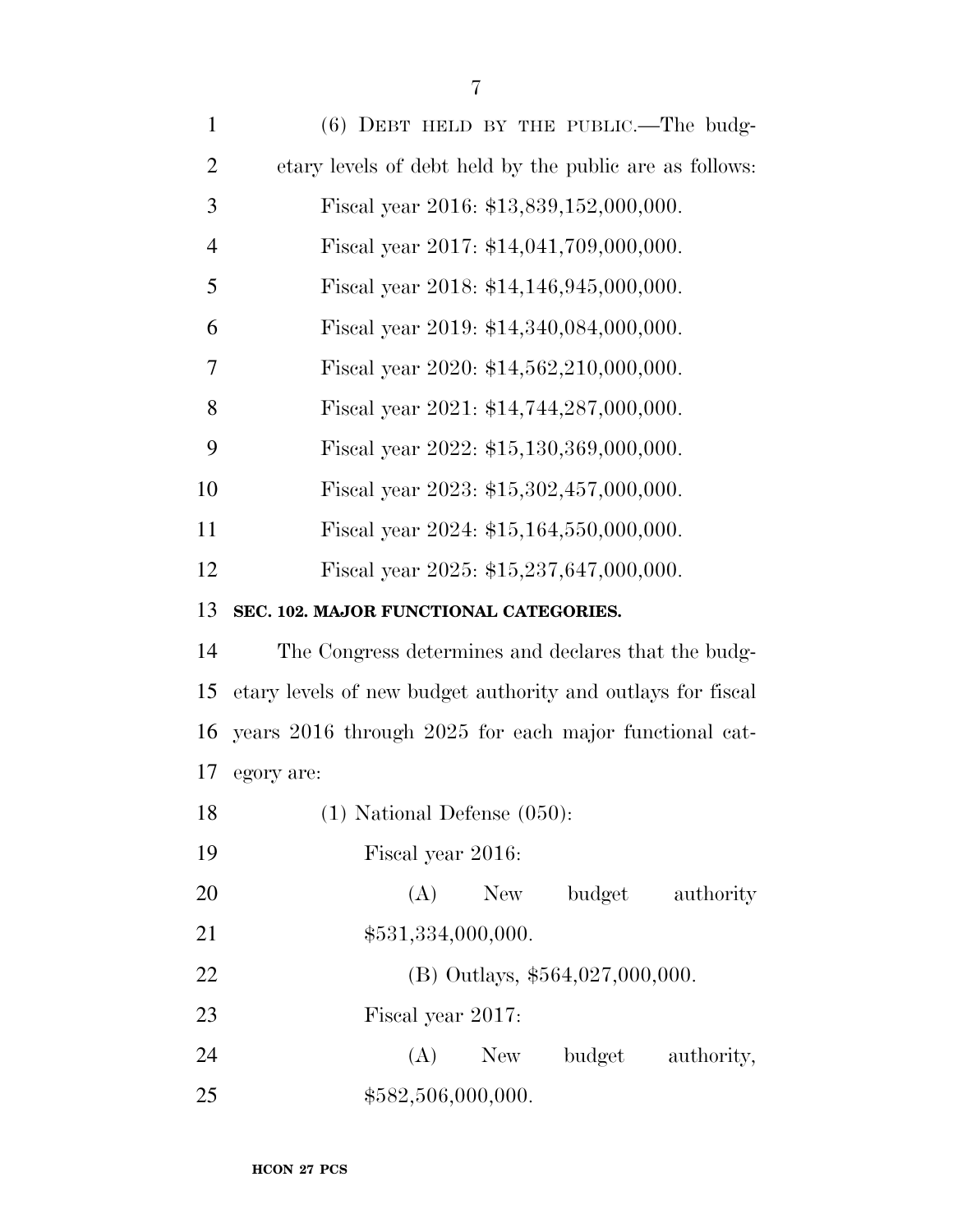1 (B) Outlays,  $$572,025,000,000$ . Fiscal year 2018: (A) New budget authority,  $$607,744,000,000.$ 5 (B) Outlays,  $$586,422,000,000$ . Fiscal year 2019: (A) New budget authority,  $$620,019,000,000.$ 9 (B) Outlays,  $$604,238,000,000$ . Fiscal year 2020: 11 (A) New budget authority,  $$632,310,000,000.$  (B) Outlays, \$617,553,000,000. Fiscal year 2021: 15 (A) New budget authority,  $$644,627,000,000.$  (B) Outlays, \$630,610,000,000. Fiscal year 2022: (A) New budget authority,  $$657,634,000,000.$ 21 (B) Outlays, \$648,269,000,000. Fiscal year 2023: 23 (A) New budget authority, \$670,997,000,000. (B) Outlays, \$656,389,000,000.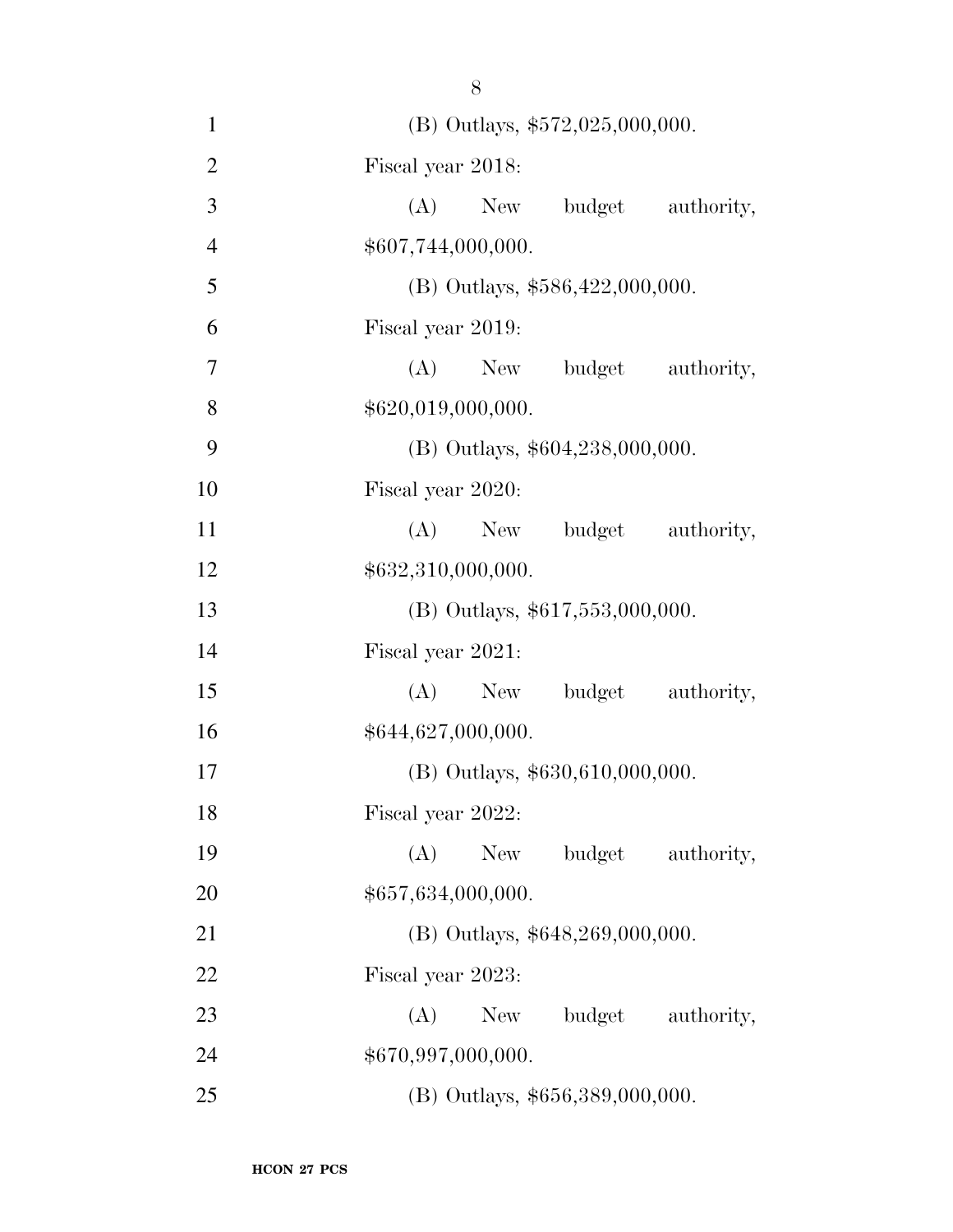Fiscal year 2024: 2 (A) New budget authority, \$683,771,000,000. (B) Outlays, \$663,936,000,000. Fiscal year 2025: (A) New budget authority, \$698,836,000,000. 8 (B) Outlays,  $$683,350,000,000$ . (2) International Affairs (150): Fiscal year 2016: (A) New budget authority  $$38,342,000,000.$  (B) Outlays, \$42,923,000,000. Fiscal year 2017: (A) New budget authority,  $$39,623,000,000.$  (B) Outlays, \$40,821,000,000. Fiscal year 2018: (A) New budget authority,  $$40,539,000,000.$  (B) Outlays, \$39,736,000,000. Fiscal year 2019: 23 (A) New budget authority, 24 \$41,437,000,000. (B) Outlays, \$39,214,000,000.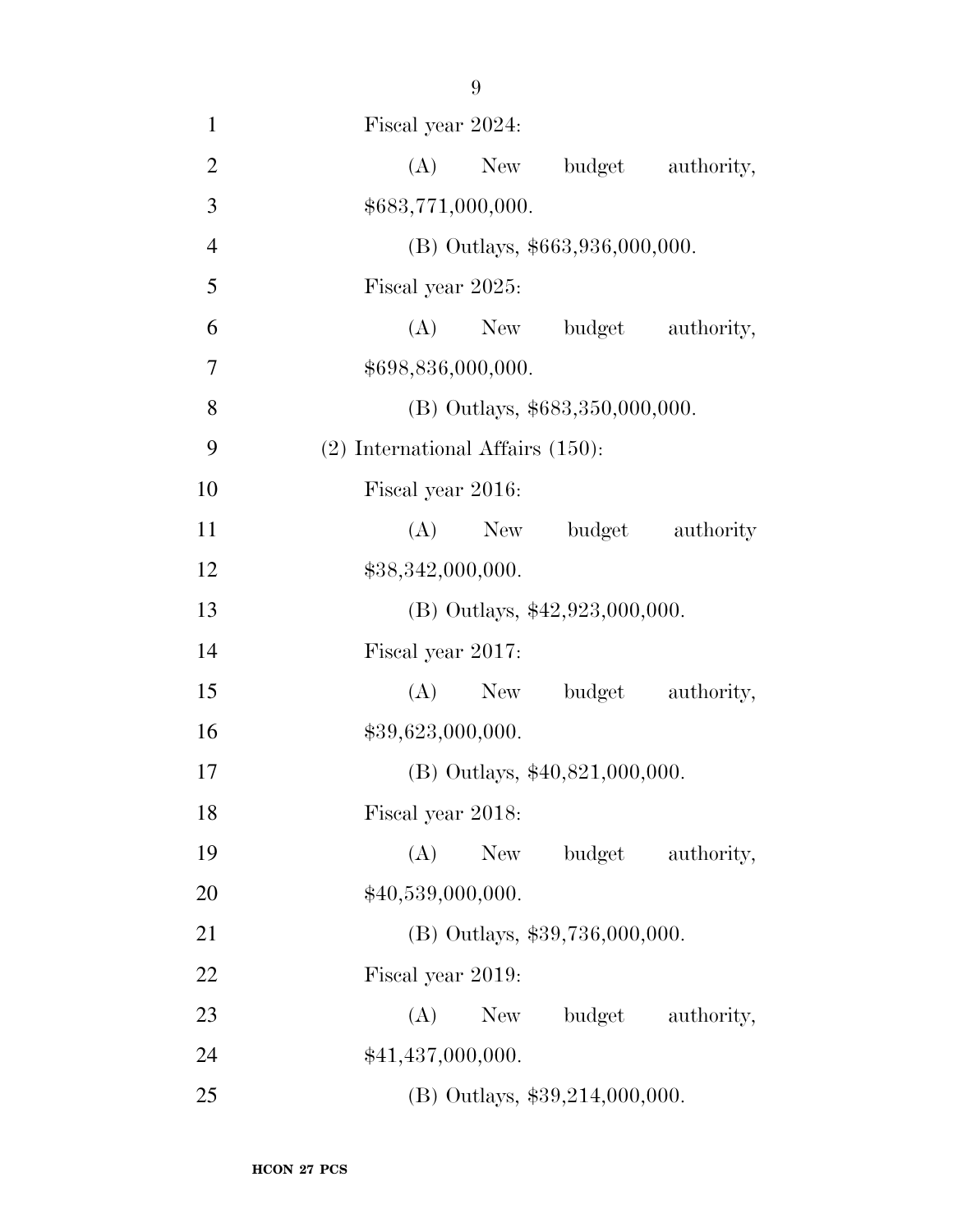| $\mathbf{1}$   | Fiscal year 2020:                  |
|----------------|------------------------------------|
| $\overline{2}$ | (A)<br>budget<br>New<br>authority, |
| 3              | \$42,390,000,000.                  |
| $\overline{4}$ | $(B)$ Outlays, \$39,564,000,000.   |
| 5              | Fiscal year 2021:                  |
| 6              | budget authority,<br>$(A)$ New     |
| $\tau$         | \$42,861,000,000.                  |
| 8              | (B) Outlays, \$40,108,000,000.     |
| 9              | Fiscal year 2022:                  |
| 10             | (A)<br>budget authority,<br>New    |
| 11             | \$44,081,000,000.                  |
| 12             | (B) Outlays, \$40,868,000,000.     |
| 13             | Fiscal year 2023:                  |
| 14             | (A) New budget authority,          |
| 15             | \$45,070,000,000.                  |
| 16             | (B) Outlays, \$41,633,000,000.     |
| 17             | Fiscal year 2024:                  |
| 18             | (A) New budget authority,          |
| 19             | \$46,098,000,000.                  |
| <b>20</b>      | $(B)$ Outlays, \$42,470,000,000.   |
| 21             | Fiscal year 2025:                  |
| 22             | budget authority,<br>(A)<br>New    |
| 23             | \$47,148,000,000.                  |
| 24             | (B) Outlays, \$43,349,000,000.     |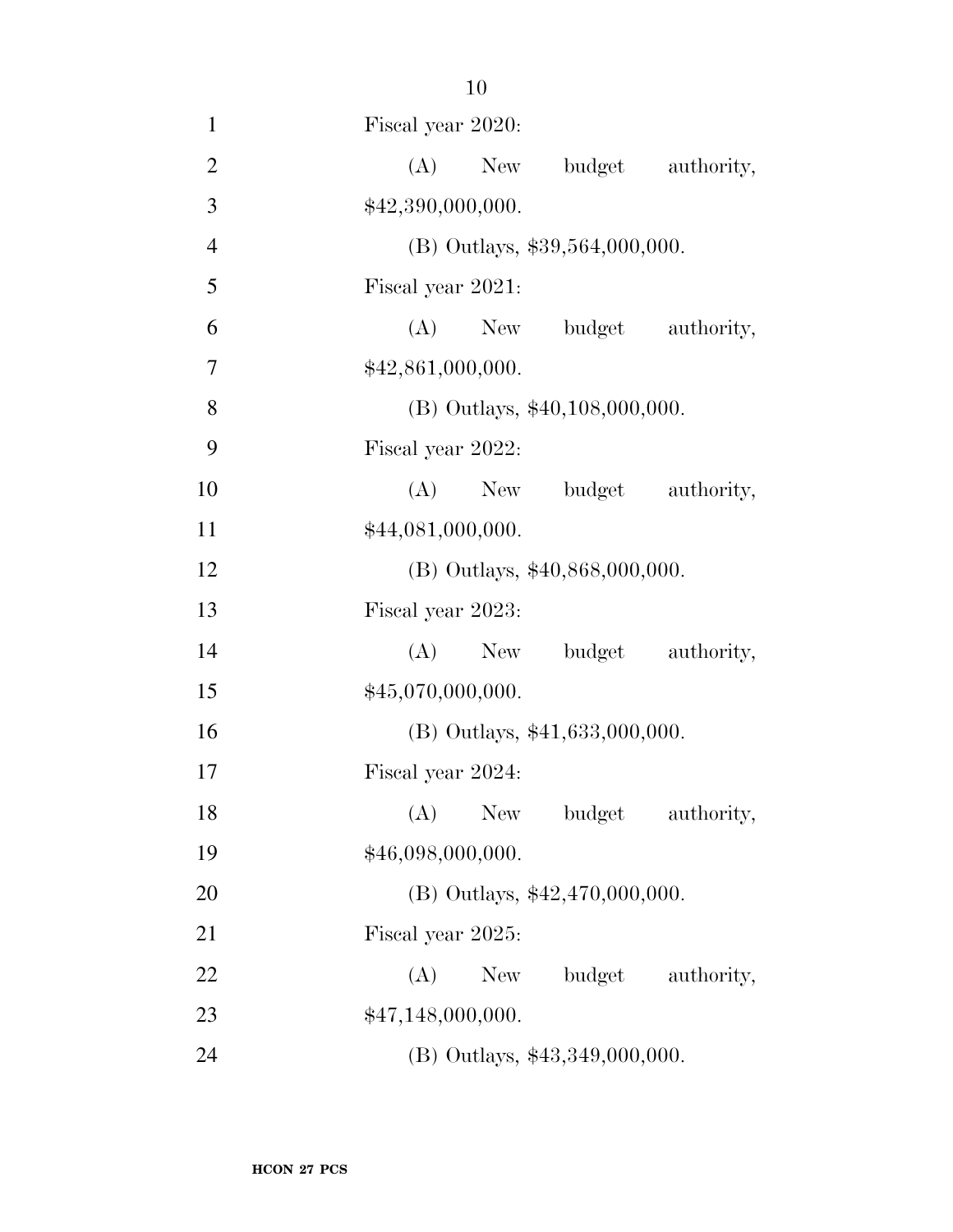| $\mathbf{1}$   |        |     |                   |                                  | (3) General Science, Space, and Technology |
|----------------|--------|-----|-------------------|----------------------------------|--------------------------------------------|
| $\overline{2}$ | (250): |     |                   |                                  |                                            |
| 3              |        |     | Fiscal year 2016: |                                  |                                            |
| $\overline{4}$ |        |     | $(A)$ New         |                                  | budget authority                           |
| 5              |        |     | \$28,381,000,000. |                                  |                                            |
| 6              |        |     |                   | $(B)$ Outlays, \$29,003,000,000. |                                            |
| $\overline{7}$ |        |     | Fiscal year 2017: |                                  |                                            |
| 8              |        |     | $(A)$ New         |                                  | budget authority,                          |
| 9              |        |     | \$28,932,000,000. |                                  |                                            |
| 10             |        |     |                   | (B) Outlays, $$28,924,000,000$ . |                                            |
| 11             |        |     | Fiscal year 2018: |                                  |                                            |
| 12             |        |     | $(A)$ New         | budget                           | authority,                                 |
| 13             |        |     | \$29,579,000,000. |                                  |                                            |
| 14             |        |     |                   | (B) Outlays, $$29,357,000,000$ . |                                            |
| 15             |        |     | Fiscal year 2019: |                                  |                                            |
| 16             |        |     | (A)<br>New        | budget                           | authority,                                 |
| 17             |        |     | \$30,227,000,000. |                                  |                                            |
| 18             |        |     |                   | (B) Outlays, \$29,798,000,000.   |                                            |
| 19             |        |     | Fiscal year 2020: |                                  |                                            |
| 20             |        | (A) | New               |                                  | budget authority,                          |
| 21             |        |     | \$30,904,000,000. |                                  |                                            |
| 22             |        |     |                   | (B) Outlays, \$30,388,000,000.   |                                            |
| 23             |        |     | Fiscal year 2021: |                                  |                                            |
| 24             |        | (A) | New               | budget                           | authority,                                 |
| 25             |        |     | \$31,584,000,000. |                                  |                                            |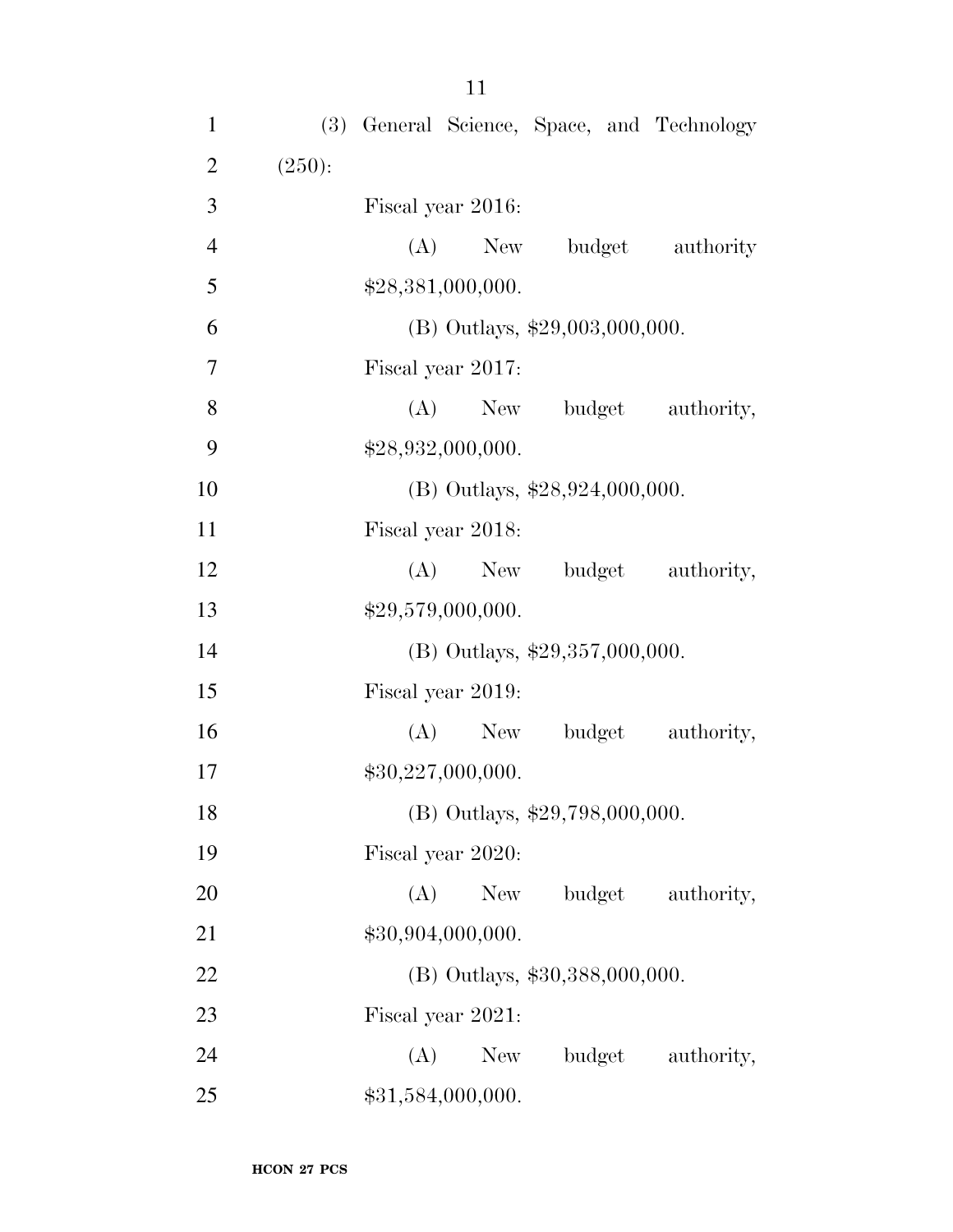(B) Outlays, \$30,957,000,000. Fiscal year 2022: (A) New budget authority,  $$32,293,000,000.$ 5 (B) Outlays, \$31,637,000,000. Fiscal year 2023: (A) New budget authority, 8 \$33,003,000,000. (B) Outlays, \$32,338,000,000. Fiscal year 2024: 11 (A) New budget authority,  $$33,742,000,000.$  (B) Outlays, \$33,059,000,000. Fiscal year 2025: (A) New budget authority,  $$34,488,000,000.$  (B) Outlays, \$33,795,000,000. (4) Energy (270): Fiscal year 2016: 20 (A) New budget authority  $-\$3,581,000,000$ . (B) Outlays, \$654,000,000. Fiscal year 2017: 24 (A) New budget authority, 25 \$1,410,000,000.

**HCON 27 PCS**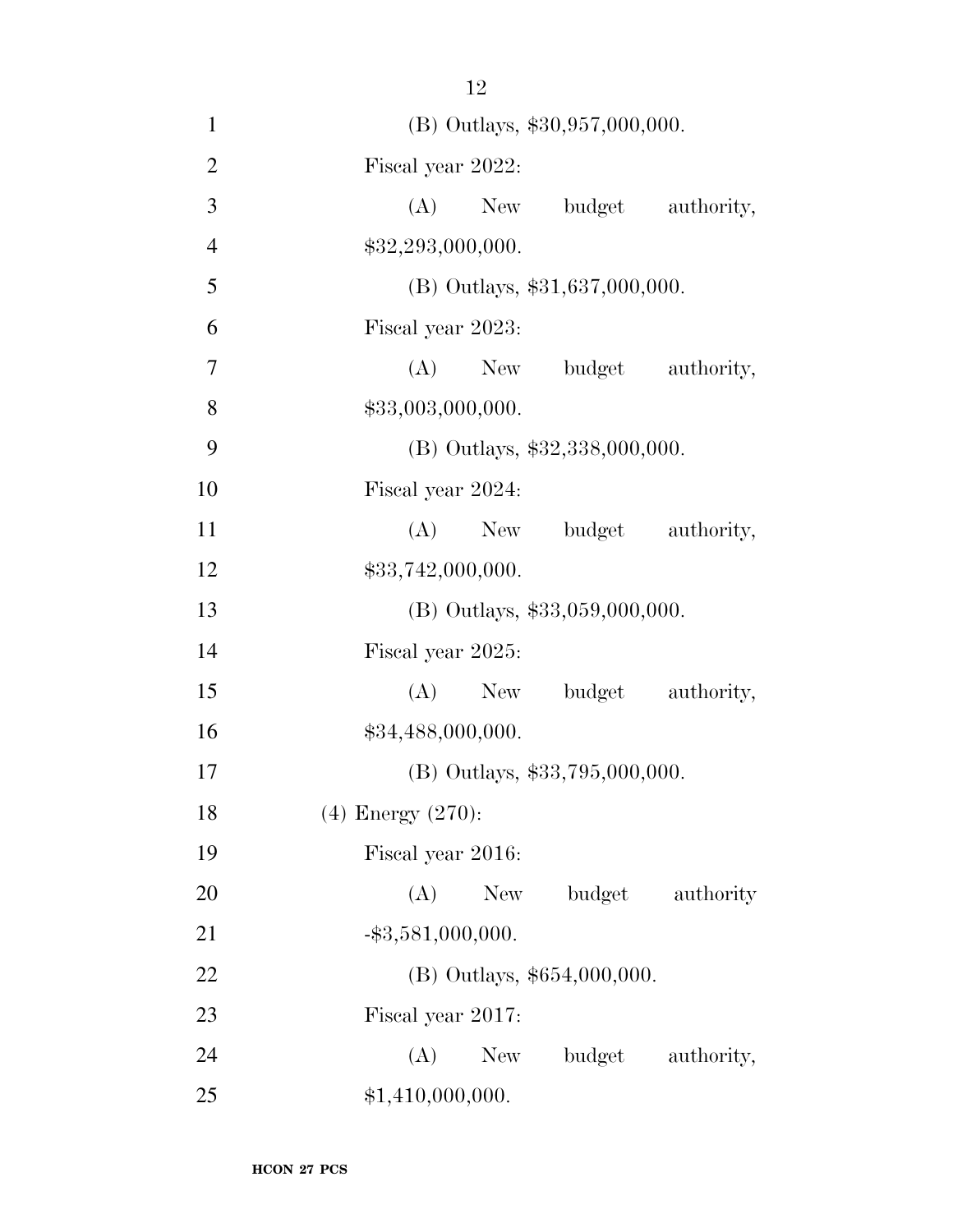(B) Outlays, \$649,000,000. Fiscal year 2018: (A) New budget authority, \$1,189,000,000. (B) Outlays, \$234,000,000. Fiscal year 2019: (A) New budget authority, 8 \$1,196,000,000. (B) Outlays, \$307,000,000. Fiscal year 2020: 11 (A) New budget authority,  $$1,259,000,000.$  (B) Outlays, \$472,000,000. Fiscal year 2021: (A) New budget authority,  $$1,309,000,000.$  (B) Outlays, \$728,000,000. Fiscal year 2022: (A) New budget authority, 20 \$1,335,000,000. (B) Outlays, \$863,000,000. Fiscal year 2023: 23 (A) New budget authority,

24 \$1,375,000,000.

(B) Outlays, \$1,000,000,000.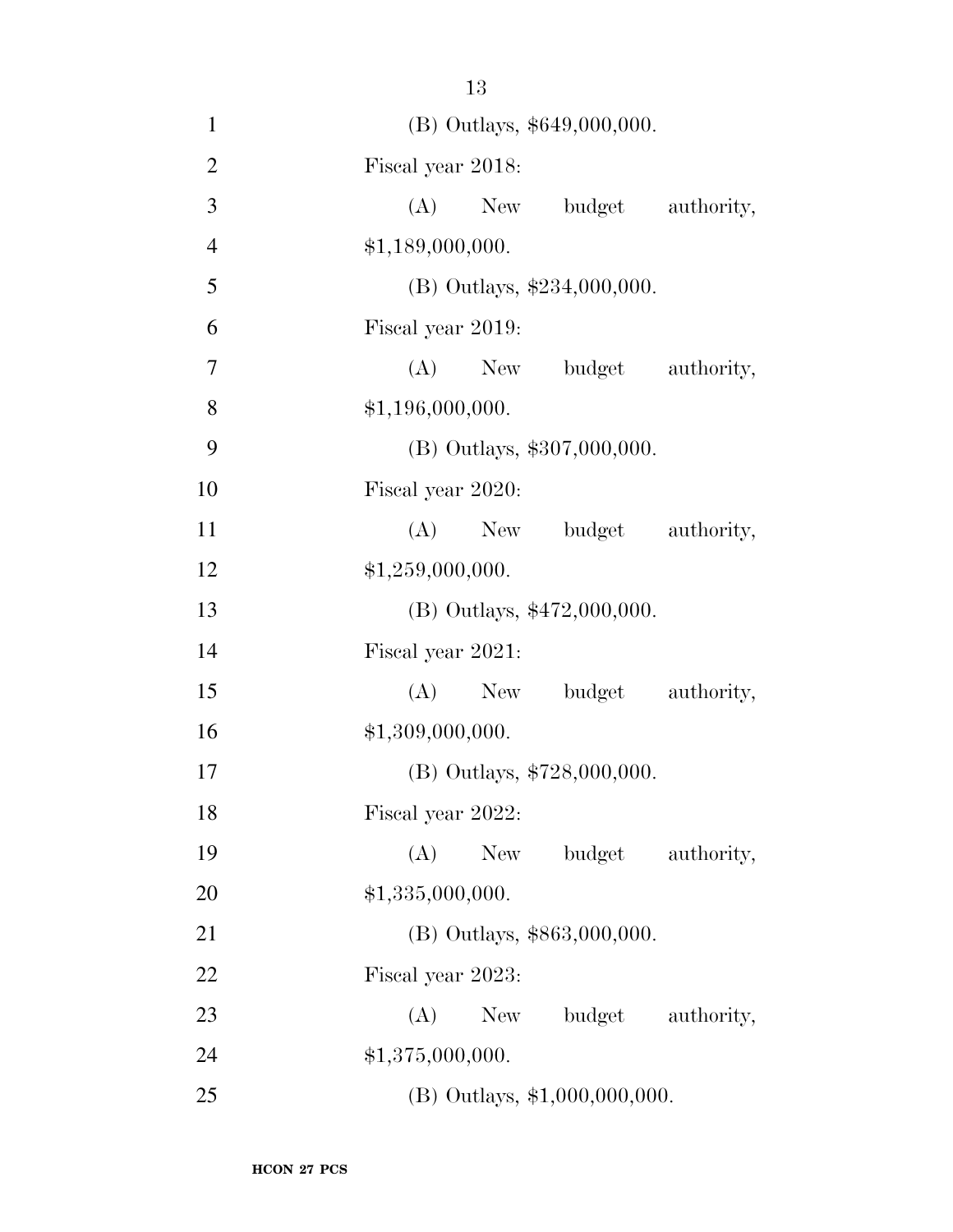| $\mathbf{1}$   | Fiscal year 2024:                            |
|----------------|----------------------------------------------|
| $\overline{2}$ | New budget<br>(A)<br>authority,              |
| 3              | \$1,332,000,000.                             |
| $\overline{4}$ | (B) Outlays, $$1,037,000,000$ .              |
| 5              | Fiscal year 2025:                            |
| 6              | (A) New budget<br>authority,                 |
| 7              | $-$ \$964,000,000.                           |
| 8              | (B) Outlays, $-1,215,000,000$ .              |
| 9              | (5) Natural Resources and Environment (300): |
| 10             | Fiscal year 2016:                            |
| 11             | (A)<br>budget authority<br>New               |
| 12             | \$35,350,000,000.                            |
| 13             | $(B)$ Outlays, \$38,113,000,000.             |
| 14             | Fiscal year 2017:                            |
| 15             | (A)<br>New budget<br>authority,              |
| 16             | \$36,047,000,000.                            |
| 17             | (B) Outlays, \$38,268,000,000.               |
| 18             | Fiscal year 2018:                            |
| 19             | (A)<br>budget<br>New<br>authority,           |
| 20             | \$36,385,000,000.                            |
| 21             | (B) Outlays, \$37,674,000,000.               |
| 22             | Fiscal year 2019:                            |
| 23             | (A)<br>New \,<br>budget authority,           |
| 24             | \$37,206,000,000.                            |
| 25             | (B) Outlays, \$37,747,000,000.               |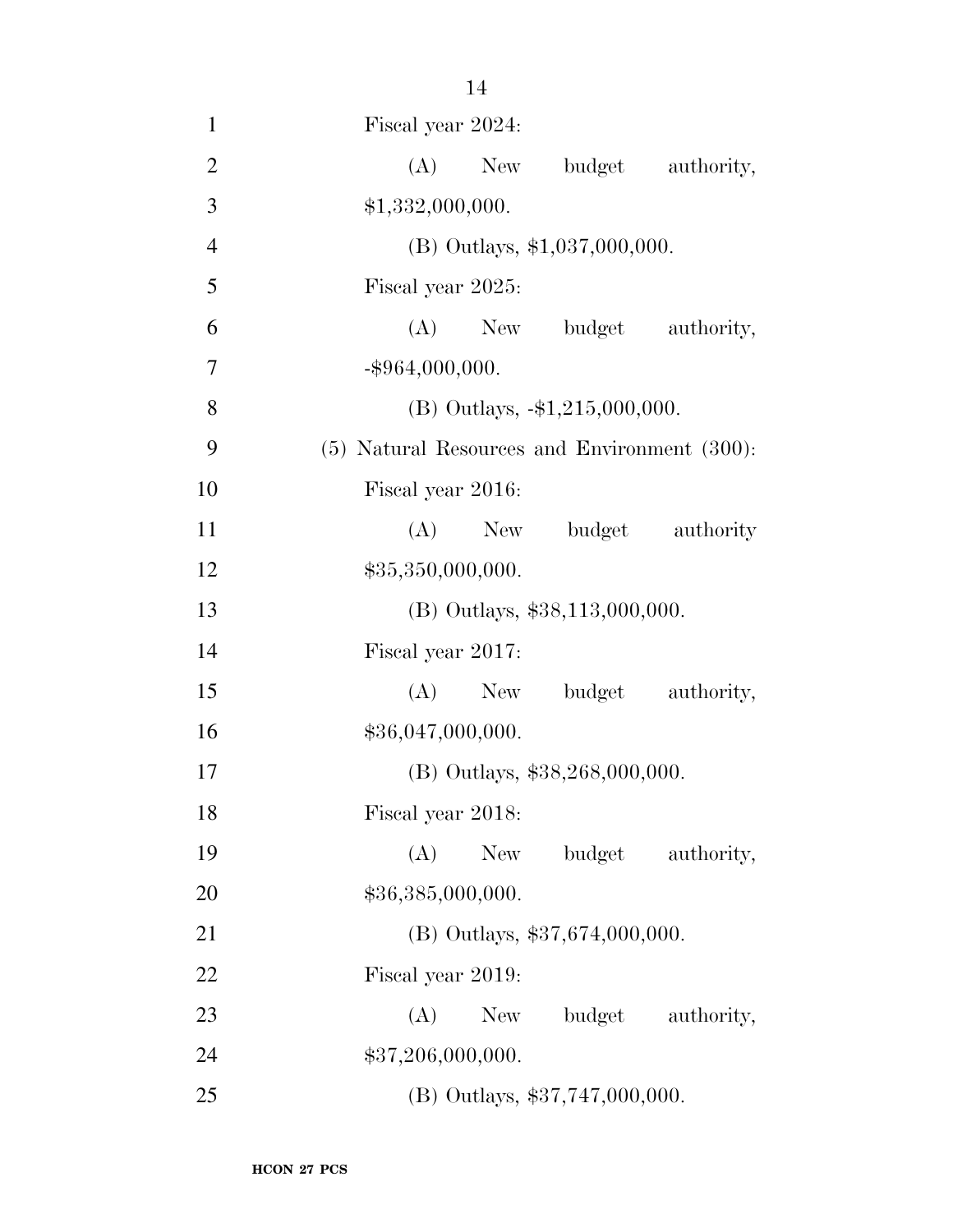| $\mathbf{1}$   | Fiscal year 2020:                  |
|----------------|------------------------------------|
| $\overline{2}$ | (A)<br>New<br>budget authority,    |
| 3              | \$38,171,000,000.                  |
| $\overline{4}$ | (B) Outlays, \$38,304,000,000.     |
| $\mathfrak{S}$ | Fiscal year 2021:                  |
| 6              | (A) New budget authority,          |
| 7              | \$38,367,000,000.                  |
| 8              | (B) Outlays, \$38,685,000,000.     |
| 9              | Fiscal year 2022:                  |
| 10             | $(A)$ New<br>budget authority,     |
| 11             | \$39,221,000,000.                  |
| 12             | $(B)$ Outlays, \$39,361,000,000.   |
| 13             | Fiscal year 2023:                  |
| 14             | New budget authority,<br>(A)       |
| 15             | \$40,108,000,000.                  |
| 16             | $(B)$ Outlays, \$40,319,000,000.   |
| 17             | Fiscal year 2024:                  |
| 18             | (A) New budget authority,          |
| 19             | \$40,962,000,000.                  |
| 20             | (B) Outlays, \$40,486,000,000.     |
| 21             | Fiscal year 2025:                  |
| 22             | budget<br>(A)<br>New<br>authority, |
| 23             | \$39,095,000,000.                  |
| 24             | (B) Outlays, \$38,471,000,000.     |
| 25             | $(6)$ Agriculture $(350)$ :        |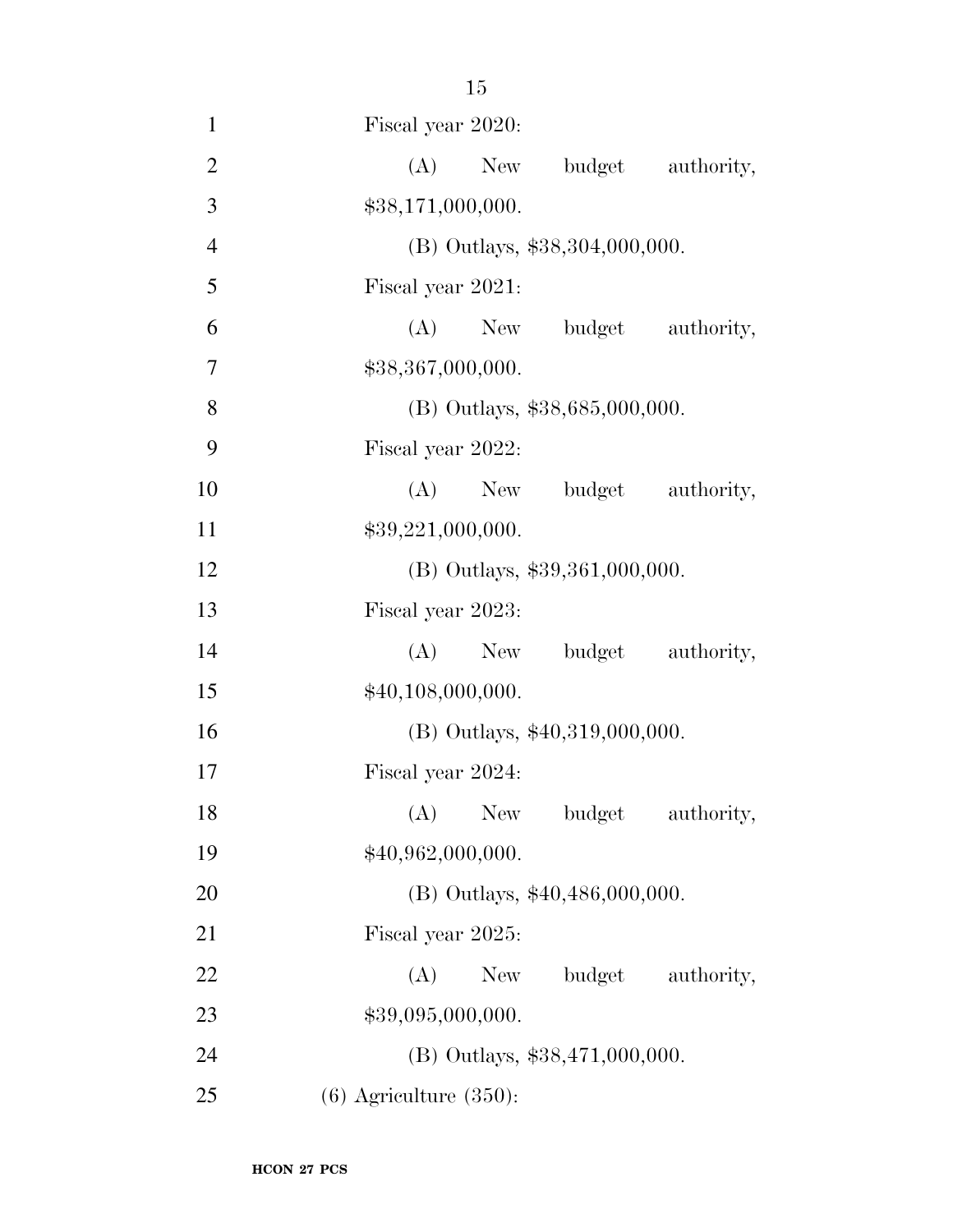| $\mathbf{1}$   | Fiscal year 2016:                |
|----------------|----------------------------------|
| $\overline{2}$ | (A)<br>budget authority<br>New   |
| 3              | \$20,109,000,000.                |
| $\overline{4}$ | (B) Outlays, \$21,164,000,000.   |
| 5              | Fiscal year 2017:                |
| 6              | (A)<br>New budget authority,     |
| 7              | \$23,064,000,000.                |
| 8              | $(B)$ Outlays, \$23,194,000,000. |
| 9              | Fiscal year 2018:                |
| 10             | (A) New budget authority,        |
| 11             | \$21,987,000,000.                |
| 12             | $(B)$ Outlays, \$21,396,000,000. |
| 13             | Fiscal year 2019:                |
| 14             | (A) New budget authority,        |
| 15             | \$20,907,000,000.                |
| 16             | (B) Outlays, $$20,275,000,000$ . |
| 17             | Fiscal year 2020:                |
| 18             | (A) New budget authority,        |
| 19             | \$19,835,000,000.                |
| 20             | (B) Outlays, \$19,386,000,000.   |
| 21             | Fiscal year 2021:                |
| 22             | (A)<br>budget authority,<br>New  |
| 23             | \$19,296,000,000.                |
| 24             | (B) Outlays, \$18,849,000,000.   |
| 25             | Fiscal year 2022:                |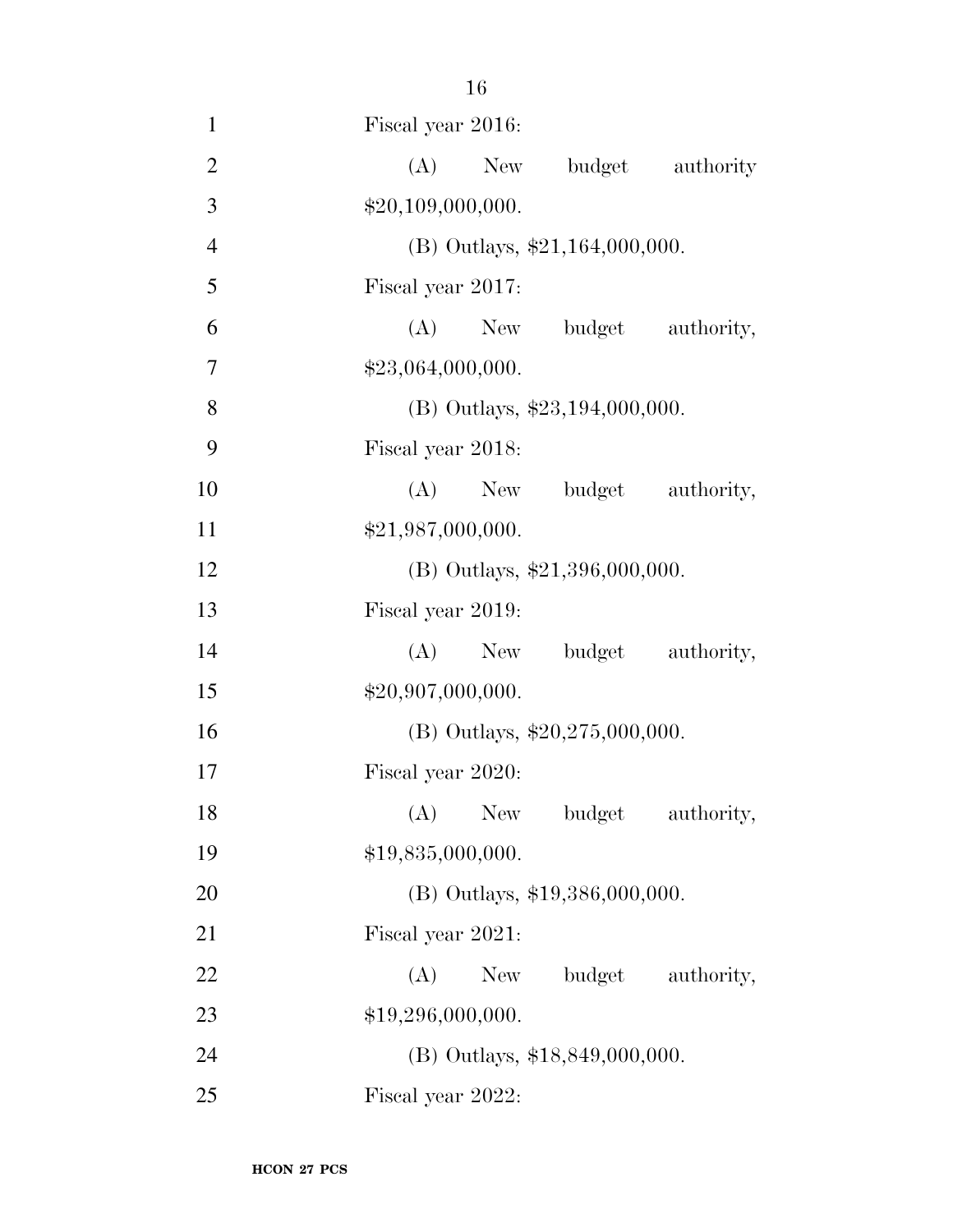| $\mathbf{1}$   | budget authority,<br>(A)<br>New        |
|----------------|----------------------------------------|
| $\overline{2}$ | \$19,245,000,000.                      |
| $\overline{3}$ | (B) Outlays, \$18,830,000,000.         |
| $\overline{4}$ | Fiscal year 2023:                      |
| 5              | $(A)$ New<br>budget authority,         |
| 6              | \$19,821,000,000.                      |
| $\overline{7}$ | $(B)$ Outlays, \$19,391,000,000.       |
| 8              | Fiscal year 2024:                      |
| 9              | (A)<br>budget authority,<br>New        |
| 10             | \$20,020,000,000.                      |
| 11             | $(B)$ Outlays, \$19,553,000,000.       |
| 12             | Fiscal year 2025:                      |
| 13             | budget authority,<br>(A)<br>New        |
| 14             | \$20,256,000,000.                      |
| 15             | $(B)$ Outlays, \$19,851,000,000.       |
| 16             | (7) Commerce and Housing Credit (370): |
| 17             | Fiscal year 2016:                      |
| 18             | (A)<br>New<br>budget authority         |
| 19             | $-$ \$3,269,000,000.                   |
| 20             | (B) Outlays, -\$16,617,000,000.        |
| 21             | Fiscal year 2017:                      |
| 22             | budget authority,<br>(A)<br>New        |
| 23             | $-$ \$12,373,000,000.                  |
| 24             | (B) Outlays, $-26,620,000,000$ .       |
| 25             | Fiscal year 2018:                      |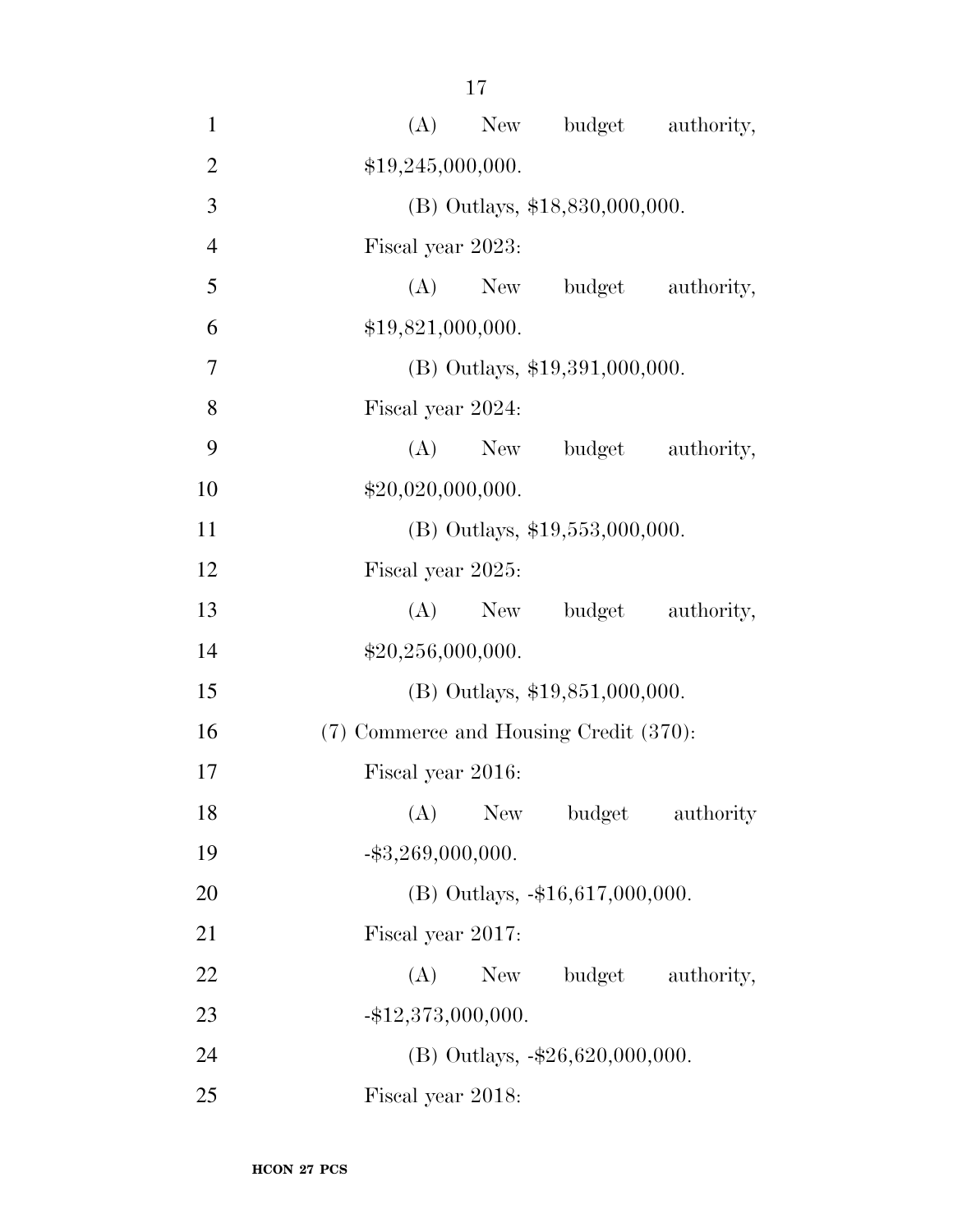| $\mathbf{1}$   | (A) New budget authority,          |
|----------------|------------------------------------|
| $\overline{2}$ | $-$ \$10,252,000,000.              |
| 3              | (B) Outlays, $-\$24,998,000,000$ . |
| $\overline{4}$ | Fiscal year 2019:                  |
| 5              | (A) New budget authority,          |
| 6              | $-$ \$8,801,000,000.               |
| $\overline{7}$ | (B) Outlays, $-\$28,587,000,000$ . |
| 8              | Fiscal year 2020:                  |
| 9              | (A) New budget authority,          |
| 10             | $-$ \$6,903,000,000.               |
| 11             | (B) Outlays, $-27,479,000,000$ .   |
| 12             | Fiscal year 2021:                  |
| 13             | (A) New budget authority,          |
| 14             | $-$ \$6,522,000,000.               |
| 15             | (B) Outlays, $-\$21,769,000,000$ . |
| 16             | Fiscal year 2022:                  |
| 17             | $(A)$ New<br>budget<br>authority,  |
| 18             | $-$ \$5,742,000,000.               |
| 19             | (B) Outlays, -\$22,819,000,000.    |
| 20             | Fiscal year 2023:                  |
| 21             | budget<br>(A)<br>New<br>authority, |
| 22             | $-$ \$4,965,000,000.               |
| 23             | (B) Outlays, -\$23,306,000,000.    |
| 24             | Fiscal year 2024:                  |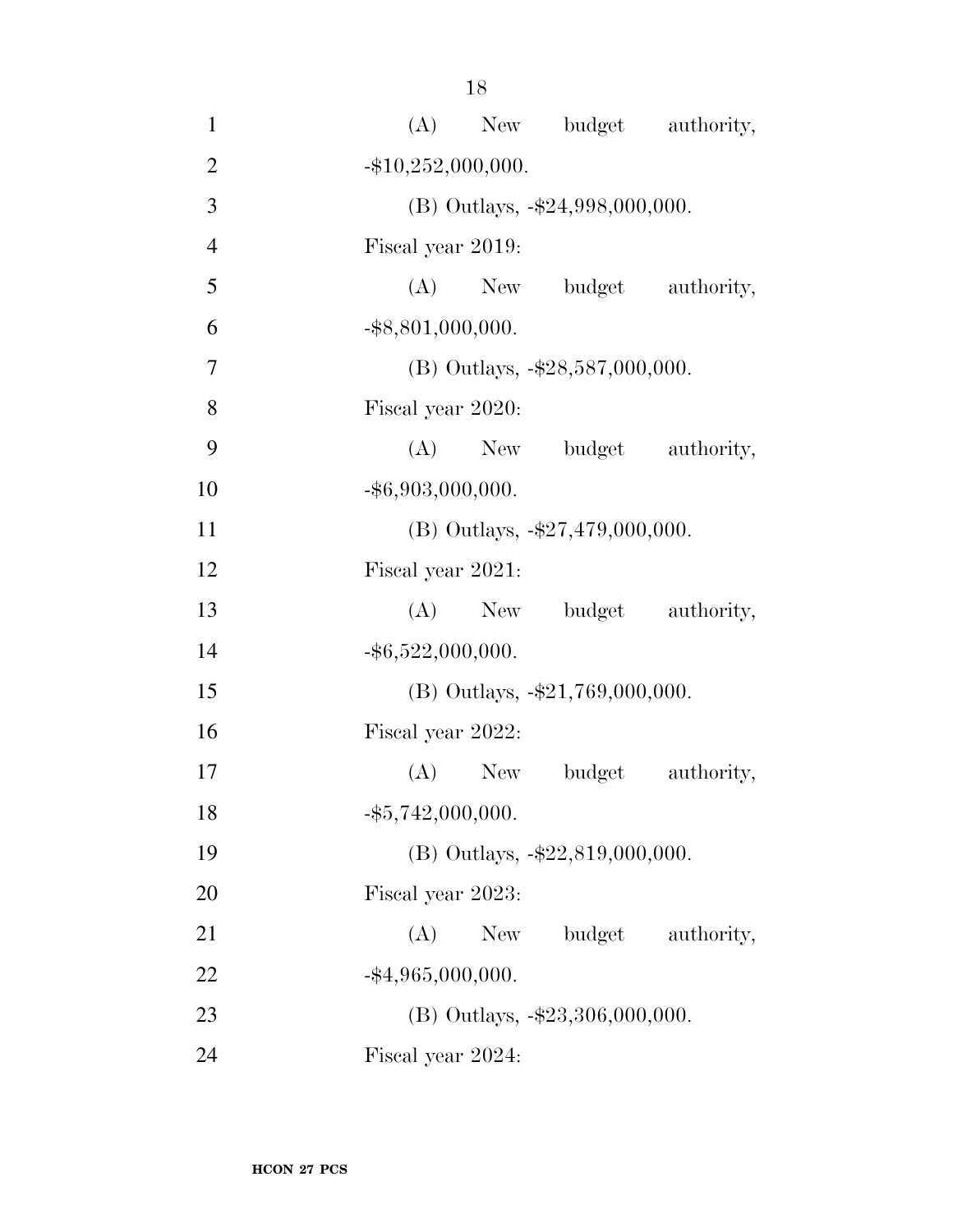| $\mathbf{1}$   | New budget authority,<br>(A)       |
|----------------|------------------------------------|
| $\overline{2}$ | $-$ \$3,991,000,000.               |
| 3              | (B) Outlays, $-\$23,635,000,000$ . |
| $\overline{4}$ | Fiscal year 2025:                  |
| 5              | (A) New budget authority,          |
| 6              | $-$ \$3,370,000,000.               |
| 7              | (B) Outlays, $-\$23,845,000,000$ . |
| 8              | $(8)$ Transportation $(400)$ :     |
| 9              | Fiscal year 2016:                  |
| 10             | (A)<br>budget authority<br>New     |
| 11             | \$36,743,000,000.                  |
| 12             | $(B)$ Outlays, \$79,181,000,000.   |
| 13             | Fiscal year 2017:                  |
| 14             | budget authority,<br>(A)<br>New    |
| 15             | \$69,381,000,000.                  |
| 16             | (B) Outlays, \$69,500,000,000.     |
| 17             | Fiscal year 2018:                  |
| 18             | (A)<br>New<br>budget<br>authority, |
| 19             | \$70,298,000,000.                  |
| 20             | (B) Outlays, $$73,623,000,000$ .   |
| 21             | Fiscal year 2019:                  |
| 22             | budget authority,<br>(A)<br>New    |
| 23             | \$76,397,000,000.                  |
| 24             | $(B)$ Outlays, \$76,051,000,000.   |
| 25             | Fiscal year 2020:                  |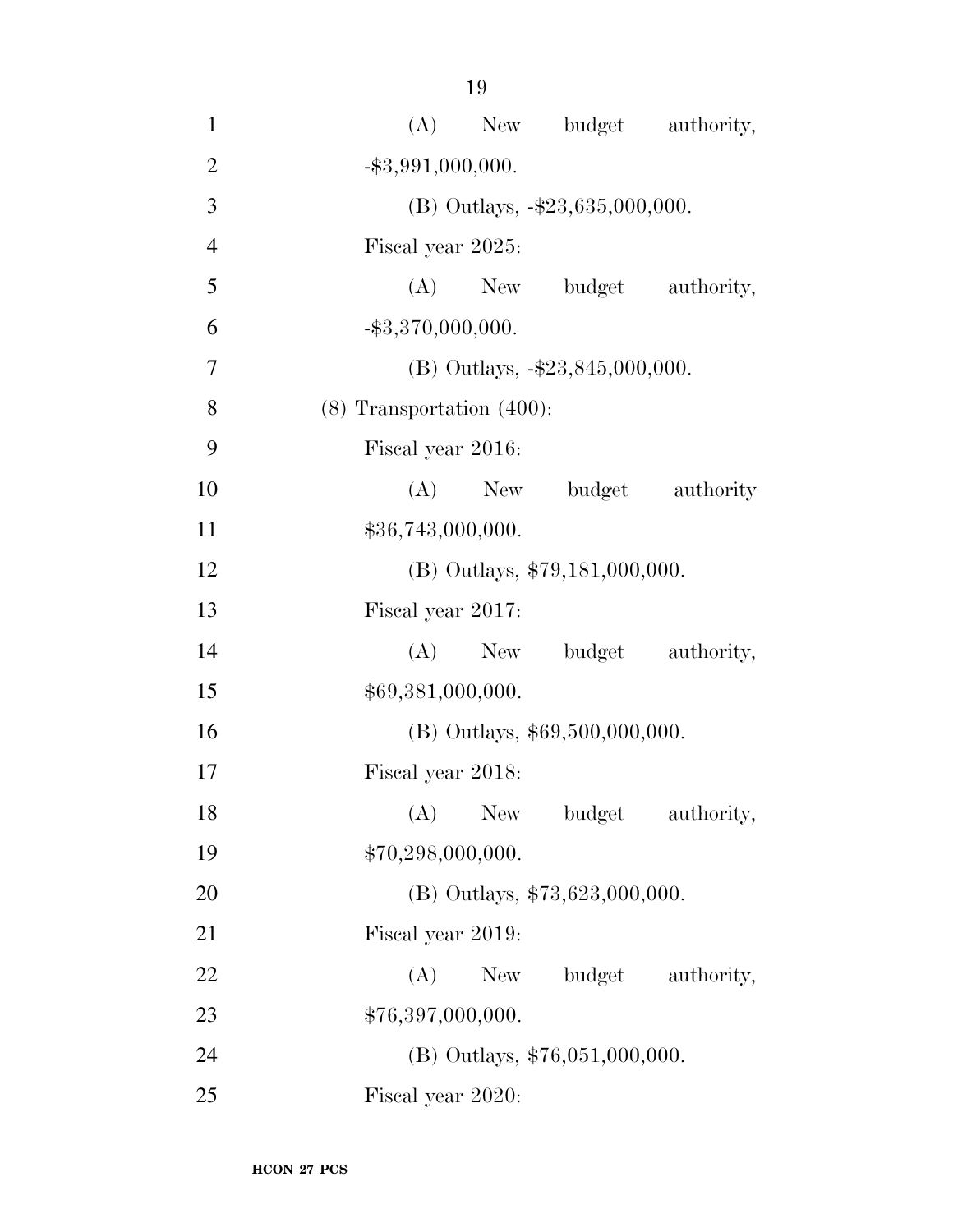| $\mathbf{1}$   |        | (A)               |     |                                | New budget authority,              |
|----------------|--------|-------------------|-----|--------------------------------|------------------------------------|
| $\mathbf{2}$   |        | \$77,763,000,000. |     |                                |                                    |
| 3              |        |                   |     | (B) Outlays, \$76,767,000,000. |                                    |
| $\overline{4}$ |        | Fiscal year 2021: |     |                                |                                    |
| 5              |        | (A)               | New |                                | budget authority,                  |
| 6              |        | \$79,149,000,000. |     |                                |                                    |
| 7              |        |                   |     | (B) Outlays, \$78,369,000,000. |                                    |
| 8              |        | Fiscal year 2022: |     |                                |                                    |
| 9              |        |                   |     |                                | (A) New budget authority,          |
| 10             |        | \$80,613,000,000. |     |                                |                                    |
| 11             |        |                   |     | (B) Outlays, \$79,946,000,000. |                                    |
| 12             |        | Fiscal year 2023: |     |                                |                                    |
| 13             |        |                   |     |                                | (A) New budget authority,          |
| 14             |        | \$82,128,000,000. |     |                                |                                    |
| 15             |        |                   |     | (B) Outlays, \$81,336,000,000. |                                    |
| 16             |        | Fiscal year 2024: |     |                                |                                    |
| 17             |        | $(A)$ New         |     | budget                         | authority,                         |
| 18             |        | \$83,709,000,000. |     |                                |                                    |
| 19             |        |                   |     | (B) Outlays, \$82,724,000,000. |                                    |
| 20             |        | Fiscal year 2025: |     |                                |                                    |
| 21             |        | (A)               | New | budget                         | authority,                         |
| 22             |        | \$85,335,000,000. |     |                                |                                    |
| 23             |        |                   |     | (B) Outlays, \$83,983,000,000. |                                    |
| 24             | (9)    |                   |     |                                | Community and Regional Development |
| 25             | (450): |                   |     |                                |                                    |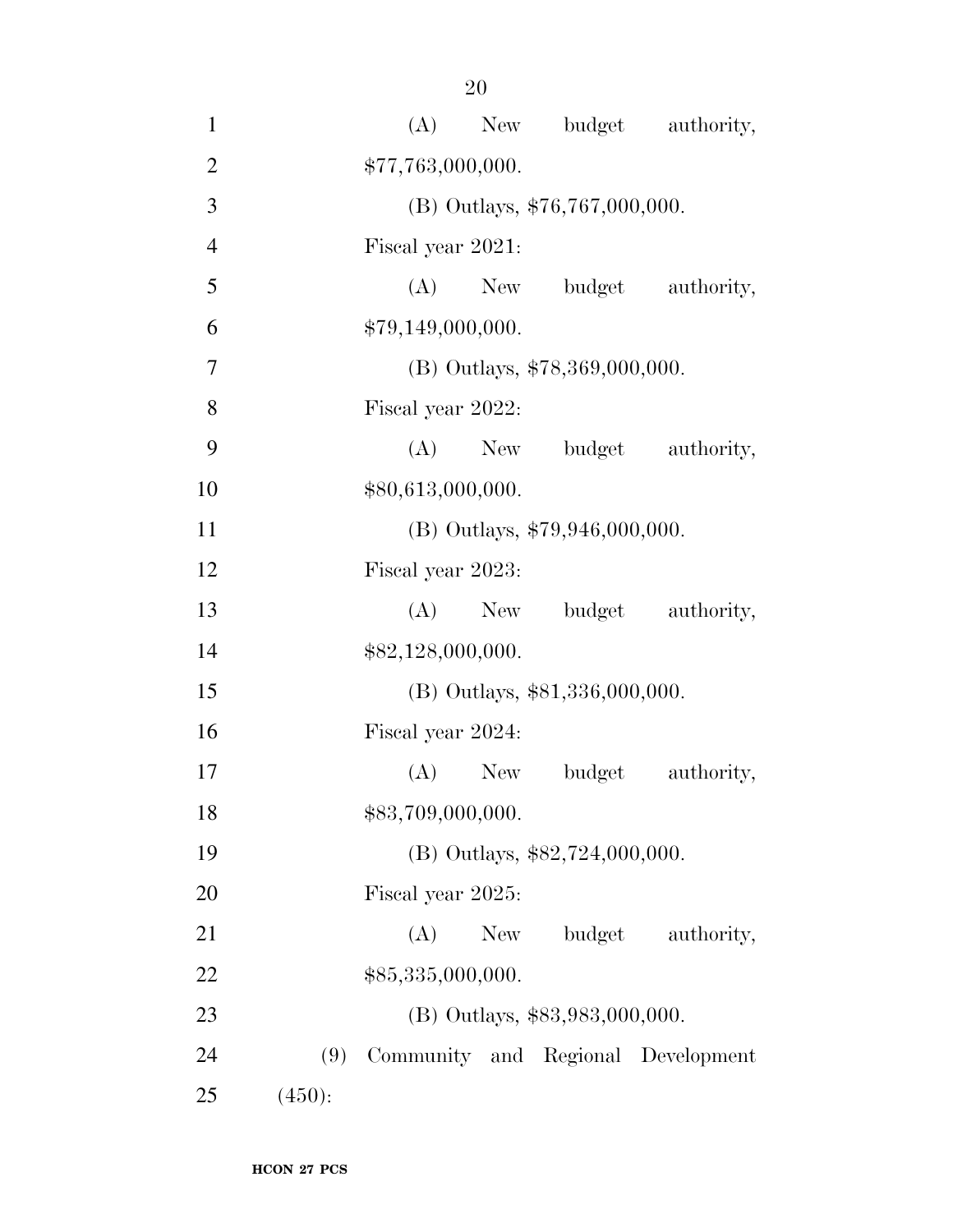| $\mathbf{1}$   | Fiscal year 2016:                  |
|----------------|------------------------------------|
| $\overline{2}$ | (A)<br>budget authority<br>New     |
| 3              | \$7,082,000,000.                   |
| $\overline{4}$ | (B) Outlays, \$19,928,000,000.     |
| 5              | Fiscal year 2017:                  |
| 6              | (A)<br>New budget authority,       |
| 7              | \$7,688,000,000.                   |
| 8              | $(B)$ Outlays, \$16,753,000,000.   |
| 9              | Fiscal year 2018:                  |
| 10             | (A) New budget authority,          |
| 11             | \$8,089,000,000.                   |
| 12             | $(B)$ Outlays, \$15,383,000,000.   |
| 13             | Fiscal year 2019:                  |
| 14             | (A) New budget authority,          |
| 15             | \$8,381,000,000.                   |
| 16             | (B) Outlays, \$13,789,000,000.     |
| 17             | Fiscal year 2020:                  |
| 18             | (A) New budget authority,          |
| 19             | \$8,409,000,000.                   |
| 20             | (B) Outlays, \$12,567,000,000.     |
| 21             | Fiscal year 2021:                  |
| 22             | (A)<br>budget<br>authority,<br>New |
| 23             | \$8,305,000,000.                   |
| 24             | $(B)$ Outlays, \$12,095,000,000.   |
| 25             | Fiscal year 2022:                  |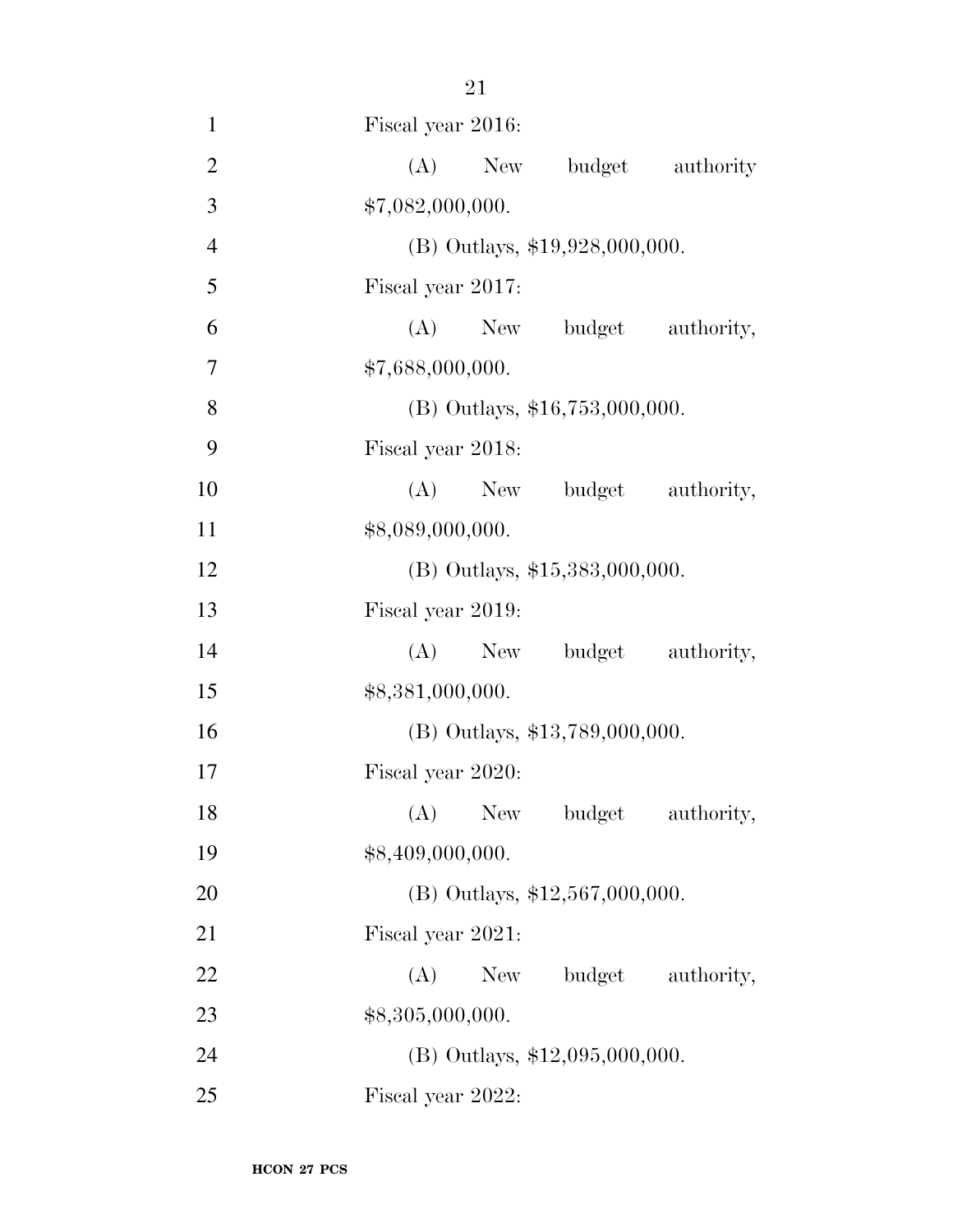| $\mathbf{1}$   | New budget authority,<br>(A)              |
|----------------|-------------------------------------------|
| $\overline{2}$ | \$8,304,000,000.                          |
| 3              | $(B)$ Outlays, \$10,937,000,000.          |
| $\overline{4}$ | Fiscal year 2023:                         |
| 5              | (A) New budget authority,                 |
| 6              | \$8,359,000,000.                          |
| $\overline{7}$ | (B) Outlays, $$9,345,000,000$ .           |
| 8              | Fiscal year 2024:                         |
| 9              | (A) New budget authority,                 |
| 10             | \$8,447,000,000.                          |
| 11             | (B) Outlays, \$8,890,000,000.             |
| 12             | Fiscal year 2025:                         |
| 13             | (A) New budget authority,                 |
| 14             | \$8,579,000,000.                          |
| 15             | (B) Outlays, \$8,930,000,000.             |
| 16             | (10) Education, Training, Employment, and |
| 17             | Social Services (500):                    |
| 18             | Fiscal year 2016:                         |
| 19             | (A)<br>budget<br><b>New</b><br>authority  |
| 20             | \$80,620,000,000.                         |
| 21             | (B) Outlays, \$90,389,000,000.            |
| 22             | Fiscal year 2017:                         |
| 23             | budget<br>(A)<br>authority,<br>New        |
| 24             | \$84,746,000,000.                         |
| 25             | $(B)$ Outlays, \$90,513,000,000.          |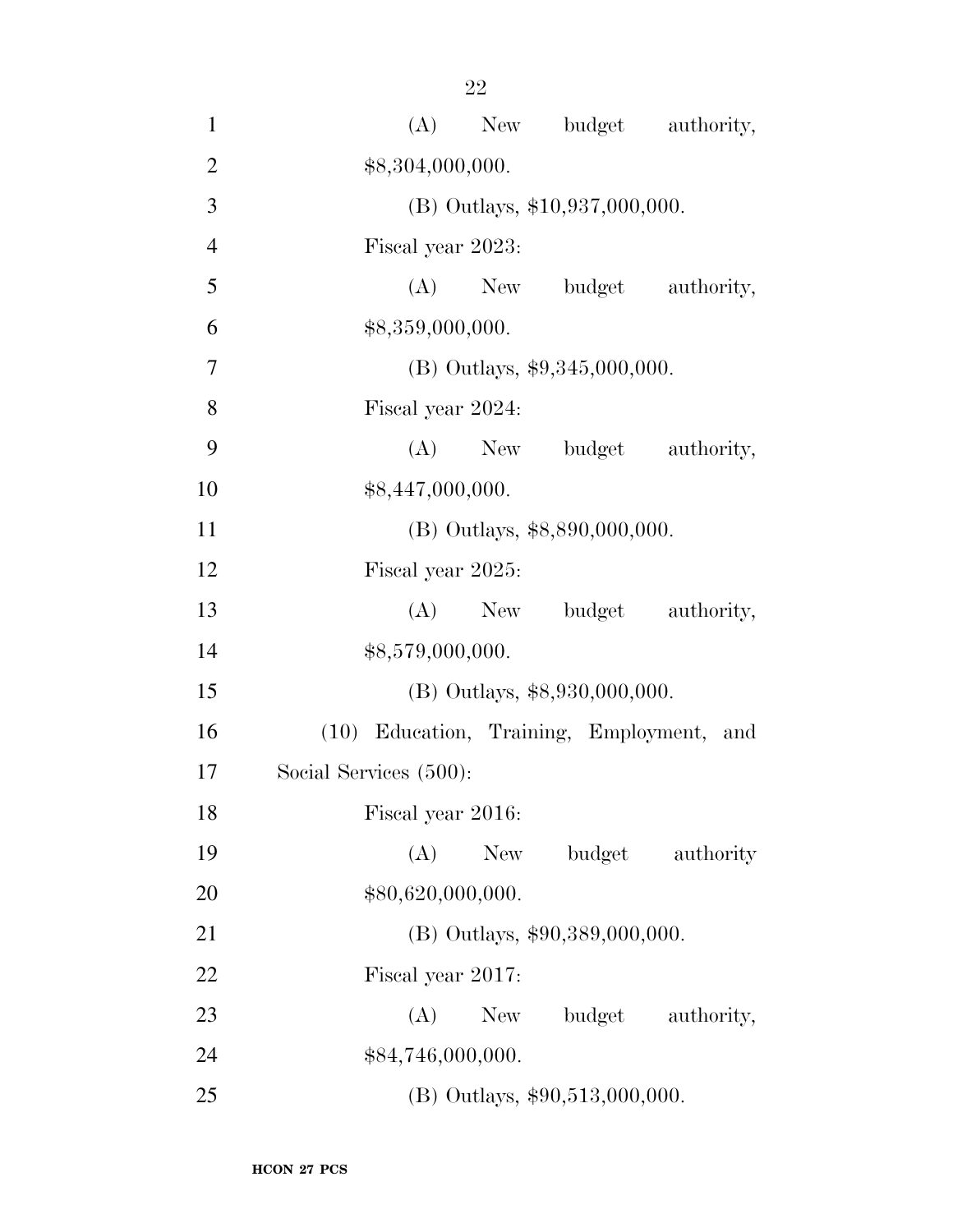| $\mathbf{1}$   | Fiscal year 2018:                  |
|----------------|------------------------------------|
| $\overline{2}$ | (A)<br>budget<br>New<br>authority, |
| 3              | \$87,029,000,000.                  |
| $\overline{4}$ | (B) Outlays, \$87,366,000,000.     |
| 5              | Fiscal year 2019:                  |
| 6              | (A)<br>New budget authority,       |
| 7              | \$85,514,000,000.                  |
| 8              | $(B)$ Outlays, \$85,290,000,000.   |
| 9              | Fiscal year 2020:                  |
| 10             | (A) New budget authority,          |
| 11             | \$87,901,000,000.                  |
| 12             | (B) Outlays, \$87,669,000,000.     |
| 13             | Fiscal year 2021:                  |
| 14             | budget authority,<br>$(A)$ New     |
| 15             | \$88,908,000,000.                  |
| 16             | (B) Outlays, \$89,276,000,000.     |
| 17             | Fiscal year 2022:                  |
| 18             | (A) New budget authority,          |
| 19             | \$90,148,000,000.                  |
| 20             | (B) Outlays, \$90,467,000,000.     |
| 21             | Fiscal year 2023:                  |
| 22             | $(A)$ New<br>budget authority,     |
| 23             | \$91,237,000,000.                  |
| 24             | $(B)$ Outlays, \$91,646,000,000.   |
| 25             | Fiscal year 2024:                  |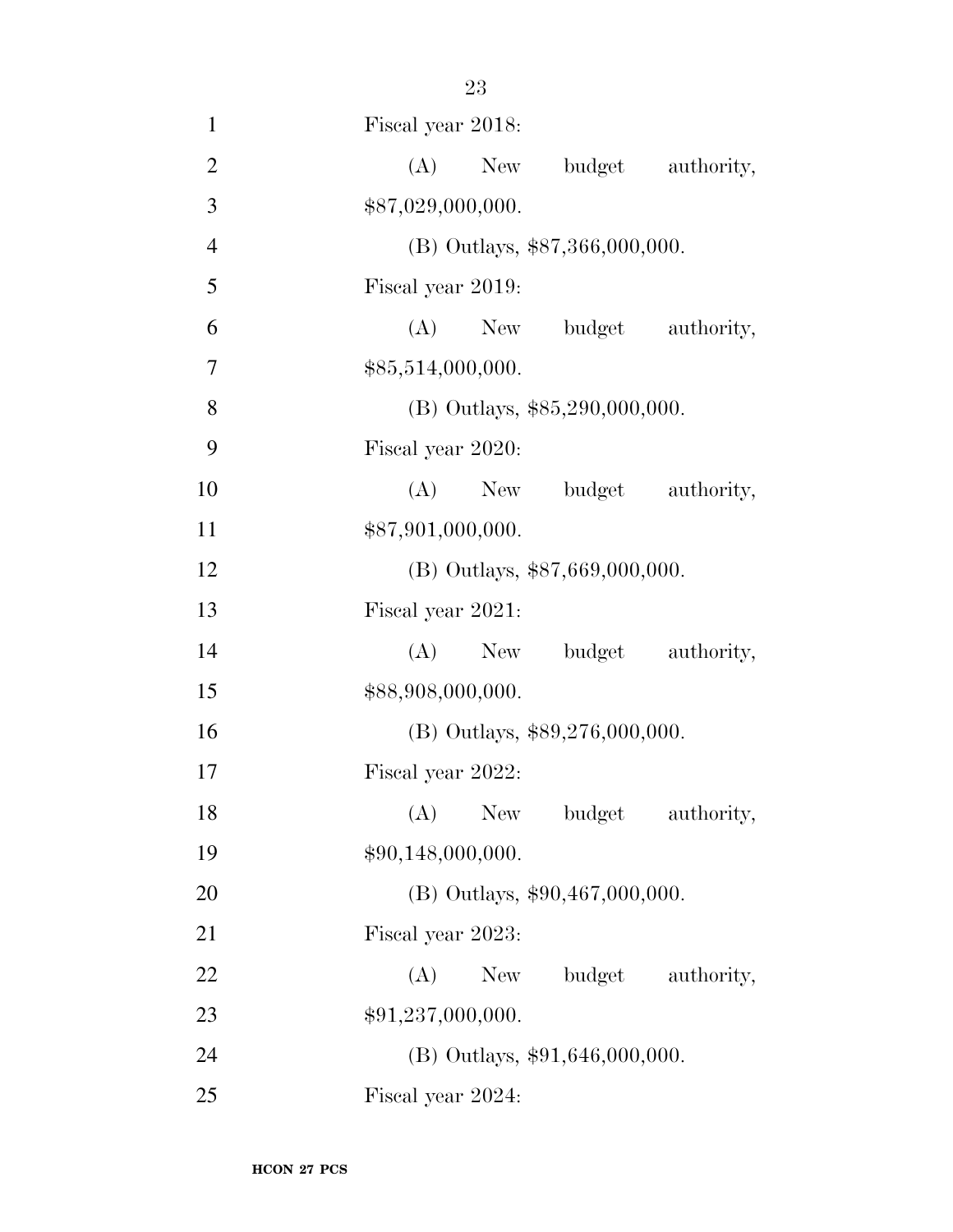| $\mathbf{1}$   | budget authority,<br>(A)<br>New    |
|----------------|------------------------------------|
| $\overline{2}$ | \$92,744,000,000.                  |
| 3              | (B) Outlays, \$93,101,000,000.     |
| $\overline{4}$ | Fiscal year 2025:                  |
| 5              | (A)<br>budget<br>authority,<br>New |
| 6              | \$94,400,000,000.                  |
| $\overline{7}$ | (B) Outlays, \$94,734,000,000.     |
| 8              | $(11)$ Health $(550)$ :            |
| 9              | Fiscal year 2016:                  |
| 10             | budget authority<br>(A)<br>New     |
| 11             | \$416,475,000,000.                 |
| 12             | (B) Outlays, \$426,860,000,000.    |
| 13             | Fiscal year 2017:                  |
| 14             | budget<br>(A)<br>New<br>authority, |
| 15             | \$360,678,000,000.                 |
| 16             | (B) Outlays, \$364,823,000,000.    |
| 17             | Fiscal year 2018:                  |
| 18             | (A) New budget<br>authority,       |
| 19             | \$358,594,000,000.                 |
| 20             | (B) Outlays, \$360,468,000,000.    |
| 21             | Fiscal year 2019:                  |
| 22             | budget authority,<br>New<br>(A)    |
| 23             | \$367,103,000,000.                 |
| 24             | (B) Outlays, \$367,916,000,000.    |
| 25             | Fiscal year 2020:                  |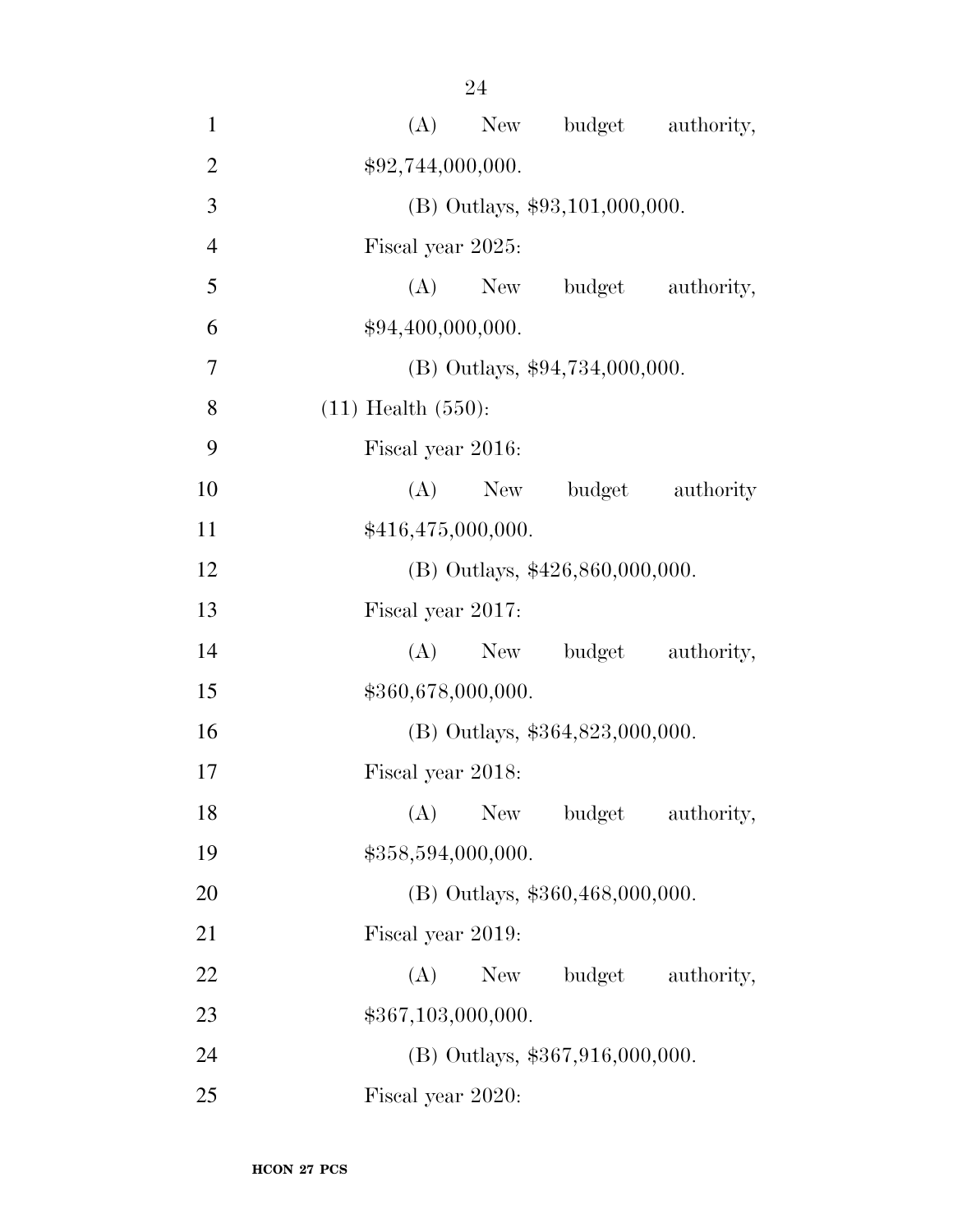| $\mathbf{1}$   | (A)<br>New budget authority,       |
|----------------|------------------------------------|
| $\overline{2}$ | \$387,076,000,000.                 |
| 3              | (B) Outlays, \$377,341,000,000.    |
| $\overline{4}$ | Fiscal year 2021:                  |
| 5              | (A) New budget authority,          |
| 6              | \$388,981,000,000.                 |
| 7              | $(B)$ Outlays, \$389,025,000,000.  |
| 8              | Fiscal year 2022:                  |
| 9              | (A) New budget authority,          |
| 10             | \$398,136,000,000.                 |
| 11             | (B) Outlays, \$398, 233, 000, 000. |
| 12             | Fiscal year 2023:                  |
| 13             | $(A)$ New<br>budget authority,     |
| 14             | \$408,454,000,000.                 |
| 15             | (B) Outlays, \$408,529,000,000.    |
| 16             | Fiscal year 2024:                  |
| 17             | $(A)$ New<br>budget<br>authority,  |
| 18             | \$425,381,000,000.                 |
| 19             | (B) Outlays, \$425,477,000,000.    |
| 20             | Fiscal year 2025:                  |
| 21             | budget<br>(A)<br>New<br>authority, |
| 22             | \$433,945,000,000.                 |
| 23             | (B) Outlays, \$434,143,000,000.    |
| 24             | $(12)$ Medicare $(570)$ :          |
| 25             | Fiscal year 2016:                  |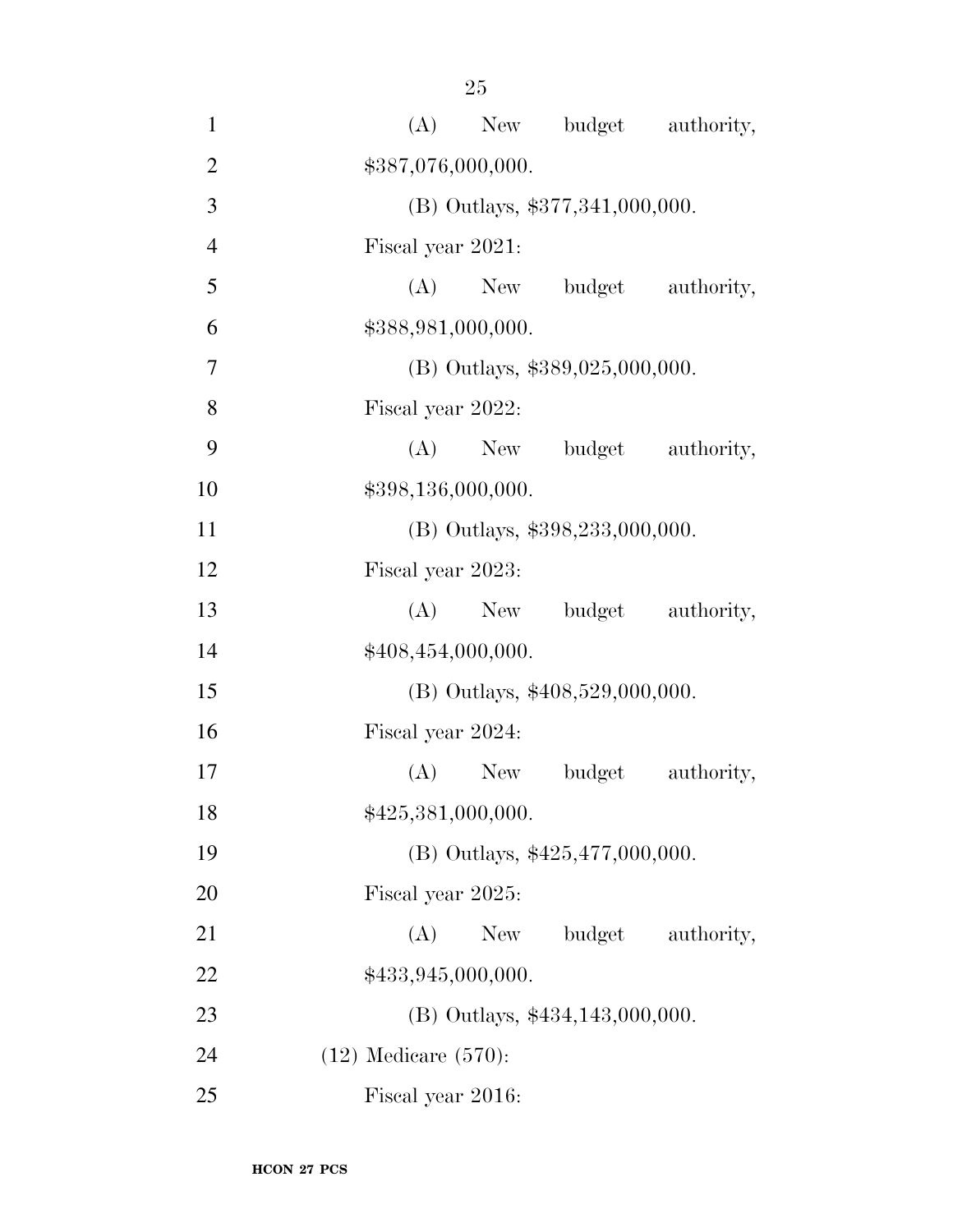| $\mathbf{1}$   |                    |           |                                   | (A) New budget authority |
|----------------|--------------------|-----------|-----------------------------------|--------------------------|
| $\overline{2}$ | \$577,726,000,000. |           |                                   |                          |
| 3              |                    |           | (B) Outlays, \$577,635,000,000.   |                          |
| $\overline{4}$ | Fiscal year 2017:  |           |                                   |                          |
| 5              | (A)                | New       |                                   | budget authority,        |
| 6              | \$580,837,000,000. |           |                                   |                          |
| $\overline{7}$ |                    |           | (B) Outlays, \$580,777,000,000.   |                          |
| 8              | Fiscal year 2018:  |           |                                   |                          |
| 9              | (A)                | New       |                                   | budget authority,        |
| 10             | \$580,782,000,000. |           |                                   |                          |
| 11             |                    |           | $(B)$ Outlays, \$580,741,000,000. |                          |
| 12             | Fiscal year 2019:  |           |                                   |                          |
| 13             |                    | $(A)$ New |                                   | budget authority,        |
| 14             | \$639,293,000,000. |           |                                   |                          |
| 15             |                    |           | (B) Outlays, \$639,213,000,000.   |                          |
| 16             | Fiscal year 2020:  |           |                                   |                          |
| 17             |                    | $(A)$ New | budget                            | authority,               |
| 18             | \$680,575,000,000. |           |                                   |                          |
| 19             |                    |           | (B) Outlays, \$680,481,000,000.   |                          |
| 20             | Fiscal year 2021:  |           |                                   |                          |
| 21             | (A)                | New       | budget                            | authority,               |
| 22             | \$726,644,000,000. |           |                                   |                          |
| 23             |                    |           | (B) Outlays, $$726,548,000,000$ . |                          |
| 24             | Fiscal year 2022:  |           |                                   |                          |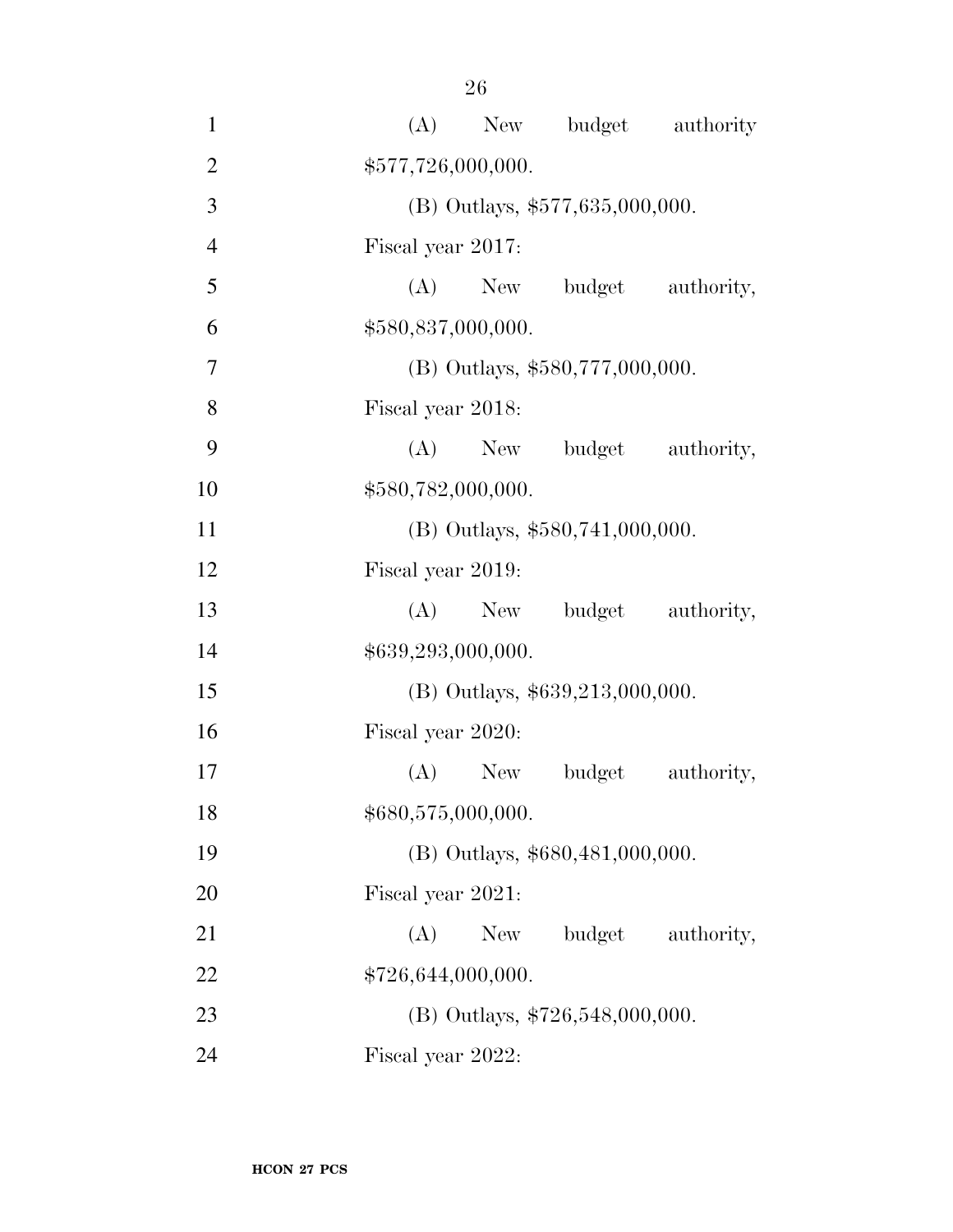| $\mathbf{1}$   | New budget authority,<br>(A)             |
|----------------|------------------------------------------|
| $\overline{2}$ | \$808,204,000,000.                       |
| 3              | (B) Outlays, \$808,100,000,000.          |
| $\overline{4}$ | Fiscal year 2023:                        |
| 5              | (A) New budget authority,                |
| 6              | \$825,577,000,000.                       |
| 7              | (B) Outlays, \$825,379,000,000.          |
| 8              | Fiscal year 2024:                        |
| 9              | (A) New budget authority,                |
| 10             | \$834,148,000,000.                       |
| 11             | (B) Outlays, \$834,037,000,000.          |
| 12             | Fiscal year 2025:                        |
| 13             | budget authority,<br>$(A)$ New           |
| 14             | \$927,410,000,000.                       |
| 15             | (B) Outlays, \$927,292,000,000.          |
| 16             | $(13)$ Income Security $(600)$ :         |
| 17             | Fiscal year 2016:                        |
| 18             | (A)<br><b>New</b><br>budget<br>authority |
| 19             | \$512,364,000,000.                       |
| 20             | (B) Outlays, \$513,709,000,000.          |
| 21             | Fiscal year 2017:                        |
| 22             | (A)<br>New<br>budget authority,          |
| 23             | \$479,836,000,000.                       |
| 24             | (B) Outlays, \$475,234,000,000.          |
| 25             | Fiscal year 2018:                        |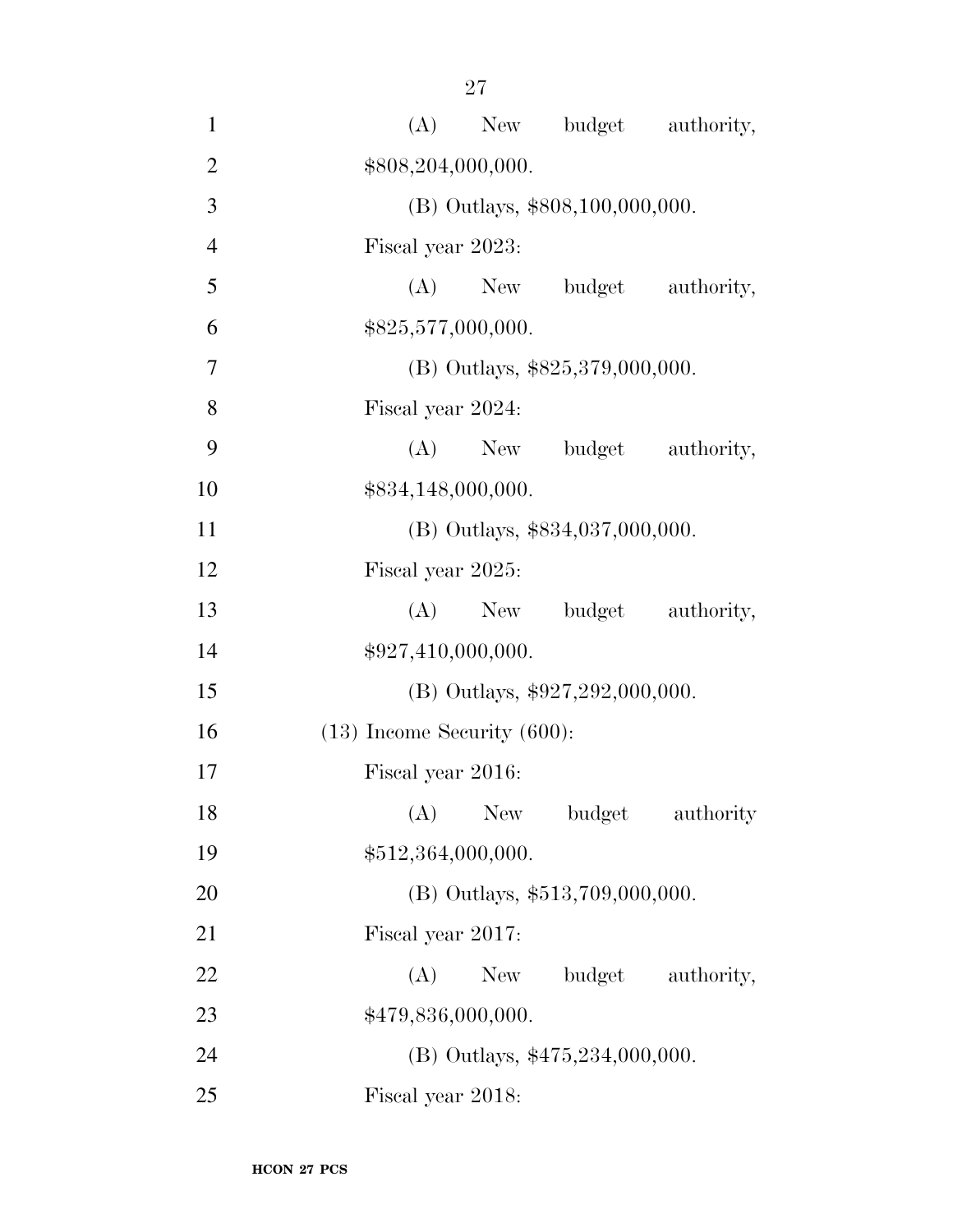| $\mathbf{1}$   | (A)                |           | New budget authority,             |                   |
|----------------|--------------------|-----------|-----------------------------------|-------------------|
| $\overline{2}$ | \$481,994,000,000. |           |                                   |                   |
| 3              |                    |           | (B) Outlays, \$471,951,000,000.   |                   |
| $\overline{4}$ | Fiscal year 2019:  |           |                                   |                   |
| 5              |                    |           | (A) New budget                    | authority,        |
| 6              | \$483,293,000,000. |           |                                   |                   |
| $\overline{7}$ |                    |           | (B) Outlays, \$477,470,000,000.   |                   |
| 8              | Fiscal year 2020:  |           |                                   |                   |
| 9              |                    | $(A)$ New | budget                            | authority,        |
| 10             | \$516,193,000,000. |           |                                   |                   |
| 11             |                    |           | $(B)$ Outlays, \$510,603,000,000. |                   |
| 12             | Fiscal year 2021:  |           |                                   |                   |
| 13             |                    | $(A)$ New |                                   | budget authority, |
| 14             | \$502,001,000,000. |           |                                   |                   |
| 15             |                    |           | (B) Outlays, \$496,856,000,000.   |                   |
| 16             | Fiscal year 2022:  |           |                                   |                   |
| 17             |                    | $(A)$ New | budget                            | authority,        |
| 18             | \$518,690,000,000. |           |                                   |                   |
| 19             |                    |           | $(B)$ Outlays, \$518,542,000,000. |                   |
| 20             | Fiscal year 2023:  |           |                                   |                   |
| 21             | (A)                | New       | budget                            | authority,        |
| 22             | \$525,230,000,000. |           |                                   |                   |
| 23             |                    |           | $(B)$ Outlays, \$519,391,000,000. |                   |
| 24             | Fiscal year 2024:  |           |                                   |                   |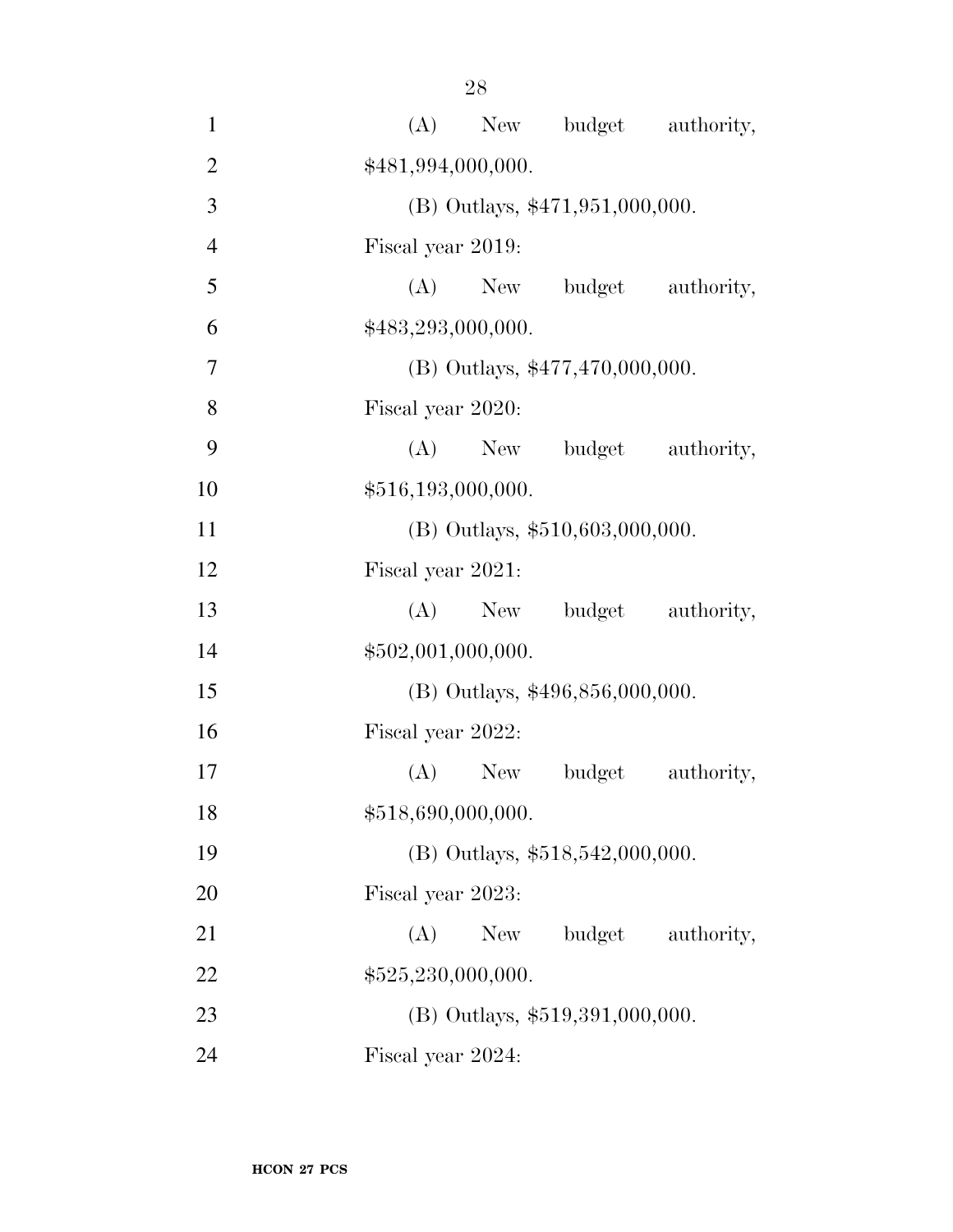| $\mathbf{1}$   | New budget authority,<br>(A)              |
|----------------|-------------------------------------------|
| $\overline{2}$ | \$532,515,000,000.                        |
| 3              | (B) Outlays, \$521,105,000,000.           |
| $\overline{4}$ | Fiscal year 2025:                         |
| 5              | $(A)$ New<br>budget<br>authority,         |
| 6              | \$550,057,000,000.                        |
| $\overline{7}$ | $(B)$ Outlays, \$543,361,000,000.         |
| 8              | $(14)$ Social Security $(650)$ :          |
| 9              | Fiscal year 2016:                         |
| 10             | (A)<br>budget authority<br>New            |
| 11             | \$33,878,000,000.                         |
| 12             | $(B)$ Outlays, \$33,919,000,000.          |
| 13             | Fiscal year 2017:                         |
| 14             | budget authority,<br>$(A)$ New            |
| 15             | \$36,535,000,000.                         |
| 16             | $(B)$ Outlays, \$36,535,000,000.          |
| 17             | Fiscal year 2018:                         |
| 18             | (A)<br><b>New</b><br>budget<br>authority, |
| 19             | \$39,407,000,000.                         |
| 20             | (B) Outlays, \$39,407,000,000.            |
| 21             | Fiscal year 2019:                         |
| 22             | (A)<br>budget authority,<br>New \,        |
| 23             | \$42,634,000,000.                         |
| 24             | $(B)$ Outlays, \$42,634,000,000.          |
| 25             | Fiscal year 2020:                         |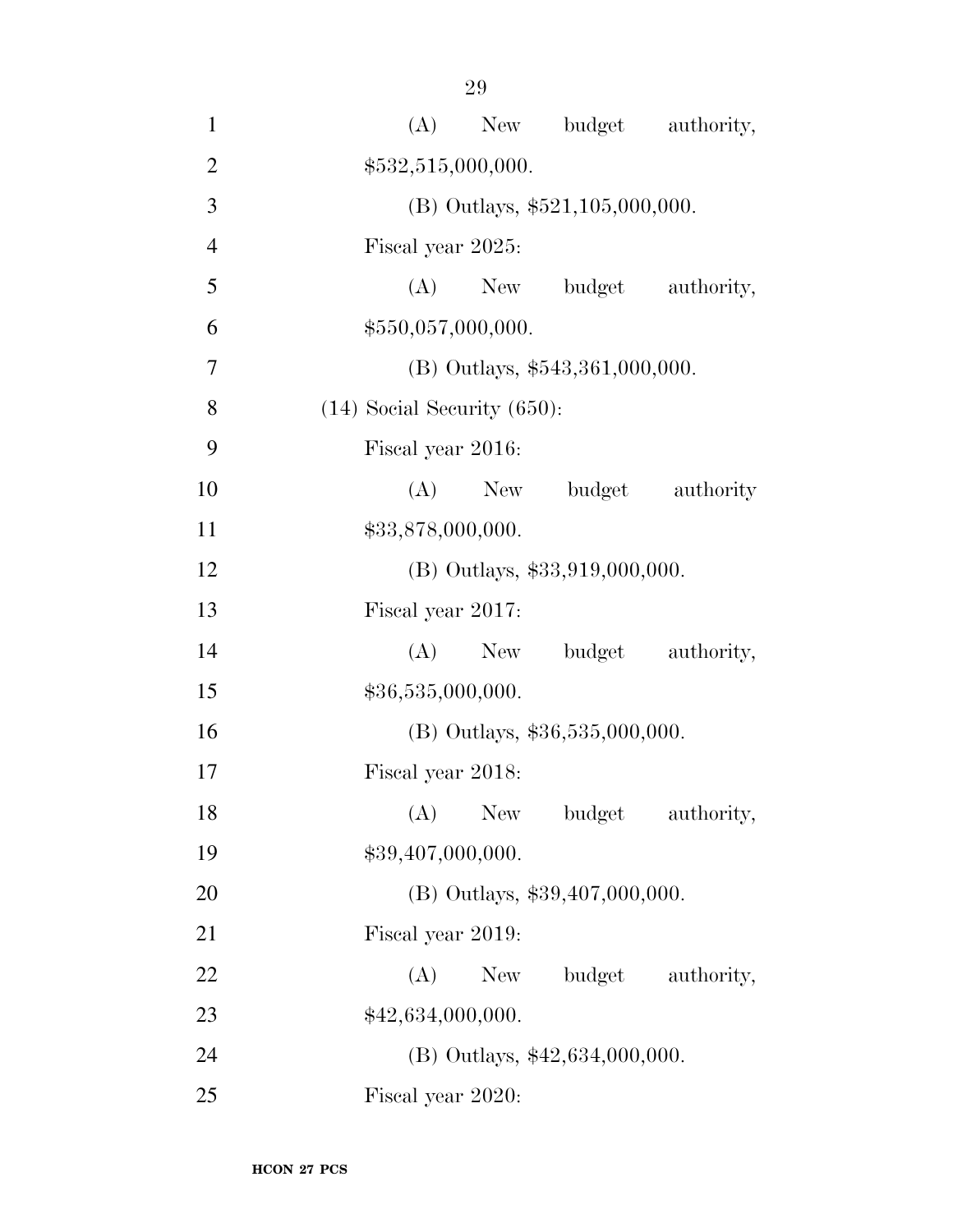| $\mathbf{1}$   | New budget authority,<br>(A)                    |
|----------------|-------------------------------------------------|
| $\overline{2}$ | \$46,104,000,000.                               |
| 3              | (B) Outlays, \$46,104,000,000.                  |
| $\overline{4}$ | Fiscal year 2021:                               |
| 5              | $(A)$ New<br>budget authority,                  |
| 6              | \$49,712,000,000.                               |
| $\overline{7}$ | (B) Outlays, \$49,712,000,000.                  |
| 8              | Fiscal year 2022:                               |
| 9              | budget authority,<br>$(A)$ New                  |
| 10             | \$53,547,000,000.                               |
| 11             | (B) Outlays, \$53,547,000,000.                  |
| 12             | Fiscal year 2023:                               |
| 13             | budget authority,<br>$(A)$ New                  |
| 14             | \$57,455,000,000.                               |
| 15             | (B) Outlays, $$57,455,000,000$ .                |
| 16             | Fiscal year 2024:                               |
| 17             | $(A)$ New<br>budget<br>authority,               |
| 18             | \$61,546,000,000.                               |
| 19             | $(B)$ Outlays, \$61,546,000,000.                |
| 20             | Fiscal year 2025:                               |
| 21             | budget<br>authority,<br>(A)<br>New              |
| 22             | \$65,751,000,000.                               |
| 23             | $(B)$ Outlays, \$65,751,000,000.                |
| 24             | $(15)$ Veterans Benefits and Services $(700)$ : |
| 25             | Fiscal year 2016:                               |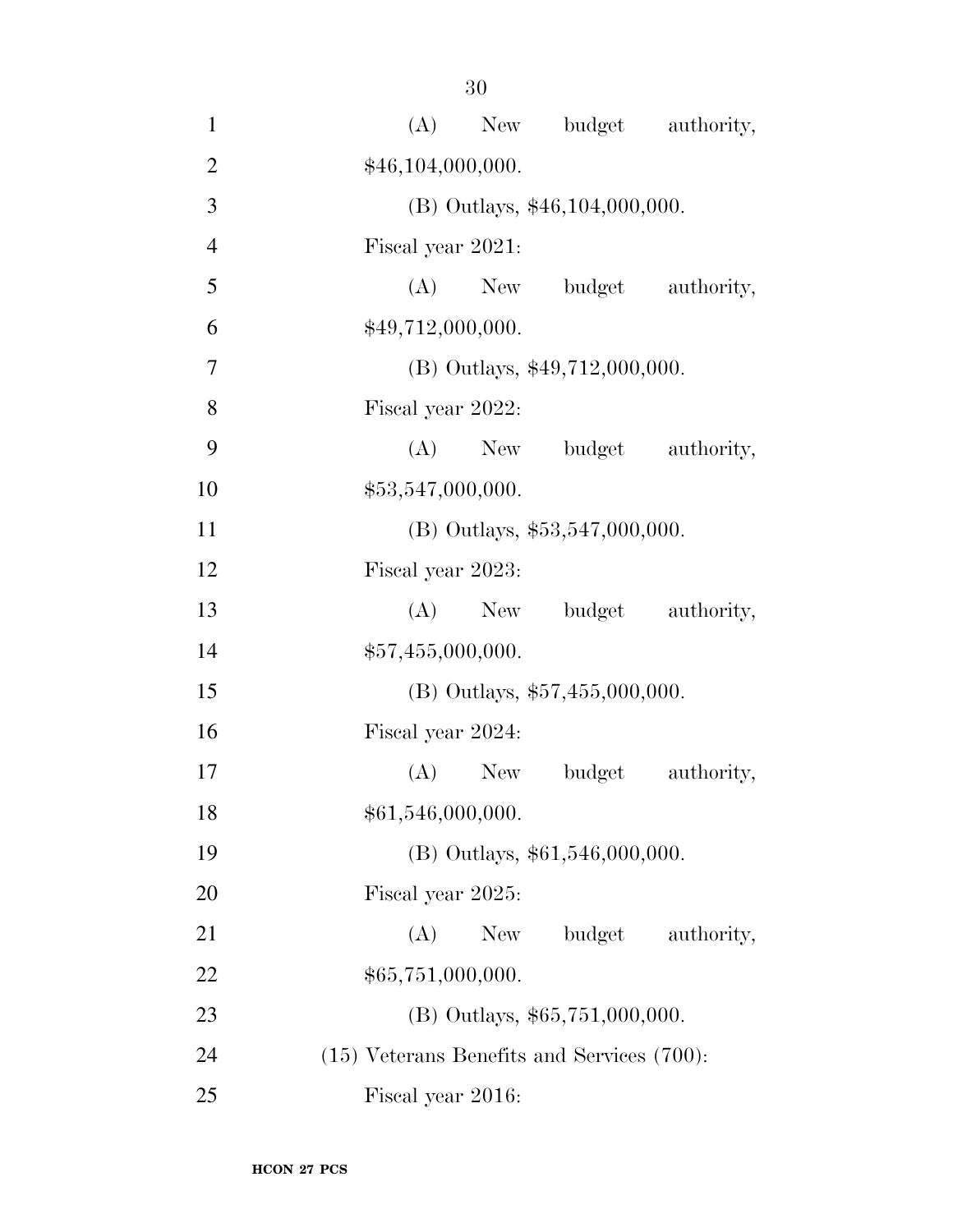| $\mathbf{1}$   | budget authority<br>(A)<br>New     |
|----------------|------------------------------------|
| $\overline{2}$ | \$166,677,000,000.                 |
| 3              | (B) Outlays, \$170,121,000,000.    |
| $\overline{4}$ | Fiscal year 2017:                  |
| 5              | (A)<br>budget<br>authority,<br>New |
| 6              | \$164,843,000,000.                 |
| 7              | (B) Outlays, \$164,387,000,000.    |
| 8              | Fiscal year 2018:                  |
| 9              | $(A)$ New<br>budget<br>authority,  |
| 10             | \$163,009,000,000.                 |
| 11             | $(B)$ Outlays, \$162,385,000,000.  |
| 12             | Fiscal year 2019:                  |
| 13             | $(A)$ New<br>budget<br>authority,  |
| 14             | \$174,862,000,000.                 |
| 15             | (B) Outlays, \$174,048,000,000.    |
| 16             | Fiscal year 2020:                  |
| 17             | $(A)$ New<br>budget<br>authority,  |
| 18             | \$179,735,000,000.                 |
| 19             | (B) Outlays, \$178,778,000,000.    |
| 20             | Fiscal year 2021:                  |
| 21             | (A)<br>budget<br>New<br>authority, |
| 22             | \$183,969,000,000.                 |
| 23             | (B) Outlays, \$183,019,000,000.    |
| 24             | Fiscal year 2022:                  |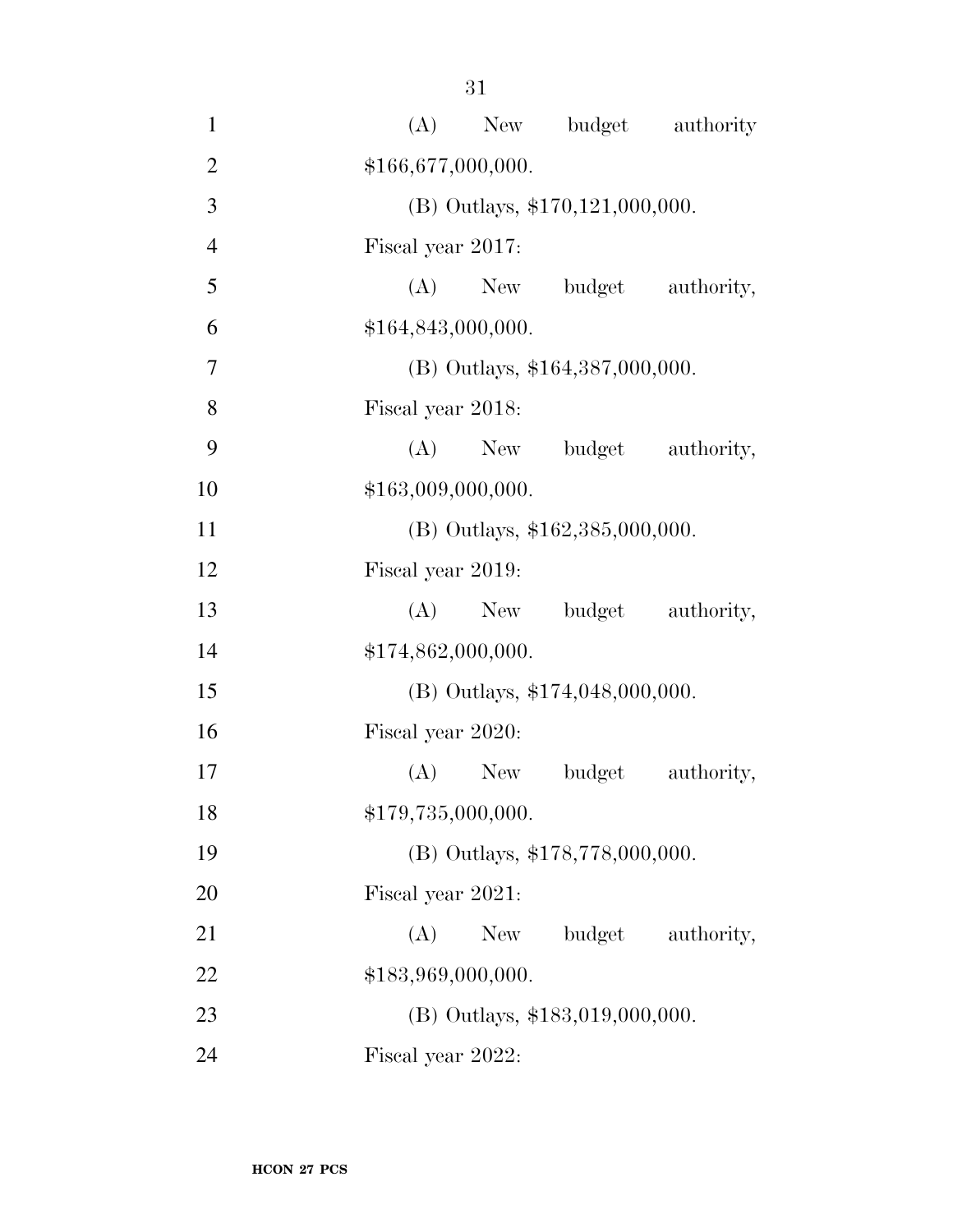| $\mathbf{1}$   | budget authority,<br>(A)<br>New            |
|----------------|--------------------------------------------|
| $\overline{2}$ | \$196,283,000,000.                         |
| 3              | (B) Outlays, $$195,255,000,000$ .          |
| $\overline{4}$ | Fiscal year 2023:                          |
| 5              | (A)<br>budget<br>authority,<br>New         |
| 6              | \$192,866,000,000.                         |
| $\overline{7}$ | (B) Outlays, \$191,834,000,000.            |
| 8              | Fiscal year 2024:                          |
| 9              | (A)<br>budget authority,<br>New            |
| 10             | \$189,668,000,000.                         |
| 11             | (B) Outlays, \$188,553,000,000.            |
| 12             | Fiscal year 2025:                          |
| 13             | budget authority,<br>(A)<br>New            |
| 14             | \$203,517,000,000.                         |
| 15             | (B) Outlays, \$202,383,000,000.            |
| 16             | $(16)$ Administration of Justice $(750)$ : |
| 17             | Fiscal year 2016:                          |
| 18             | (A)<br>New<br>budget<br>authority          |
| 19             | \$52,156,000,000.                          |
| 20             | (B) Outlays, \$56,006,000,000.             |
| 21             | Fiscal year 2017:                          |
| 22             | budget authority,<br>(A)<br>New            |
| 23             | \$55,450,000,000.                          |
| 24             | $(B)$ Outlays, \$57,547,000,000.           |
| 25             | Fiscal year 2018:                          |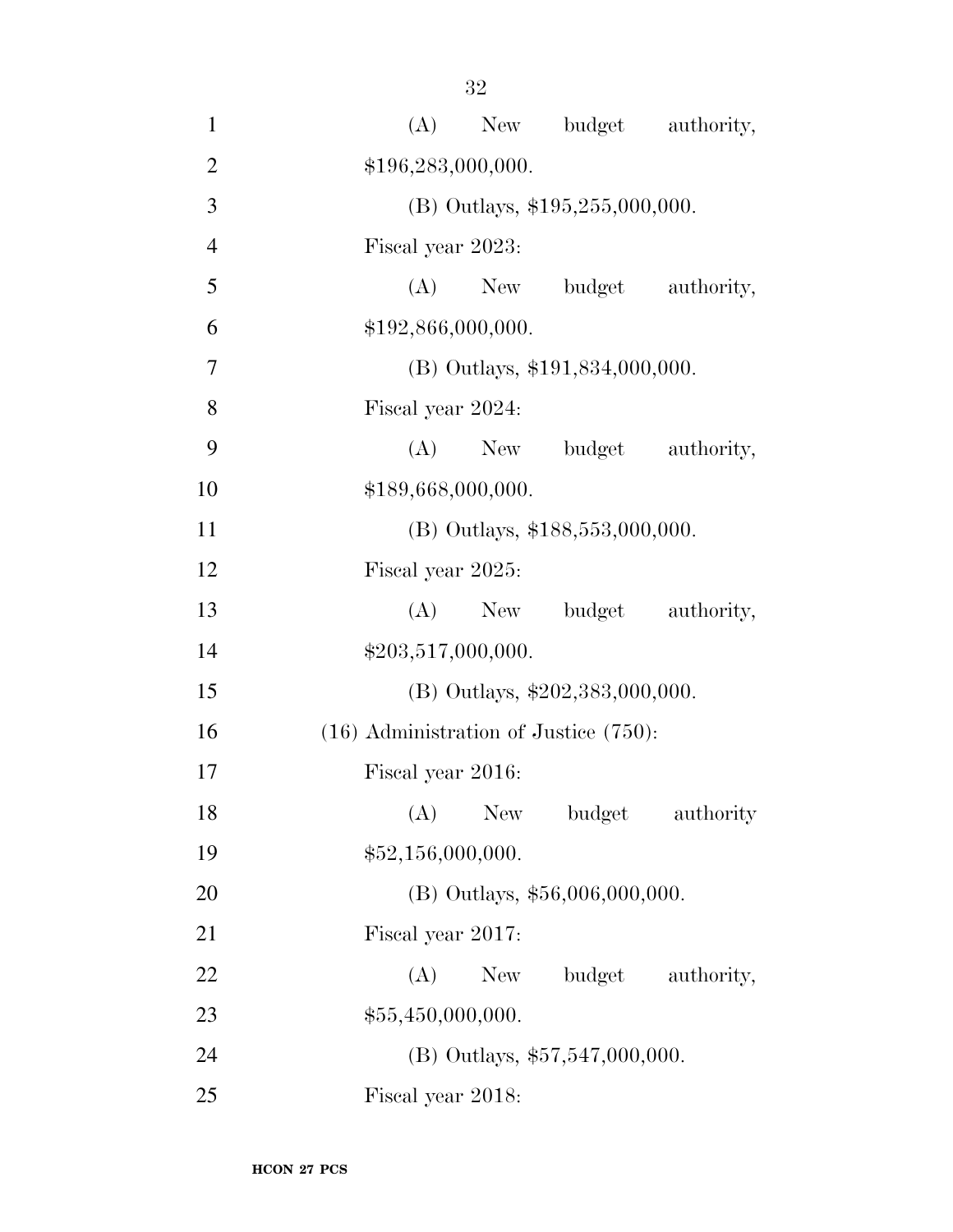| $\mathbf{1}$   | New budget authority,<br>(A)       |
|----------------|------------------------------------|
| $\overline{2}$ | \$55,169,000,000.                  |
| 3              | (B) Outlays, \$56,659,000,000.     |
| $\overline{4}$ | Fiscal year 2019:                  |
| 5              | $(A)$ New<br>budget authority,     |
| 6              | \$56,854,000,000.                  |
| $\overline{7}$ | (B) Outlays, $$56,572,000,000$ .   |
| 8              | Fiscal year 2020:                  |
| 9              | New budget authority,<br>(A)       |
| 10             | \$58,585,000,000.                  |
| 11             | $(B)$ Outlays, \$58,392,000,000.   |
| 12             | Fiscal year 2021:                  |
| 13             | budget authority,<br>$(A)$ New     |
| 14             | \$60,498,000,000.                  |
| 15             | (B) Outlays, \$59,992,000,000.     |
| 16             | Fiscal year 2022:                  |
| 17             | $(A)$ New<br>budget<br>authority,  |
| 18             | \$63,032,000,000.                  |
| 19             | (B) Outlays, \$62,485,000,000.     |
| 20             | Fiscal year 2023:                  |
| 21             | budget<br>authority,<br>(A)<br>New |
| 22             | \$64,917,000,000.                  |
| 23             | $(B)$ Outlays, \$64,355,000,000.   |
| 24             | Fiscal year 2024:                  |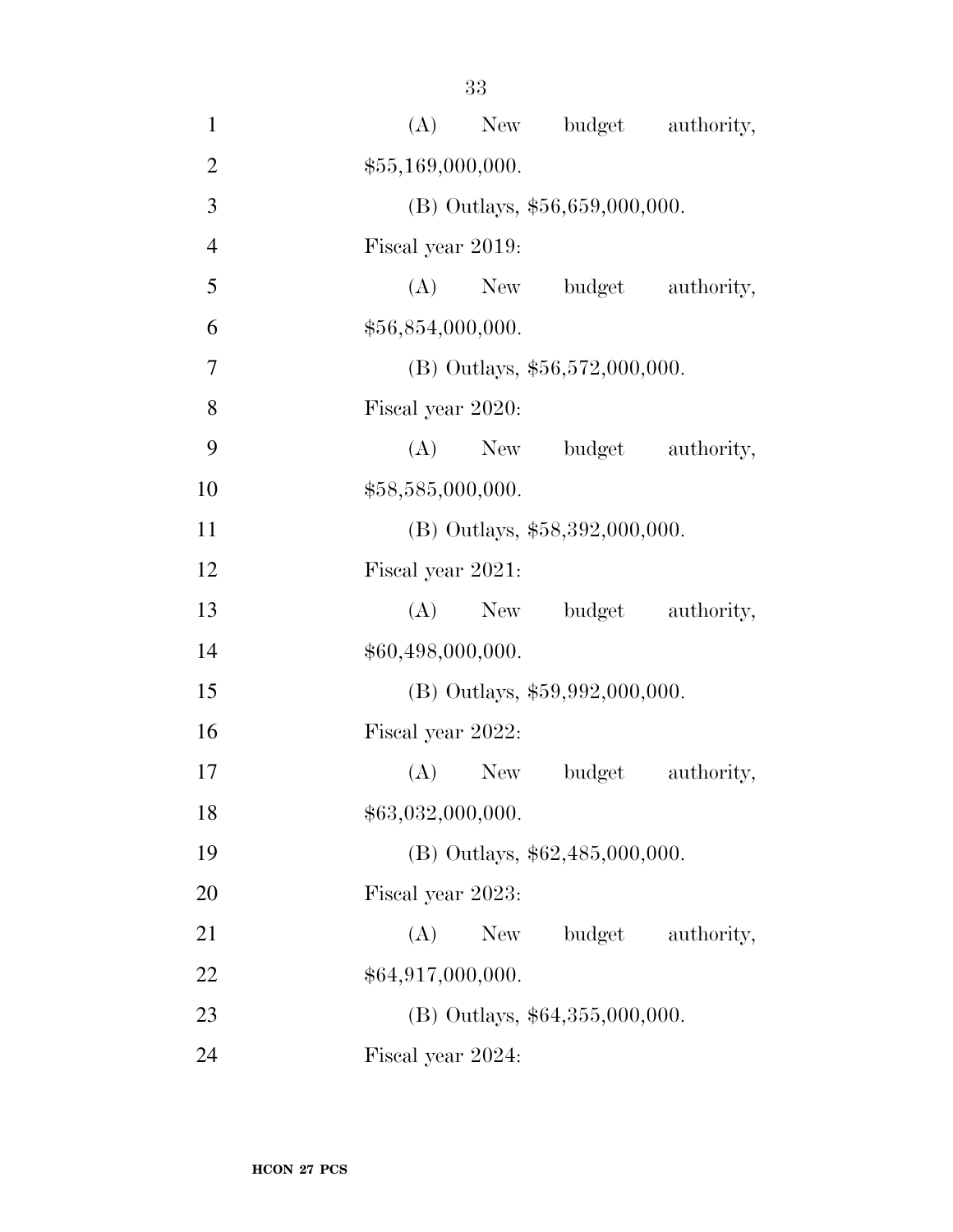| $\mathbf{1}$   | New budget authority,<br>(A)        |
|----------------|-------------------------------------|
| $\overline{2}$ | \$66,844,000,000.                   |
| 3              | $(B)$ Outlays, \$66,264,000,000.    |
| $\overline{4}$ | Fiscal year 2025:                   |
| 5              | (A)<br>New budget<br>authority,     |
| 6              | \$68,632,000,000.                   |
| $\tau$         | $(B)$ Outlays, \$68,051,000,000.    |
| 8              | $(17)$ General Government $(800)$ : |
| 9              | Fiscal year 2016:                   |
| 10             | (A)<br>budget authority<br>New      |
| 11             | \$23,593,000,000.                   |
| 12             | (B) Outlays, \$23,576,000,000.      |
| 13             | Fiscal year 2017:                   |
| 14             | (A)<br>budget<br>authority,<br>New  |
| 15             | \$22,761,000,000.                   |
| 16             | (B) Outlays, $$23,202,000,000$ .    |
| 17             | Fiscal year 2018:                   |
| 18             | $(A)$ New<br>budget<br>authority,   |
| 19             | \$22,817,000,000.                   |
| 20             | (B) Outlays, $$23,279,000,000$ .    |
| 21             | Fiscal year 2019:                   |
| 22             | (A)<br>New<br>budget authority,     |
| 23             | \$23,252,000,000.                   |
| 24             | $(B)$ Outlays, \$23,084,000,000.    |
| 25             | Fiscal year 2020:                   |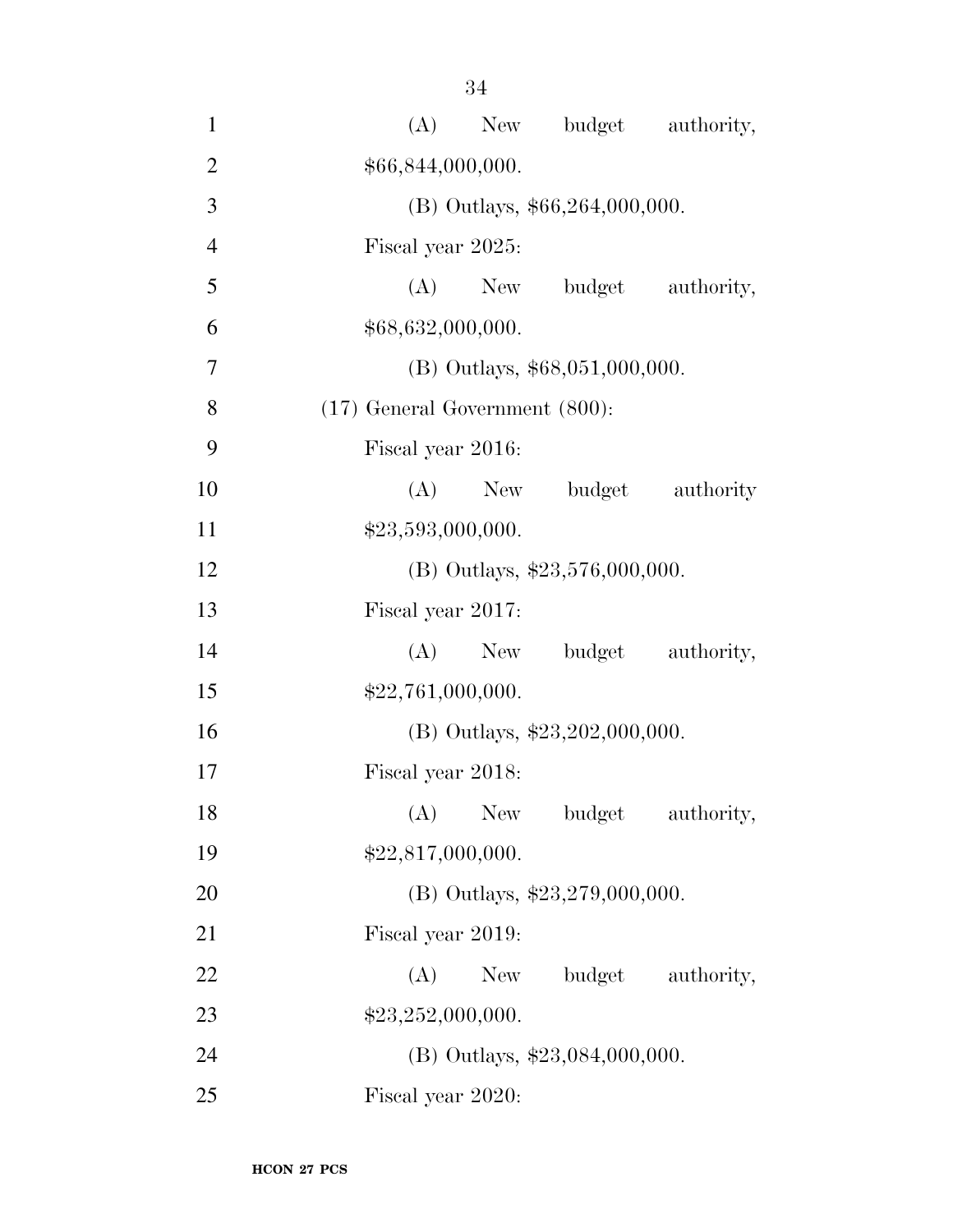| $\mathbf{1}$   | (A) New budget authority,          |
|----------------|------------------------------------|
| $\overline{2}$ | \$23,947,000,000.                  |
| 3              | (B) Outlays, $$23,602,000,000$ .   |
| $\overline{4}$ | Fiscal year 2021:                  |
| 5              | (A) New budget authority,          |
| 6              | \$24,192,000,000.                  |
| 7              | (B) Outlays, \$24,309,000,000.     |
| 8              | Fiscal year 2022:                  |
| 9              | (A) New budget authority,          |
| 10             | \$24,981,000,000.                  |
| 11             | (B) Outlays, \$25,114,000,000.     |
| 12             | Fiscal year 2023:                  |
| 13             | budget authority,<br>$(A)$ New     |
| 14             | \$25,695,000,000.                  |
| 15             | (B) Outlays, \$25,840,000,000.     |
| 16             | Fiscal year 2024:                  |
| 17             | $(A)$ New<br>budget<br>authority,  |
| 18             | \$26,010,000,000.                  |
| 19             | (B) Outlays, \$25,878,000,000.     |
| 20             | Fiscal year 2025:                  |
| 21             | budget<br>(A)<br>New<br>authority, |
| 22             | \$26,968,000,000.                  |
| 23             | (B) Outlays, $$26,825,000,000$ .   |
| 24             | $(18)$ Net Interest $(900)$ :      |
| 25             | Fiscal year 2016:                  |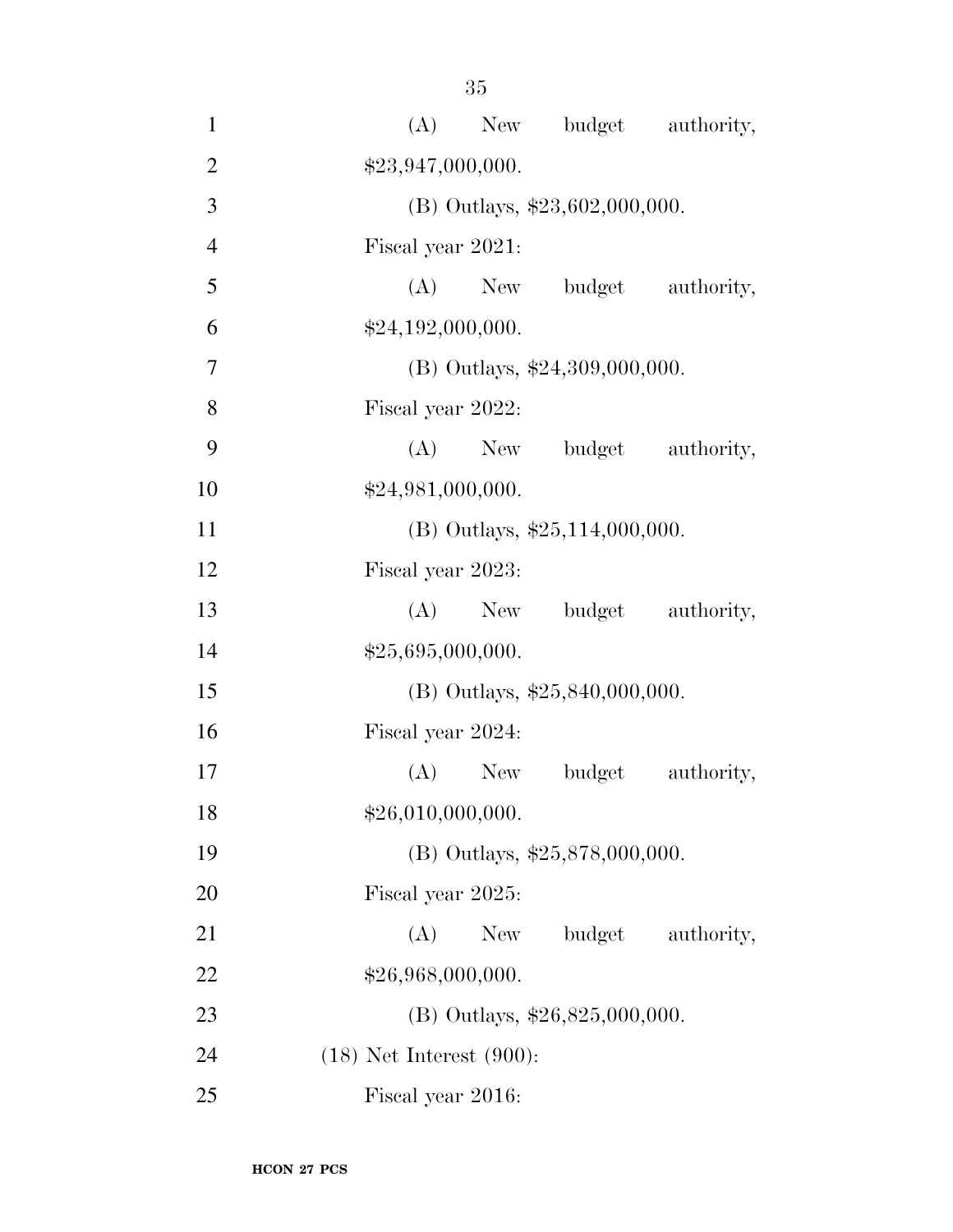| $\mathbf{1}$   | (A)<br>budget authority<br>New     |
|----------------|------------------------------------|
| $\overline{2}$ | \$366,542,000,000.                 |
| 3              | (B) Outlays, \$366,542,000,000.    |
| $\overline{4}$ | Fiscal year 2017:                  |
| 5              | (A)<br>budget<br>authority,<br>New |
| 6              | \$414,802,000,000.                 |
| 7              | (B) Outlays, \$414,802,000,000.    |
| 8              | Fiscal year 2018:                  |
| 9              | budget authority,<br>$(A)$ New     |
| 10             | \$477,785,000,000.                 |
| 11             | (B) Outlays, \$477,785,000,000.    |
| 12             | Fiscal year 2019:                  |
| 13             | $(A)$ New<br>budget<br>authority,  |
| 14             | \$531,097,000,000.                 |
| 15             | (B) Outlays, \$531,097,000,000.    |
| 16             | Fiscal year 2020:                  |
| 17             | $(A)$ New<br>budget<br>authority,  |
| 18             | \$578,726,000,000.                 |
| 19             | (B) Outlays, \$578,726,000,000.    |
| 20             | Fiscal year 2021:                  |
| 21             | (A)<br>budget<br>New<br>authority, |
| 22             | \$612,198,000,000.                 |
| 23             | (B) Outlays, \$612,198,000,000.    |
| 24             | Fiscal year 2022:                  |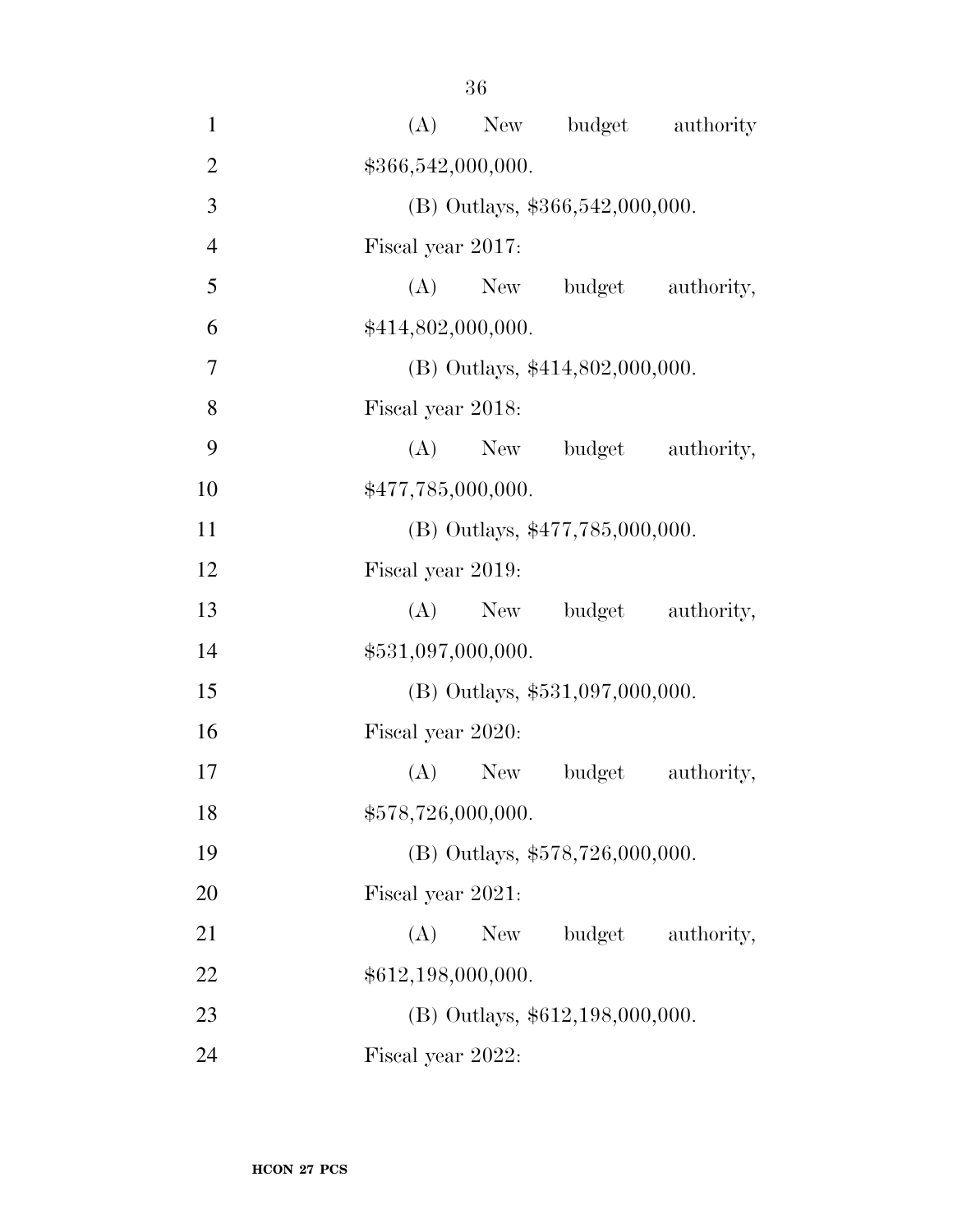| $\mathbf{1}$   | budget authority,<br>(A)<br>New          |
|----------------|------------------------------------------|
| $\overline{2}$ | \$642,470,000,000.                       |
| 3              | (B) Outlays, \$642,470,000,000.          |
| $\overline{4}$ | Fiscal year 2023:                        |
| 5              | $(A)$ New<br>budget<br>authority,        |
| 6              | \$667,176,000,000.                       |
| 7              | (B) Outlays, \$667,176,000,000.          |
| 8              | Fiscal year 2024:                        |
| 9              | (A)<br>budget authority,<br>New          |
| 10             | \$684,394,000,000.                       |
| 11             | (B) Outlays, \$684,394,000,000.          |
| 12             | Fiscal year 2025:                        |
| 13             | budget authority,<br>$(A)$ New           |
| 14             | \$696,025,000,000.                       |
| 15             | $(B)$ Outlays, \$696,025,000,000.        |
| 16             | $(19)$ Allowances $(920)$ :              |
| 17             | Fiscal year 2016:                        |
| 18             | (A)<br><b>New</b><br>authority<br>budget |
| 19             | $-$ \$33,462,000,000.                    |
| 20             | (B) Outlays, $-17,275,000,000$ .         |
| 21             | Fiscal year 2017:                        |
| 22             | (A)<br>New<br>budget authority,          |
| 23             | $-$ \$29,863,000,000.                    |
| 24             | (B) Outlays, $-\$24,277,000,000$ .       |
| 25             | Fiscal year 2018:                        |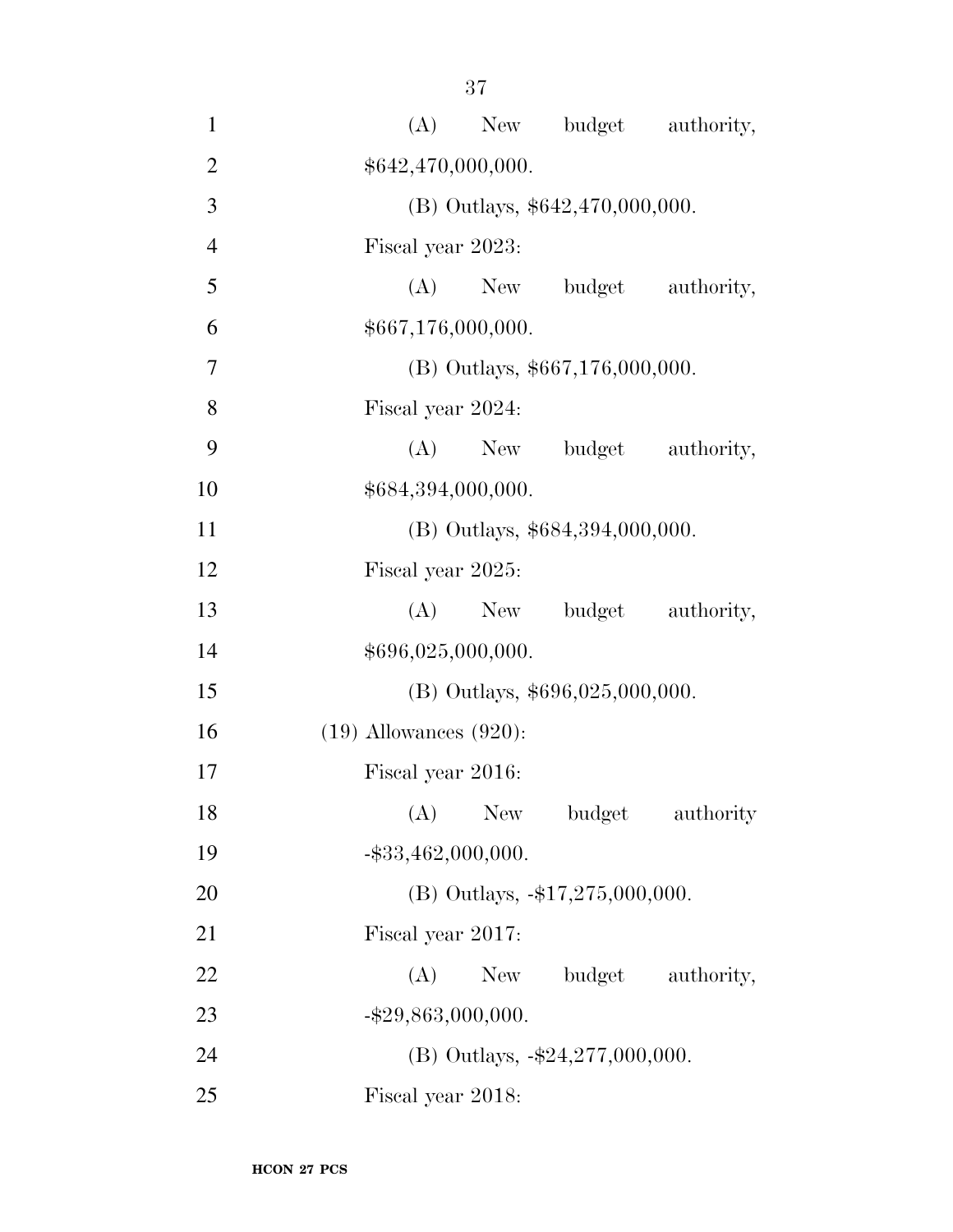| $\mathbf{1}$   | (A) New budget authority,            |
|----------------|--------------------------------------|
| $\overline{2}$ | $-$ \$32,175,000,000.                |
| 3              | (B) Outlays, -\$28,249,000,000.      |
| $\overline{4}$ | Fiscal year 2019:                    |
| 5              | (A) New budget authority,            |
| 6              | $-$ \$34,261,000,000.                |
| $\overline{7}$ | $(B)$ Outlays, $-$ \$31,078,000,000. |
| 8              | Fiscal year 2020:                    |
| 9              | (A) New budget authority,            |
| 10             | $-$ \$39,009,000,000.                |
| 11             | $(B)$ Outlays, $-\$35,136,000,000$ . |
| 12             | Fiscal year 2021:                    |
| 13             | (A) New budget authority,            |
| 14             | $-$ \$42,221,000,000.                |
| 15             | (B) Outlays, -\$38,438,000,000.      |
| 16             | Fiscal year 2022:                    |
| 17             | (A) New budget<br>authority,         |
| 18             | $-$ \$46,013,000,000.                |
| 19             | (B) Outlays, -\$42,205,000,000.      |
| 20             | Fiscal year 2023:                    |
| 21             | budget<br>authority,<br>$(A)$ New    |
| 22             | $-$ \$49,123,000,000.                |
| 23             | $(B)$ Outlays, $-45,430,000,000$ .   |
| 24             | Fiscal year 2024:                    |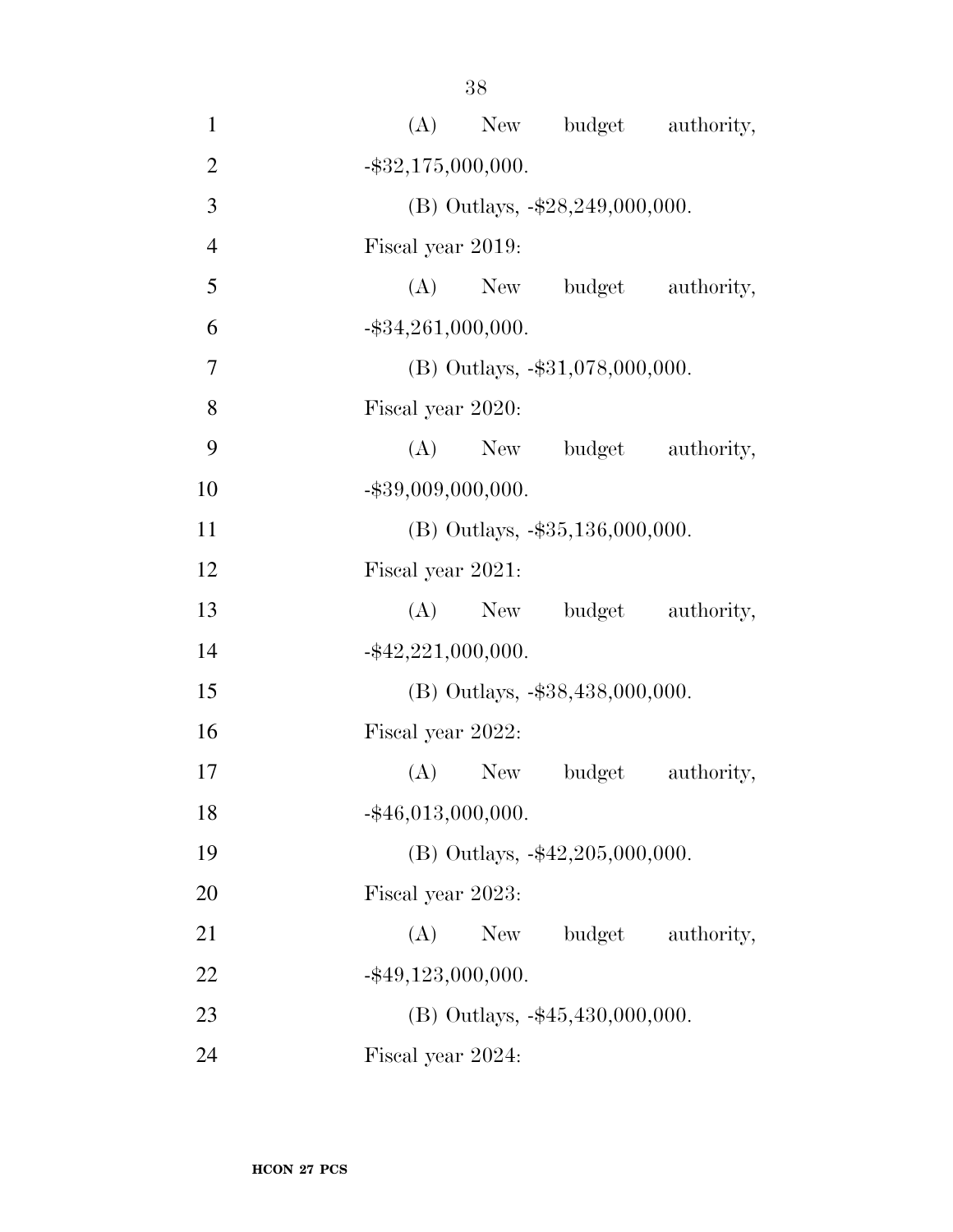| $\mathbf{1}$   | New budget authority,<br>(A)             |
|----------------|------------------------------------------|
| $\overline{2}$ | $-$ \$50,652,000,000.                    |
| 3              | (B) Outlays, -\$47,736,000,000.          |
| $\overline{4}$ | Fiscal year 2025:                        |
| 5              | (A) New budget authority,                |
| 6              | $-$ \$48,913,000,000.                    |
| 7              | $(B)$ Outlays, $-48,058,000,000$ .       |
| 8              | $(20)$ Government-wide savings $(930)$ : |
| 9              | Fiscal year 2016:                        |
| 10             | (A)<br>budget authority<br>New           |
| 11             | \$27,465,000,000.                        |
| 12             | (B) Outlays, \$18,416,000,000.           |
| 13             | Fiscal year 2017:                        |
| 14             | New budget authority,<br>(A)             |
| 15             | $-$ \$15,712,000,000.                    |
| 16             | $(B)$ Outlays, $-\$3,005,000,000$ .      |
| 17             | Fiscal year 2018:                        |
| 18             | $(A)$ New<br>budget<br>authority,        |
| 19             | $-$ \$32,429,000,000.                    |
| 20             | (B) Outlays, -\$20,148,000,000.          |
| 21             | Fiscal year 2019:                        |
| 22             | New budget authority,<br>(A)             |
| 23             | $-$ \$41,554,000,000.                    |
| 24             | (B) Outlays, -\$32,383,000,000.          |
| 25             | Fiscal year 2020:                        |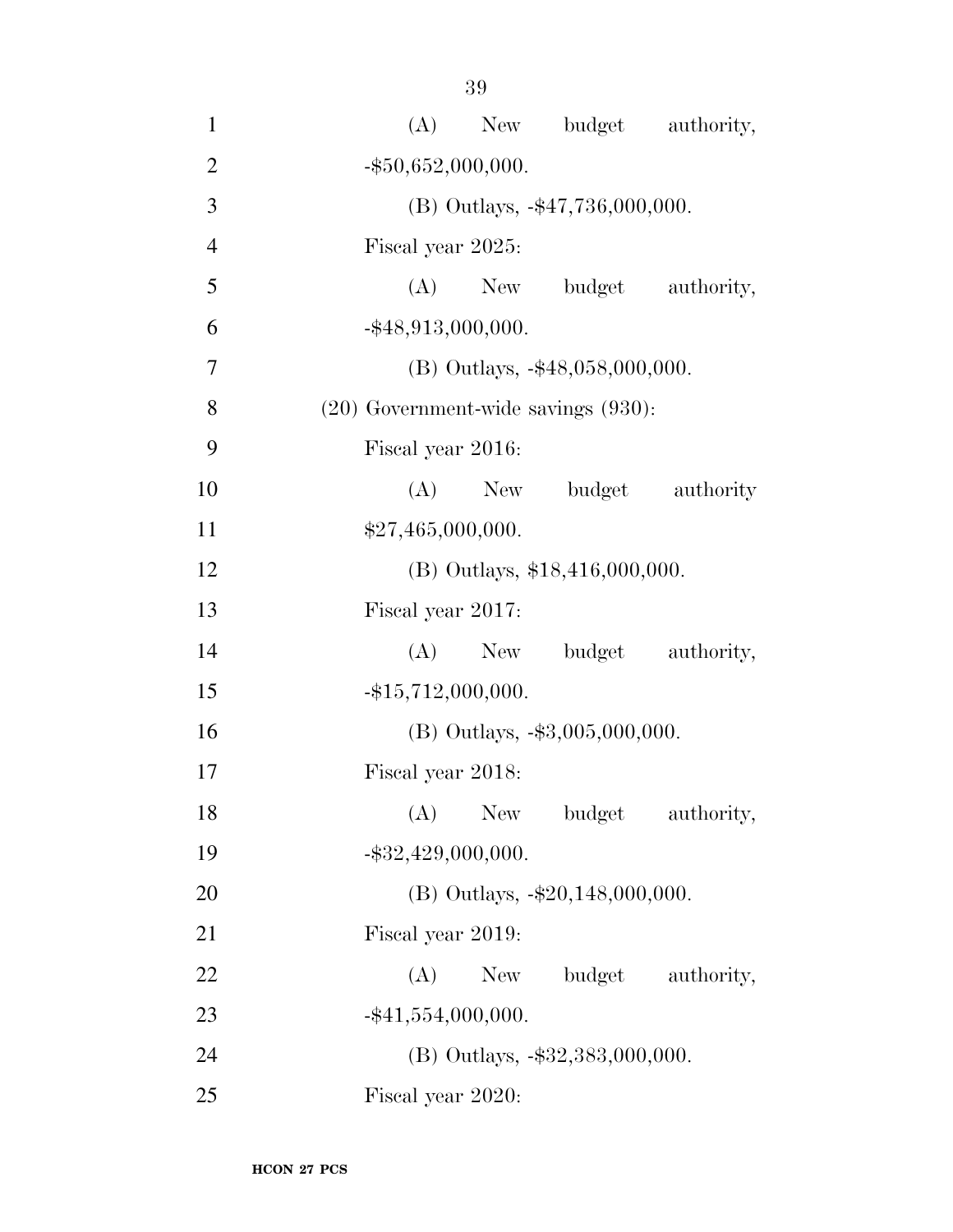| $\mathbf{1}$   | (A) New budget authority,                          |
|----------------|----------------------------------------------------|
| $\overline{2}$ | $-$ \$50,240,000,000.                              |
| 3              | $(B)$ Outlays, $-42,168,000,000$ .                 |
| $\overline{4}$ | Fiscal year 2021:                                  |
| 5              | (A) New budget authority,                          |
| 6              | $-$ \$55,831,000,000.                              |
| 7              | $(B)$ Outlays, $-\$50,276,000,000$ .               |
| 8              | Fiscal year 2022:                                  |
| 9              | (A) New budget authority,                          |
| 10             | $-$ \$63,954,000,000.                              |
| 11             | (B) Outlays, -\$57,849,000,000.                    |
| 12             | Fiscal year 2023:                                  |
| 13             | budget authority,<br>$(A)$ New                     |
| 14             | $-$ \$71,850,000,000.                              |
| 15             | $(B)$ Outlays, $-$ \$65,124,000,000.               |
| 16             | Fiscal year 2024:                                  |
| 17             | (A) New budget<br>authority,                       |
| 18             | $-$ \$78,889,000,000.                              |
| 19             | (B) Outlays, -\$71,689,000,000.                    |
| 20             | Fiscal year 2025:                                  |
| 21             | budget<br>(A)<br>New<br>authority,                 |
| 22             | $-$ \$113,903,000,000.                             |
| 23             | $(B)$ Outlays, $-\$93,929,000,000$ .               |
| 24             | $(21)$ Undistributed Offsetting Receipts $(950)$ : |
| 25             | Fiscal year 2016:                                  |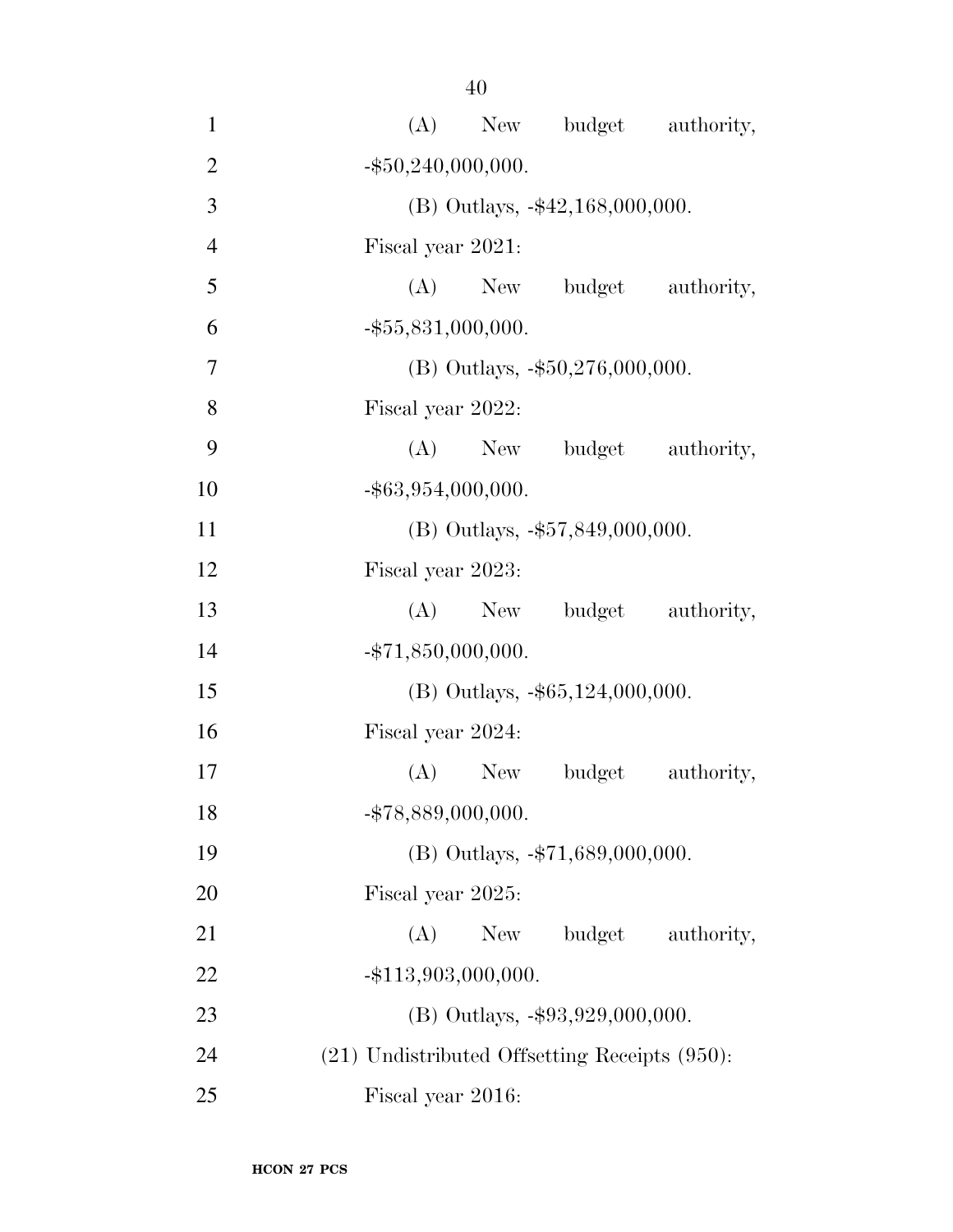| $\mathbf{1}$   | New budget authority<br>(A)          |
|----------------|--------------------------------------|
| $\overline{2}$ | $-$ \$73,514,000,000.                |
| 3              | (B) Outlays, -\$73,514,000,000.      |
| $\overline{4}$ | Fiscal year 2017:                    |
| 5              | (A) New budget authority,            |
| 6              | $-$ \$83,832,000,000.                |
| $\overline{7}$ | (B) Outlays, -\$83,832,000,000.      |
| 8              | Fiscal year 2018:                    |
| 9              | (A) New budget authority,            |
| 10             | $-$ \$90,115,000,000.                |
| 11             | $(B)$ Outlays, $-\$90,115,000,000$ . |
| 12             | Fiscal year 2019:                    |
| 13             | (A) New budget authority,            |
| 14             | $-$ \$90,594,000,000.                |
| 15             | $(B)$ Outlays, $-\$90,594,000,000$ . |
| 16             | Fiscal year 2020:                    |
| 17             | (A) New budget<br>authority,         |
| 18             | $-$ \$92,193,000,000.                |
| 19             | (B) Outlays, -\$92,193,000,000.      |
| 20             | Fiscal year 2021:                    |
| 21             | $(A)$ New<br>budget<br>authority,    |
| 22             | $-$ \$96,623,000,000.                |
| 23             | (B) Outlays, $-\$96,623,000,000$ .   |
| 24             | Fiscal year 2022:                    |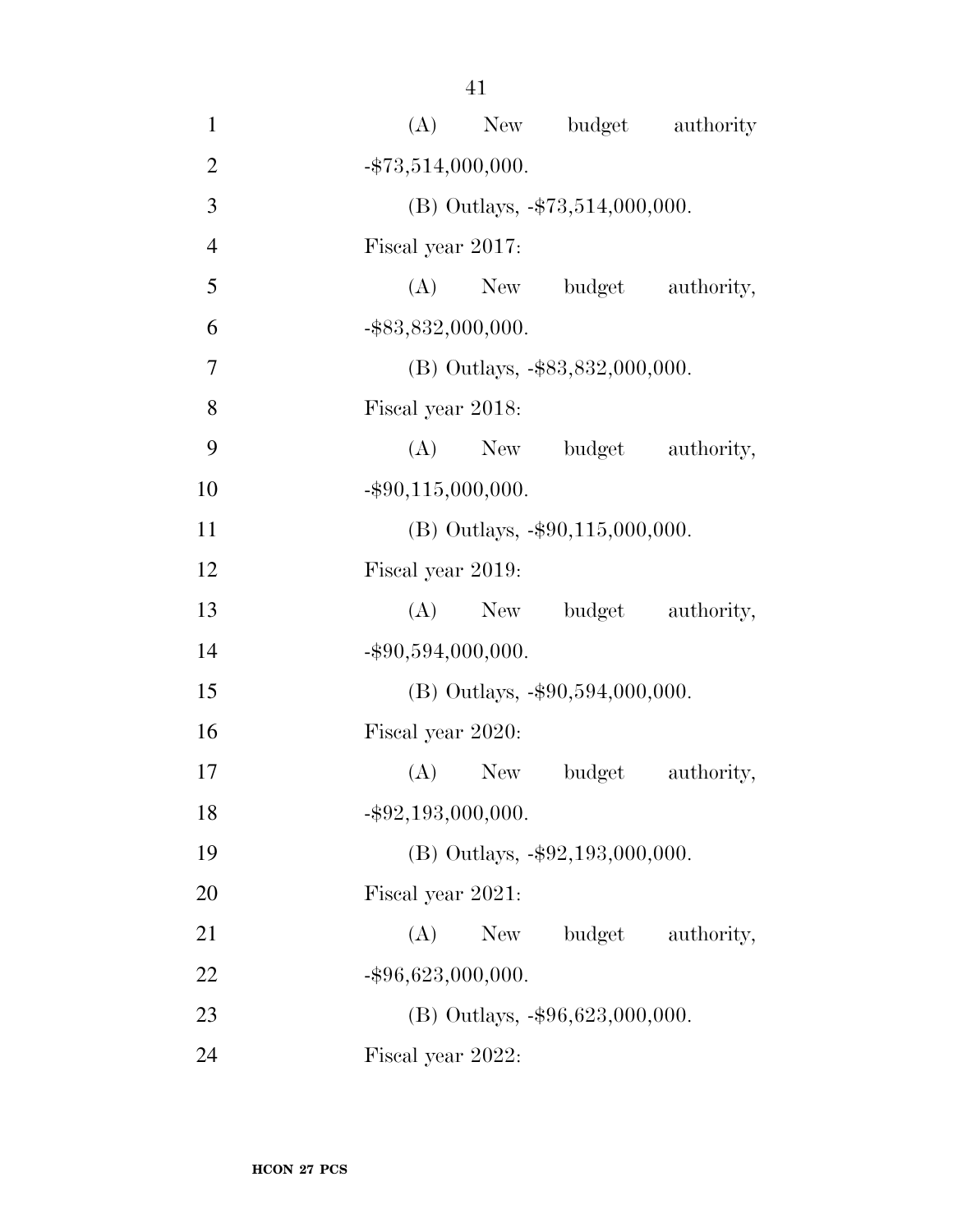| $\mathbf{1}$   | budget authority,<br>(A)<br>New             |
|----------------|---------------------------------------------|
| $\overline{2}$ | $-$ \$99,437,000,000.                       |
| 3              | (B) Outlays, -\$99,437,000,000.             |
| $\overline{4}$ | Fiscal year 2023:                           |
| 5              | (A) New budget authority,                   |
| 6              | $-$ \$104,343,000,000.                      |
| $\overline{7}$ | $(B)$ Outlays, $-104,343,000,000$ .         |
| 8              | Fiscal year 2024:                           |
| 9              | (A) New budget authority,                   |
| 10             | $-$ \$111,213,000,000.                      |
| 11             | $(B)$ Outlays, $-\$111,213,000,000$ .       |
| 12             | Fiscal year 2025:                           |
| 13             | budget authority,<br>$(A)$ New              |
| 14             | $-$ \$117,896,000,000.                      |
| 15             | $(B)$ Outlays, $-117,896,000,000$ .         |
| 16             | (22) Overseas Contingency Operations/Global |
| 17             | War on Terrorism (970):                     |
| 18             | Fiscal year 2016:                           |
| 19             | (A)<br>budget authority<br>New              |
| 20             | \$96,000,000,000.                           |
| 21             | $(B)$ Outlays, \$45,442,000,000.            |
| 22             | Fiscal year 2017:                           |
| 23             | budget authority,<br>(A)<br>New             |
| 24             | \$26,666,000,000.                           |
| 25             | (B) Outlays, \$34,238,000,000.              |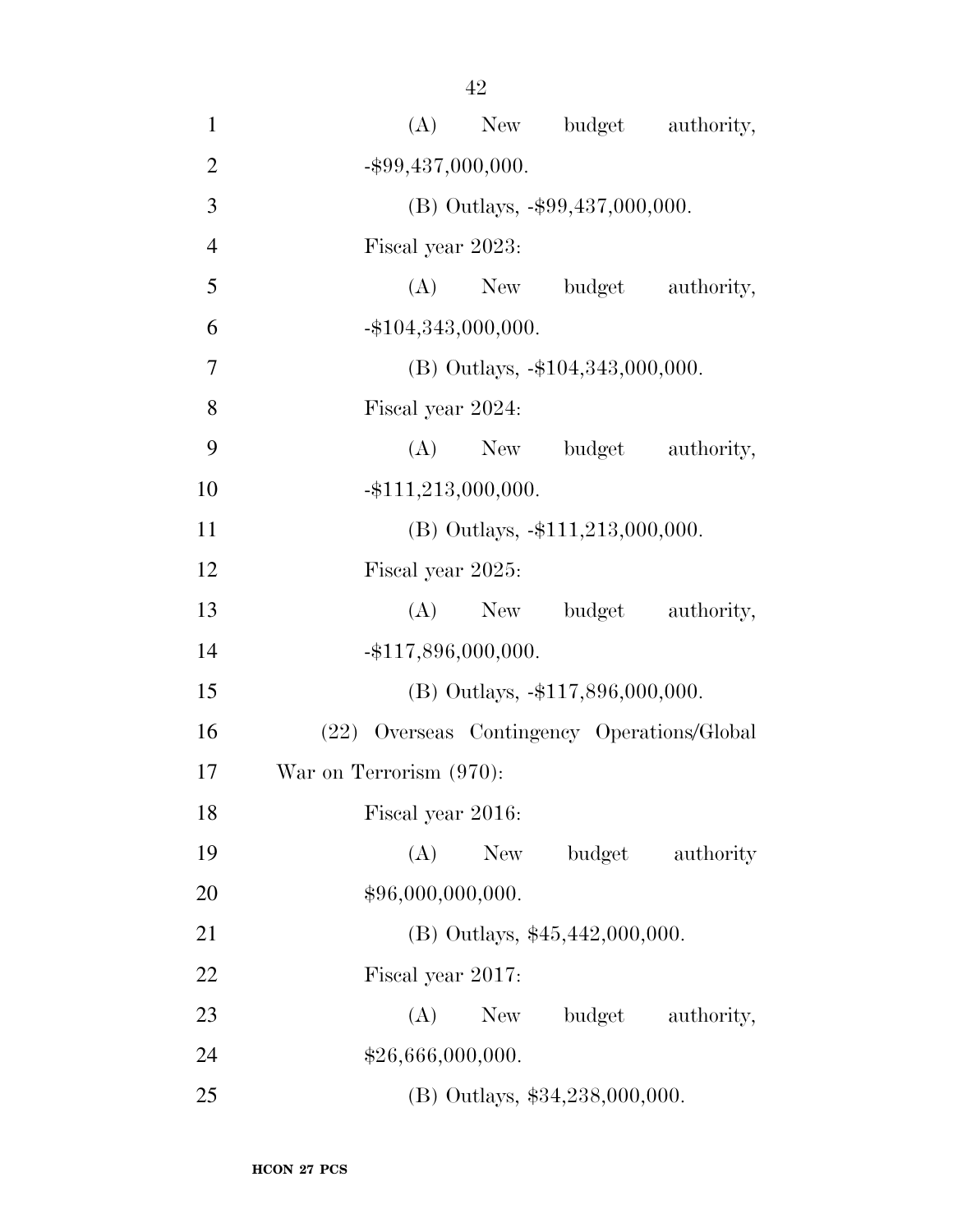| $\mathbf{1}$   | Fiscal year 2018:                |
|----------------|----------------------------------|
| $\overline{2}$ | (A) New budget authority,        |
| 3              | \$26,666,000,000.                |
| $\overline{4}$ | (B) Outlays, \$26,940,000,000.   |
| 5              | Fiscal year 2019:                |
| 6              | (A) New budget authority,        |
| 7              | \$26,666,000,000.                |
| 8              | $(B)$ Outlays, \$26,191,000,000. |
| 9              | Fiscal year 2020:                |
| 10             | (A) New budget authority,        |
| 11             | \$26,666,000,000.                |
| 12             | (B) Outlays, $$25,916,000,000$ . |
| 13             | Fiscal year 2021:                |
| 14             | (A) New budget authority,        |
| 15             | \$26,666,000,000.                |
| 16             | (B) Outlays, \$24,776,000,000.   |
| 17             | Fiscal year 2022:                |
| 18             | (A) New budget authority, \$0.   |
| 19             | (B) Outlays, \$9,956,000,000.    |
| 20             | Fiscal year 2023:                |
| 21             | $(A)$ New budget authority, \$0. |
| 22             | (B) Outlays, \$2,869,000,000.    |
| 23             | Fiscal year 2024:                |
| 24             | $(A)$ New budget authority, \$0. |
| 25             | (B) Outlays, \$278,000,000.      |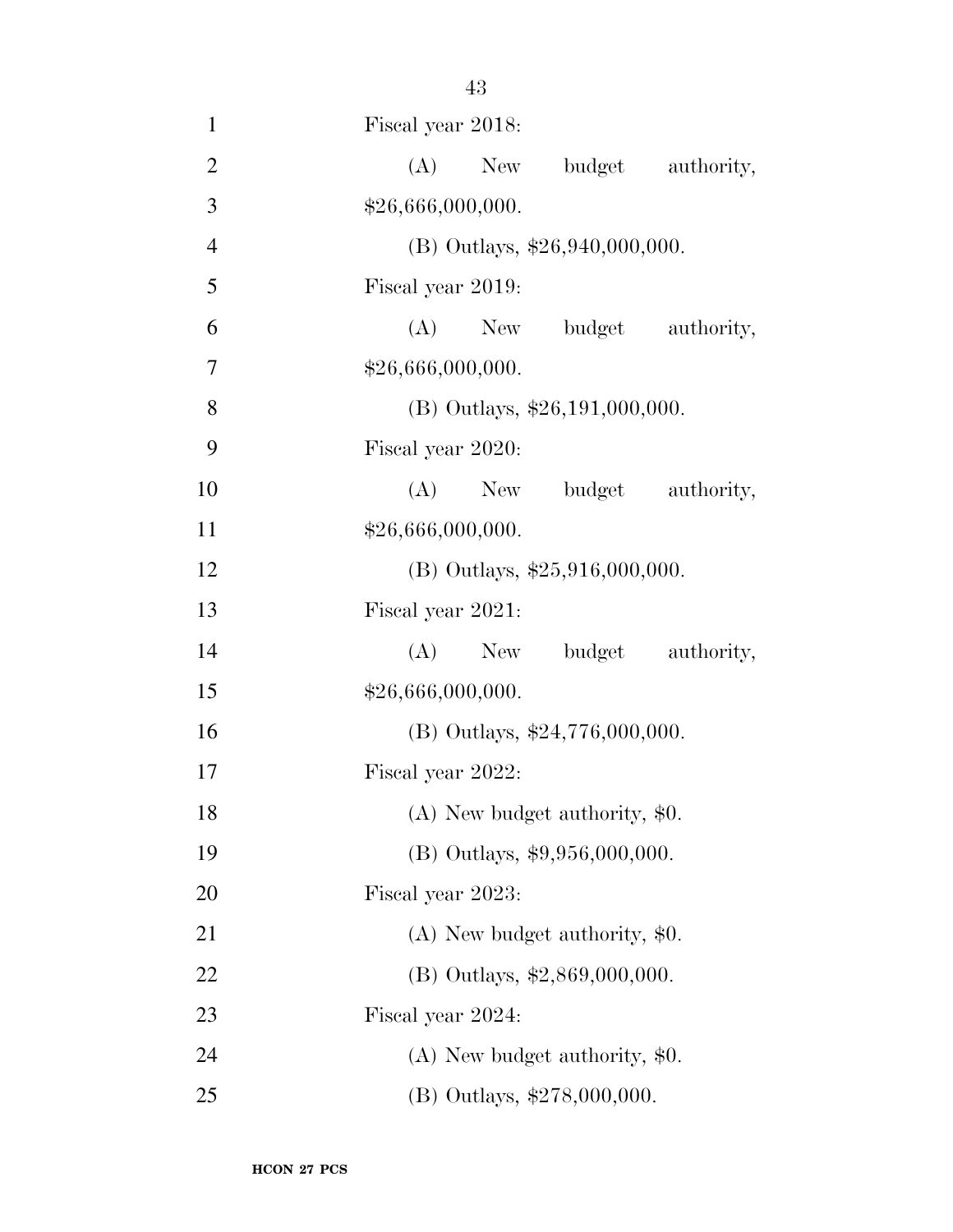| $\mathbf{1}$   | Fiscal year 2025:                            |
|----------------|----------------------------------------------|
| $\overline{2}$ | $(A)$ New budget authority, \$0.             |
| 3              | (B) Outlays, \$0.                            |
| $\overline{4}$ | $(23)$ Across-the-Board Adjustment $(990)$ : |
| 5              | Fiscal year 2016:                            |
| 6              | (A) New budget authority                     |
| 7              | $-$ \$21,000,000.                            |
| 8              | (B) Outlays, -\$17,000,000.                  |
| 9              | Fiscal year 2017:                            |
| 10             | (A) New budget authority,                    |
| 11             | $-$ \$22,000,000.                            |
| 12             | (B) Outlays, -\$20,000,000.                  |
| 13             | Fiscal year 2018:                            |
| 14             | (A) New budget authority,                    |
| 15             | $-$ \$23,000,000.                            |
| 16             | (B) Outlays, $-21,000,000$ .                 |
| 17             | Fiscal year 2019:                            |
| 18             | New budget<br>(A)<br>authority,              |
| 19             | $-$ \$23,000,000.                            |
| 20             | (B) Outlays, $-22,000,000$ .                 |
| 21             | Fiscal year 2020:                            |
| 22             | (A)<br>New<br>budget authority,              |
| 23             | $-$ \$24,000,000.                            |
| 24             | (B) Outlays, $-23,000,000$ .                 |
| 25             | Fiscal year 2021:                            |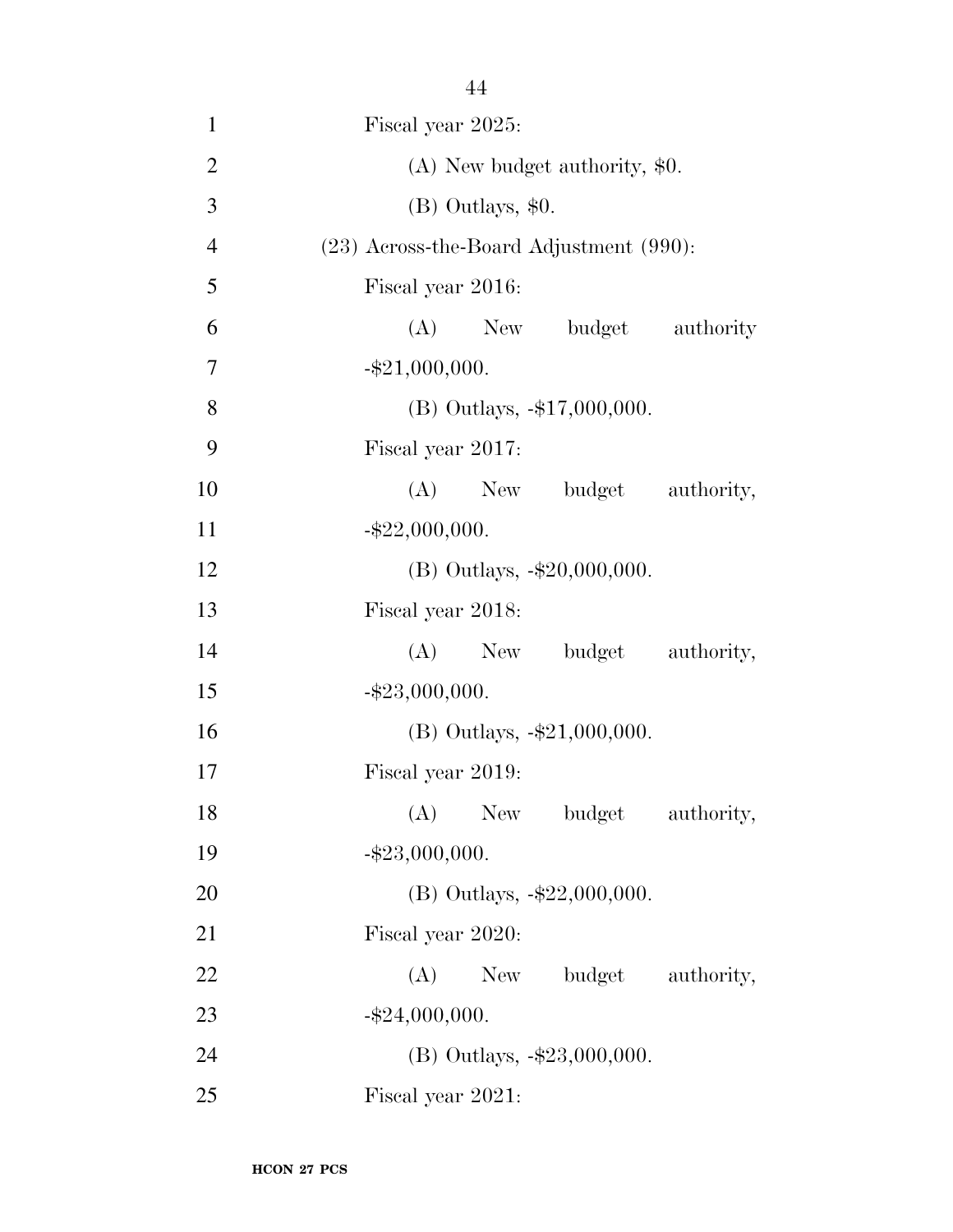| $\mathbf{1}$   | (A) New budget authority,                              |
|----------------|--------------------------------------------------------|
| $\overline{2}$ | $-$ \$24,000,000.                                      |
| 3              | (B) Outlays, -\$23,000,000.                            |
| $\overline{4}$ | Fiscal year 2022:                                      |
| 5              | (A) New budget authority,                              |
| 6              | $-$ \$25,000,000.                                      |
| $\overline{7}$ | (B) Outlays, $-24,000,000$ .                           |
| 8              | Fiscal year 2023:                                      |
| 9              | (A) New budget authority,                              |
| 10             | $-$ \$26,000,000.                                      |
| 11             | (B) Outlays, $-25,000,000$ .                           |
| 12             | Fiscal year 2024:                                      |
| 13             | (A) New budget authority,                              |
| 14             | $-$ \$26,000,000.                                      |
| 15             | (B) Outlays, $-25,000,000$ .                           |
| 16             | Fiscal year 2025:                                      |
| 17             | $(A)$ New<br>budget authority,                         |
| 18             | $-$ \$27,000,000.                                      |
| 19             | (B) Outlays, $-\$26,000,000$ .                         |
| 20             | <b>TITLE II—RECONCILIATION</b>                         |
| 21             | SEC. 201. RECONCILIATION IN THE HOUSE OF REPRESENT-    |
| <u>22</u>      | <b>ATIVES.</b>                                         |
| 23             | (a) SUBMISSION PROVIDING FOR DEFICIT REDUC-            |
| 24             | TION.—Not later than July 15, 2015, the committees     |
| 25             | named in subsection (b) shall submit their recommenda- |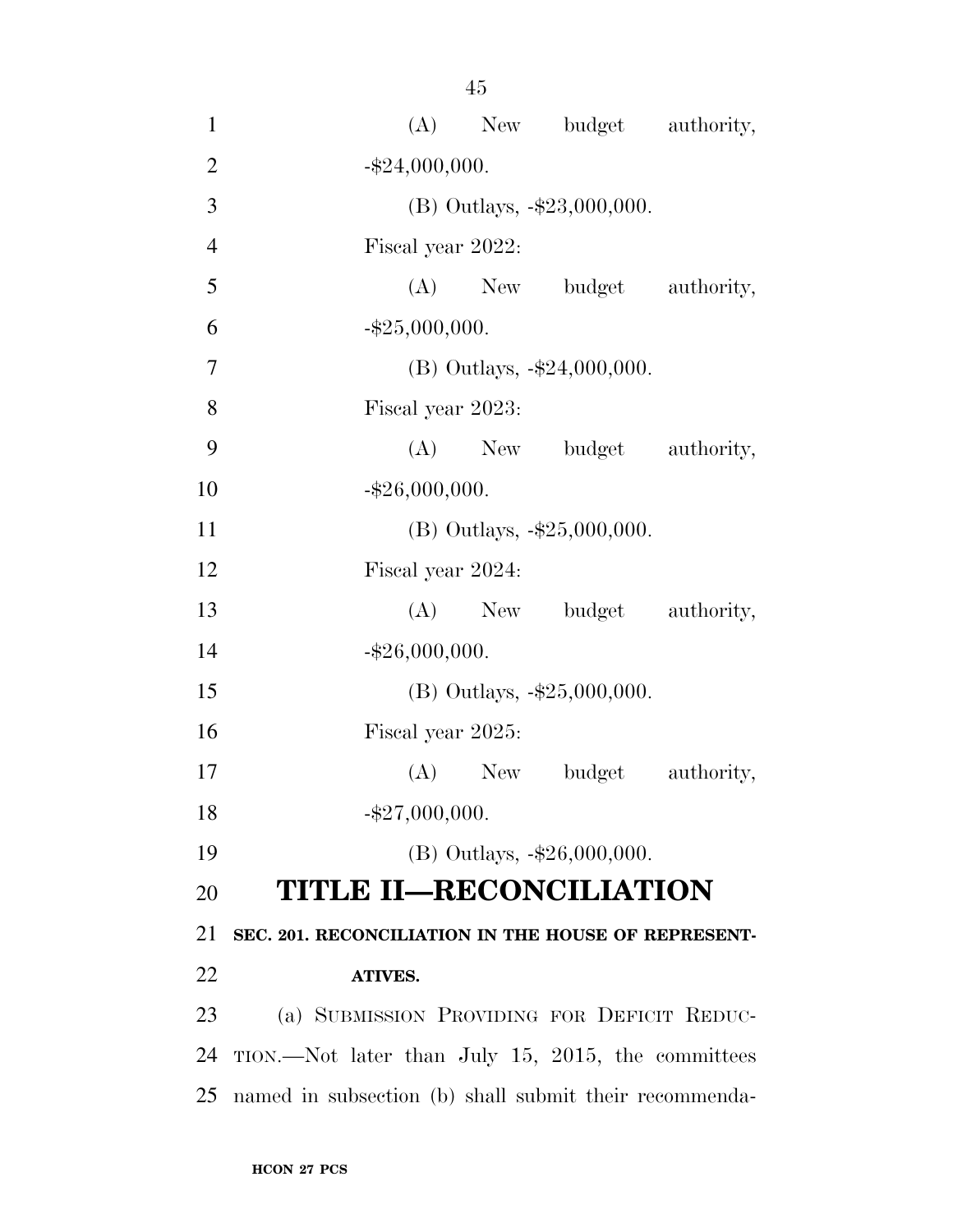tions to the Committee on the Budget of the House of Representatives to carry out this section.

(b) INSTRUCTIONS.—

 (1) COMMITTEE ON AGRICULTURE.—The Com- mittee on Agriculture shall submit changes in laws within its jurisdiction sufficient to reduce the deficit by \$1,000,000,000 for the period of fiscal years 2016 through 2025.

 (2) COMMITTEE ON ARMED SERVICES.—The Committee on Armed Services shall submit changes 11 in laws within its jurisdiction sufficient to reduce the deficit by \$100,000,000 for the period of fiscal years 2016 through 2025.

 (3) COMMITTEE ON EDUCATION AND THE WORKFORCE.—The Committee on Education and the Workforce shall submit changes in laws within its jurisdiction sufficient to reduce the deficit by \$1,000,000,000 for the period of fiscal years 2016 through 2025.

20 (4) COMMITTEE ON ENERGY AND COMMERCE.— The Committee on Energy and Commerce shall sub- mit changes in laws within its jurisdiction sufficient to reduce the deficit by \$1,000,000,000 for the pe-riod of fiscal years 2016 through 2025.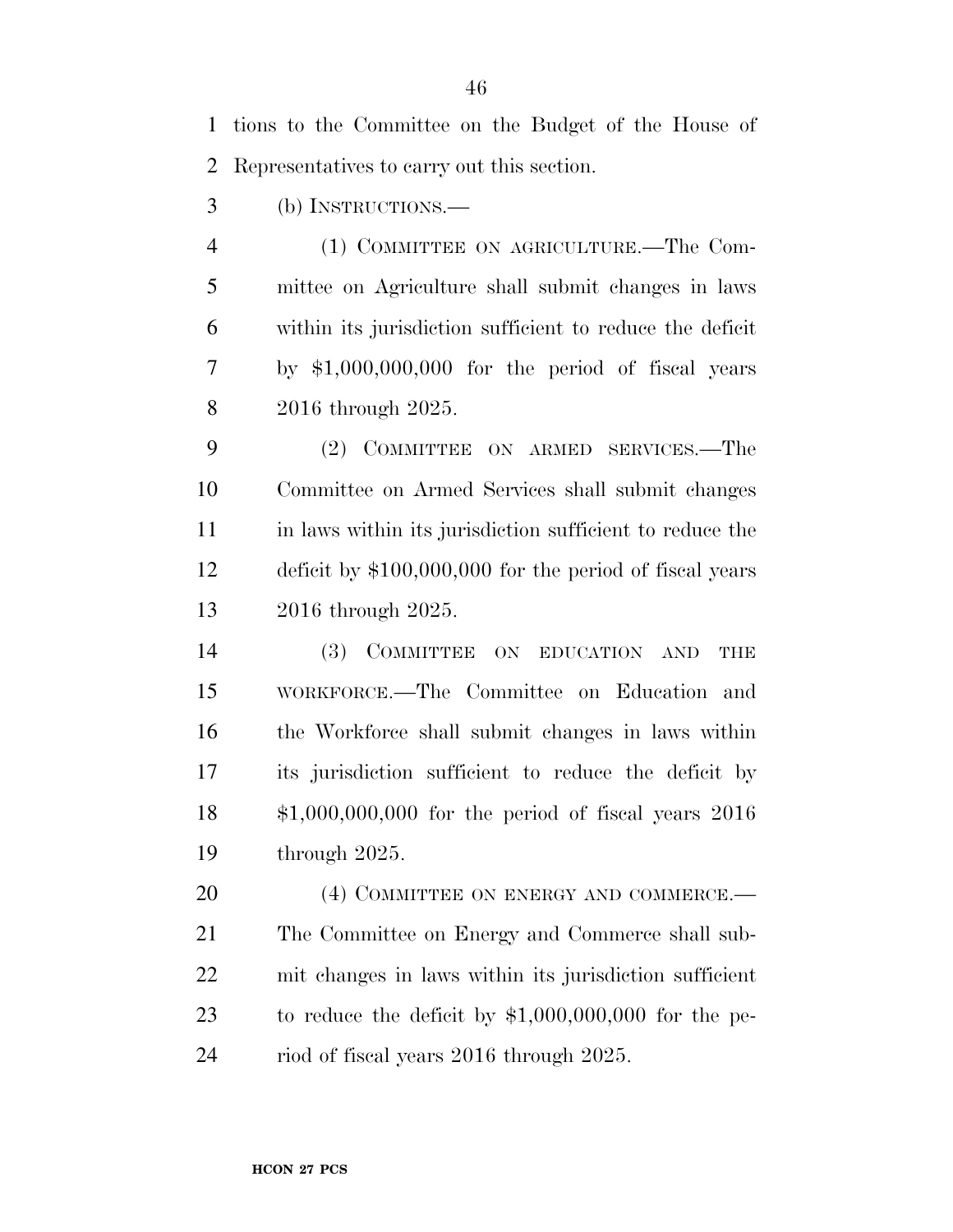(5) COMMITTEE ON FINANCIAL SERVICES.—The Committee on Financial Services shall submit changes in laws within its jurisdiction sufficient to reduce the deficit by \$100,000,000 for the period of 5 fiscal years 2016 through 2025. (6) COMMITTEE ON HOMELAND SECURITY.— The Committee on Homeland Security shall submit changes in laws within its jurisdiction sufficient to reduce the deficit by \$15,000,000 for the period of fiscal years 2016 through 2025. (7) COMMITTEE ON THE JUDICIARY.—The Committee on the Judiciary shall submit changes in laws within its jurisdiction sufficient to reduce the deficit by \$100,000,000 for the period of fiscal years 2016 through 2025. 16 (8) COMMITTEE ON NATURAL RESOURCES.— The Committee on Natural Resources shall submit changes in laws within its jurisdiction sufficient to reduce the deficit by \$100,000,000 for the period of fiscal years 2016 through 2025. 21 (9) COMMITTEE ON OVERSIGHT AND GOVERN- MENT REFORM.—The Committee on Oversight and Government Reform shall submit changes in laws within its jurisdiction sufficient to reduce the deficit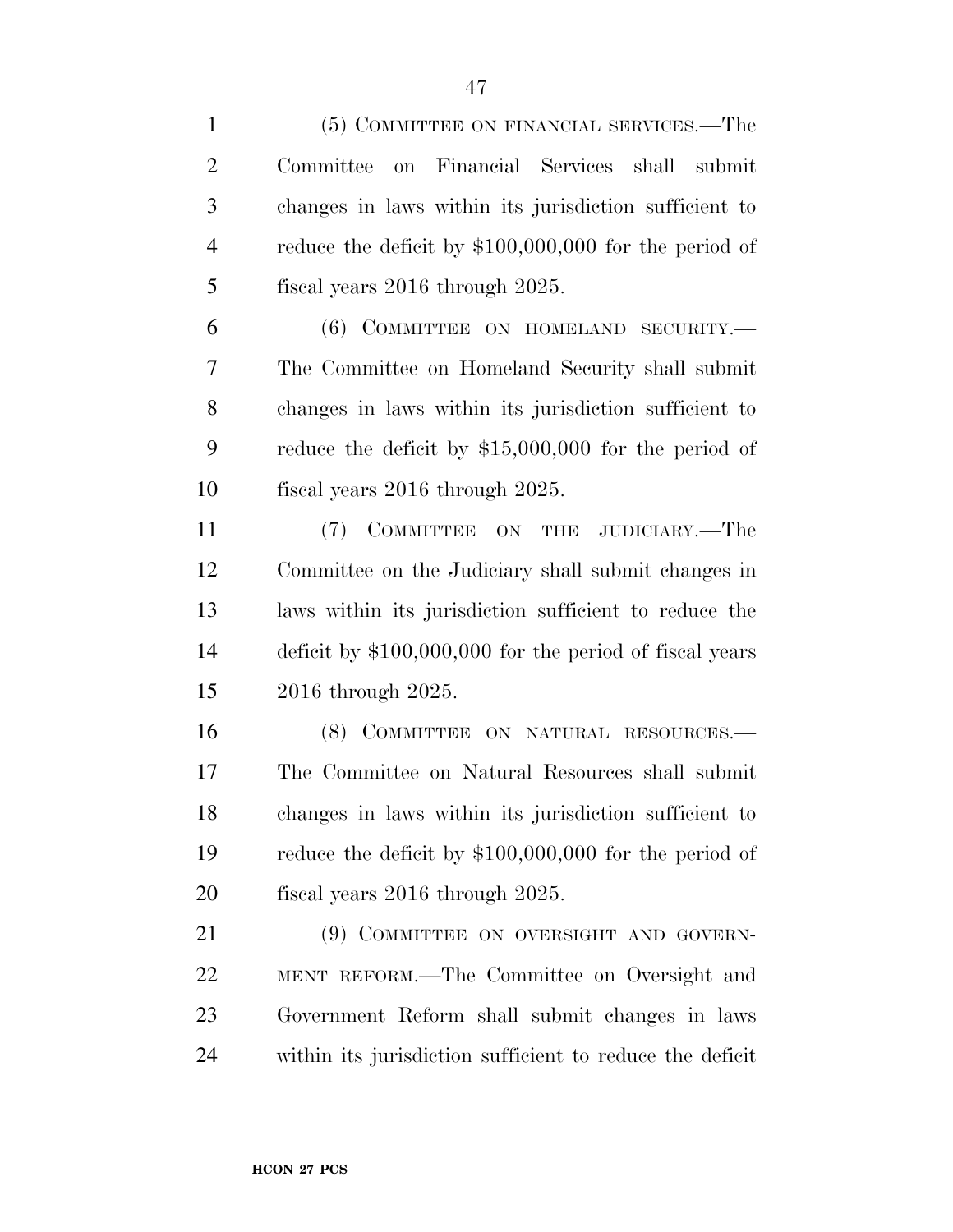by \$1,000,000,000 for the period of fiscal years 2016 through 2025.

 (10) COMMITTEE ON SCIENCE, SPACE, AND TECHNOLOGY.—The Committee on Science, Space, and Technology shall submit changes in laws within its jurisdiction sufficient to reduce the deficit by \$15,000,000 for the period of fiscal years 2016 through 2025.

9 (11) COMMITTEE ON TRANSPORTATION AND IN- FRASTRUCTURE.—The Committee on Transportation and Infrastructure shall submit changes in laws within its jurisdiction sufficient to reduce the deficit by \$100,000,000 for the period of fiscal years 2016 through 2025.

 (12) COMMITTEE ON VETERANS' AFFAIRS.— The Committee on Veterans' Affairs shall submit changes in laws within its jurisdiction sufficient to reduce the deficit by \$100,000,000 for the period of fiscal years 2016 through 2025.

20 (13) COMMITTEE ON WAYS AND MEANS.—The Committee on Ways and Means shall submit changes in laws within its jurisdiction sufficient to reduce the deficit by \$1,000,000,000 for the period of fiscal years 2016 through 2025.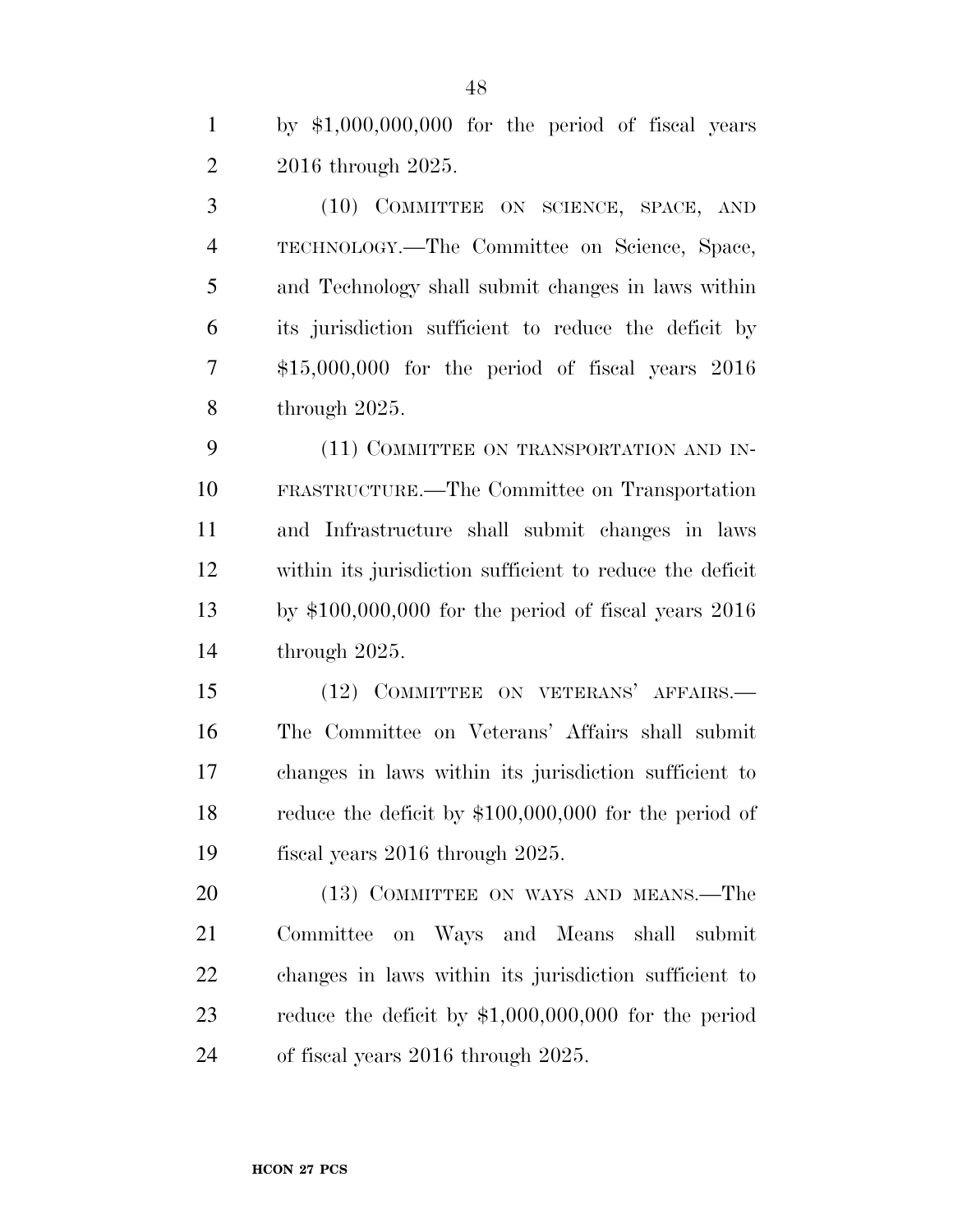#### **SEC. 202. RECONCILIATION PROCEDURES.**

(a) ESTIMATING ASSUMPTIONS.—

 (1) ASSUMPTIONS.—In the House, for purposes of titles III and IV of the Congressional Budget Act of 1974, the chair of the Committee on the Budget shall use the baseline underlying the Congressional Budget Office's Budget and Economic Outlook: 2015 to 2025 (January 2015) when making esti- mates of any bill or joint resolution, or any amend- ment thereto or conference report thereon. If adjust- ments to the baseline are made subsequent to the adoption of this concurrent resolution, then such chair shall determine whether to use any of these adjustments when making such estimates.

**HCON 27 PCS**  (2) INTENT.—The authority set forth in para- graph (1) should only be exercised if the estimates used to determine the compliance of such measures with the budgetary requirements included in the con- current resolution are inaccurate because adjust- ments made to the baseline are inconsistent with the assumptions underlying the budgetary levels set forth in this concurrent resolution. Such inaccurate adjustments made after the adoption of this concur- rent resolution may include selected adjustments for rulemaking, judicial actions, adjudication, and inter-pretative rules that have major budgetary effects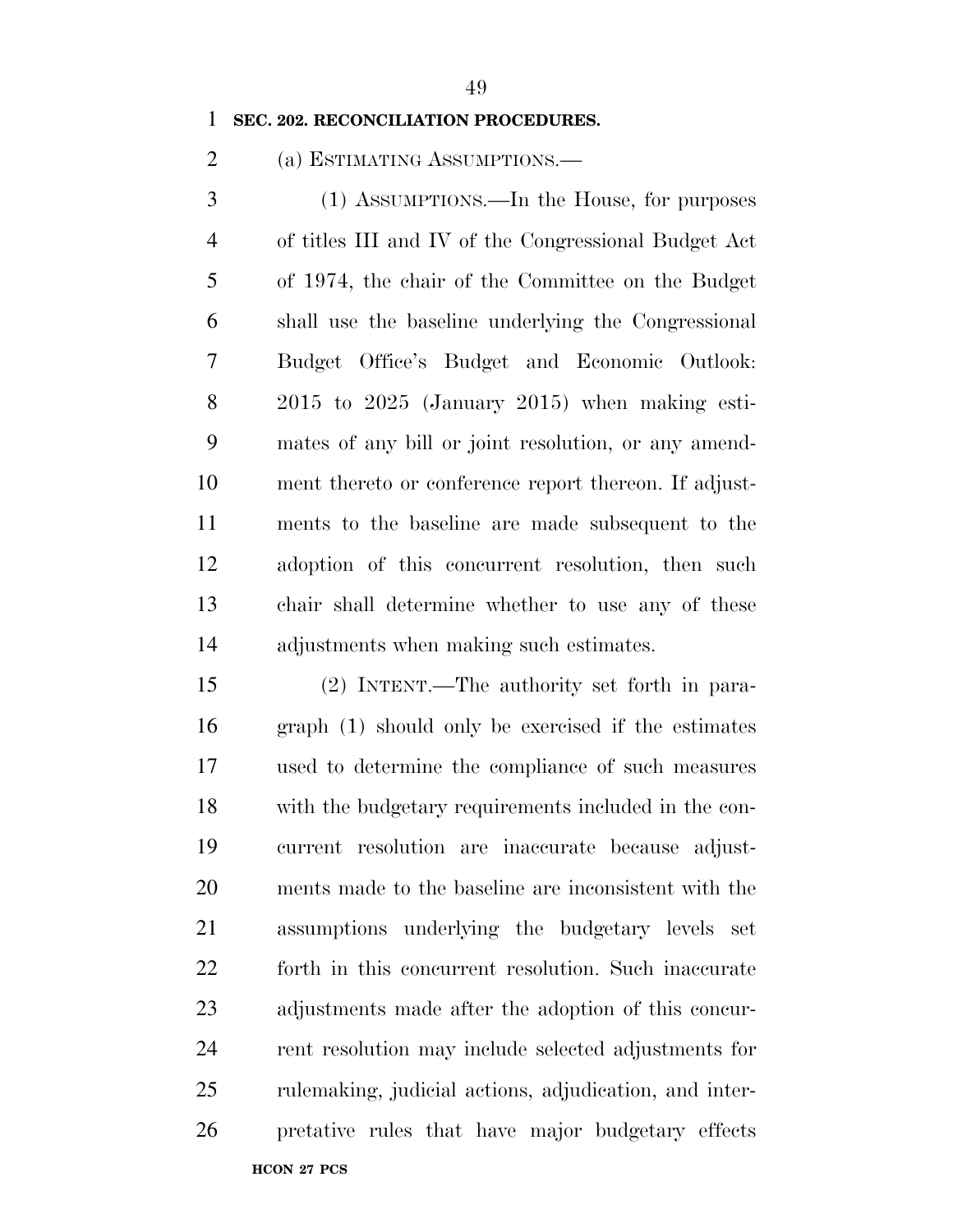and are inconsistent with the assumptions under- lying the budgetary levels set forth in this concur-rent resolution.

 (3) CONGRESSIONAL BUDGET OFFICE ESTI- MATES.—Upon the request of the chair of the Com- mittee on the Budget of the House for any measure, the Congressional Budget Office shall prepare an es- timate based on the baseline determination made by such chair pursuant to paragraph (1).

 (b) REPEAL OF THE PRESIDENT'S HEALTH CARE LAW THROUGH RECONCILIATION.—In preparing their submissions under section 201(a) to the Committee on the Budget, the committees named in section 201(b) shall—

 (1) note the policies described in the report ac- companying this concurrent resolution on the budget that repeal the Affordable Care Act and the health care-related provisions of the Health Care and Edu-cation Reconciliation Act of 2010; and

 (2) determine the most effective methods by which the health care laws referred to in paragraph (1) shall be repealed in their entirety.

22 (c) REVISION OF BUDGETARY LEVELS.—

 (1) SUBMISSION.—Upon the submission to the Committee on the Budget of the House of a rec-ommendation that has complied with its reconcili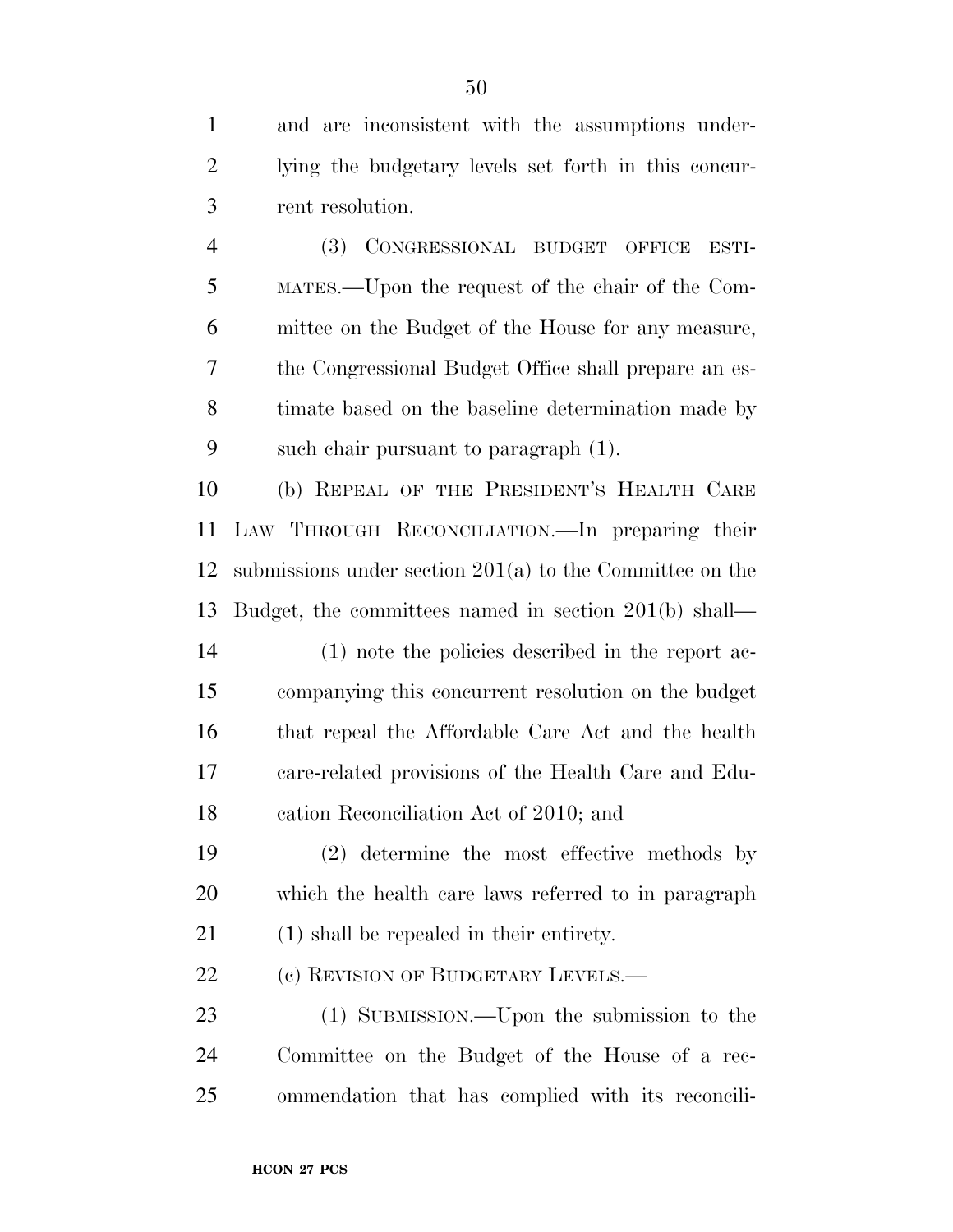ation instructions solely by virtue of section 310(b) of the Congressional Budget Act of 1974, the chair of the Committee on the Budget may file with the House appropriately revised allocations under sec- tion 302(a) of such Act and revised functional levels and aggregates.

 (2) CONFERENCE REPORT.—Upon the submis- sion to the House of a conference report recom- mending a reconciliation bill or resolution in which a committee has complied with its reconciliation in- structions solely by virtue of this section, the chair of the Committee on the Budget of the House may file with the House appropriately revised allocations under section 302(a) of such Act and revised func-tional levels and aggregates.

 (3) REVISION.—Allocations and aggregates re- vised pursuant to this subsection shall be considered to be allocations and aggregates established by the concurrent resolution on the budget pursuant to sec-tion 301 of such Act.

#### **SEC. 203. ADDITIONAL GUIDANCE FOR RECONCILIATION.**

 (a) GUIDANCE.—In the House, the chair of the Com- mittee on the Budget may develop additional guidelines providing further information, budgetary levels and amounts, and other explanatory material to supplement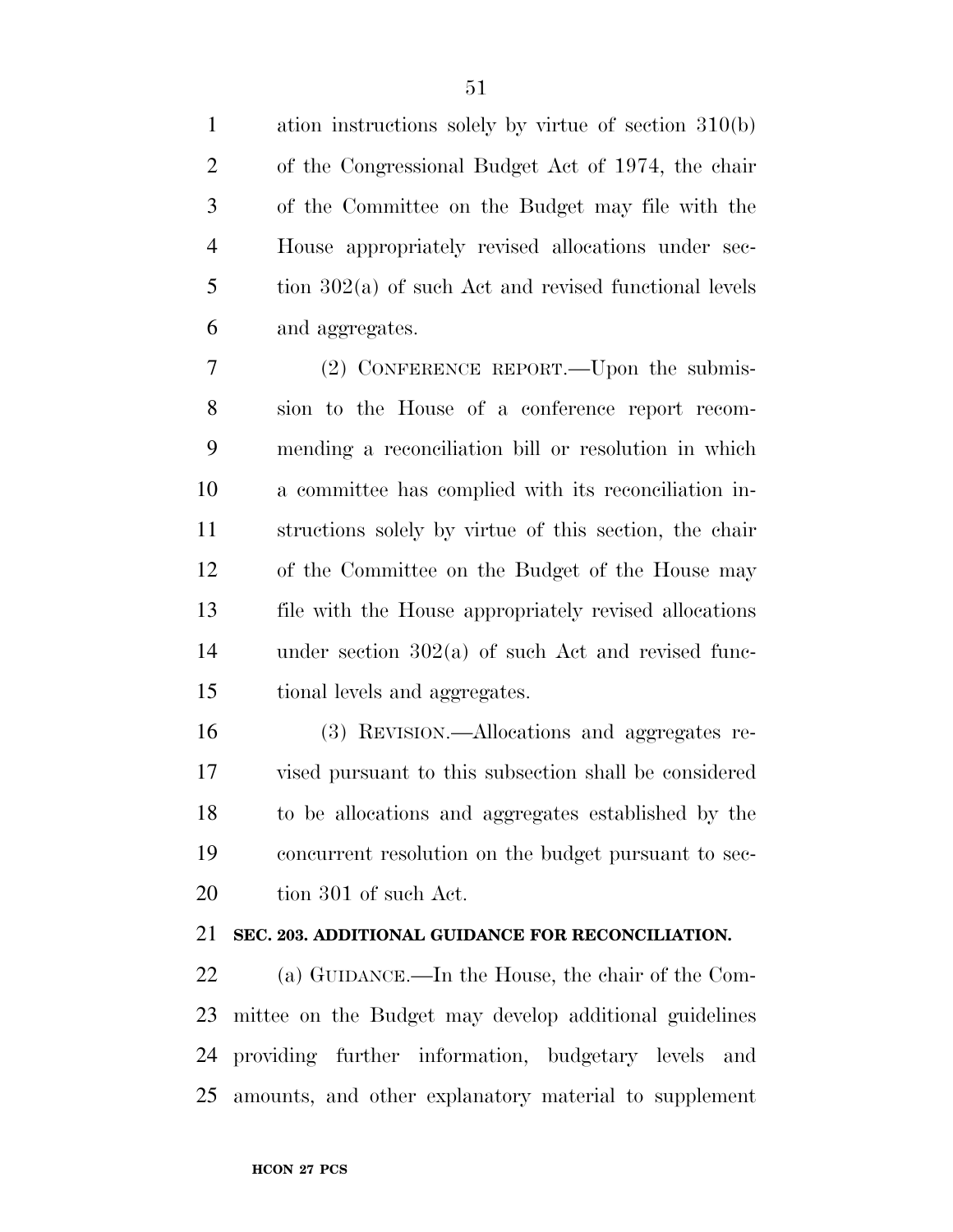the instructions included in this concurrent resolution pur- suant to section 310 of the Congressional Budget Act of 1974 and set forth in section 201.

 (b) PUBLICATION.—In the House, the chair of the Committee on the Budget may cause the material pre- pared pursuant to subsection (a) to be printed in the Con- gressional Record on the appropriate date, but not later than the date set forth in this title on which committees must submit their recommendations to the Committee on the Budget in order to comply with the reconciliation in-structions set forth in section 201.

# **TITLE III—SUBMISSIONS FOR THE ELIMINATION OF WASTE, FRAUD, AND ABUSE**

 **SEC. 301. SUBMISSIONS OF FINDINGS FOR THE ELIMI-NATION OF WASTE, FRAUD, AND ABUSE.** 

 (a) SUBMISSIONS PROVIDING FOR THE ELIMINATION OF WASTE, FRAUD, AND ABUSE.—In the House, not later than October 1, 2015, the committees named in subsection (d) shall submit to the Committee on the Budget findings that identify changes in law within their jurisdictions that would achieve the specified level of savings through the elimination of waste, fraud, and abuse.

 (b) RECOMMENDATIONS SUBMITTED.—After receiv-ing those recommendations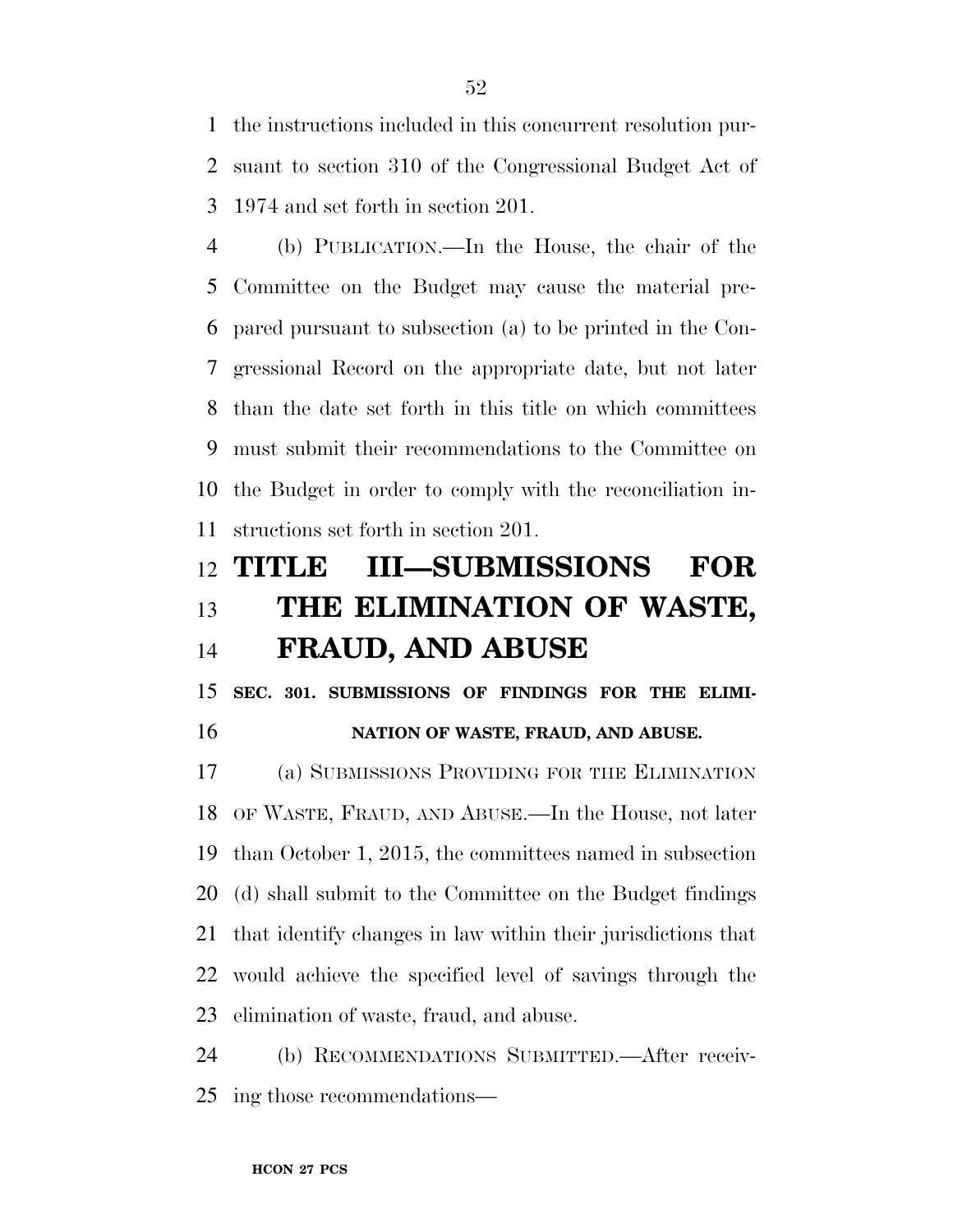(1) the Committee on the Budget may use them in the development of future concurrent resolutions on the budget; and

 (2) the chair of the Committee on the Budget of the House shall make such recommendations pub- licly available in electronic form and cause them to be placed in the Congressional Record not later than 30 days after receipt.

 (c) SPECIFIED LEVELS OF SAVINGS.—For purposes of this section, a specified level of savings for each com- mittee may be inserted in the Congressional Record by the chair of the Committee on the Budget.

 (d) HOUSE COMMITTEES.—The following committees shall submit findings to the Committee on the Budget of the House of Representatives pursuant to subsection (a): the Committee on Agriculture, the Committee on Armed Services, the Committee on Education and the Workforce, the Committee on Energy and Commerce, the Committee on Financial Services, the Committee on Foreign Affairs, the Committee on Homeland Security, the Committee on House Administration, the Committee on the Judiciary, the Committee on Oversight and Government Reform, the Committee on Natural Resources, the Committee on Science, Space, and Technology, the Committee on Small Business, the Committee on Transportation and Infra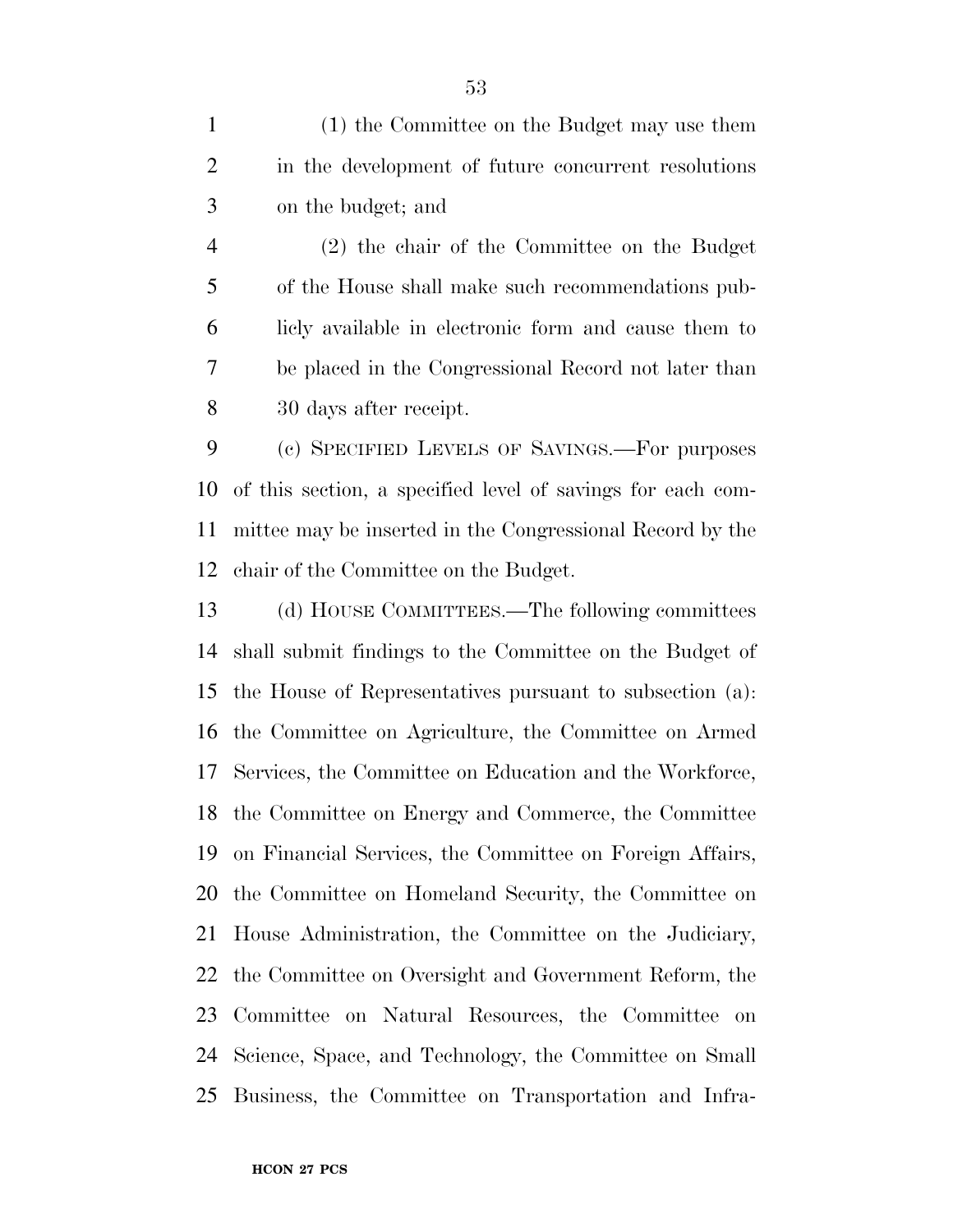structure, the Committee on Veterans' Affairs, and the Committee on Ways and Means.

 (e) REPORT BY THE GOVERNMENT ACCOUNTABILITY OFFICE.—By August 1, 2015, the Comptroller General shall submit to the Committee on the Budget of the House of Representatives a comprehensive report identifying in- stances in which the committees referred to in subsection (d) may make legislative changes to improve the economy, efficiency, and effectiveness of programs within their juris-diction.

# **TITLE IV—BUDGET ENFORCEMENT**

**SEC. 401. COST ESTIMATES FOR MAJOR LEGISLATION TO** 

### **INCORPORATE MACROECONOMIC EFFECTS.**

 (a) CBO ESTIMATES.—For purposes of the enforce- ment of this concurrent resolution, upon its adoption until the end of fiscal year 2016, an estimate provided by the Congressional Budget Office under section 402 of the Congressional Budget Act of 1974 for any major legisla- tion considered in the House or the Senate during fiscal year 2016 shall, to the extent practicable, incorporate the budgetary effects of changes in economic output, employ- ment, capital stock, and other macroeconomic variables re-sulting from such legislation.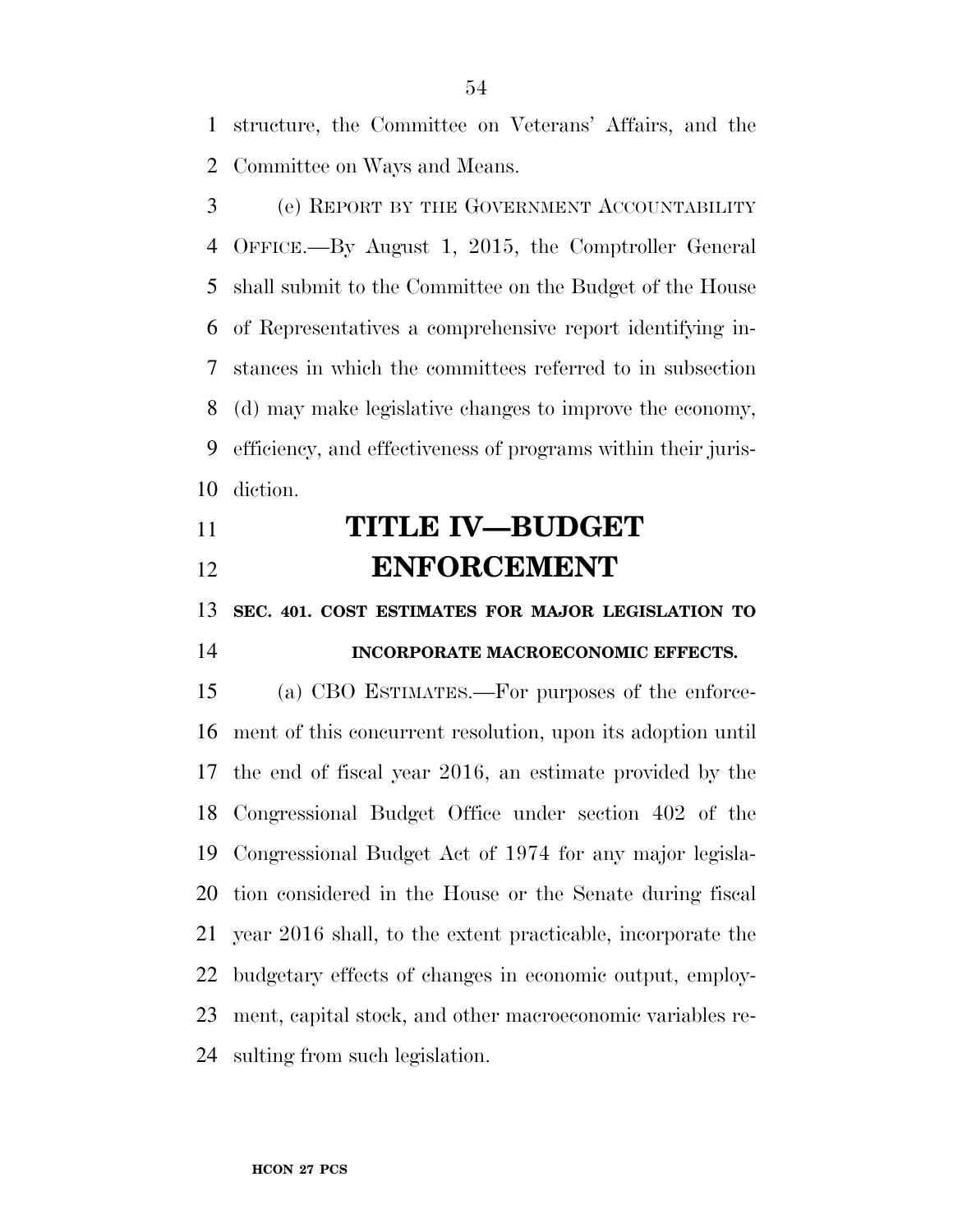(b) JOINT COMMITTEE ON TAXATION ESTIMATES.— For purposes of the enforcement of this concurrent resolu- tion, any estimate provided by the Joint Committee on Taxation to the Director of the Congressional Budget Of- fice under section 201(f) of the Congressional Budget Act of 1974 for any major legislation shall, to the extent prac- ticable, incorporate the budgetary effects of changes in economic output, employment, capital stock, and other macroeconomic variables resulting from such legislation. (c) CONTENTS.—Any estimate referred to in this sec-tion shall, to the extent practicable, include—

 (1) a qualitative assessment of the budgetary effects (including macroeconomic variables described in subsections (a) and (b)) of such legislation in the 20-fiscal year period beginning after the last fiscal year of this concurrent resolution sets forth budg- etary levels required by section 301 of the Congres-sional Budget Act of 1974; and

 (2) an identification of the critical assumptions and the source of data underlying that estimate.

(d) DEFINITIONS.—As used in this section—

 (1) the term ''major legislation'' means any bill or joint resolution—

 (A) for which an estimate is required to be prepared pursuant to section 402 of the Con-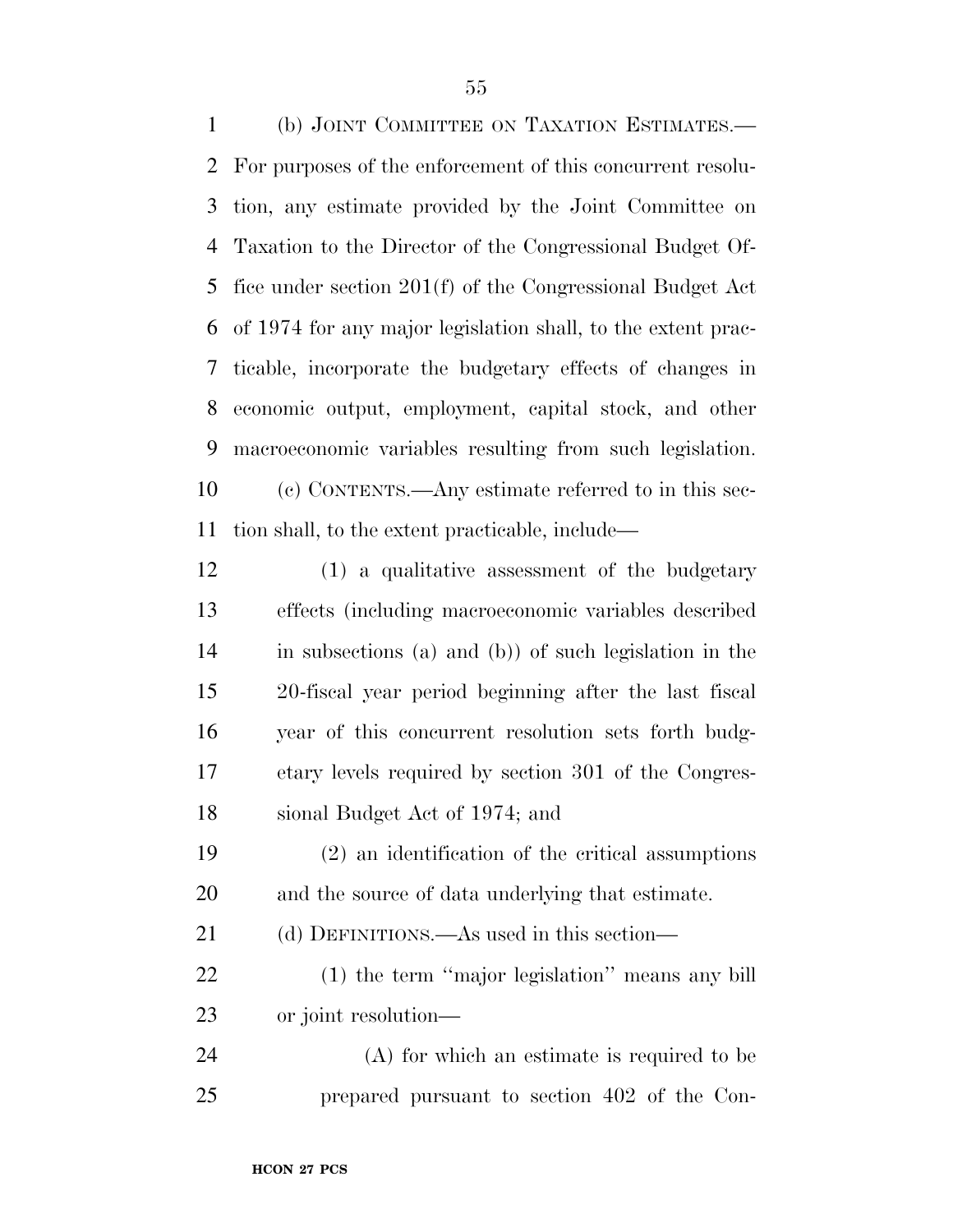| $\mathbf{1}$   | gressional Budget Act of 1974 and that causes                 |
|----------------|---------------------------------------------------------------|
| $\overline{2}$ | a gross budgetary effect (before incorporating                |
| 3              | macroeconomic effects) in any fiscal year over                |
| $\overline{4}$ | the years of the most recently agreed to concur-              |
| 5              | rent resolution on the budget equal to or great-              |
| 6              | er than 0.25 percent of the current projected                 |
| 7              | gross domestic product of the United States for               |
| 8              | that fiscal year; or                                          |
| 9              | (B) designated as such by the chair of the                    |
| 10             | Committee on the Budget for all direct spend-                 |
| 11             | ing legislation other than revenue legislation or             |
| 12             | the Member who is chair or vice chair, as appli-              |
| 13             | cable, of the Joint Committee on Taxation for                 |
| 14             | revenue legislation; and                                      |
| 15             | the term "budgetary effects" means<br>(2)                     |
| 16             | changes in revenues, budget authority, outlays, and           |
| 17             | deficits.                                                     |
|                | 18 SEC. 402. LIMITATION ON MEASURES AFFECTING SOCIAL          |
| 19             | SECURITY SOLVENCY.                                            |
| 20             | (a) IN GENERAL.—For purposes of the enforcement               |
| 21             | of this concurrent resolution, upon its adoption until the    |
| 22             | end of fiscal year 2016, it shall not be in order to consider |
| 23             | in the House or the Senate a bill or joint resolution, or     |
| 24             | an amendment thereto or conference report thereon, that       |
| 25             | reduces the actuarial balance by at least 0.01 percent of     |
|                |                                                               |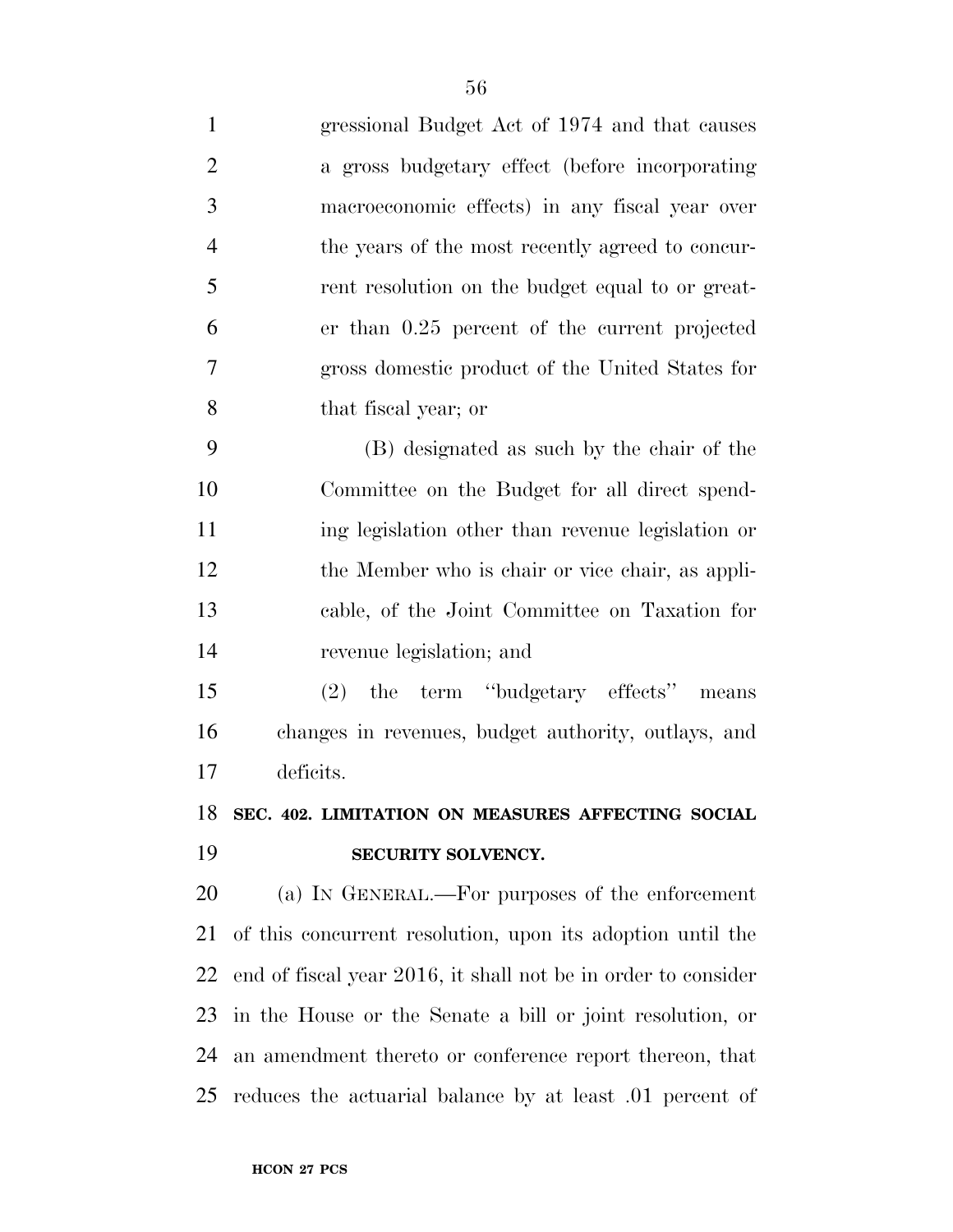the present value of future taxable payroll of the Federal Old-Age and Survivors Insurance Trust Fund established under section 201(a) of the Social Security Act for the 75-year period utilized in the most recent annual report of the Board of Trustees provided pursuant to section 6 201(c)(2) of the Social Security Act.

 (b) EXCEPTION.—Subsection (a) shall not apply to a measure that would improve the actuarial balance of the combined balance in the Federal Old-Age and Survivors Insurance Trust Fund and the Federal Disability Insur- ance Trust Fund for the 75-year period utilized in the most recent annual report of the Board of Trustees pro-13 vided pursuant to section  $201(e)(2)$  of the Social Security Act.

### **SEC. 403. BUDGETARY TREATMENT OF ADMINISTRATIVE EXPENSES.**

 (a) IN GENERAL.—Notwithstanding section 302(a)(1) of the Congressional Budget Act of 1974, sec- tion 13301 of the Budget Enforcement Act of 1990, and section 4001 of the Omnibus Budget Reconciliation Act of 1989, the report accompanying this concurrent resolu- tion on the budget or the joint explanatory statement ac- companying the conference report on any concurrent reso- lution on the budget shall include in its allocation under section 302(a) of the Congressional Budget Act of 1974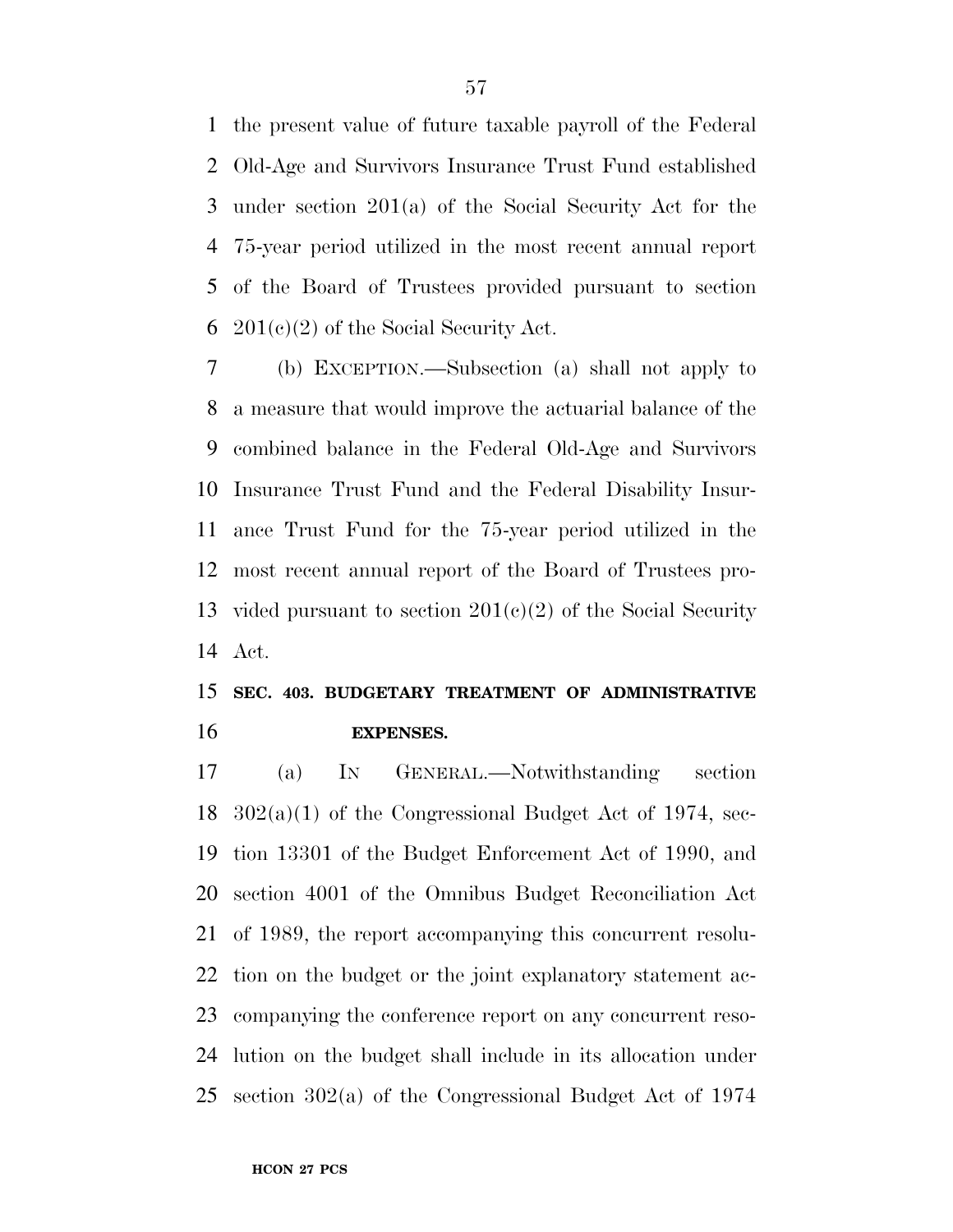to the Committee on Appropriations amounts for the dis- cretionary administrative expenses of the Social Security Administration and the United States Postal Service.

 (b) SPECIAL RULE.—For purposes of enforcing sec- tions 302(f) and 311 of the Congressional Budget Act of 1974, estimates of the level of total new budget authority and total outlays provided by a measure shall include any discretionary amounts described in subsection (a).

# **SEC. 404. LIMITATION ON TRANSFERS FROM THE GENERAL FUND OF THE TREASURY TO THE HIGHWAY TRUST FUND.**

 For purposes of the Congressional Budget Act of 1974, the Balanced Budget and Emergency Deficit Con- trol Act of 1985, or the rules or orders of the House of Representatives, a bill or joint resolution, or an amend- ment thereto or conference report thereon, that transfers funds from the general fund of the Treasury to the High- way Trust Fund shall be counted as new budget authority and outlays equal to the amount of the transfer in the fiscal year the transfer occurs.

#### **SEC. 405. LIMITATION ON ADVANCE APPROPRIATIONS.**

 (a) IN GENERAL.—In the House, except as provided for in subsection (b), any bill or joint resolution, or amend-ment thereto or conference report thereon, making a gen-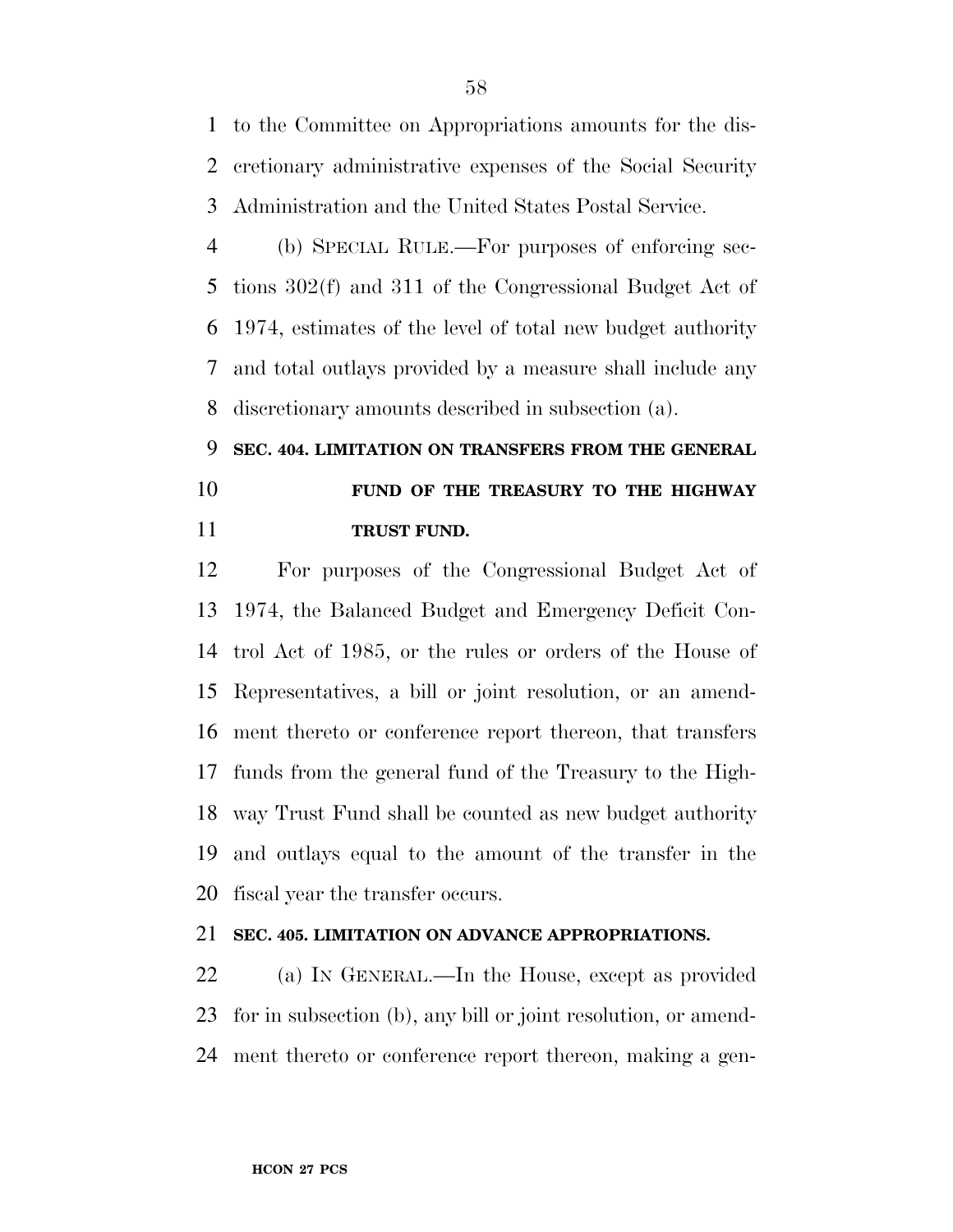(b) EXCEPTIONS.—An advance appropriation may be provided for programs, projects, activities, or accounts identified in the report to accompany this concurrent reso- lution or the joint explanatory statement of managers to accompany this concurrent resolution under the heading— (1) GENERAL.—''Accounts Identified for Ad- vance Appropriations''. (2) VETERANS.—''Veterans Accounts Identified for Advance Appropriations''. (c) LIMITATIONS.—The aggregate level of advance appropriations shall not exceed— (1) GENERAL.—\$28,852,000,000 in new budget authority for all programs identified pursuant to 16 subsection  $(b)(1)$ . (2) VETERANS.—\$63,271,000,000 in new budg- et authority for programs in the Department of Vet- erans Affairs identified pursuant to subsection 20 (b)(2). (d) DEFINITION.—The term ''advance appropria- tion'' means any new discretionary budget authority pro-vided in a bill or joint resolution, or any amendment there-

to or conference report thereon, making general appro-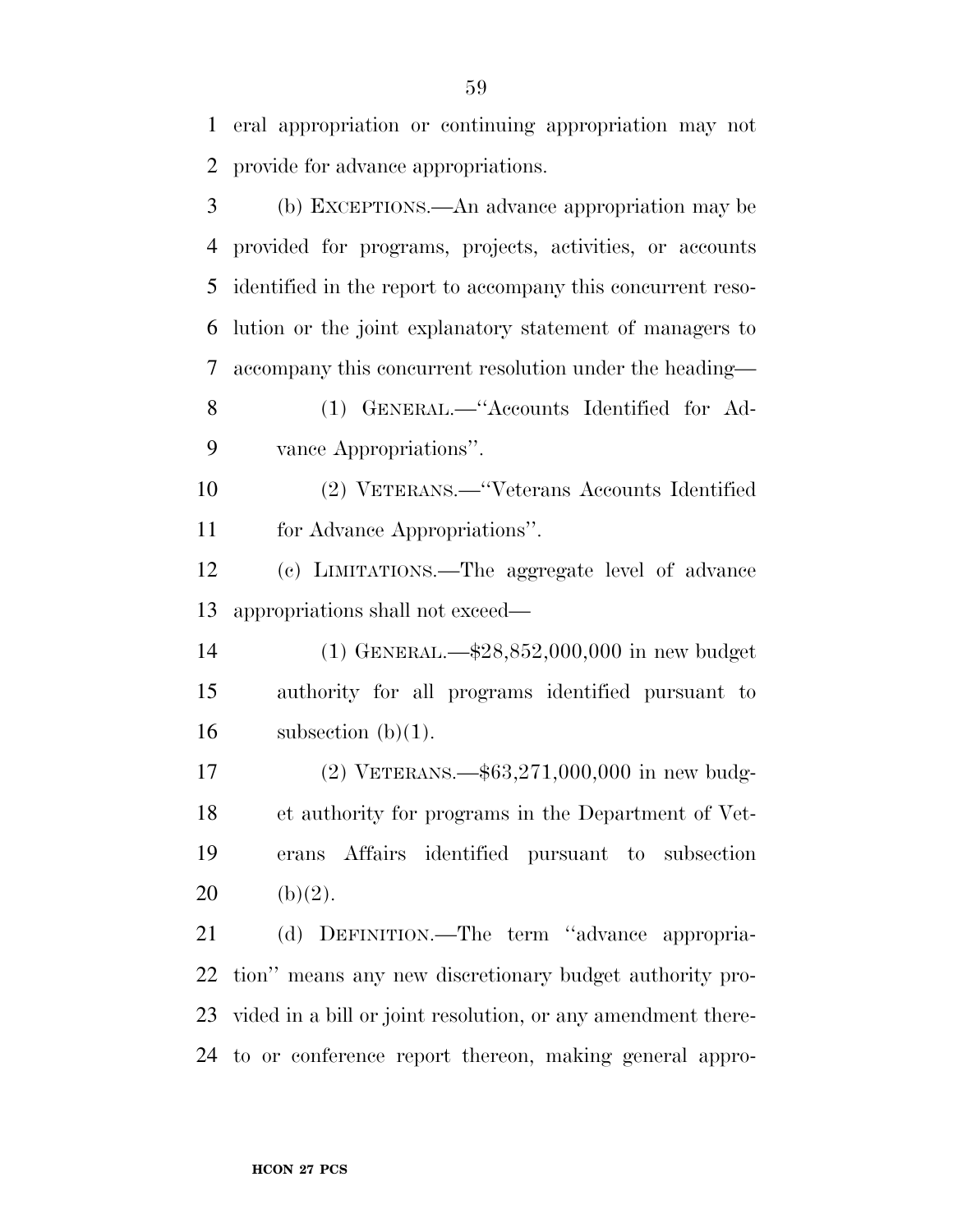priations or continuing appropriations, for the fiscal year following fiscal year 2016.

#### **SEC. 406. FAIR VALUE CREDIT ESTIMATES.**

 (a) FAIR VALUE ESTIMATES.—Upon the request of the chair or ranking member of the Committee on the Budget, any estimate of the budgetary effects of a meas- ure prepared by the Director of the Congressional Budget Office under the terms of title V of the Congressional Budget Act of 1974, ''credit reform'' shall, as a supple- ment to such estimate, and to the extent practicable, also provide an estimate of the current actual or estimated market values representing the ''fair value'' of assets and liabilities affected by such measure.

 (b) FAIR VALUE ESTIMATES FOR HOUSING AND STUDENT LOAN PROGRAMS.—Whenever the Director of the Congressional Budget Office prepares an estimate pursuant to section 402 of the Congressional Budget Act of 1974 of the budgetary effects which would be incurred in carrying out any bill or joint resolution and if the Direc- tor determines that such bill or joint resolution has a budgetary effect related to a housing, residential mortgage or student loan program under title V of the Congressional Budget Act of 1974, then the Director shall also provide an estimate of the current actual or estimated market val-ues representing the ''fair value'' of assets and liabilities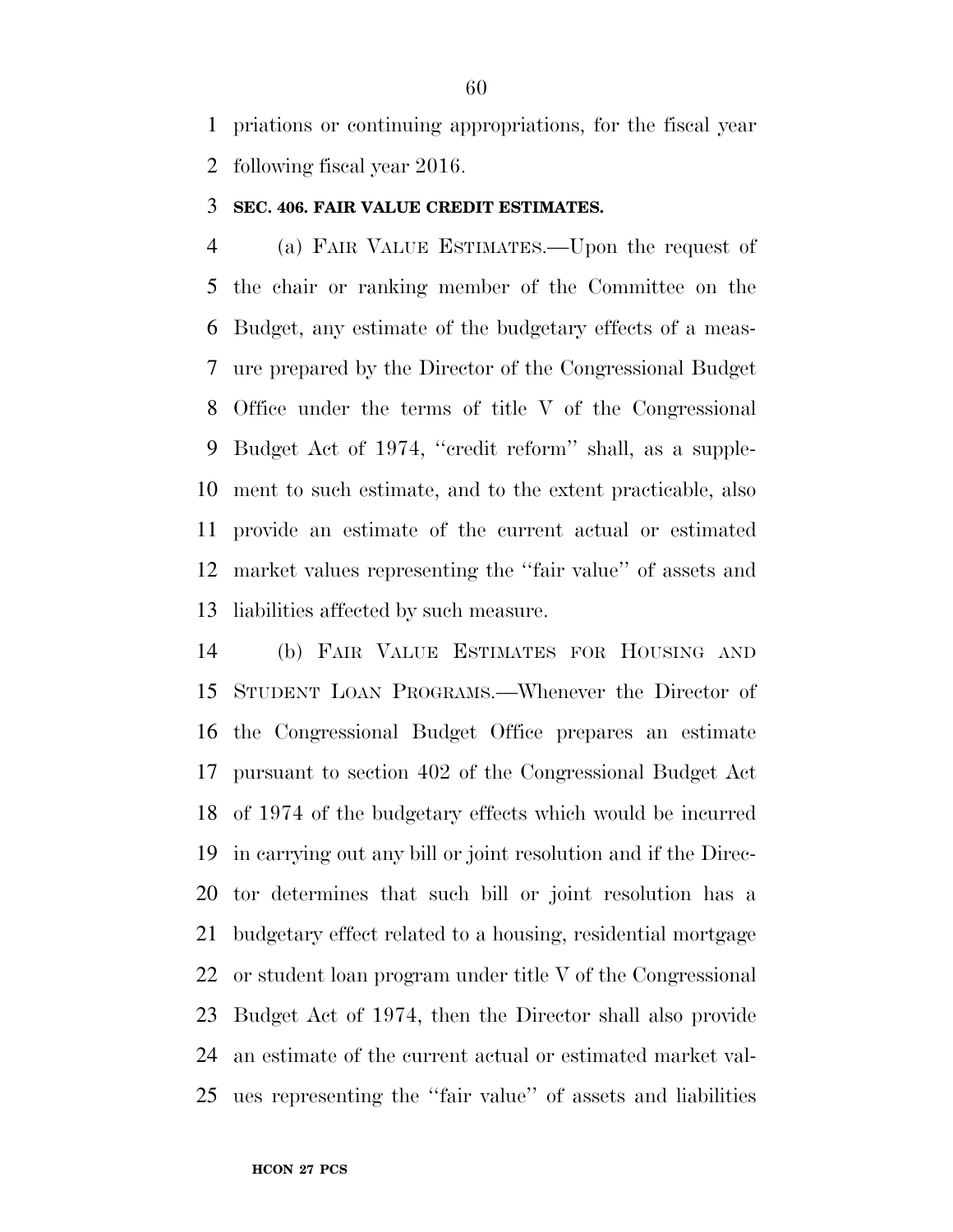affected by the provisions of such bill or joint resolution that result in such effect.

 (c) ENFORCEMENT.—If the Director of the Congres- sional Budget Office provides an estimate pursuant to subsection (a) or (b), the chair of the Committee on the Budget may use such estimate to determine compliance with the Congressional Budget Act of 1974 and other budgetary enforcement controls.

#### **SEC. 407. LIMITATION ON LONG-TERM SPENDING.**

 (a) IN GENERAL.—In the House, it shall not be in order to consider a bill or joint resolution reported by a committee (other than the Committee on Appropriations), or an amendment thereto or a conference report thereon, if the provisions of such measure have the net effect of increasing direct spending in excess of \$5,000,000,000 for any period described in subsection (b).

 (b) TIME PERIODS.—The applicable periods for pur- poses of this section are any of the four consecutive ten fiscal-year periods beginning in the fiscal year following the last fiscal year of this concurrent resolution.

### **SEC. 408. ALLOCATION FOR OVERSEAS CONTINGENCY OP-ERATIONS/GLOBAL WAR ON TERRORISM.**

 (a) SEPARATE OCO/GWOT ALLOCATION.—In the House, there shall be a separate allocation of new budget authority and outlays provided to the Committee on Ap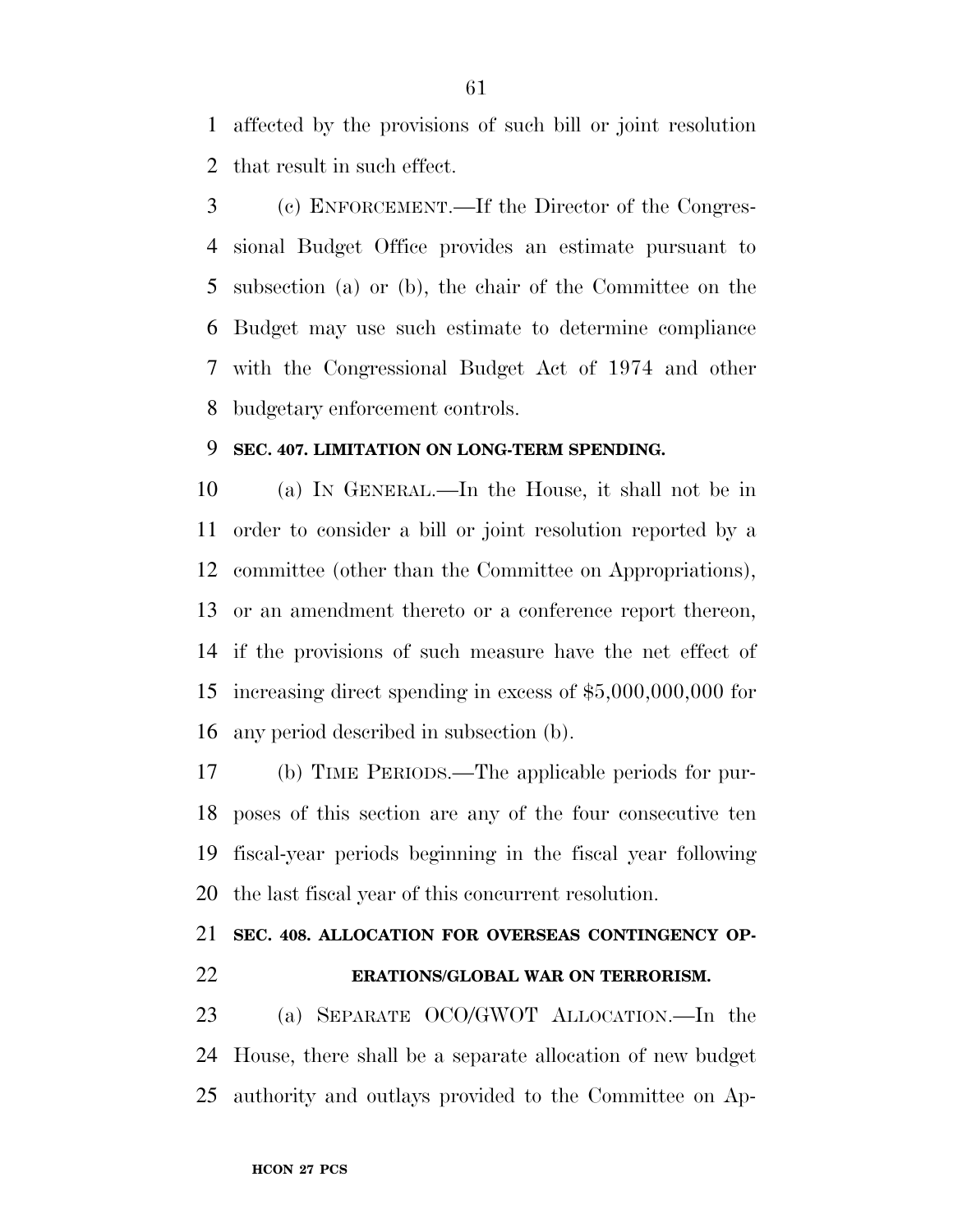propriations for the purposes of Overseas Contingency Op-erations/Global War on Terrorism.

 (b) APPLICATION.—For purposes of enforcing the separate allocation referred to in subsection (a) under sec- tion 302(f) of the Congressional Budget Act of 1974, the ''first fiscal year'' and the ''total of fiscal years'' shall be deemed to refer to fiscal year 2016. Section 302(c) of such Act shall not apply to such separate allocation.

 (c) DESIGNATIONS.—New budget authority or out- lays counting toward the allocation established by sub- section (a) shall be designated pursuant to section  $251(b)(2)(A)(ii)$  of the Balanced Budget and Emergency Deficit Control Act of 1985.

 (d) ADJUSTMENTS.—For purposes of subsection (a) for fiscal year 2016, no adjustment shall be made under section 314(a) of the Congressional Budget Act of 1974 if any adjustment would be made under section  $251(b)(2)(A)(ii)$  of the Balanced Budget and Emergency Deficit Control Act of 1985.

 **SEC. 409. ADJUSTMENTS FOR IMPROVED CONTROL OF BUDGETARY RESOURCES.** 

 (a) ADJUSTMENTS OF DISCRETIONARY AND DIRECT SPENDING LEVELS.—In the House, if a committee (other than the Committee on Appropriations) reports a bill or joint resolution, or offers any amendment thereto or sub-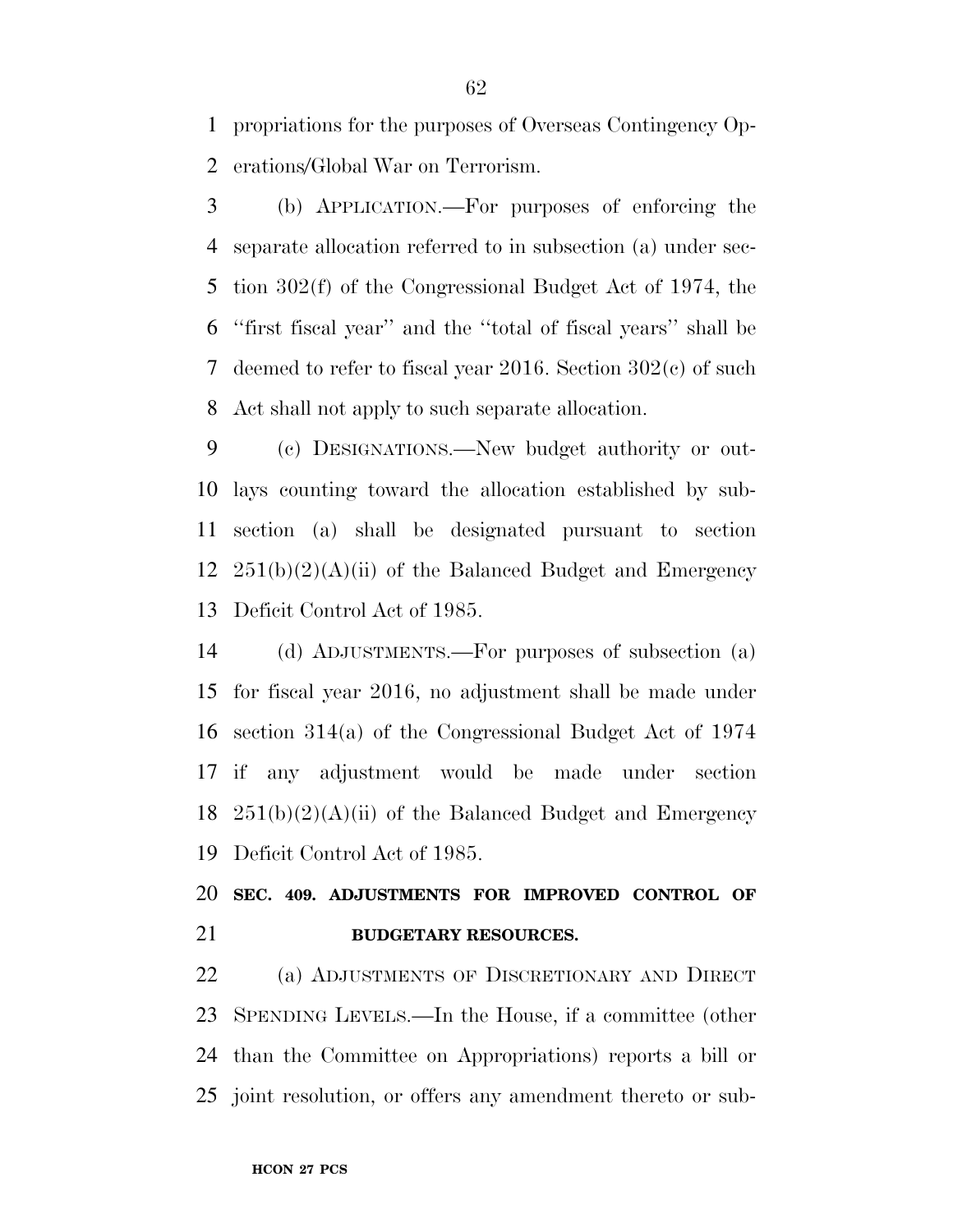mits a conference report thereon, providing for a decrease in direct spending (budget authority and outlays flowing therefrom) for any fiscal year and also provides for an au- thorization of appropriations for the same purpose, upon the enactment of such measure, the chair of the Com- mittee on the Budget may decrease the allocation to such committee and increase the allocation of discretionary spending (budget authority and outlays flowing therefrom) to the Committee on Appropriations for fiscal year 2016 by an amount equal to the new budget authority (and out- lays flowing therefrom) provided for in a bill or joint reso-lution making appropriations for the same purpose.

 (b) DETERMINATIONS.—In the House, for the pur- pose of enforcing this concurrent resolution, the alloca- tions and aggregate levels of new budget authority, out- lays, direct spending, new entitlement authority, revenues, deficits, and surpluses for fiscal year 2016 and the period of fiscal years 2016 through fiscal year 2025 shall be de- termined on the basis of estimates made by the chair of the Committee on the Budget and such chair may adjust applicable levels of this concurrent resolution.

### **SEC. 410. CONCEPTS, AGGREGATES, ALLOCATIONS AND AP-PLICATION.**

 (a) CONCEPTS, ALLOCATIONS, AND APPLICATION.— In the House—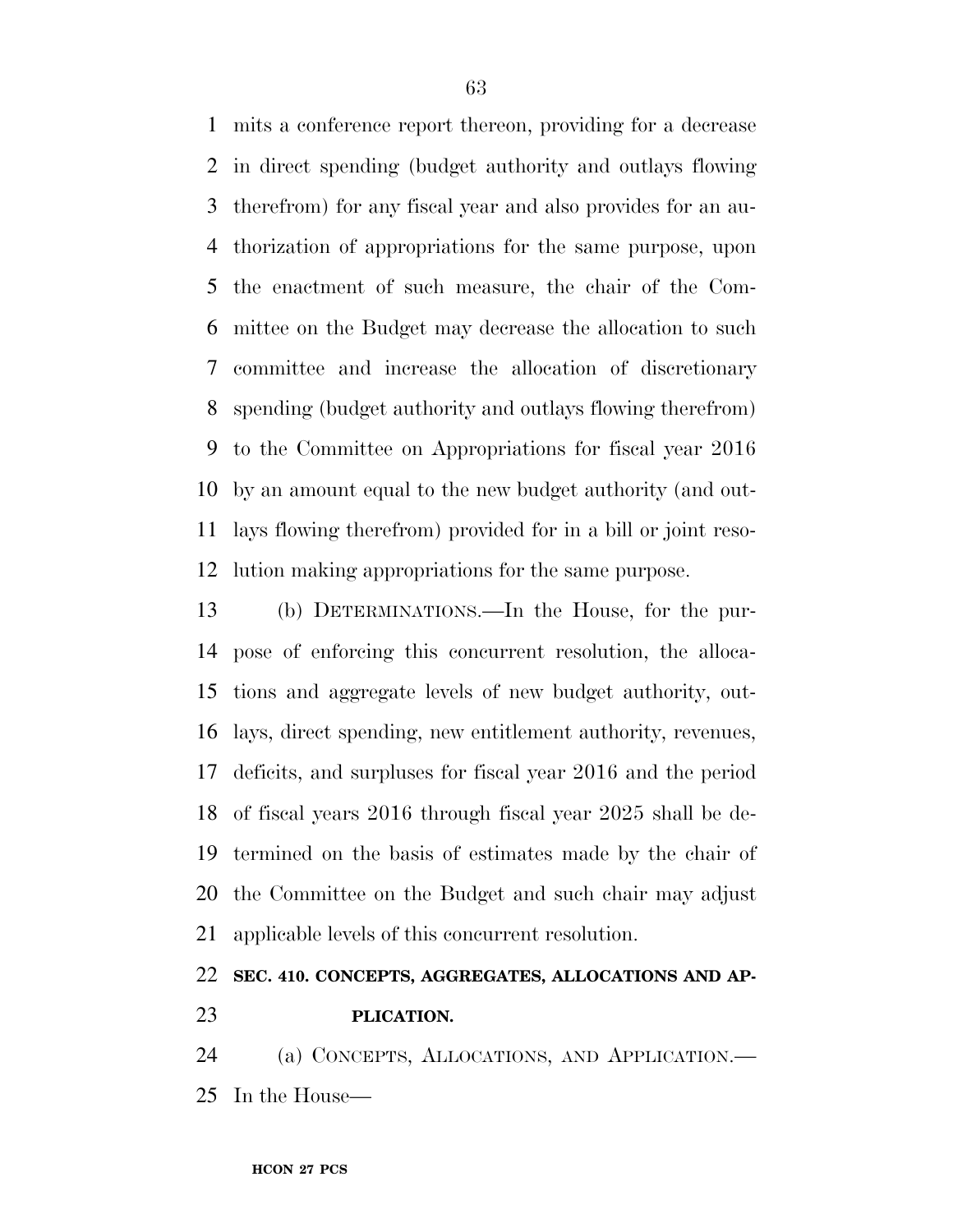| $\mathbf{1}$   | (1) upon a change in budgetary concepts or              |
|----------------|---------------------------------------------------------|
| $\overline{2}$ | definitions, the chair of the Committee on the Budg-    |
| 3              | et may adjust any allocations, aggregates, and other    |
| $\overline{4}$ | budgetary levels in this concurrent resolution accord-  |
| 5              | ingly;                                                  |
| 6              | (2) any adjustments of the allocations, aggre-          |
| 7              | gates, and other budgetary levels made pursuant to      |
| 8              | this concurrent resolution shall—                       |
| 9              | (A) apply while that measure is under con-              |
| 10             | sideration;                                             |
| 11             | (B) take effect upon the enactment of that              |
| 12             | measure; and                                            |
| 13             | (C) be published in the Congressional                   |
| 14             | Record as soon as practicable;                          |
| 15             | $(3)$ section 202 of S. Con. Res. 21 (110th Con-        |
| 16             | gress) shall have no force or effect for any reconcili- |
| 17             | ation bill reported pursuant to instructions set forth  |
| 18             | in this concurrent resolution;                          |
| 19             | (4) the chair of the Committee on the Budget            |
| <b>20</b>      | may adjust the allocations, aggregates, and other       |
| 21             | appropriate budgetary levels to reflect changes re-     |
| 22             | sulting from the most recently published or adjusted    |
| 23             | baseline of the Congressional Budget Office; and        |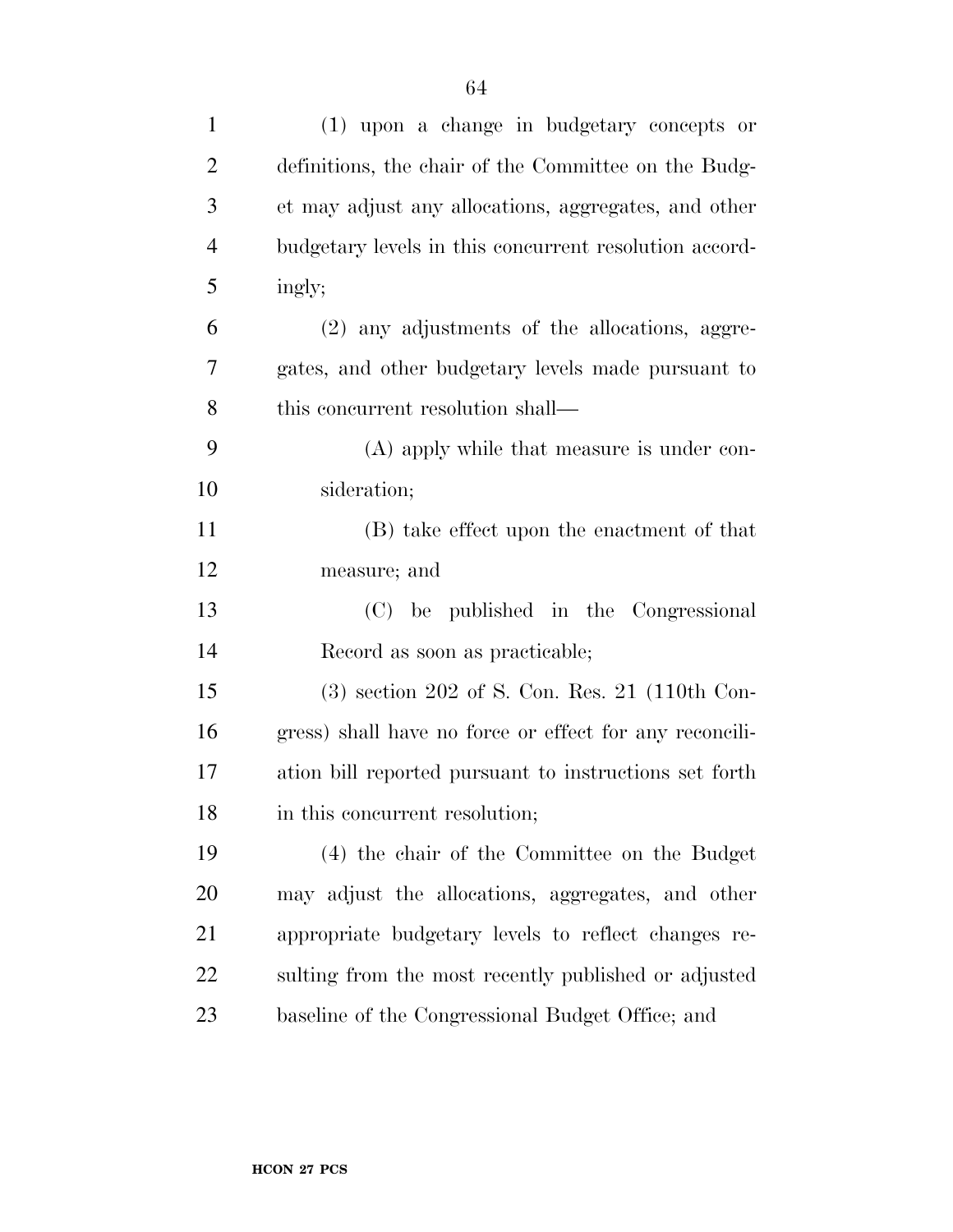(5) the term ''budget year'' means the most re- cent fiscal year for which a concurrent resolution on the budget has been adopted.

 (b) AGGREGATES, ALLOCATIONS AND APPLICA- TION.—In the House, for purposes of this concurrent reso-lution and budget enforcement—

 (1) the consideration of any bill or joint resolu- tion, or amendment thereto or conference report thereon, for which the chair of the Committee on the Budget makes adjustments or revisions in the alloca- tions, aggregates, and other budgetary levels of this concurrent resolution shall not be subject to the points of order set forth in clause 10 of rule XXI of the Rules of the House of Representatives or sec-tion 407 of this concurrent resolution; and

 (2) revised allocations and aggregates resulting from these adjustments shall be considered for the purposes of the Congressional Budget Act of 1974 as allocations and aggregates included in this con-current resolution.

#### **SEC. 411. RULEMAKING POWERS.**

The House adopts the provisions of this title—

 (1) as an exercise of the rulemaking power of the House of Representatives and as such they shall be considered as part of the rules of the House of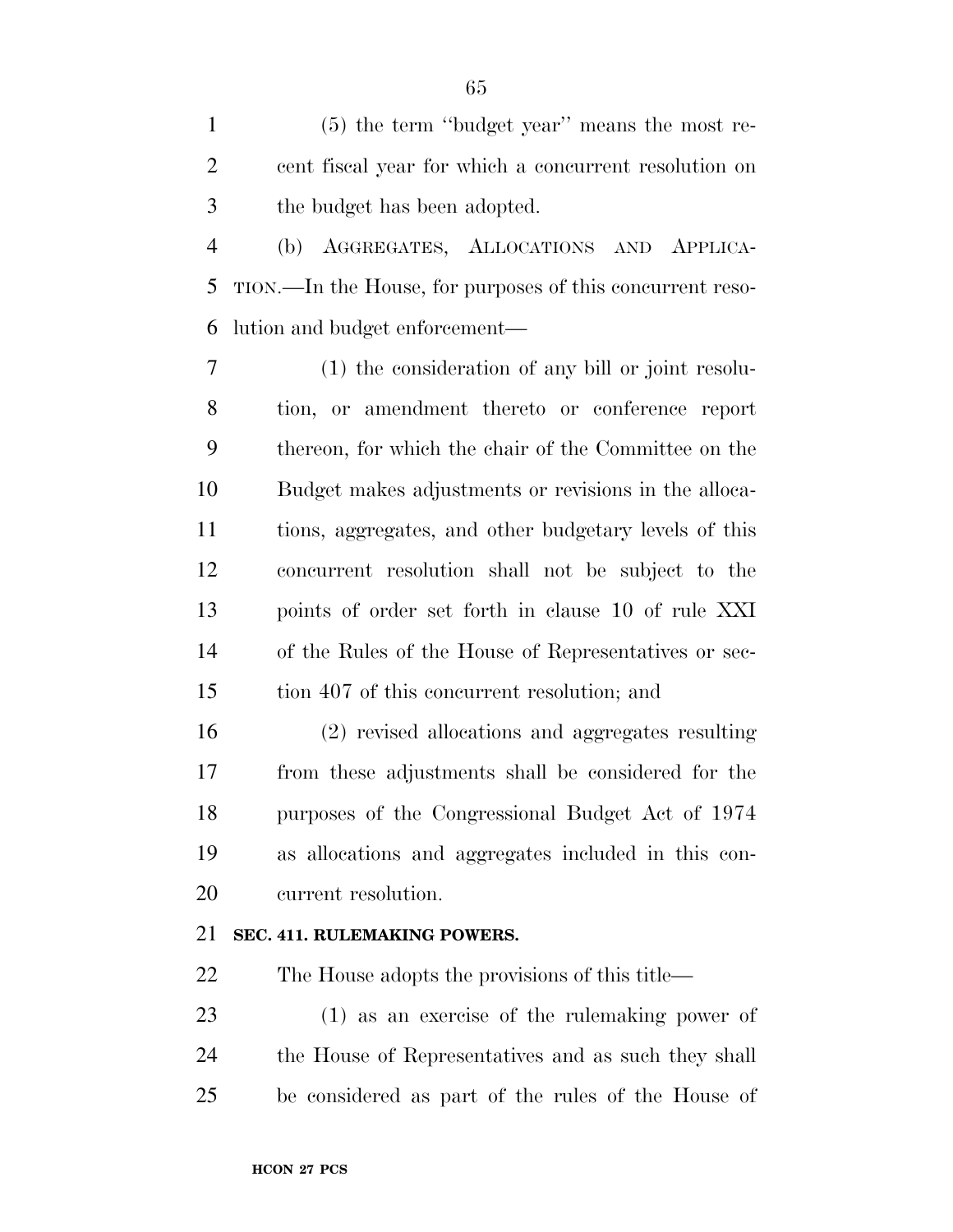Representatives, and these rules shall supersede other rules only to the extent that they are incon-sistent with other such rules; and

 (2) with full recognition of the constitutional right of the House of Representatives to change those rules at any time, in the same manner, and to the same extent as in the case of any other rule of the House of Representatives.

### **TITLE V—RESERVE FUNDS**

#### **SEC. 501. RESERVE FUND FOR THE REPEAL OF THE PRESI-**

#### **DENT'S HEALTH CARE LAW.**

 In the House, the chair of the Committee on the Budget may revise the allocations, aggregates, and other budgetary levels in this concurrent resolution for the budg- etary effects of any bill or joint resolution, or amendment thereto or conference report thereon, that consists solely of the full repeal of the Affordable Care Act and the health care-related provisions of the Health Care and Education Reconciliation Act of 2010 or measures that make modi-fications to such law.

### **SEC. 502. DEFICIT-NEUTRAL RESERVE FUND FOR PRO-MOTING REAL HEALTH CARE REFORM.**

 In the House, the chair of the Committee on the Budget may revise the allocations, aggregates, and other budgetary levels in this concurrent resolution for the budg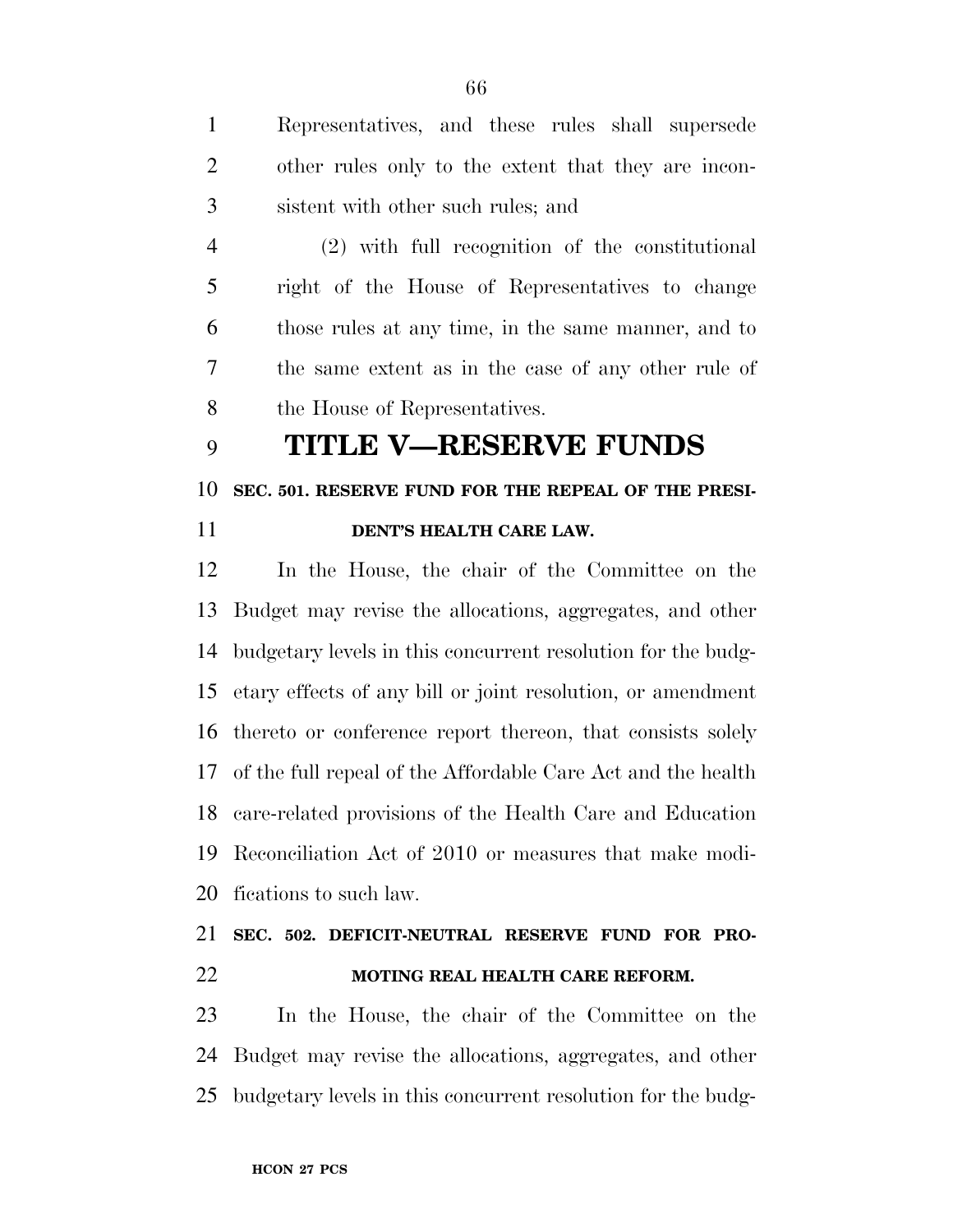etary effects of any bill or joint resolution, or amendment thereto or conference report thereon, that promotes real health care reform, if such measure would not increase the deficit for the period of fiscal years 2016 through 2025.

## **SEC. 503. DEFICIT-NEUTRAL RESERVE FUND RELATED TO THE MEDICARE PROVISIONS OF THE PRESI-DENT'S HEALTH CARE LAW.**

 In the House, the chair of the Committee on the Budget may revise the allocations, aggregates, and other budgetary levels in this concurrent resolution for the budg- etary effects of any bill or joint resolution, or amendment thereto or conference report thereon, that repeals all or part of the decreases in Medicare spending included in the Affordable Care Act or the Health Care and Education Reconciliation Act of 2010, if such measure would not in- crease the deficit for the period of fiscal years 2016 through 2025.

 **SEC. 504. DEFICIT-NEUTRAL RESERVE FUND FOR THE STATE CHILDREN'S HEALTH INSURANCE PROGRAM.** 

 In the House, the chair of the Committee on the Budget may revise the allocations, aggregates, and other budgetary levels in this concurrent resolution for any bill or joint resolution, or amendment thereto or conference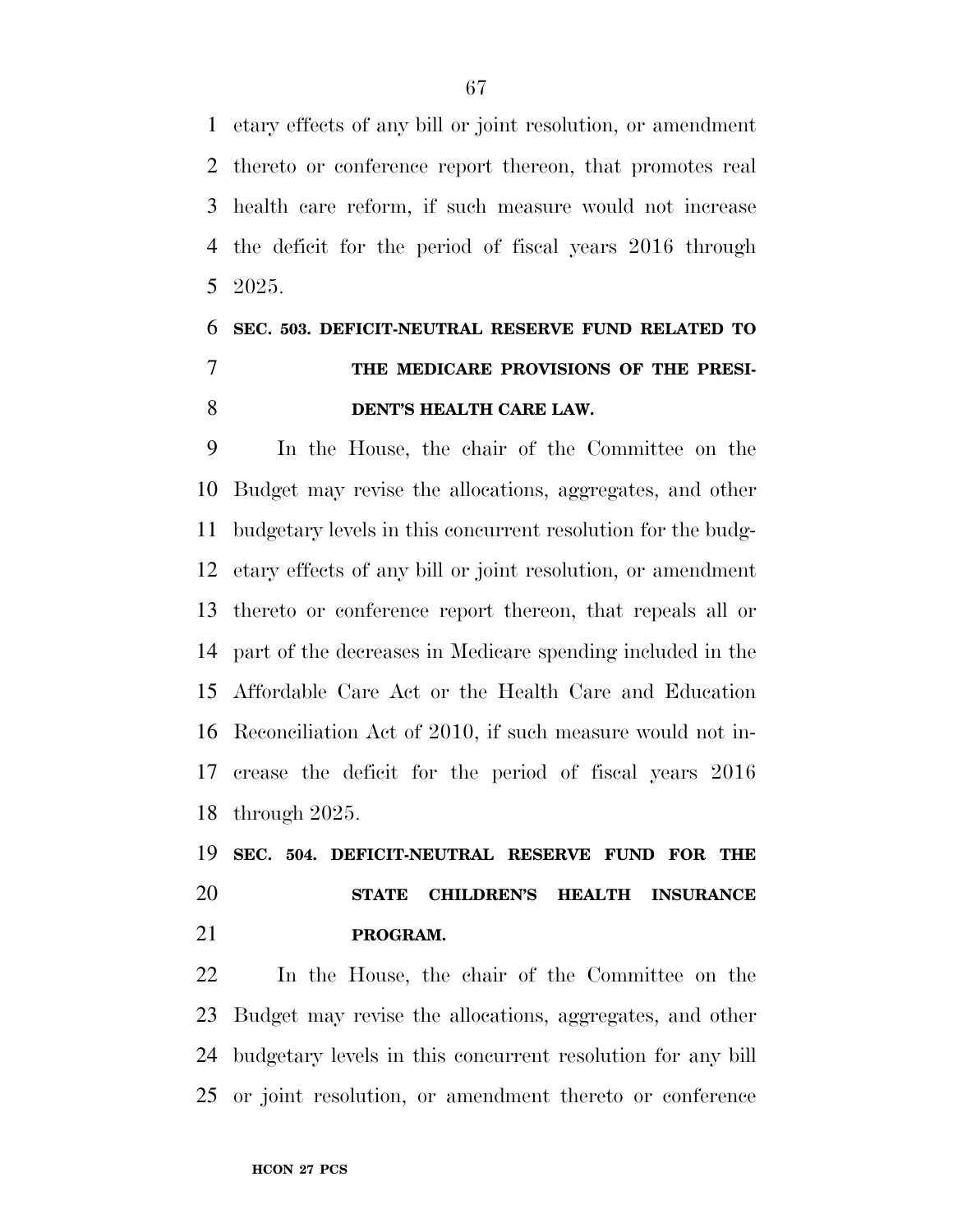report thereon, if such measure extends the State Chil- dren's Health Insurance Program, but only if such meas- ure would not increase the deficit over the period of fiscal years 2016 through 2025.

### **SEC. 505. DEFICIT-NEUTRAL RESERVE FUND FOR GRAD-UATE MEDICAL EDUCATION.**

 In the House, the chair of the Committee on the Budget may revise the allocations, aggregates, and other budgetary levels in this concurrent resolution for any bill or joint resolution, or amendment thereto or conference report thereon, if such measure reforms, expands access to, and improves, as determined by such chair, graduate medical education programs, but only if such measure would not increase the deficit over the period of fiscal years 2016 through 2025.

# **SEC. 506. DEFICIT-NEUTRAL RESERVE FUND FOR TRADE**

**AGREEMENTS.** 

 In the House, the chair of the Committee on the Budget may revise the allocations, aggregates, and other budgetary levels in this concurrent resolution for the budg- etary effects of any bill or joint resolution reported by the Committee on Ways and Means, or amendment thereto or conference report thereon, that implements a trade agreement, but only if such measure would not increase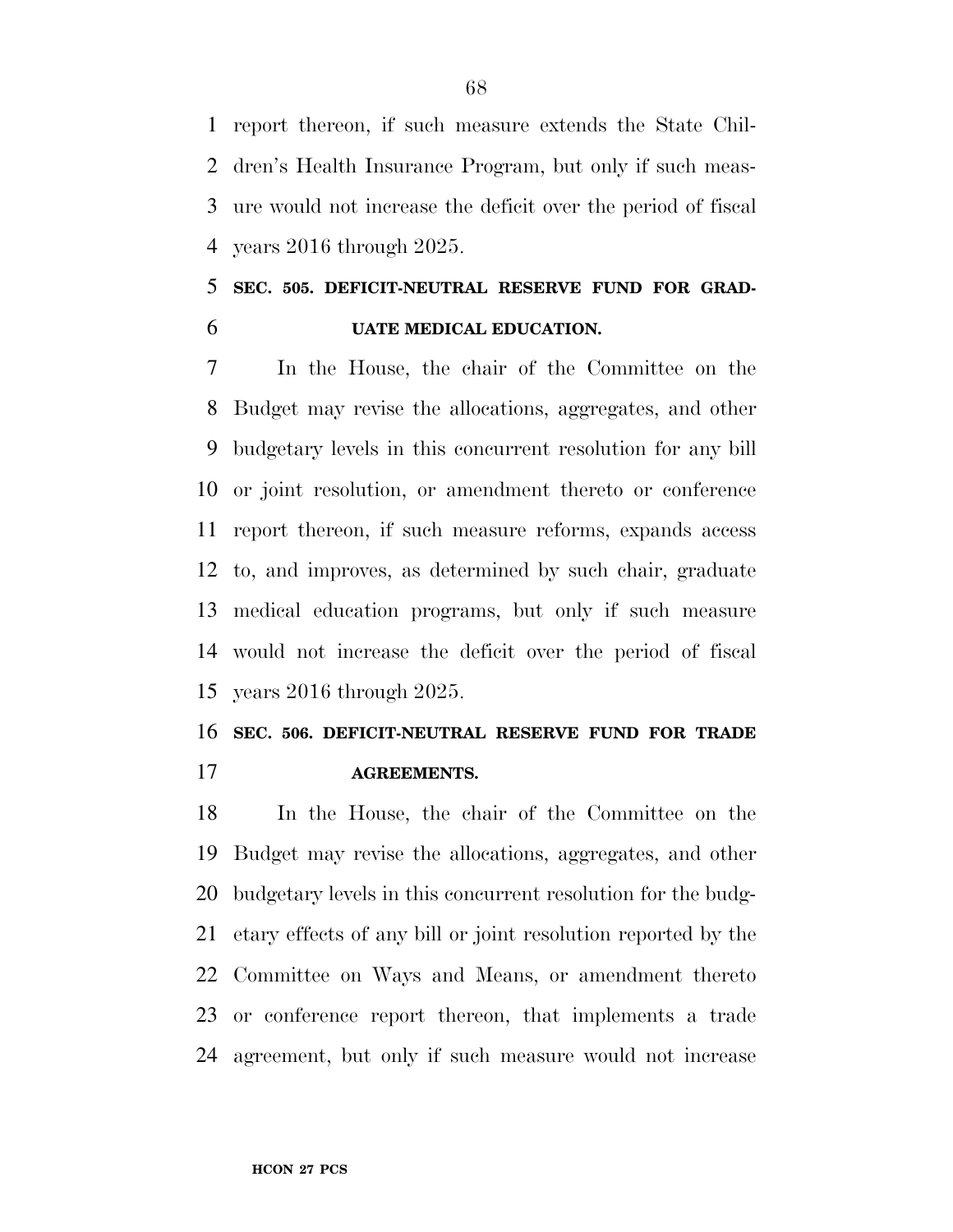the deficit for the period of fiscal years 2016 through 2025.

### **SEC. 507. DEFICIT-NEUTRAL RESERVE FUND FOR REFORM-ING THE TAX CODE.**

 In the House, if the Committee on Ways and Means reports a bill or joint resolution that reforms the Internal Revenue Code of 1986, the chair of the Committee on the Budget may revise the allocations, aggregates, and other budgetary levels in this concurrent resolution for the budg- etary effects of any such bill or joint resolution, or amend- ment thereto or conference report thereon, if such measure would not increase the deficit for the period of fiscal years 2016 through 2025.

#### **SEC. 508. DEFICIT-NEUTRAL RESERVE FUND FOR REVENUE**

**MEASURES.** 

 In the House, the chair of the Committee on the Budget may revise the allocations, aggregates, and other budgetary levels in this concurrent resolution for the budg- etary effects of any bill or joint resolution reported by the Committee on Ways and Means, or amendment thereto or conference report thereon, that decreases revenue, but only if such measure would not increase the deficit for the period of fiscal years 2016 through 2025.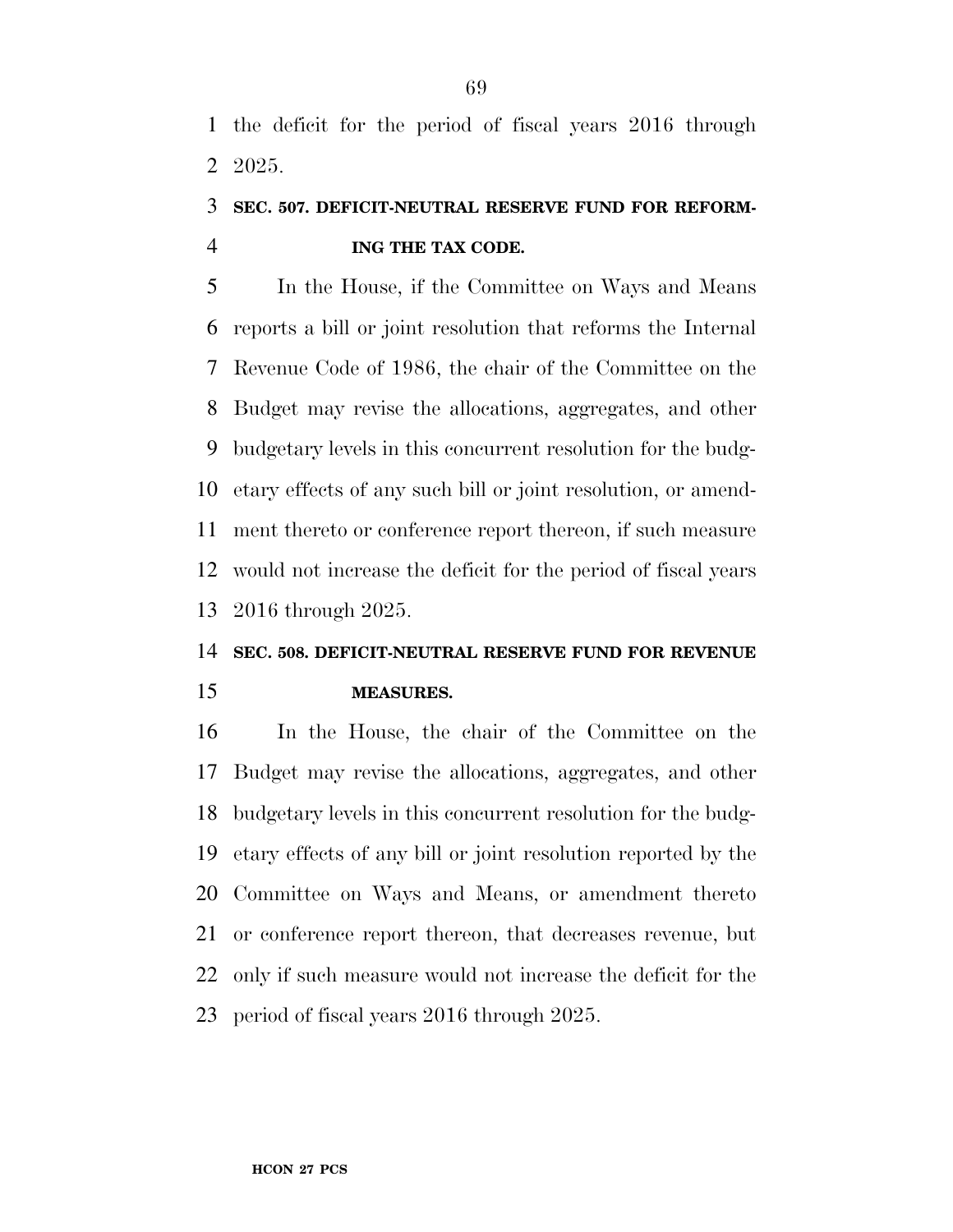# **SEC. 509. DEFICIT-NEUTRAL RESERVE FUND TO REDUCE POVERTY AND INCREASE OPPORTUNITY AND UPWARD MOBILITY.**

 In the House, the chair of the Committee on the Budget may revise the allocations, aggregates, and other budgetary levels in this concurrent resolution for any bill or joint resolution, or amendment thereto or conference report thereon, if such measure reforms policies and pro- grams to reduce poverty and increase opportunity and up- ward mobility, but only if such measure would neither ad- versely impact job creation nor increase the deficit over the period of fiscal years 2016 through 2025.

### **SEC. 510. DEFICIT-NEUTRAL RESERVE FUND FOR TRANS-PORTATION.**

 In the House, the chair of the Committee on the Budget may revise the allocations, aggregates, and other budgetary levels in this concurrent resolution for any bill or joint resolution, or amendment thereto or conference report thereon, if such measure maintains the solvency of the Highway Trust Fund, but only if such measure would not increase the deficit over the period of fiscal years 2016 through 2025.

# **SEC. 511. DEFICIT-NEUTRAL RESERVE FUND FOR FEDERAL**

**RETIREMENT REFORM.** 

**HCON 27 PCS**  In the House, the chair of the Committee on the Budget may revise the allocations, aggregates, and other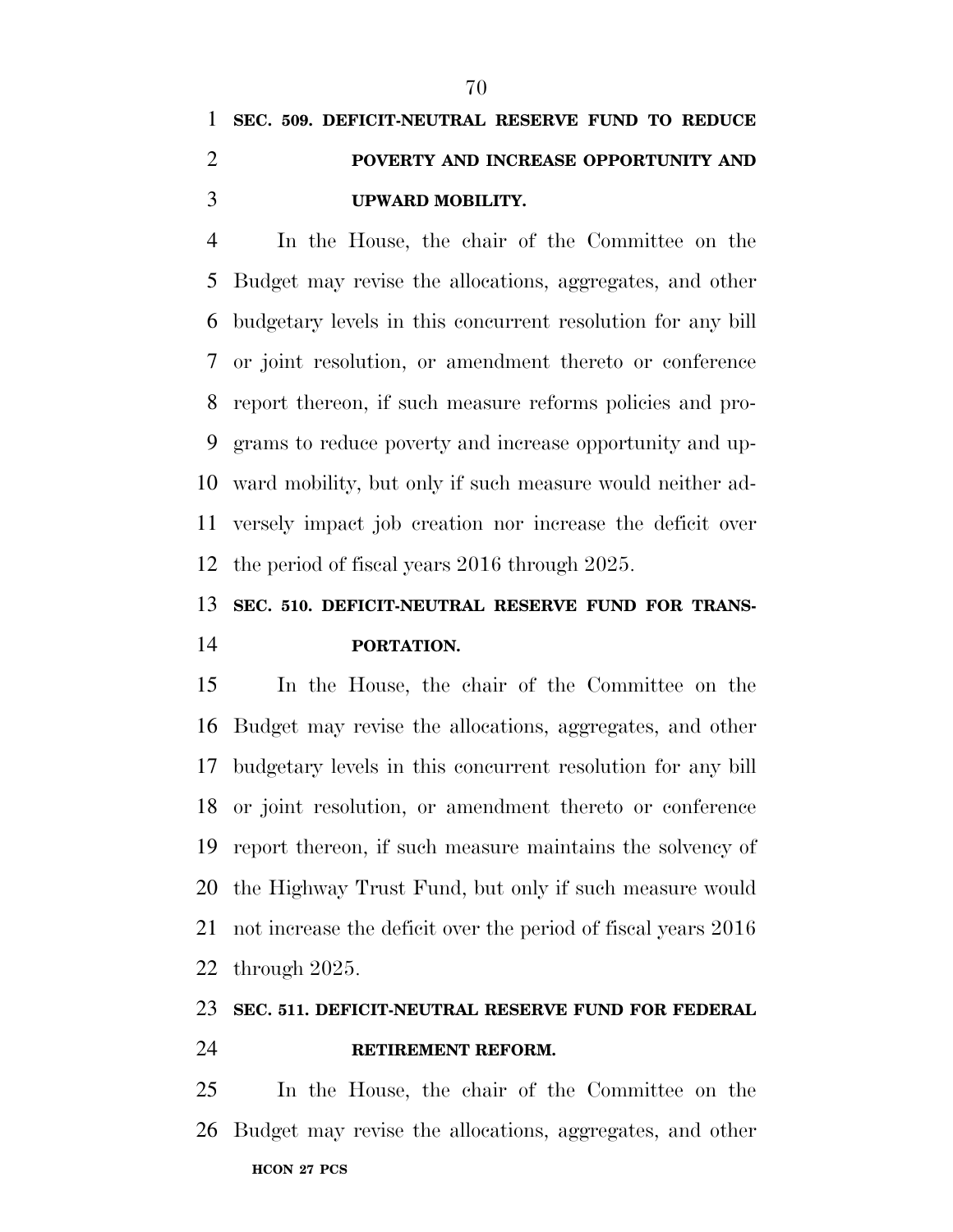budgetary levels in this concurrent resolution for any bill or joint resolution, or amendment thereto or conference report thereon, if such measure reforms, improves and up- dates the Federal retirement system, as determined by such chair, but only if such measure would not increase the deficit over the period of fiscal years 2016 through 2025.

### **SEC. 512. DEFICIT-NEUTRAL RESERVE FUND FOR DEFENSE SEQUESTER REPLACEMENT.**

 The chair of the Committee on the Budget may revise the allocations, aggregates, and other budgetary levels in this concurrent resolution for any bill or joint resolution, or amendment thereto or conference report thereon, if such measure supports the following activities: Depart- ment of Defense training and maintenance associated with combat readiness, modernization of equipment, auditability of financial statements, or military compensa- tion and benefit reforms, by the amount provided for these purposes, but only if such measure would not increase the deficit (without counting any net revenue increases in that measure) over the period of fiscal years 2016 through 2025.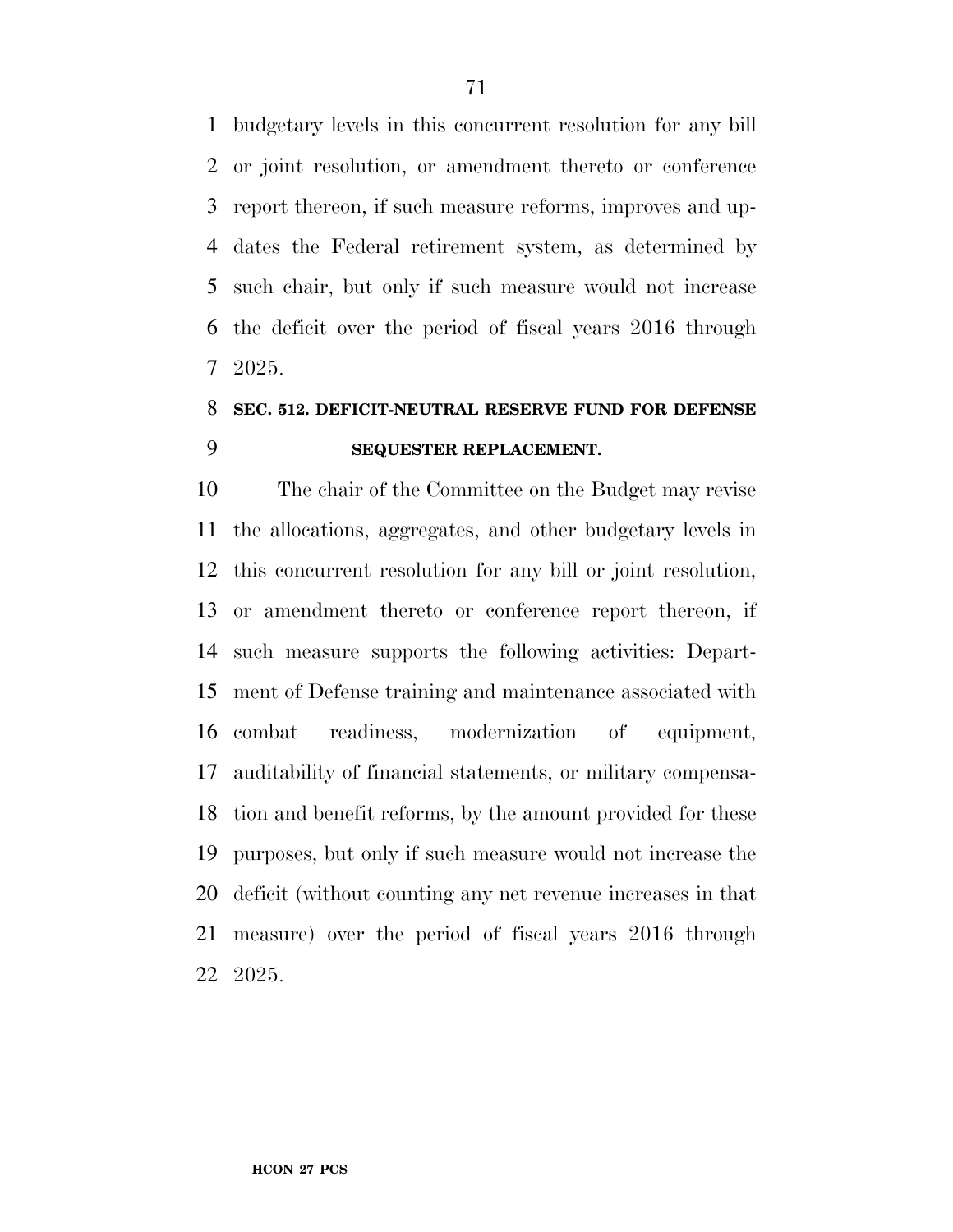| $\mathbf{1}$   | <b>TITLE VI-ESTIMATES OF</b>                          |
|----------------|-------------------------------------------------------|
| $\overline{2}$ | <b>DIRECT SPENDING</b>                                |
| 3              | SEC. 601. DIRECT SPENDING.                            |
| $\overline{4}$ | (a) MEANS-TESTED DIRECT SPENDING.—                    |
| 5              | (1) For means-tested direct spending, the aver-       |
| 6              | age rate of growth in the total level of outlays dur- |
| 7              | ing the 10-year period preceding fiscal year 2016 is  |
| 8              | 6.8 percent.                                          |
| 9              | $(2)$ For means-tested direct spending, the esti-     |
| 10             | mated average rate of growth in the total level of    |
| 11             | outlays during the 10-year period beginning with fis- |
| 12             | cal year 2016 is 4.6 percent under current law.       |
| 13             | (3) The following reforms are proposed in this        |
| 14             | concurrent resolution for means-tested direct spend-  |
| 15             | ing:                                                  |
| 16             | $(A)$ In 1996, a Republican Congress and a            |
| 17             | Democratic president reformed welfare by lim-         |
| 18             | iting the duration of benefits, giving States         |
| 19             | more control over the program, and helping re-        |
| 20             | cipients find work. In the five years following       |
| 21             | passage, child-poverty rates fell, welfare case-      |
| 22             | loads fell, and workers' wages increased. This        |
| 23             | budget applies the lessons of welfare reform to       |
| 24             | both the Supplemental Nutrition Assistance            |
| 25             | Program and Medicaid.                                 |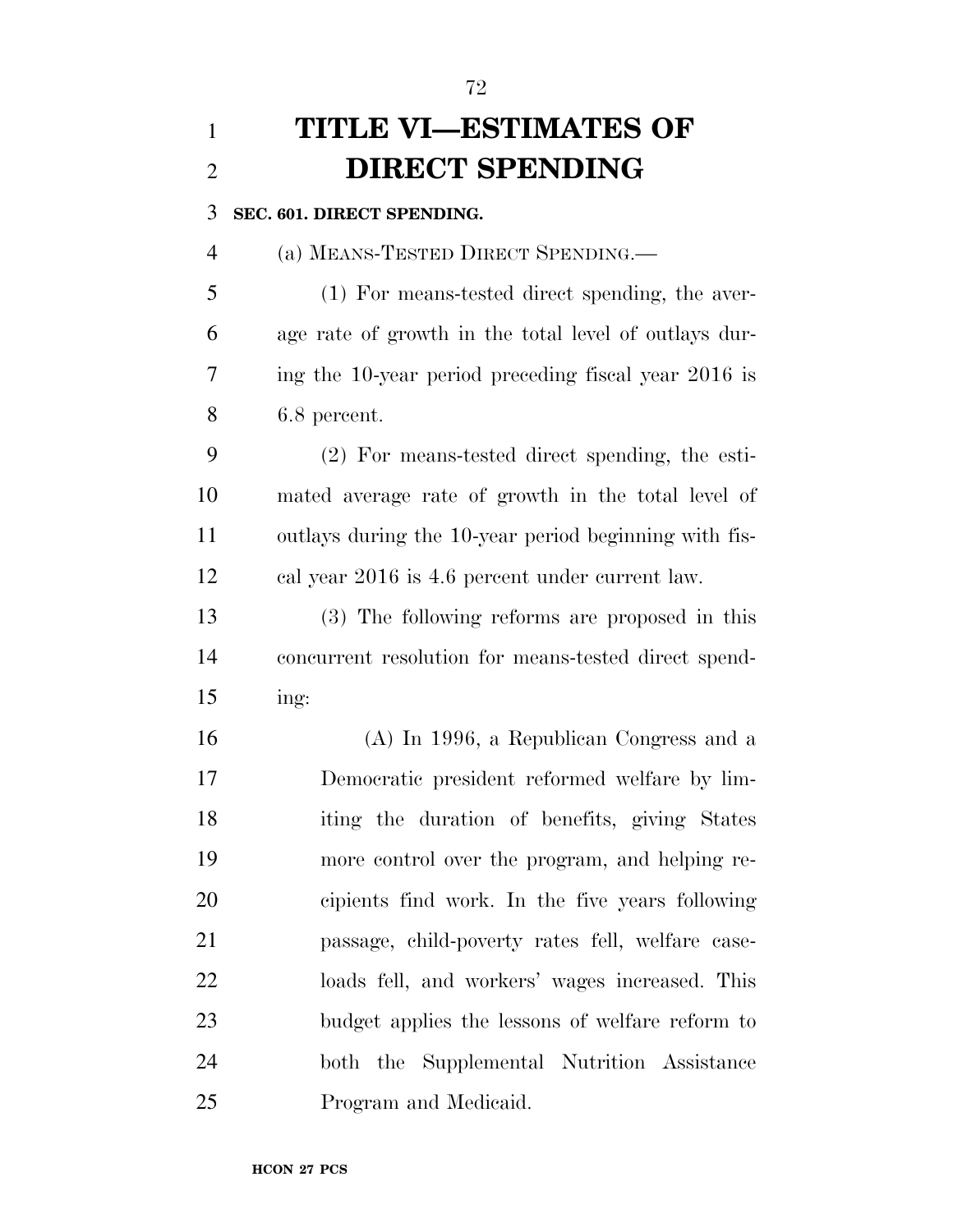(B) For Medicaid, this budget assumes the conversion of the Federal share of Medicaid spending into flexible State allotments, which States will be able to tailor to meet their unique needs. Such a reform would end the misguided one-size-fits-all approach that ties the hands of State governments and would provide States with the freedom and flexibility they have long requested in the Medicaid program. Moreover, this budget assumes the repeal of the Medicaid expansions in the President's health care law, relieving State governments of the crippling one-size-fits-all enrollment mandates, as well as the overwhelming pressure the law's Medicaid expansion puts on an already-strained system.

 (C) For the Supplemental Nutrition As- sistance Program, this budget assumes the con- version of the program into a flexible State al- lotment tailored to meet each State's needs. The allotment would increase based on the De- partment of Agriculture Thrifty Food Plan index and beneficiary growth. Such a reform would provide incentives for States to ensure dollars will go towards those who need them most.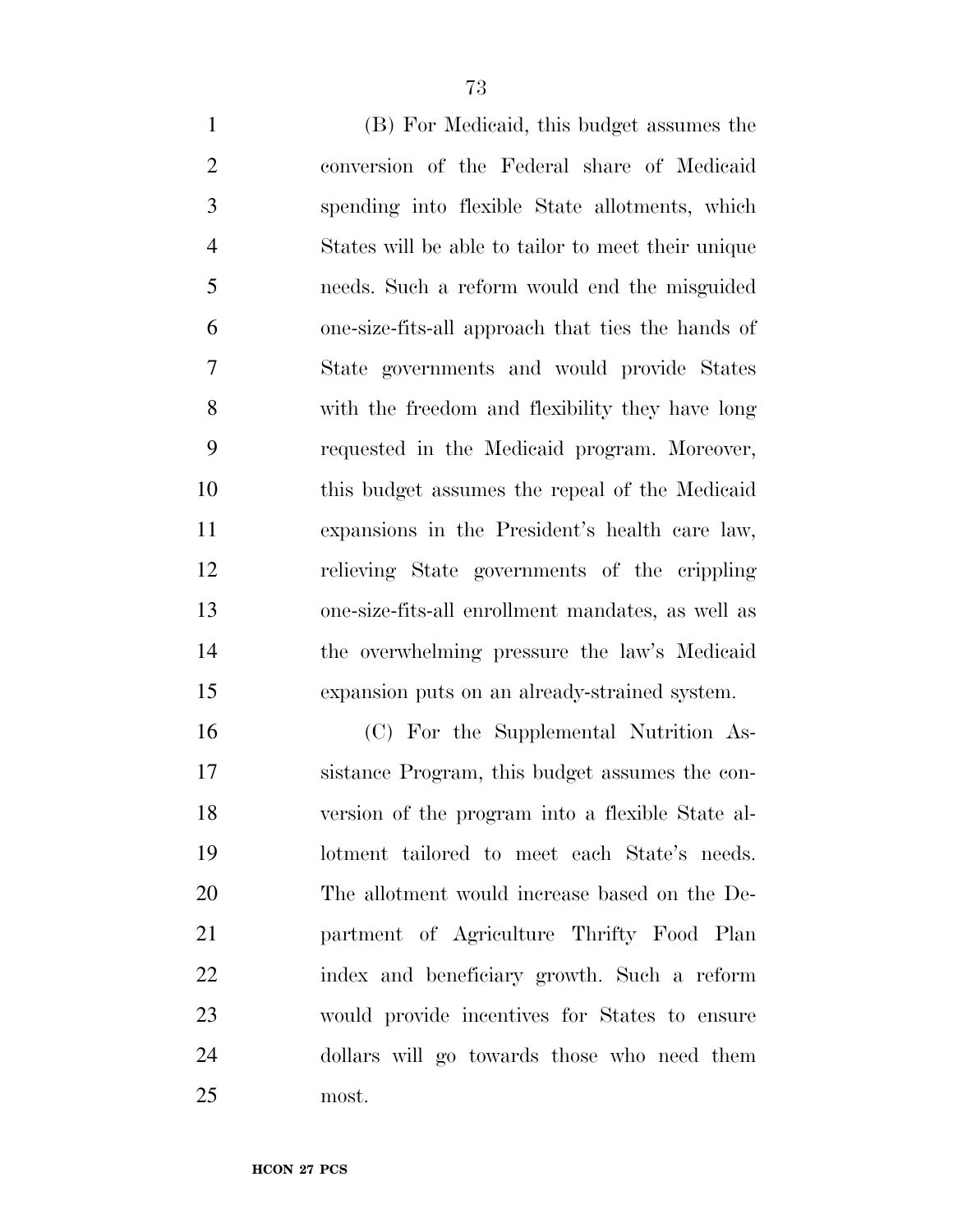(b) NONMEANS-TESTED DIRECT SPENDING.—

 (1) For nonmeans-tested direct spending, the average rate of growth in the total level of outlays during the 10-year period preceding fiscal year 2016 is 5.4 percent.

 (2) For nonmeans-tested direct spending, the estimated average rate of growth in the total level of outlays during the 10-year period beginning with fis-cal year 2016 is 5.5 percent under current law.

 (3) The following reforms are proposed in this concurrent resolution for nonmeans-tested direct spending:

 (A) For Medicare, this budget advances policies to put seniors, not the Federal Govern- ment, in control of their health care decisions. Future retirees would be able to choose from a range of guaranteed coverage options, with pri- vate plans competing alongside the traditional fee-for-service Medicare program. Medicare would provide a premium-support payment ei-21 ther to pay for or offset the premium of the plan chosen by the senior, depending on the plan's cost. The Medicare premium-support payment would be adjusted so that the sick would receive higher payments if their condi-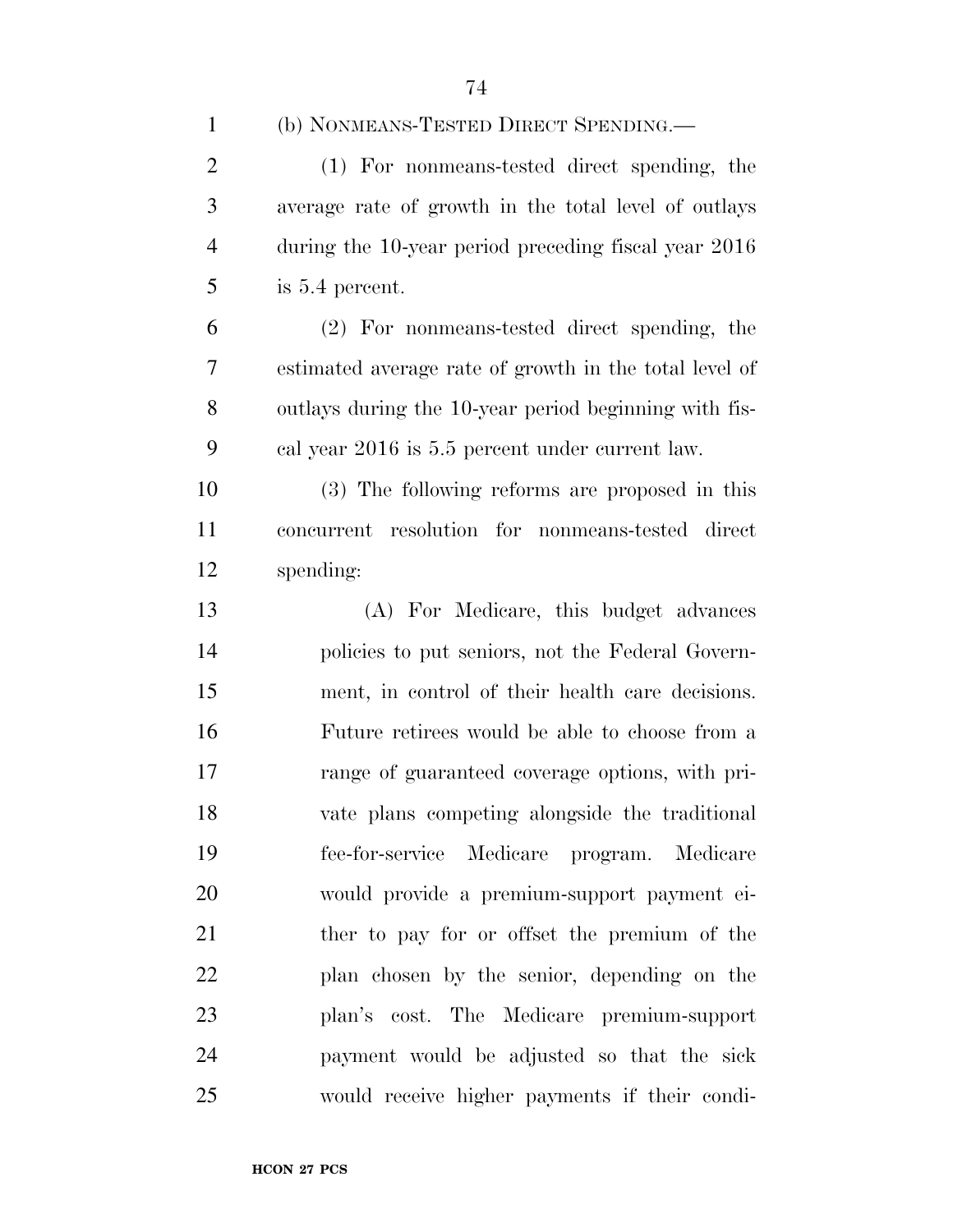tions worsened; lower-income seniors would re- ceive additional assistance to help cover out-of- pocket costs; and wealthier seniors would as- sume responsibility for a greater share of their premiums. Putting seniors in charge of how their health care dollars are spent will force providers to compete against each other on price and quality. This market competition will act as a real check on widespread waste and skyrocketing health care costs. As with previous budgets, this program will begin in 2024 and makes no changes to those in or near retire-ment.

 (B) In keeping with a recommendation from the National Commission on Fiscal Re- sponsibility and Reform, this budget calls for Federal employees—including Members of Con- gress and congressional staff—to make greater contributions toward their own retirement.

## **TITLE VII—RECOMMENDED LONG-TERM LEVELS**

### **SEC. 701. LONG-TERM BUDGETING.**

 The following are the recommended revenue, spend-ing, and deficit levels for each of fiscal years 2030, 2035,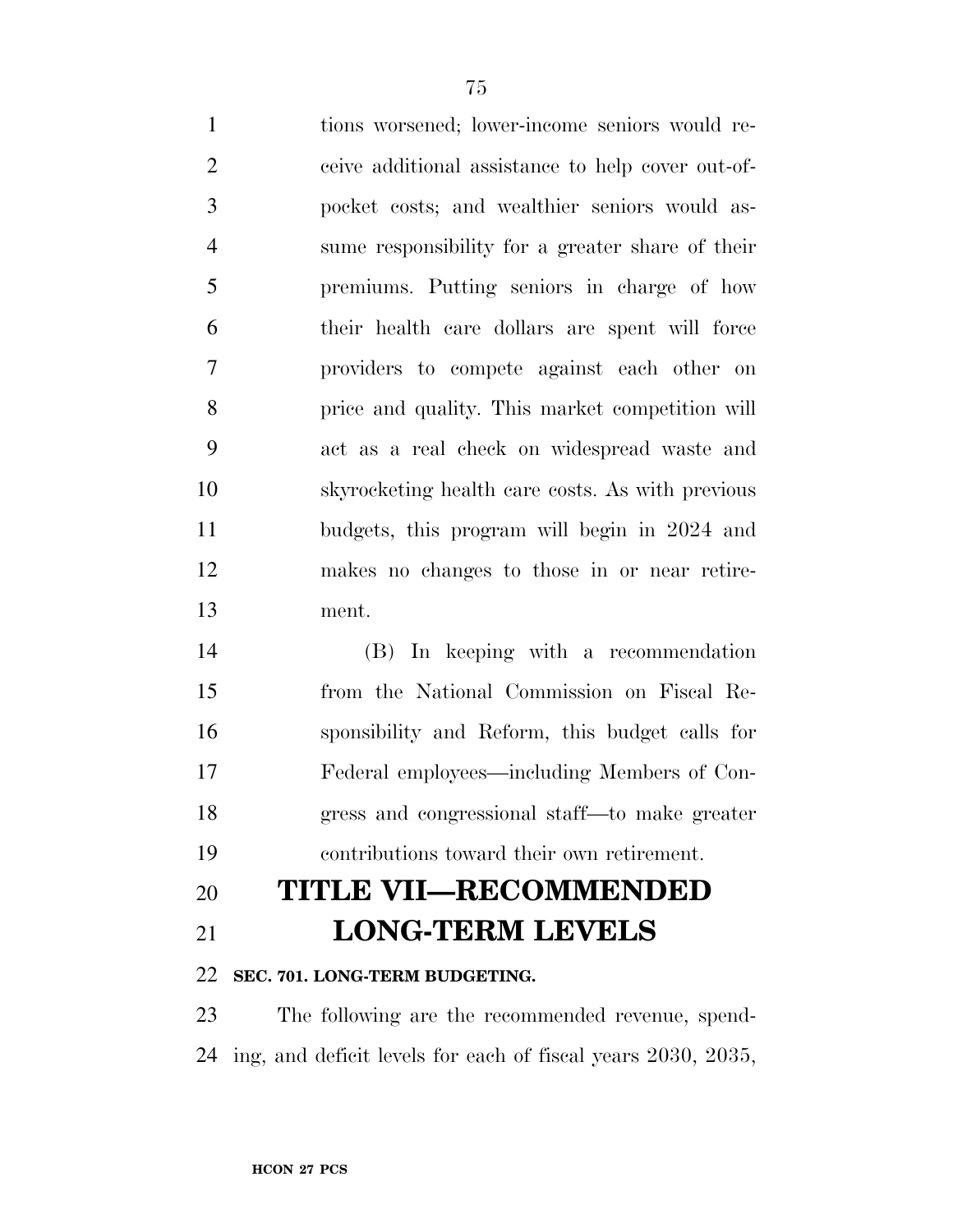and 2040 as a percent of the gross domestic product of the United States:

| 3              | (1) REVENUES.—The budgetary levels of Fed-     |
|----------------|------------------------------------------------|
| $\overline{4}$ | eral revenues are as follows:                  |
| 5              | Fiscal year 2030: 18.7 percent.                |
| 6              | Fiscal year 2035: 19.0 percent.                |
| 7              | Fiscal year 2040: 19.0 percent.                |
| 8              | (2) OUTLAYS.—The budgetary levels of total     |
| 9              | budget outlays are not to exceed:              |
| 10             | Fiscal year 2030: 18.4 percent.                |
| 11             | Fiscal year 2035: 17.8 percent.                |
| 12             | Fiscal year 2040: 16.9 percent.                |
| 13             | (3) DEFICITS.—The budgetary levels of deficits |
| 14             | are not to exceed:                             |
| 15             | Fiscal year 2030: -0.3 percent.                |
| 16             | Fiscal year $2035: -1.2$ percent.              |
| 17             | Fiscal year $2040: -2.1$ percent.              |
| 18             | (4) DEBT.—The budgetary levels of debt held    |
| 19             | by the public are not to exceed:               |
| 20             | Fiscal year 2030: 44.0 percent.                |
| 21             | Fiscal year 2035: 32.0 percent.                |
| 22             | Fiscal year 2040: 18.0 percent.                |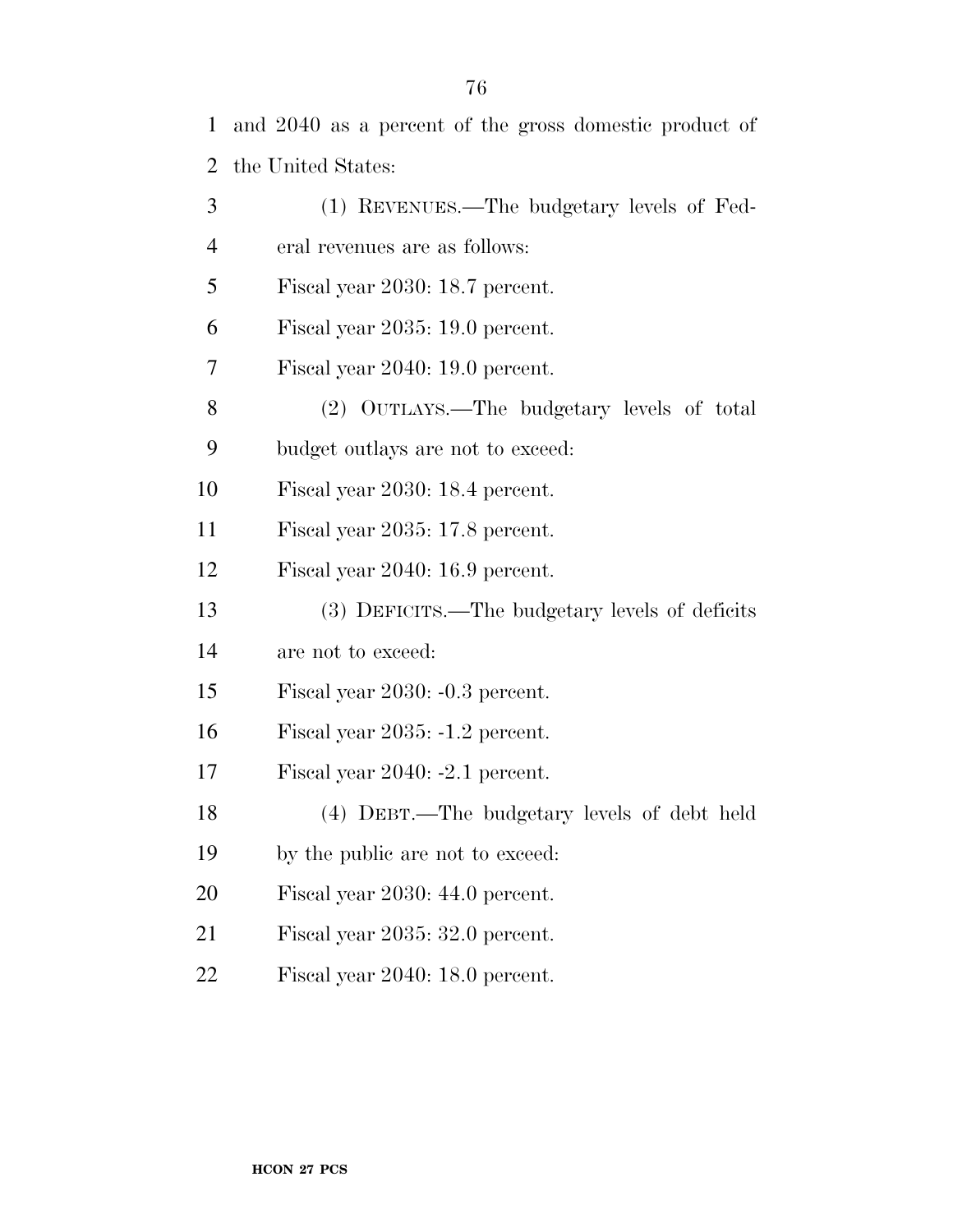# **TITLE VIII—POLICY STATEMENTS SEC. 801. POLICY STATEMENT ON BALANCED BUDGET AMENDMENT.**  (a) FINDINGS.—The House finds the following: (1) The Federal Government collects approxi- mately \$3 trillion annually in taxes, but spends more 8 than \$3.5 trillion to maintain the operations of gov- ernment. The Federal Government must borrow 14 cents of every Federal dollar spent. (2) At the end of the year 2014, the national debt of the United States was more than \$18.1 tril- lion. (3) A majority of States have petitioned the Federal Government to hold a Constitutional Con- vention for the consideration of adopting a Balanced Budget Amendment to the United States Constitu- tion. (4) Forty-nine States have fiscal limitations in their State Constitutions, including the requirement to annually balance the budget. (5) H.J. Res. 2, sponsored by Rep. Robert W. Goodlatte (R–VA), was considered by the House of Representatives on November 18, 2011, though it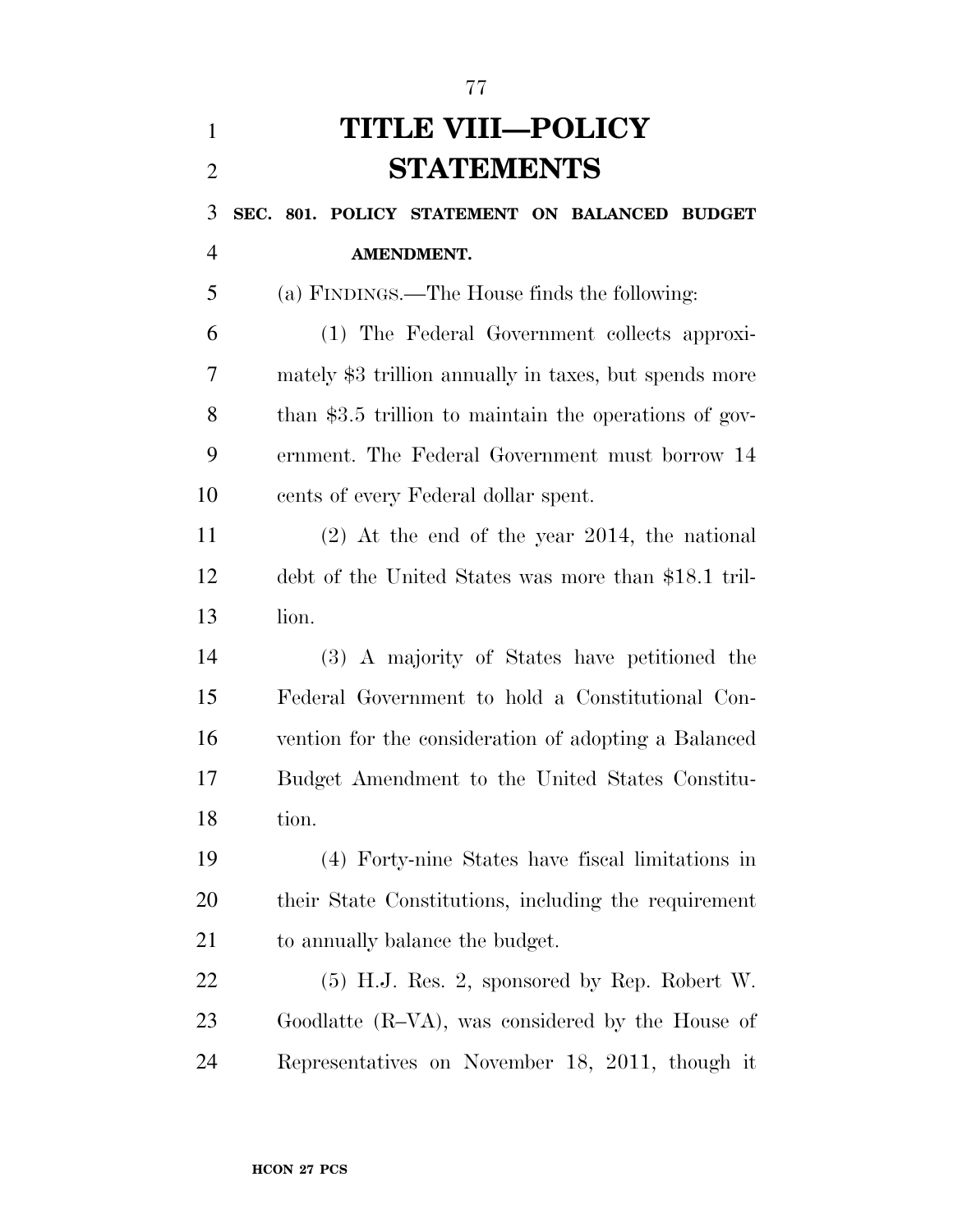received 262 aye votes, it did not receive the two-thirds required for passage.

 (6) Numerous balanced budget amendment pro- posals have been introduced on a bipartisan basis in the House. Twelve were introduced in the 113th Congress alone, including H.J. Res. 4 by Democratic Representative John J. Barrow of Georgia, and H.J. Res. 38 by Republican Representative Jackie Walorski of Indiana.

 (7) The joint resolution providing for a bal- anced budget amendment to the United States Con- stitution referred to in paragraph (5) prohibited out- lays for a fiscal year (except those for repayment of debt principal) from exceeding total receipts for that fiscal year (except those derived from borrowing) un- less Congress, by a three-fifths roll call vote of each chamber, authorizes a specific excess of outlays over receipts.

 (8) In 1995, a balanced budget amendment to the United States Constitution passed the House with bipartisan support, but failed of passage by one vote in the United States Senate.

 (b) POLICY STATEMENT.—It is the policy of this res- olution that Congress should pass a joint resolution incor-porating the provisions set forth in subsection (b), and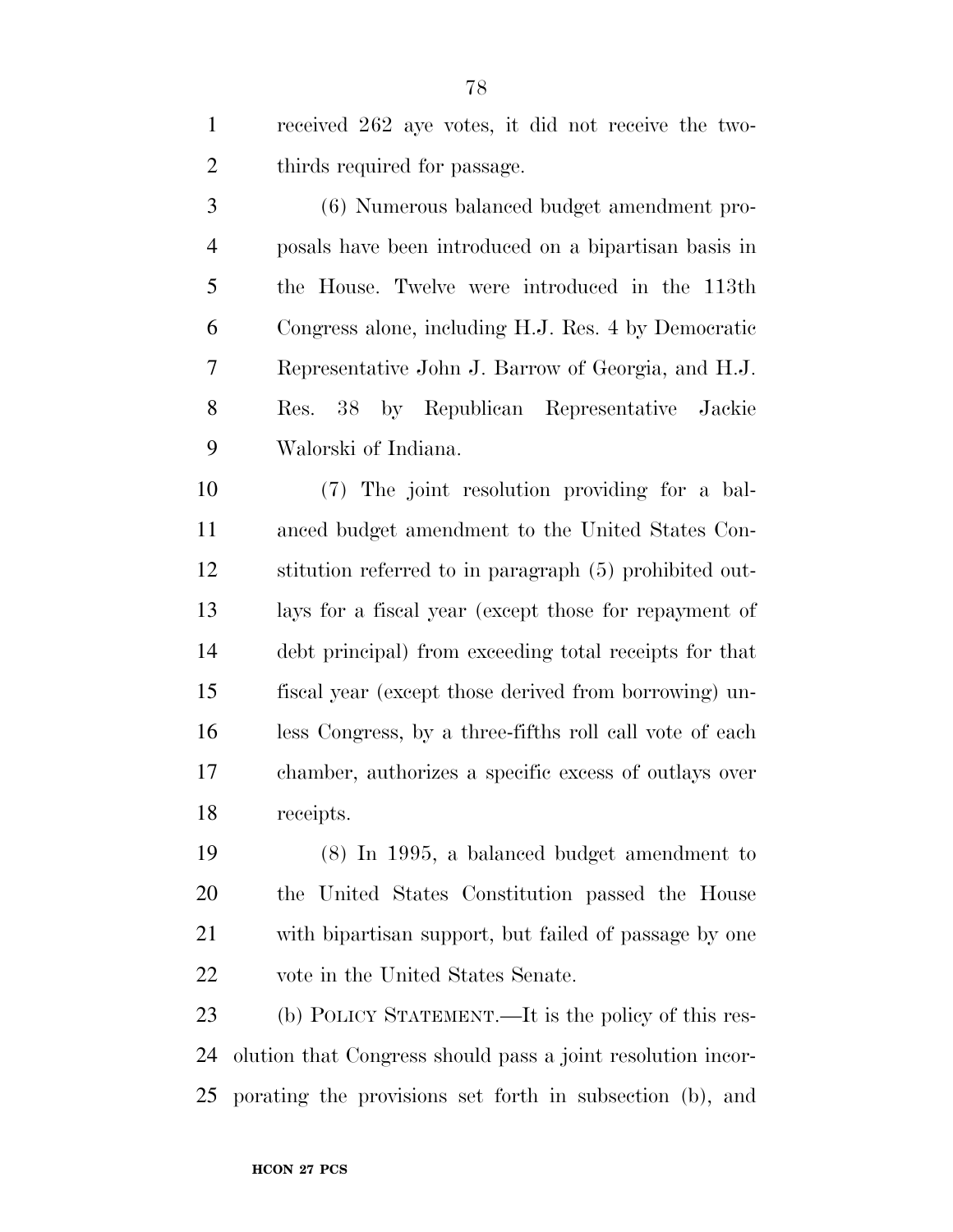send such joint resolution to the States for their approval, to amend the Constitution of the United States to require an annual balanced budget.

## **SEC. 802. POLICY STATEMENT ON BUDGET PROCESS AND BASELINE REFORM.**

(a) FINDINGS.—

 (1) In 1974, after more than 50 years of execu- tive dominance over fiscal policy, Congress acted to reassert its ''power of the purse'', and passed the Congressional Budget and Impoundment Control Act.

 (2) The measure explicitly sought to establish congressional control over the budget process, to provide for annual congressional determination of the appropriate level of taxes and spending, to set important national budget priorities, and to find ways in which Members of Congress could have ac- cess to the most accurate, objective, and highest quality information to assist them in discharging their duties.

 (3) Far from achieving its intended purpose, however, the process has instituted a bias toward higher spending and larger government. The behe- moth of the Federal Government has largely been fi-nanced through either borrowing or taking ever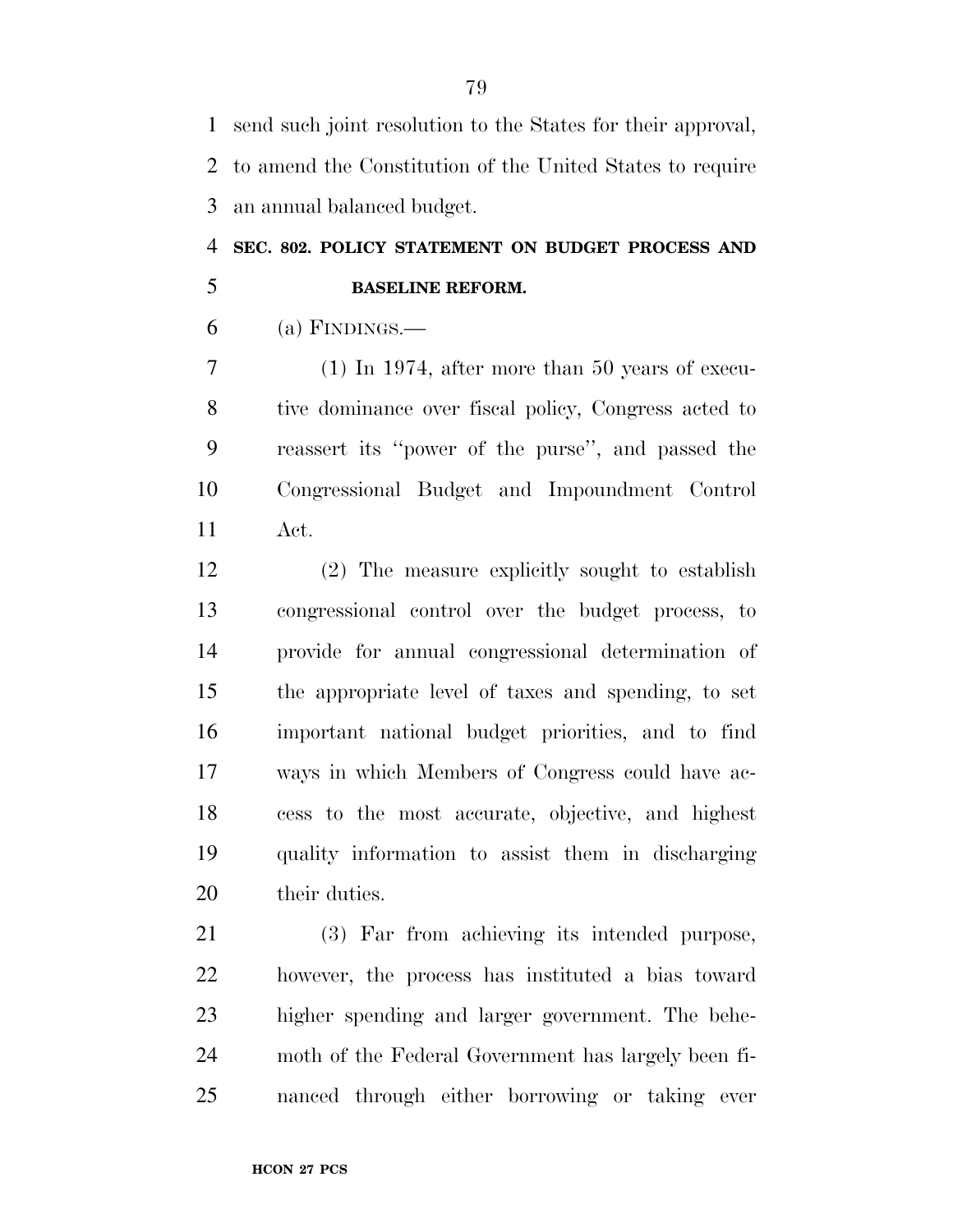greater amounts of the national income through high taxation.

 (4) The process does not treat programs and policies consistently and shows a bias toward higher spending and higher taxes.

 (5) It assumes extension of spending programs (of more than \$50 million per year) scheduled to ex-pire.

 (6) Yet it does not assume the extension of tax policies in the same way. consequently, extending ex- isting tax policies that may be scheduled to expire is characterized as a new tax reduction, requiring off- sets to ''pay for'' merely keeping tax policy the same even though estimating conventions would not re-quire similar treatment of spending programs.

 (7) The original goals set for the congressional process are admirable in their intent, but because the essential mechanisms of the process have re- mained the same, and ''reforms'' enacted over the past 40 years have largely taken the form of layering greater levels of legal complexity without re- forming or reassessing the very fundamental nature of the process.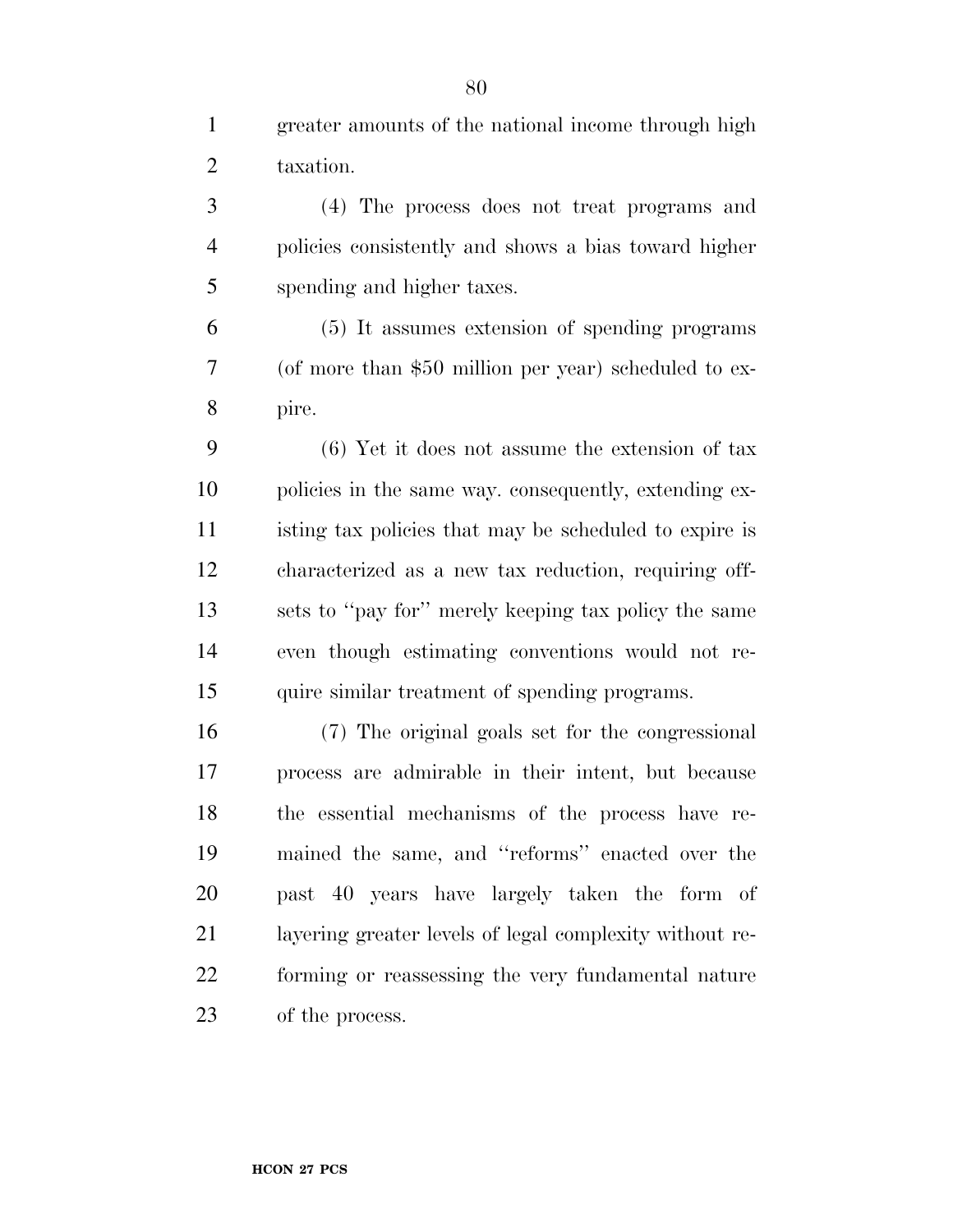(b) POLICY STATEMENT.—It is the policy of this con- current resolution on the budget that as the primary branch of Government, Congress must:

 (1) Restructure the fundamental procedures of budget decision making.

 (2) Reassert Congress's ''power of the purse'', and reinforce the balance of powers between Con-gress and the President, as the 1974 Act intended.

 (3) Create greater incentives for lawmakers to do budgeting as intended by the Congressional Budget Act of 1974, especially adopting a budget resolution every year.

 (4) Encourage more effective control over spending, especially currently uncontrolled direct spending.

 (5) Consider innovative fiscal tools such as: zero based budgeting, which would require a department or agency to justify its budget as if it were a new expenditure; and direct spending caps to enhance oversight of automatic pilot spending that increases each year without congressional approval.

 (6) Promote efficient and timely budget actions, so that lawmakers complete their budget actions by 24 the time the new fiscal year begins.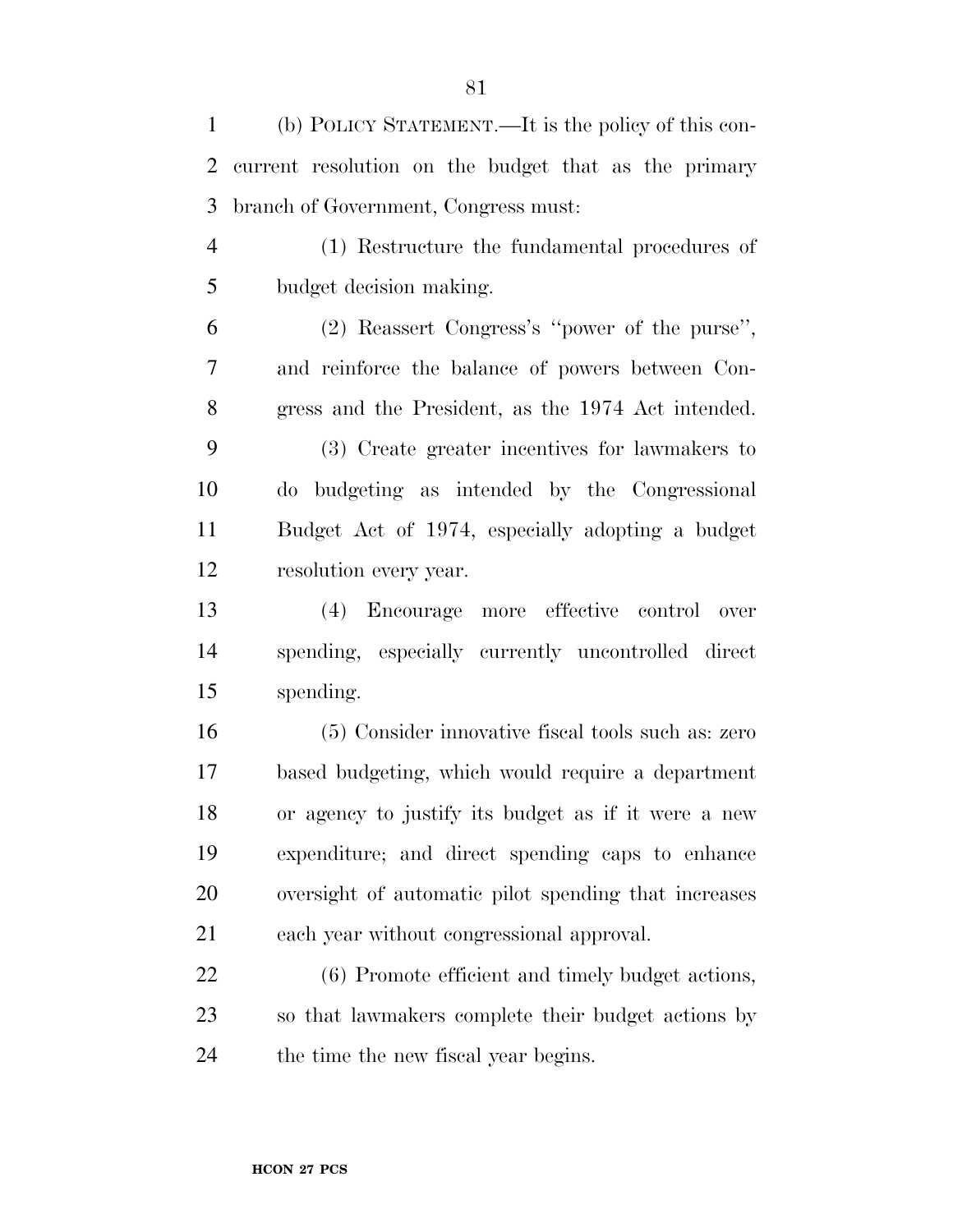| $\mathbf{1}$   | (7) Provide access to the best analysis of eco-           |
|----------------|-----------------------------------------------------------|
| $\overline{2}$ | nomic conditions available and increase awareness of      |
| 3              | how fiscal policy directly impacts overall economic       |
| $\overline{4}$ | growth and job creation.                                  |
| 5              | (8) Remove layers of complexity that have com-            |
| 6              | plicated the procedures designed in 1974, and made        |
| 7              | budgeting more areane and opaque.                         |
| 8              | (9) Remove existing biases that favor higher              |
| 9              | spending.                                                 |
| 10             | (10) Include procedures by which current tax              |
| 11             | laws may be extended and treated on a basis that          |
| 12             | is not different from the extension of entitlement        |
| 13             | programs.                                                 |
| 14             | BUDGET PROCESS REFORM.—Comprehensive<br>(e)               |
| 15             | budget process reform should also remove the bias in the  |
| 16             | baseline against the extension of current tax laws in the |
| 17             | following ways:                                           |
| 18             | (1) Permanent extension of tax laws should not            |
| 19             | be used as a means to increase taxes on other tax-        |
| 20             | payers.                                                   |
| 21             | (2) For those expiring tax provisions that are            |
| 22             | proposed to be permanently extended, Congress             |
| 23             | should use a more realistic baseline that does not re-    |
| 24             | quire them to be offset.                                  |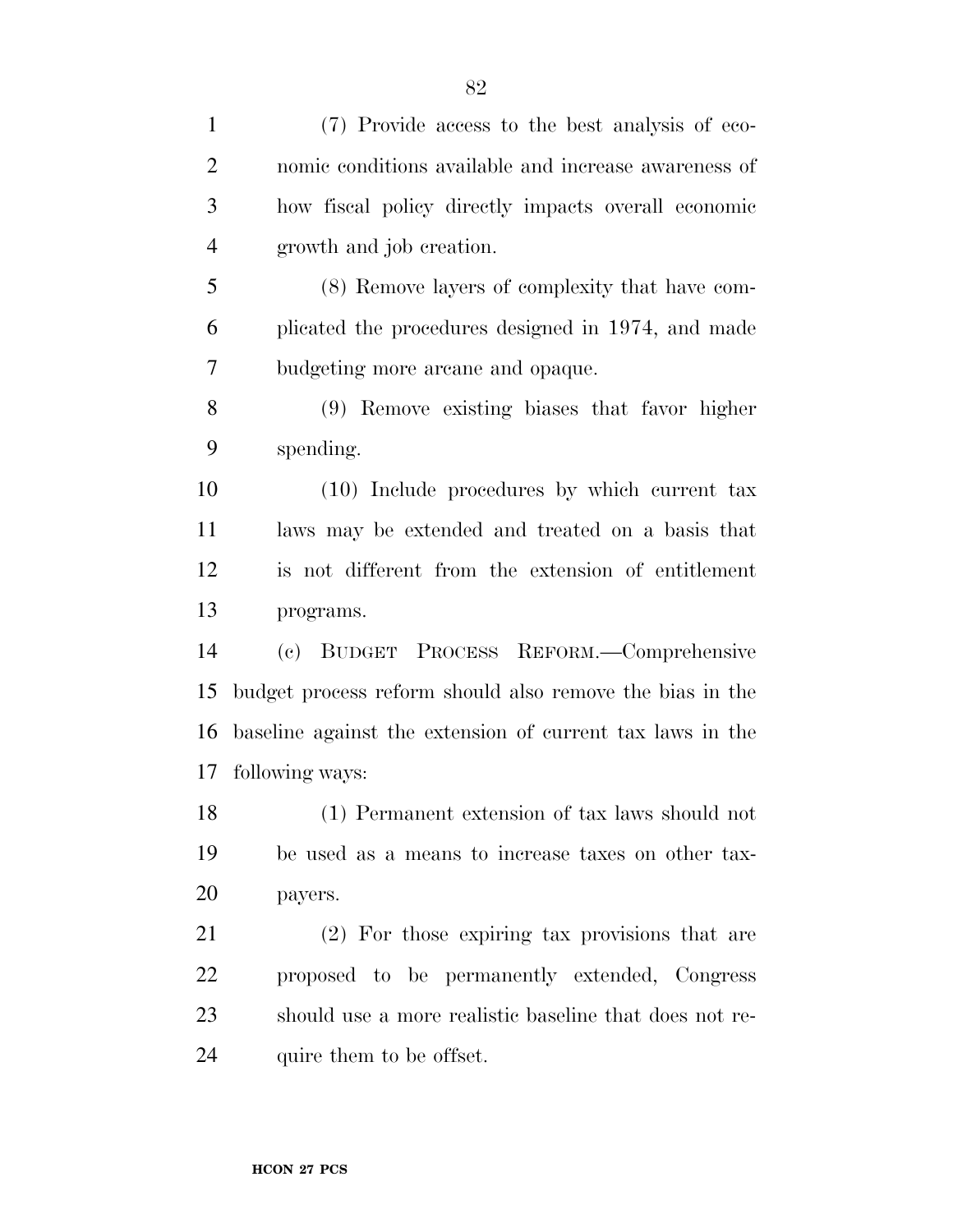(3) Tax-reform legislation should not include tax increases just to offset the extension of current tax laws.

 (d) LEGISLATION.—The Committee on the Budget intends to draft legislation during the 114th Congress that will rewrite the Congressional Budget and Impoundment Control Act of 1974 to fulfill the goals of making the con- gressional budget process more effective in ensuring tax-payers' dollars are spent wisely and efficiently.

## **SEC. 803. POLICY STATEMENT ON ECONOMIC GROWTH AND JOB CREATION.**

(a) FINDINGS.—The House finds the following:

 (1) Although the United States economy tech- nically emerged from recession more than 5 years ago, the subsequent recovery has felt more like a malaise than a rebound. Real gross domestic product GDP growth over the past 5 years has averaged slightly more than 2 percent, well below the 3.2 per- cent historical trend rate of growth in the United States. Although the economy has shown some wel- come signs of improvement of late, the Nation re- mains in the midst of the weakest economic recovery of the modern era.

 (2) Looking ahead, CBO expects the economy to grow by an average of just 2.3 percent over the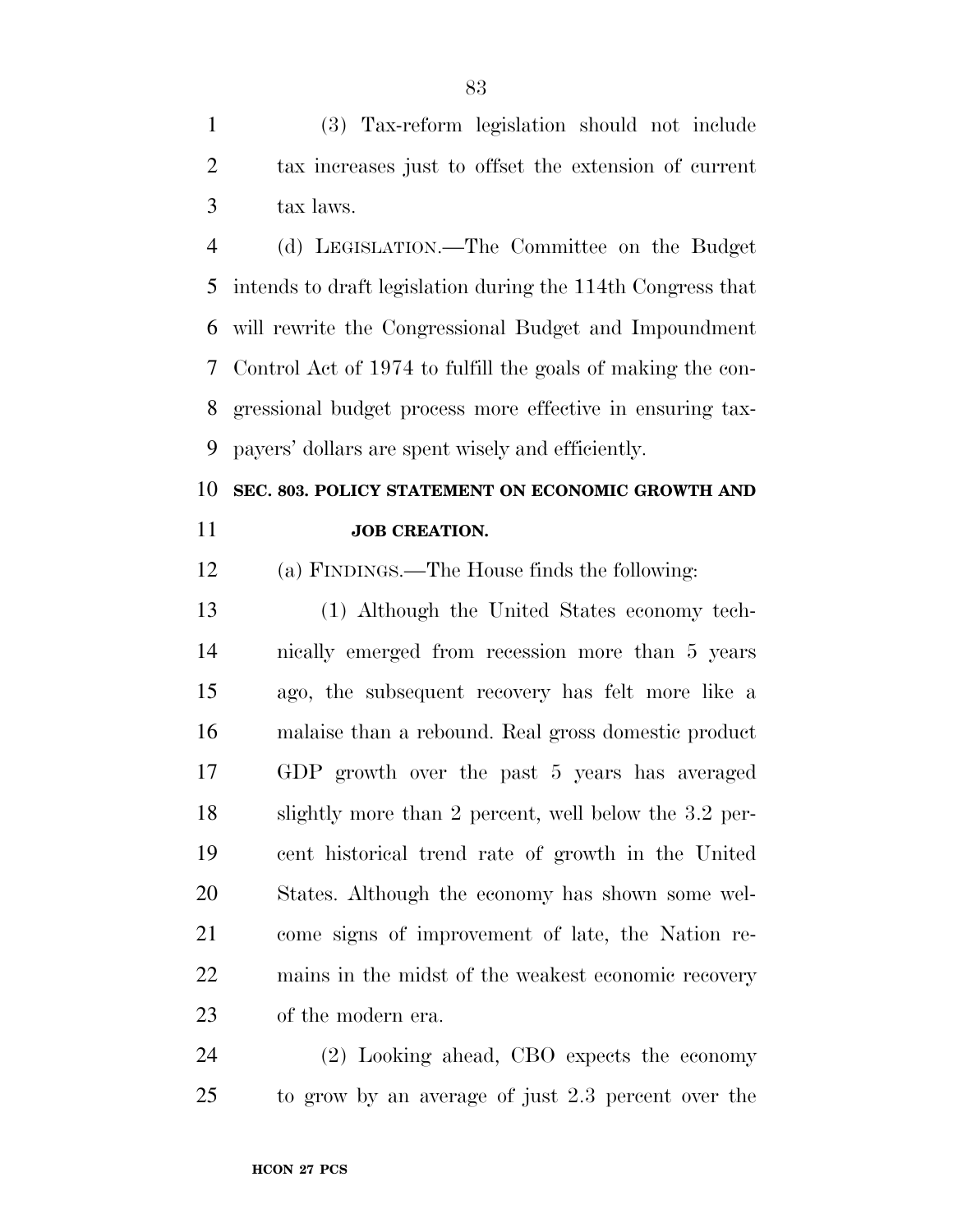next 10 years. That level of economic growth is sim- ply unacceptable and insufficient to expand opportu- nities and the incomes of millions of middle-income Americans.

 (3) Sluggish economic growth has also contrib- uted to the country's fiscal woes. Subpar growth means that revenue levels are lower than they would otherwise be while government spending (e.g. welfare and income-support programs) is higher. Clearly, there is a dire need for policies that will spark high- er rates of economic growth and greater, higher-quality job opportunities.

 (4) Although job gains have been trending up of late, other aspects of the labor market remain weak. The labor force participation rate, for in- stance, is hovering just under 63 percent, close to the lowest level since 1978. Long-term unemploy- ment also remains a problem. Of the roughly 8.7 million people who are currently unemployed, 2.7 million (more than 30 percent) have been unem- ployed for more than 6 months. Long-term unem- ployment erodes an individual's job skills and de- taches them from job opportunities. It also under- mines the long-term productive capacity of the econ-omy.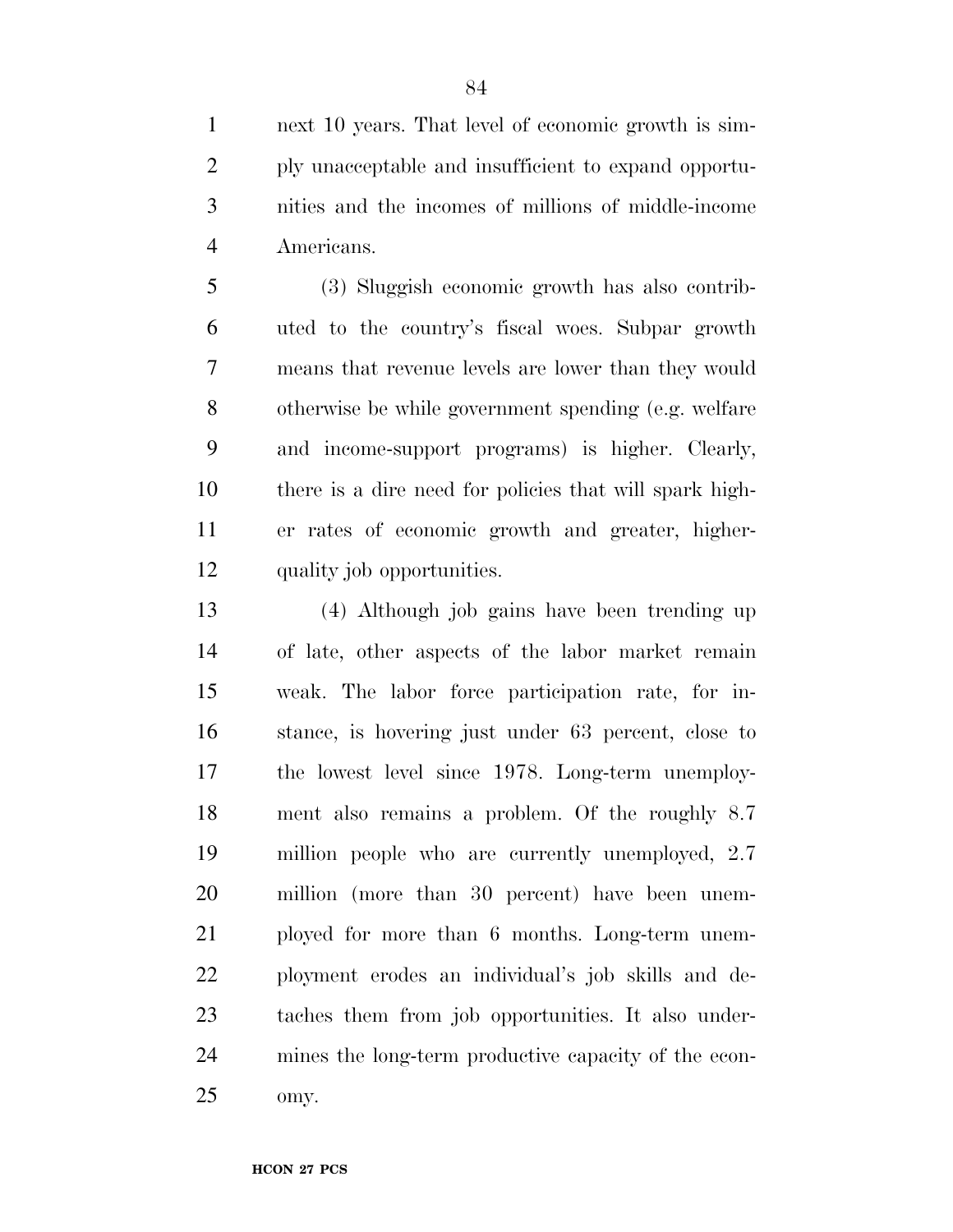(5) Perhaps most important, wage gains and in- come growth have been subpar for middle-class Americans. Average hourly earnings of private-sector workers have increased by just 1.6 percent over the past year. Prior to the recession, average hourly earnings were tracking close to 4 percent. Likewise, average income levels have remained flat in recent years. Real median household income is just under \$52,000, one of the lowest levels since 1995.

 (6) The unsustainable fiscal trajectory has cast a shadow on the country's economic outlook. inves- tors and businesses make decisions on a forward- looking basis. they know that today's large debt lev- els are simply tomorrow's tax hikes, interest rate in- creases, or inflation and they act accordingly. This debt overhang, and the uncertainty it generates, can weigh on growth, investment, and job creation.

 (7) Nearly all economists, including those at the CBO, conclude that reducing budget deficits (there- by bending the curve on debt levels is a net positive 21 for economic growth over time. The logic is that def- icit reduction creates long-term economic benefits because it increases the pool of national savings and boosts investment, thereby raising economic growth and job creation.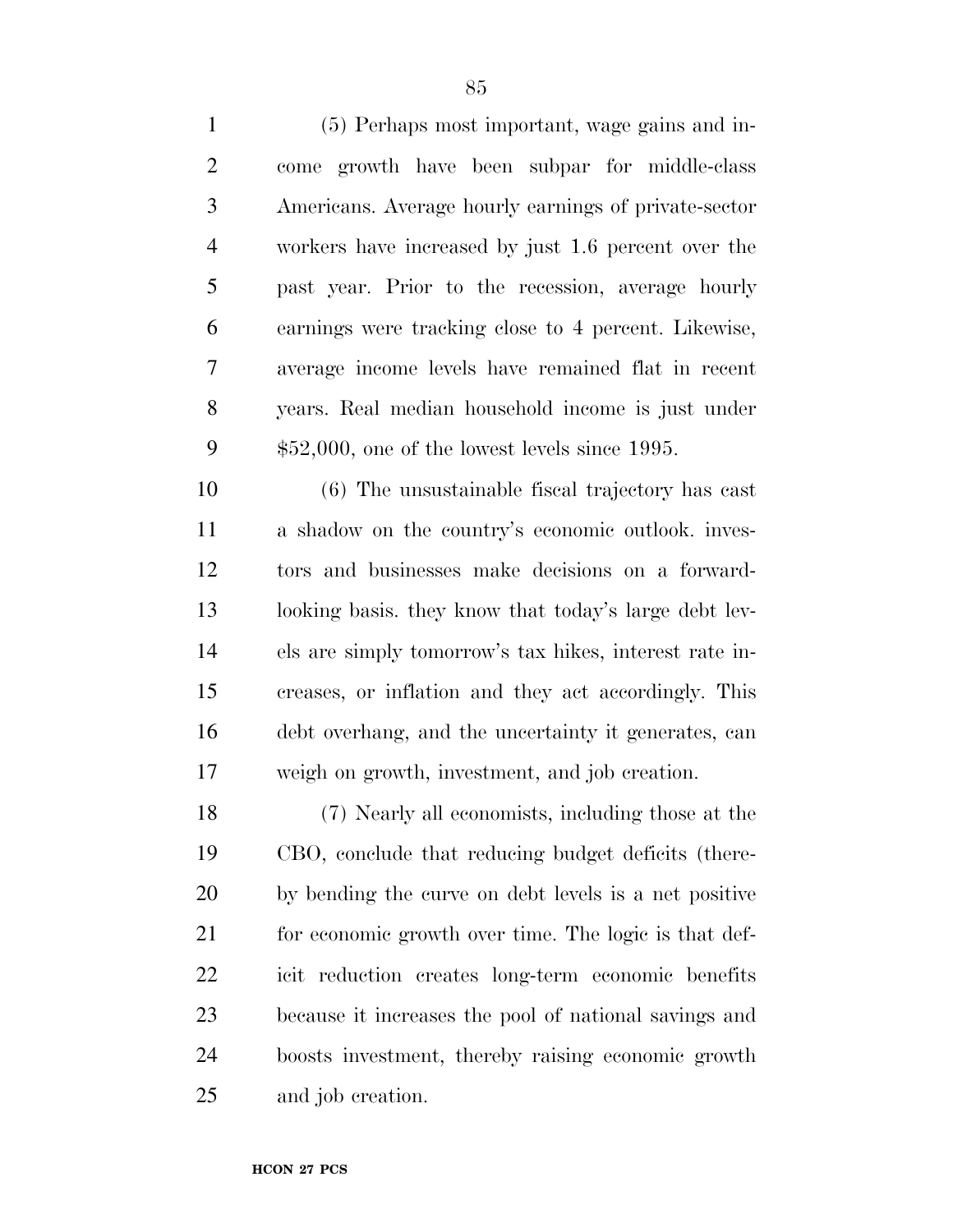| $\mathbf{1}$   | (8) CBO analyzed the House Republican fiscal           |
|----------------|--------------------------------------------------------|
| $\overline{2}$ | year 2016 budget resolution and found it would in-     |
| 3              | crease real output per capita (a proxy for a coun-     |
| $\overline{4}$ | try's standard of living) by about $$1,000$ in 2025    |
| 5              | and roughly $$5,000$ by 2040 relative to the baseline  |
| 6              | path. That means more income and greater pros-         |
| 7              | perity for all Americans.                              |
| 8              | (9) In contrast, if the Government remains on          |
| 9              | the current fiscal path, future generations will face  |
| 10             | ever-higher debt service costs, a decline in national  |
| 11             | savings, and a "crowding out" of private investment.   |
| 12             | This dynamic will eventually lead to a decline in eco- |
| 13             | nomic output and a diminution in our country's         |
| 14             | standard of living.                                    |
| 15             | $(10)$ The key economic challenge is determining       |
| 16             | how to expand the economic pie, not how best to di-    |
| 17             | vide up and re-distribute a shrinking pie.             |
| 18             | (11) A stronger economy is vital to lowering           |
| 19             | deficit levels and eventually balancing the budget.    |
| 20             | According to CBO, if annual real GDP growth is         |
| 21             | just 0.1 percentage point higher over the budget       |
| 22             | window, deficits would be reduced by \$326 billion.    |
| 23             | (12) This budget resolution therefore embraces         |
| 24             | pro-growth policies, such as fundamental tax reform,   |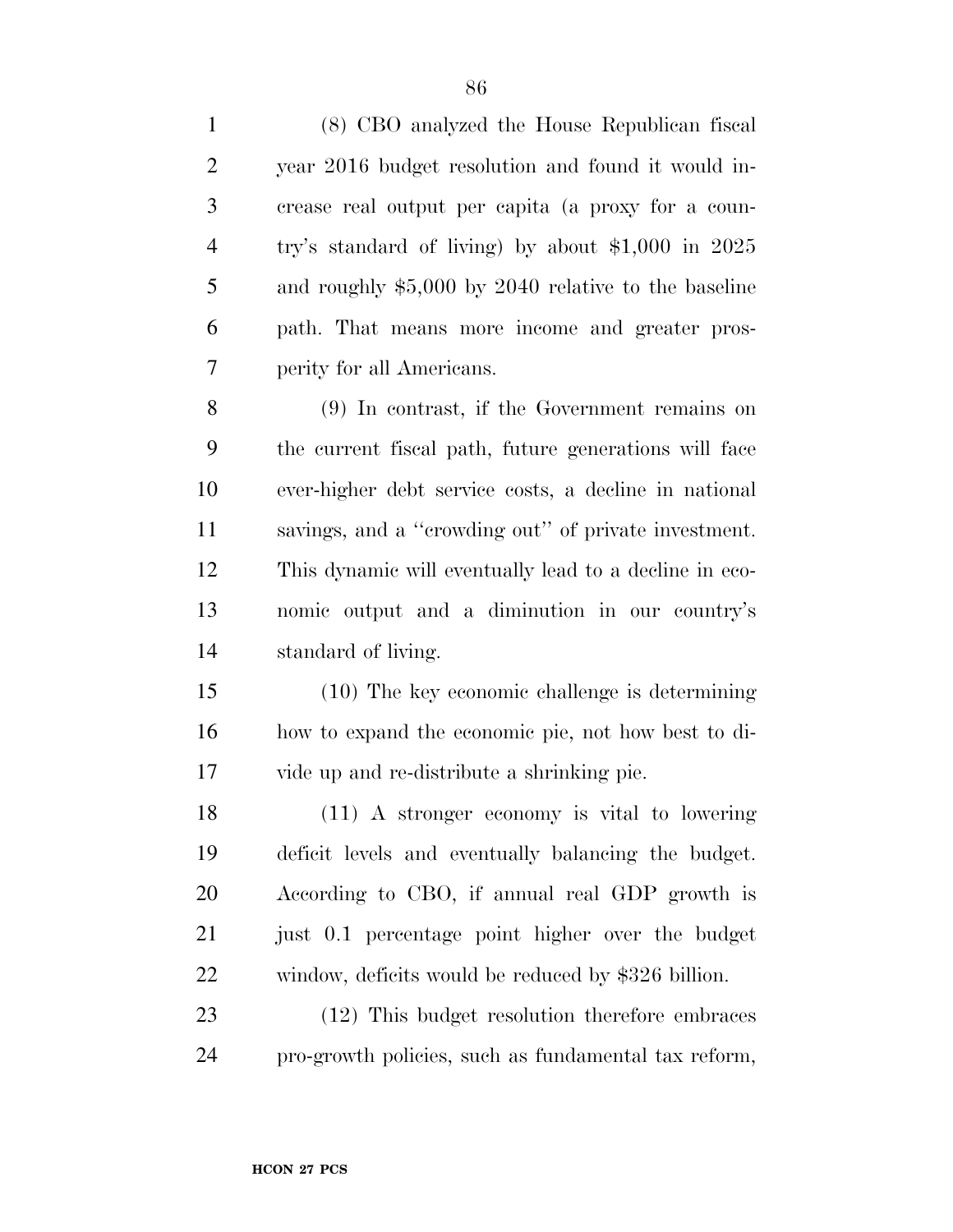that will help foster a stronger economy, greater op-portunities and more job creation.

 (b) POLICY ON ECONOMIC GROWTH AND JOB CRE- ATION.—It is the policy of this resolution to promote fast- er economic growth and job creation. By putting the budg- et on a sustainable path, this resolution ends the debt- fueled uncertainty holding back job creators. Reforms to the tax code will put American businesses and workers in a better position to compete and thrive in the 21st century global economy. This resolution targets the regulatory red tape and cronyism that stack the deck in favor of special interests. All of the reforms in this resolution serve as means to the larger end of helping the economy grow and expanding opportunity for all Americans.

#### **SEC. 804. POLICY STATEMENT ON TAX REFORM.**

(a) FINDINGS.—The House finds the following:

 (1) A world-class tax system should be simple, fair, and promote (rather than impede) economic growth. The United States tax code fails on all three counts: It is notoriously complex, patently unfair, and highly inefficient. The tax code's complexity dis-22 torts decisions to work, save, and invest, which leads to slower economic growth, lower wages, and less job creation.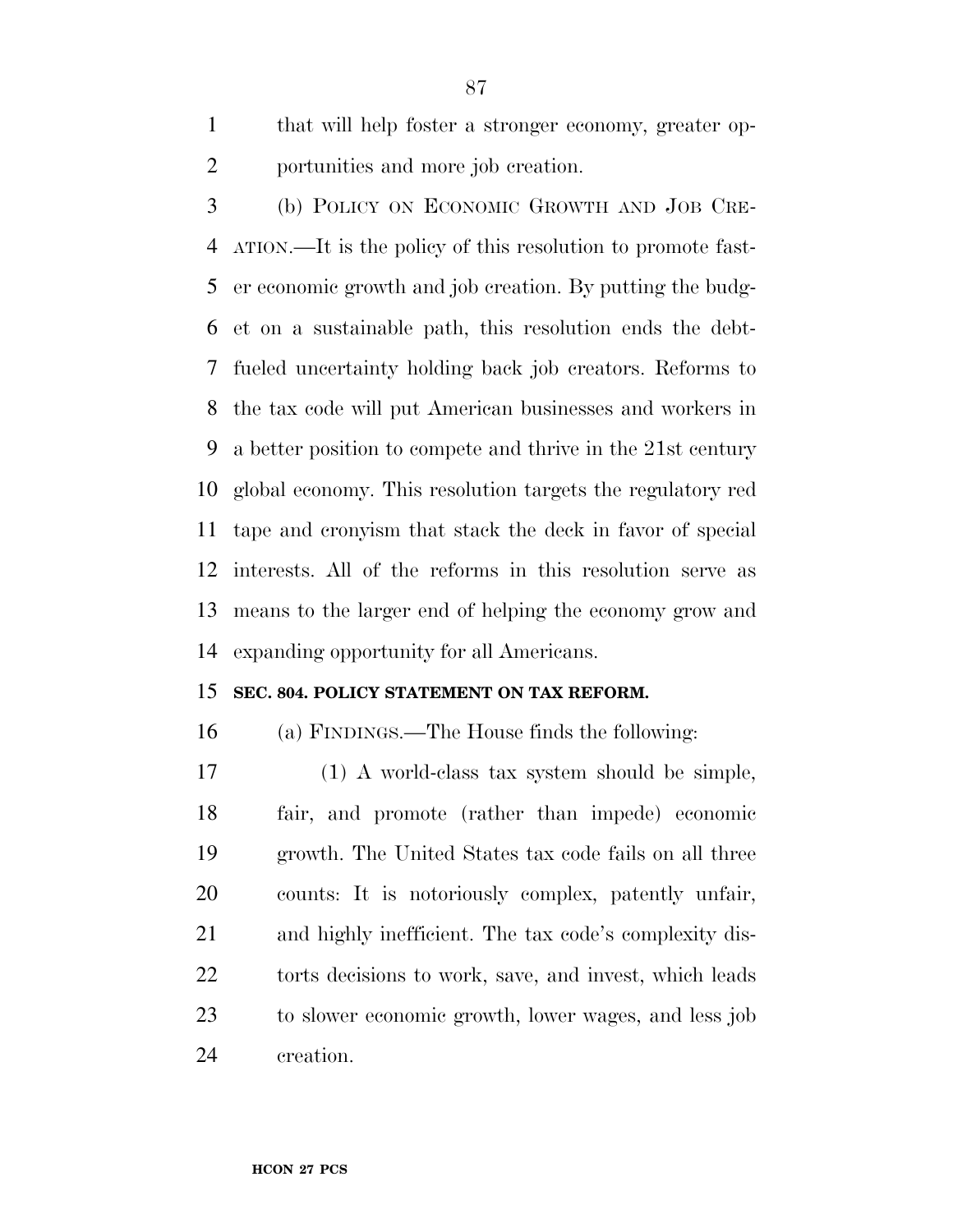| $\mathbf{1}$   | (2) Over the past decade alone, there have been       |
|----------------|-------------------------------------------------------|
| $\overline{2}$ | 4,107 changes to the tax code, more than one per      |
| 3              | day. Many of the major changes over the years have    |
| $\overline{4}$ | involved carving out special preferences, exclusions, |
| 5              | or deductions for various activities or groups. These |
| 6              | loopholes add up to more than \$1 trillion per year   |
| 7              | and make the code unfair, inefficient, and highly     |
| 8              | complex.                                              |
| 9              | (3) In addition, these tax preferences are dis-       |
| 10             | proportionately used by upper-income individuals.     |
| 11             | (4) The large amount of tax preferences that          |
| 12             | pervade the code end up narrowing the tax base. A     |
| 13             | narrow tax base, in turn, requires much higher tax    |
| 14             | rates to raise a given amount of revenue.             |
| 15             | (5) It is estimated that American taxpayers end       |
| 16             | up spending \$160 billion and roughly 6 billion hours |
| 17             | a year complying with the tax code waste of time      |
| 18             | and resources that could be used in more productive   |
| 19             | activities.                                           |
| 20             | (6) Standard economic theory shows that high          |
| 21             | marginal tax rates dampen the incentives to work,     |
| 22             | save, and invest, which reduces economic output and   |
| 23             | job creation. Lower economic output, in turn, mutes   |
| 24             | the intended revenue gain from higher marginal tax    |
| 25             | rates.                                                |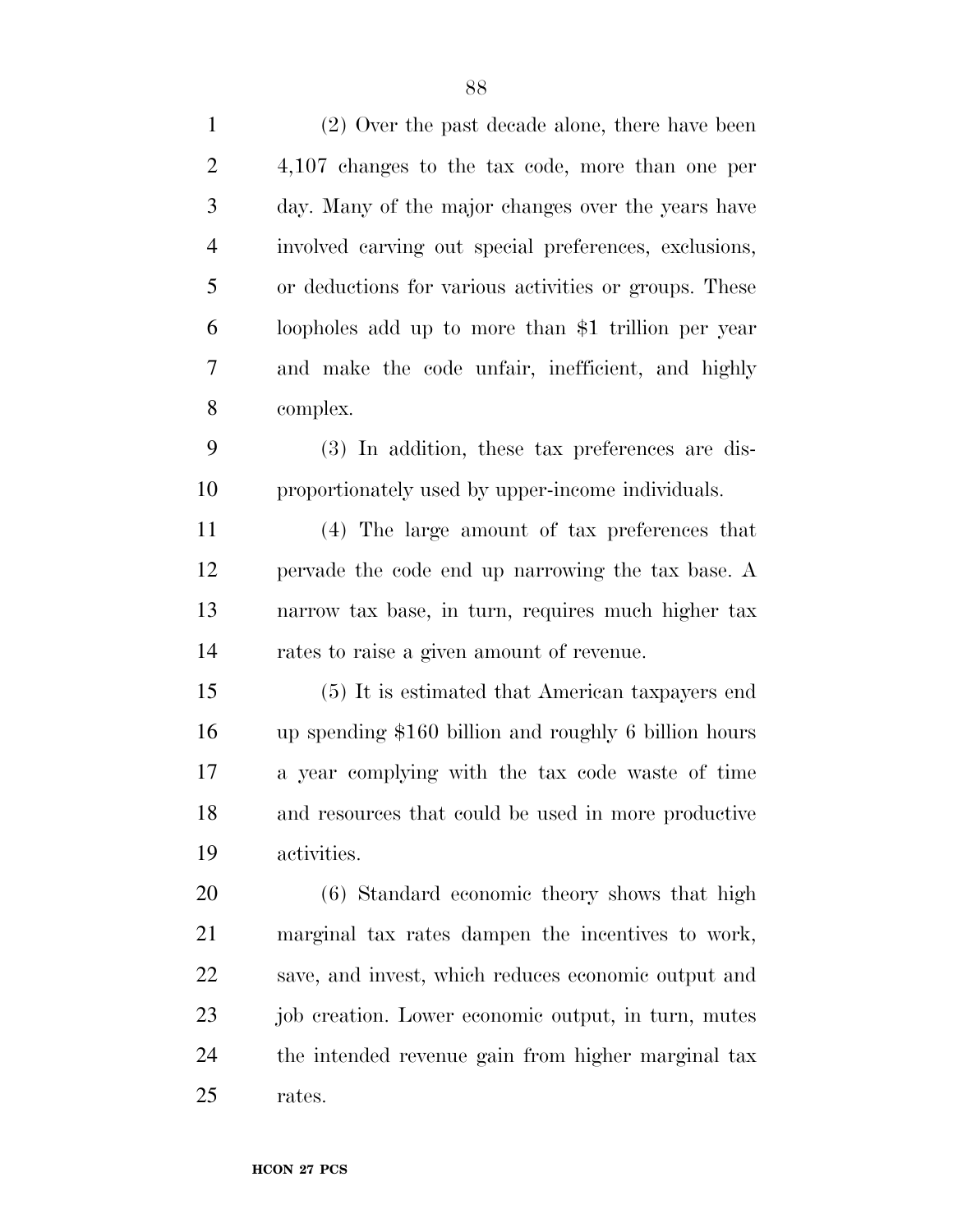(7) Roughly half of United States active busi- ness income and half of private sector employment are derived from business entities (such as partner- ships, S corporations, and sole proprietorships) that are taxed on a ''pass-through'' basis, meaning the income flows through to the tax returns of the indi- vidual owners and is taxed at the individual rate structure rather than at the corporate rate. Small businesses, in particular, tend to choose this form for Federal tax purposes, and the top Federal rate on such small business income can reach nearly 45 percent. For these reasons, sound economic policy requires lowering marginal rates on these pass-through entities.

 (8) The United States corporate income tax rate (including Federal, State, and local taxes) sums to slightly more than 39 percent, the highest rate in the industrialized world. Tax rates this high sup- press wages and discourage investment and job cre- ation, distort business activity, and put American businesses at a competitive disadvantage with for-eign competitors.

 (9) By deterring potential investment, the United States corporate tax restrains economic growth and job creation. The United States tax rate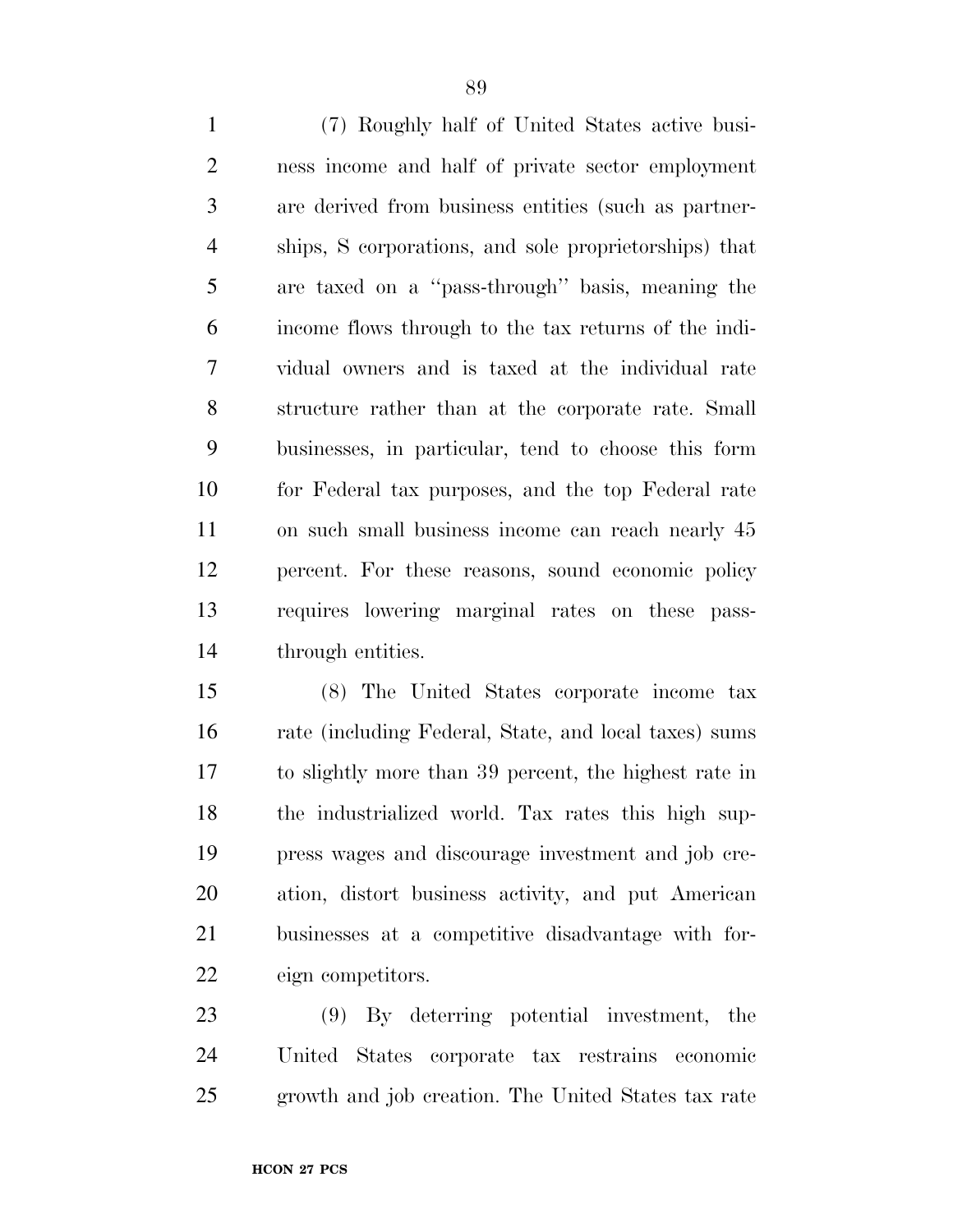differential with other countries also fosters a vari- ety of complicated multinational corporate behaviors intended to avoid the tax, which have the effect of moving the tax base offshore, destroying American jobs, and decreasing corporate revenue.

 (10) The ''worldwide'' structure of United States international taxation essentially taxes earn- ings of United States firms twice, putting them at a significant competitive disadvantage with competi-tors with more competitive international tax systems.

 (11) Reforming the United States tax code to a more competitive international system would boost the competitiveness of United States companies op- erating abroad and it would also greatly reduce tax avoidance.

 (12) The tax code imposes costs on American workers through lower wages, on consumers in high-er prices, and on investors in diminished returns.

 (13) Revenues have averaged about 17.4 per- cent of the economy throughout modern American history. Revenues rise above this level under current law to 18.3 percent of the economy by the end of the 10-year budget window.

 (14) Attempting to raise revenue through new tax increases to meet out-of-control spending would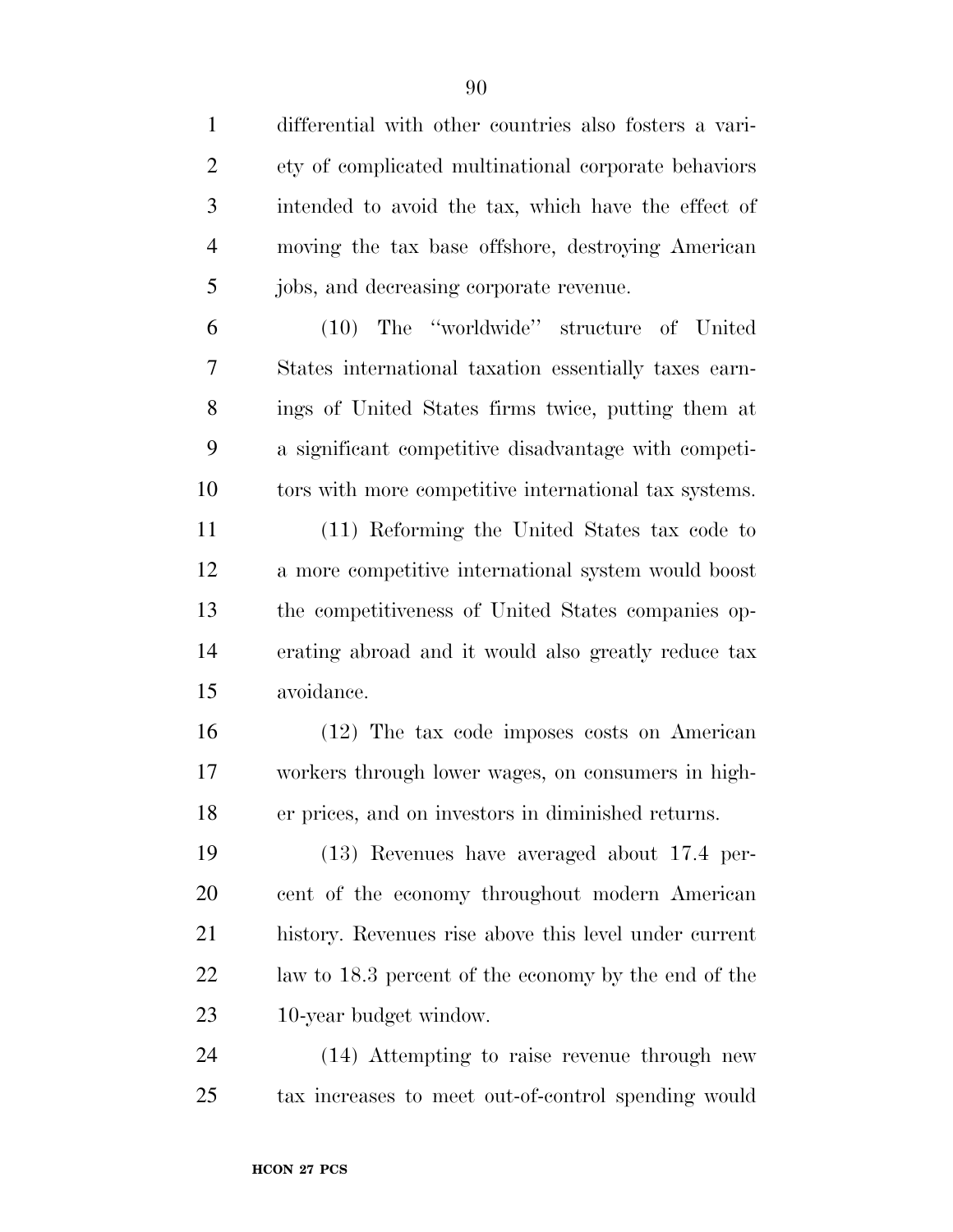| $\mathbf{1}$   | sink the economy and Americans' ability to save for   |
|----------------|-------------------------------------------------------|
| $\overline{2}$ | their retirement and their children's education.      |
| 3              | $(15)$ This resolution also rejects the idea of in-   |
| $\overline{4}$ | stituting a carbon tax in the United States, which    |
| 5              | some have offered as a new source of revenue. Such    |
| 6              | a plan would damage the economy, cost jobs, and       |
| 7              | raise prices on American consumers.                   |
| 8              | $(16)$ Closing tax loopholes to fund spending         |
| 9              | does not constitute fundamental tax reform.           |
| 10             | (17) The goal of tax reform should be to curb         |
| 11             | or eliminate loopholes and use those savings to lower |
| 12             | tax rates across the board not to fund more wasteful  |
| 13             | Government spending. Washington has a spending        |
| 14             | problem, not a revenue problem.                       |
| 15             | (18) Many economists believe that fundamental         |
| 16             | tax reform (i.e. a broader tax base and lower tax     |
| 17             | rates) would lead to greater labor supply and in-     |
| 18             | creased investment, which, over time, would have a    |
| 19             | positive impact on total national output.             |
| 20             | (19) Heretofore, the congressional scorekeepers       |
| 21             | the Congressional Budget Office (CBO) and the         |
| 22             | Joint Committee on Taxation (JCT).                    |
| 23             | (20) Static scoring implicitly assumes that the       |
| 24             | size of the economy (and therefore key economic       |
| 25             | variables such as labor supply and investment) re-    |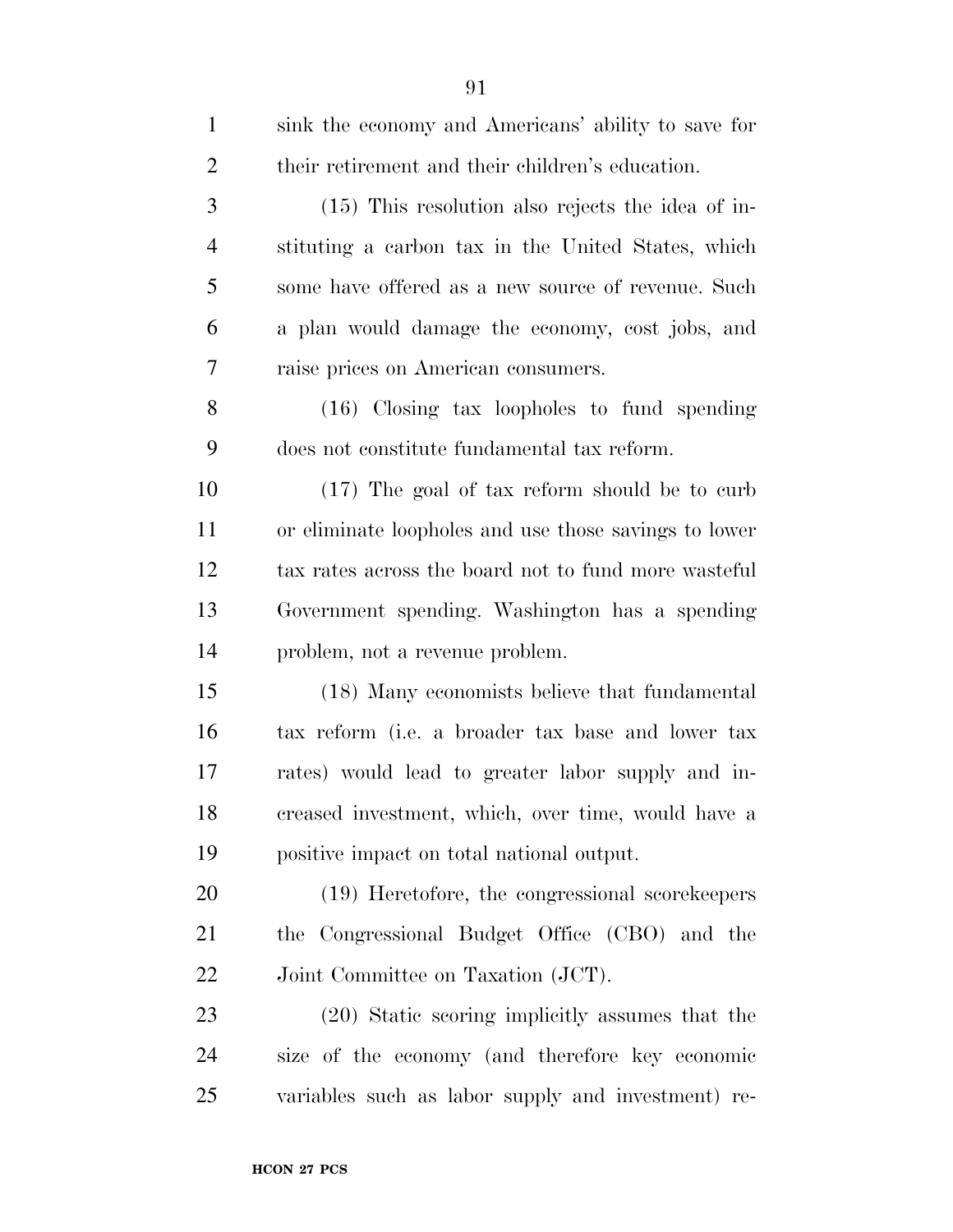| $\mathbf{1}$   | mains fixed throughout the considered budget hori-          |
|----------------|-------------------------------------------------------------|
| $\overline{2}$ | zon. This is an abstraction from reality.                   |
| 3              | $(21)$ A new House rule was adopted at the be-              |
| $\overline{4}$ | ginning of the 114th Congress to help correct this          |
| 5              | problem. This rule requires CBO and JCT to incor-           |
| 6              | porate the macroeconomic effects of major legisla-          |
| 7              | tion into their official cost estimates.                    |
| 8              | $(22)$ This rule seeks to bridge the divide be-             |
| 9              | tween static estimates and scoring that incorporates        |
| 10             | economic feedback effects by providing policymakers         |
| 11             | with a greater amount of information about the like-        |
| 12             | ly economic impact of policies under their consider-        |
| 13             | ation while at the same time preserving traditional         |
| 14             | scoring methods and reporting conventions.                  |
| 15             | (b) POLICY ON TAX REFORM.—It is the policy of this          |
| 16             | resolution that Congress should enact legislation that pro- |
| 17             | vides for a comprehensive reform of the United States tax   |
|                | 18 code to promote economic growth, create American jobs,   |
| 19             | increase wages, and benefit American consumers, inves-      |
| 20             | tors, and workers through fundamental tax reform that—      |
| 21             | $(1)$ simplifies the tax code to make it fairer to          |
| 22             | American families and businesses and reduces the            |
| 23             | amount of time and resources necessary to comply            |
| 24             | with tax laws;                                              |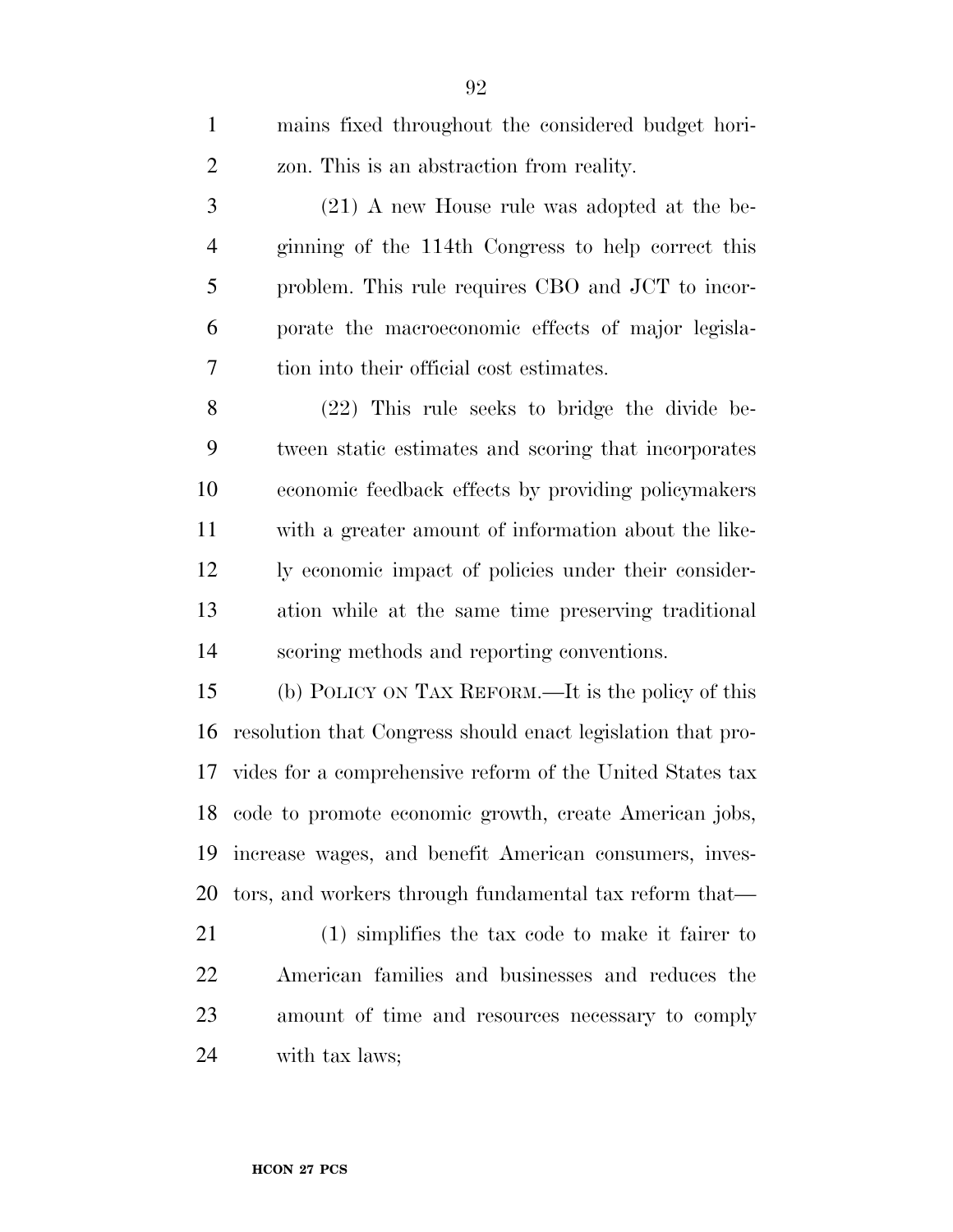| $\mathbf{1}$   | (2) substantially lowers tax rates for individuals   |
|----------------|------------------------------------------------------|
| $\overline{2}$ | and consolidates the current seven individual income |
| 3              | tax brackets into fewer brackets;                    |
| $\overline{4}$ | (3) repeals the Alternative Minimum Tax;             |
| 5              | $(4)$ reduces the corporate tax rate; and            |
| 6              | $(5)$ transitions the tax code to a more competi-    |
| 7              | tive system of international taxation in a manner    |
| 8              | that does not discriminate against any particular    |
| 9              | type of income or industry.                          |
| 10             | SEC. 805. POLICY STATEMENT ON TRADE.                 |
| 11             | (a) FINDINGS.—The House finds the following:         |
| 12             | (1) Opening foreign markets to American ex-          |
| 13             | ports is vital to the United States economy and ben- |
| 14             | eficial to American workers and consumers. The       |
| 15             | Commerce Department estimates that every \$1 bil-    |
| 16             | lion of United States exports supports more than     |
| 17             | 5,000 jobs here at home.                             |
| 18             | (2) The United States can increase economic          |
| 19             | opportunities for American workers and businesses    |
| 20             | through the expansion of trade, adherence to trade   |
| 21             | agreement rules by the United States and its trading |
| <u>22</u>      | partners, and the elimination of foreign trade bar-  |
| 23             | riers to United States goods and services.           |
| 24             | (3) Trade Promotion Authority is a bipartisan        |
| 25             | and bicameral effort to strengthen the role of Con-  |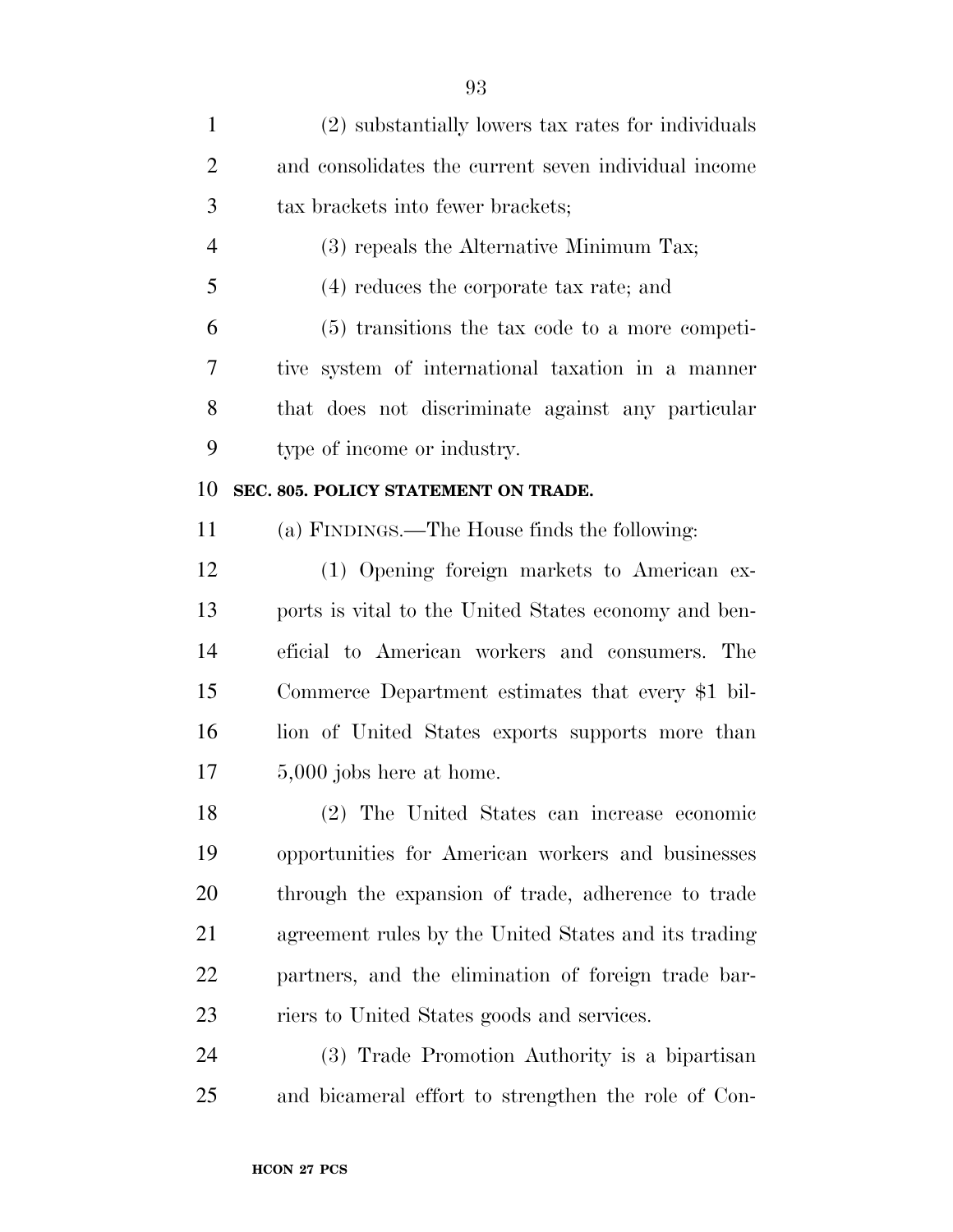gress in setting negotiating objectives for trade agreements, to improve consultation with Congress by the Administration, and to provide a clear frame- work for congressional consideration and implemen-tation of trade agreements.

 (4) Global trade and commerce is not a zero- sum game. The idea that global expansion tends to ''hollow out'' United States operations is incorrect. Foreign-affiliate activity tends to complement, not substitute for, key parent activities in the United States such as employment, worker compensation, and capital investment. When United States headquartered multinationals invest and expand op- erations abroad it often leads to more jobs and eco-nomic growth at home.

 (5) Trade agreements have saved the average American family of four more than \$10,000 per year, as a result of lower duties. Trade agreements also lower the cost of manufacturing inputs by re-moving duties.

 (6) American businesses and workers have shown that, on a level playing field, they can excel and surpass the international competition.

 (7) When negotiating trade agreements, United States laws on Intellectual Property (IP) protection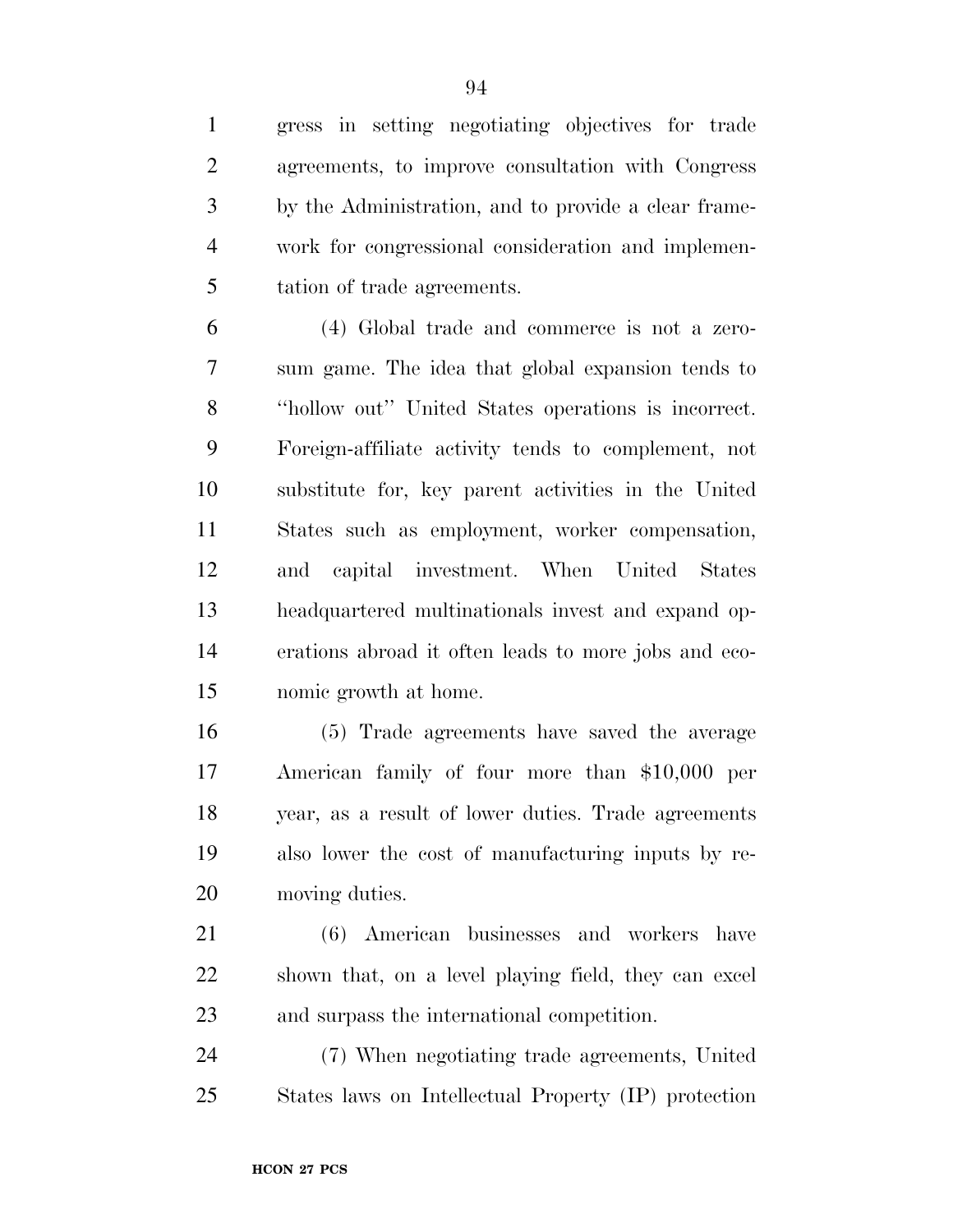should be used as a benchmark for establishing glob- al IP frameworks. Strong IP protections have con- tributed significantly to the United States status as a world leader in innovation across sectors, including in the development of life-saving biologic medicines. The data protections afforded to biologics in United States law, including 12 years of data protection, allow continued development of pioneering medicines to benefit patients both in the United States and abroad. To maintain the cycle of innovation and achieve truly 21st century trade agreements, it is vital that our negotiators insist on the highest stand-ards for IP protections.

 (8) The status quo of the current tax code also undermines the competitiveness of United States businesses and costs the United States economy in-vestment and jobs.

 (9) The United States currently has an anti- quated system of international taxation whereby United States multinationals operating abroad pay both the foreign-country tax and United States cor- porate taxes. They are essentially taxed twice. This puts them at an obvious competitive disadvantage. A modern and competitive international tax system would facilitate global commerce for United States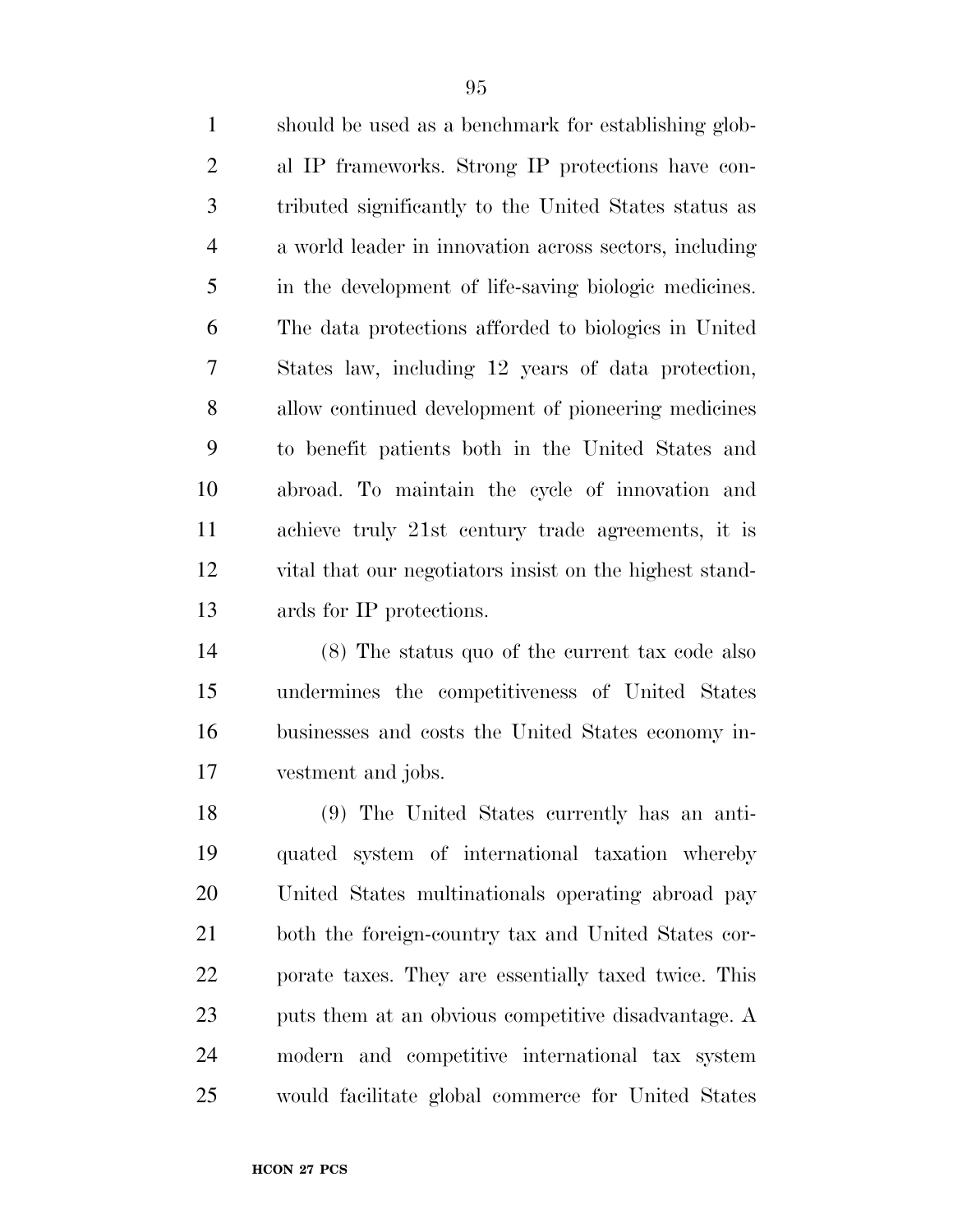multinational companies and would encourage for- eign business investment and job creation in the United States.

 (10) The ability to defer United States taxes on their foreign operations, which some erroneously refer to as a ''tax loophole,'' cushions this disadvan- tage to a certain extent. Eliminating or restricting this provision (and others like it) would harm United States competitiveness.

 (11) This budget resolution advocates funda- mental tax reform that would lower the United States corporate rate, now the highest in the indus- trialized world, and switch to a more competitive system of international taxation. This would make the United States a much more attractive place to invest and station business activity and would chip away at the incentives for United States companies to keep their profits overseas (because the United States corporate rate is so high).

 (b) POLICY ON TRADE.—It is the policy of this con- current resolution to pursue international trade, global commerce, and a modern and competitive United States international tax system to promote job creation in the United States. The United States should continue to seek increased economic opportunities for American workers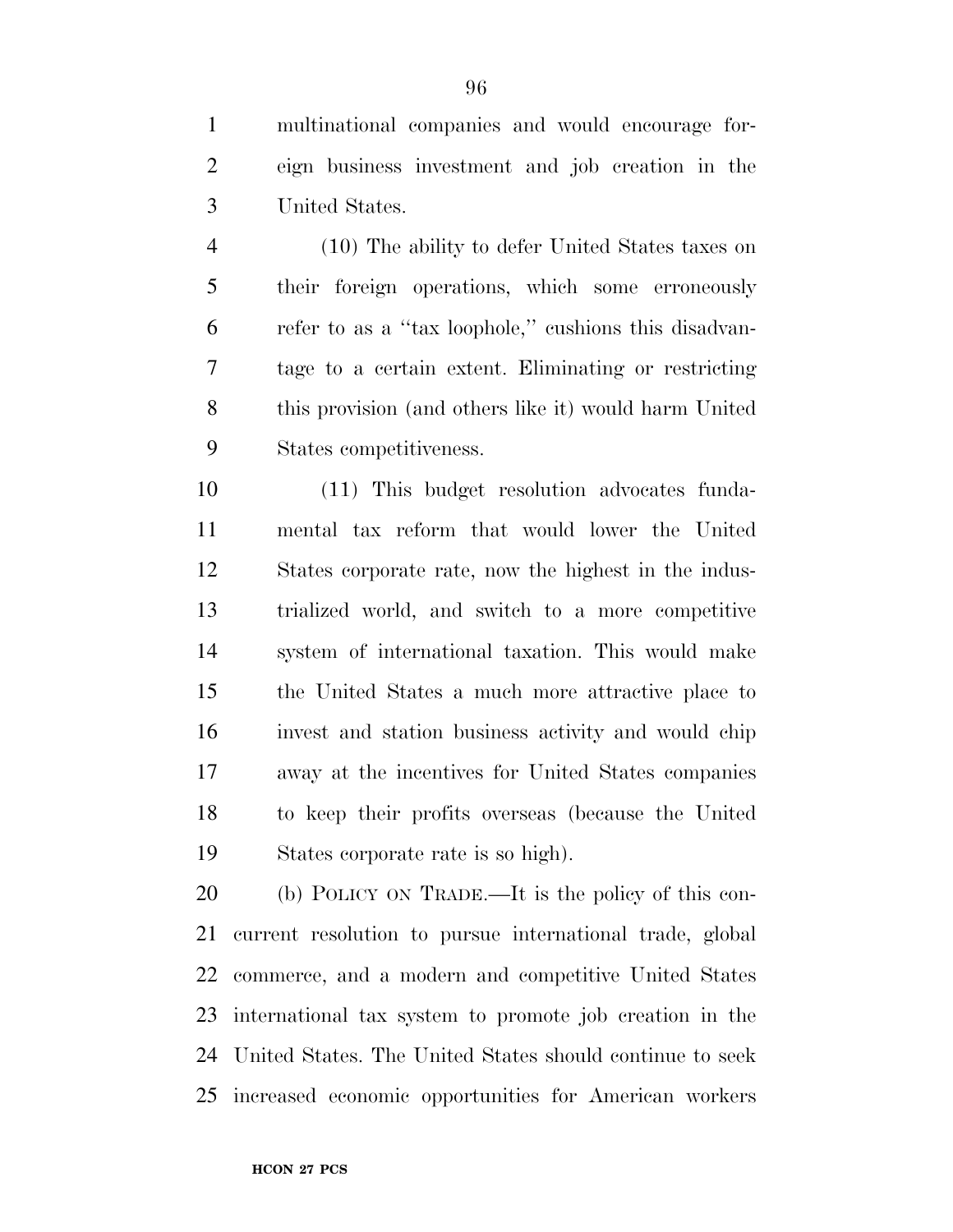and businesses through the expansion of trade opportuni- ties, adherence to trade agreements and rules by the United States and its trading partners, and the elimi- nation of foreign trade barriers to United States goods and services by opening new markets and by enforcing United States rights. To that end, Congress should pass Trade Promotion Authority to strengthen the role of Con- gress in setting negotiating objectives for trade agree- ments, to improve consultation with Congress by the Ad- ministration, and to provide a clear framework for con- gressional consideration and implementation of trade agreements.

#### **SEC. 806. POLICY STATEMENT ON SOCIAL SECURITY.**

(a) FINDINGS.—The House finds the following:

 (1) More than 55 million retirees, individuals with disabilities, and survivors depend on Social Se- curity. Since enactment, Social Security has served as a vital leg on the ''three-legged stool'' of retire- ment security, which includes employer provided pensions as well as personal savings.

 (2) The Social Security Trustees Report has re- peatedly recommended that Social Security's long- term financial challenges be addressed soon. Each year without reform, the financial condition of Social Security becomes more precarious and the threat to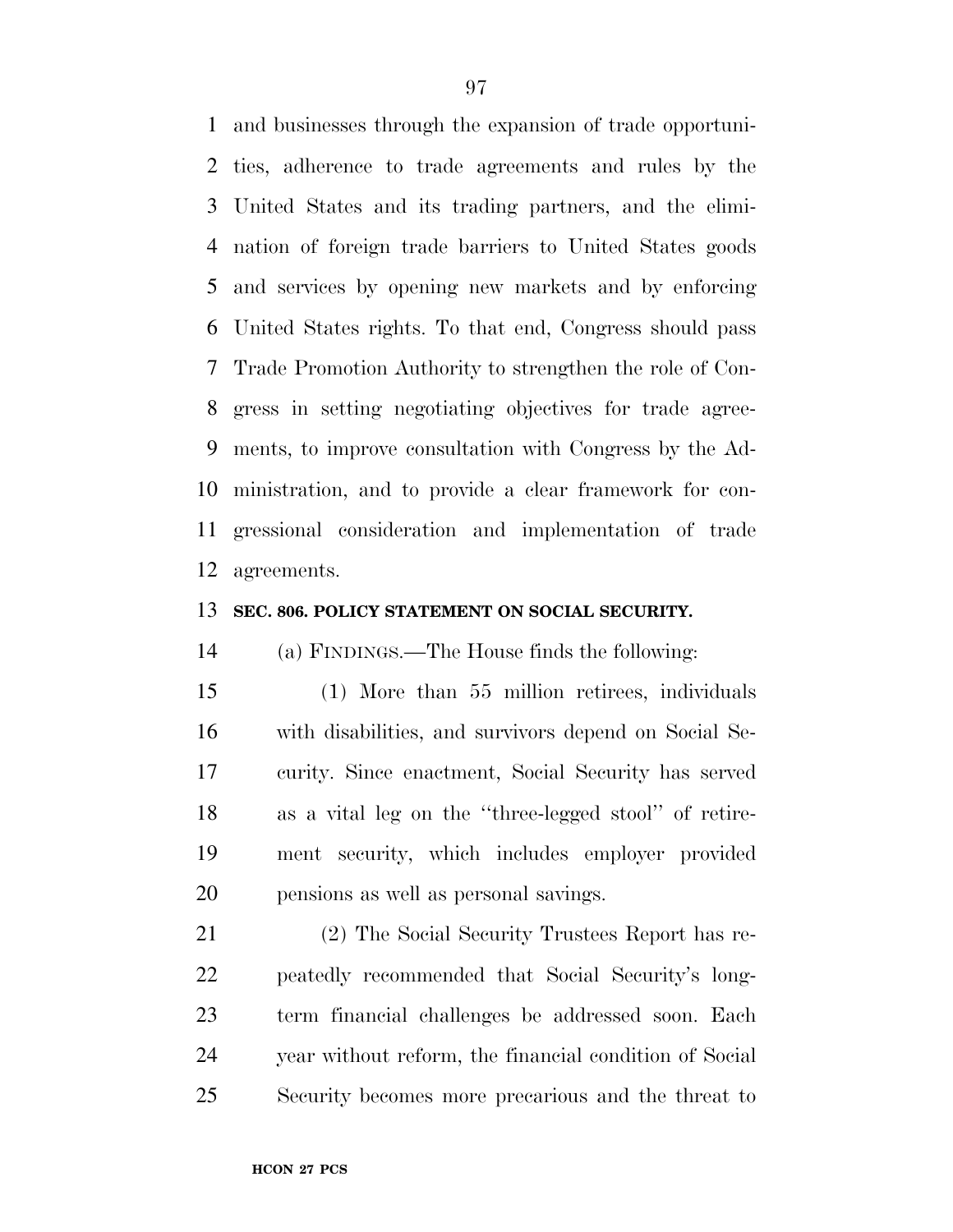| $\mathbf{1}$   | seniors and those receiving Social Security disability |
|----------------|--------------------------------------------------------|
| $\overline{2}$ | benefits becomes more pronounced:                      |
| 3              | $(A)$ In 2016, the Disability Insurance                |
| $\overline{4}$ | Trust Fund will be exhausted and program rev-          |
| 5              | enues will be unable to pay scheduled benefits.        |
| 6              | (B) In 2033, the combined Old-Age and                  |
| $\overline{7}$ | Survivors and Disability Trust Funds will be           |
| 8              | exhausted, and program revenues will be unable         |
| 9              | to pay scheduled benefits.                             |
| 10             | (C) With the exhaustion of the Trust                   |
| 11             | Funds in 2033, benefits will be cut nearly 23          |
| 12             | percent across the board, devastating those cur-       |
| 13             | rently in or near retirement and those who rely        |
| 14             | on Social Security the most.                           |
| 15             | (3) The recession and continued low economic           |
| 16             | growth have exacerbated the looming fiscal crisis      |
| 17             | facing Social Security. The most recent Congres-       |
| 18             | sional Budget Office (CBO) projections find that So-   |
| 19             | cial Security will run cash deficits of more than \$2  |
| <b>20</b>      | trillion over the next 10 years.                       |
| 21             | (4) Lower income Americans rely on Social Se-          |
| <u>22</u>      | curity for a larger proportion of their retirement in- |
| 23             | come. Therefore, reforms should take into consider-    |
| 24             | ation the need to protect lower income Americans'      |
| 25             | retirement security.                                   |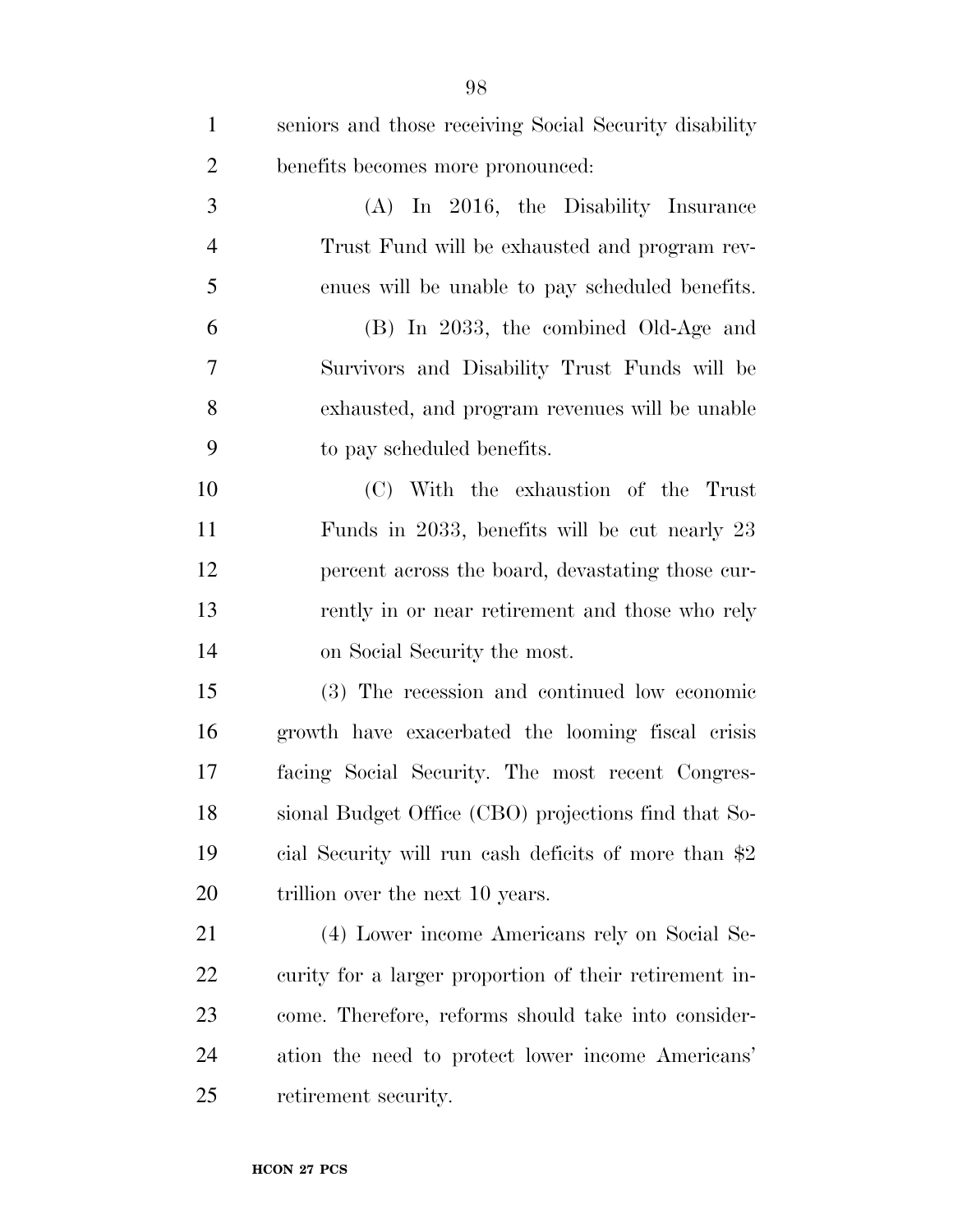(5) The Disability Insurance program provides an essential income safety net for those with disabil- ities and their families. According to the CBO, be- tween 1970 and 2012, the number of people receiv- ing disability benefits (both disabled workers and their dependent family members) has increased by more than 300 percent from 2.7 million to over 10.9 million. This increase is not due strictly to popu- lation growth or decreases in health. David Autor and Mark Duggan have found that the increase in individuals on disability does not reflect a decrease in self-reported health. CBO attributes program growth to changes in demographics, changes in the composition of the labor force and compensation, as well as Federal policies.

 (6) If this program is not reformed, families who rely on the lifeline that disability benefits pro- vide will face benefit cuts of up to 20 percent in 2016, devastating individuals who need assistance the most.

 (7) In the past, Social Security has been re- formed on a bipartisan basis, most notably by the ''Greenspan Commission'' which helped to address Social Security shortfalls for more than a genera-tion.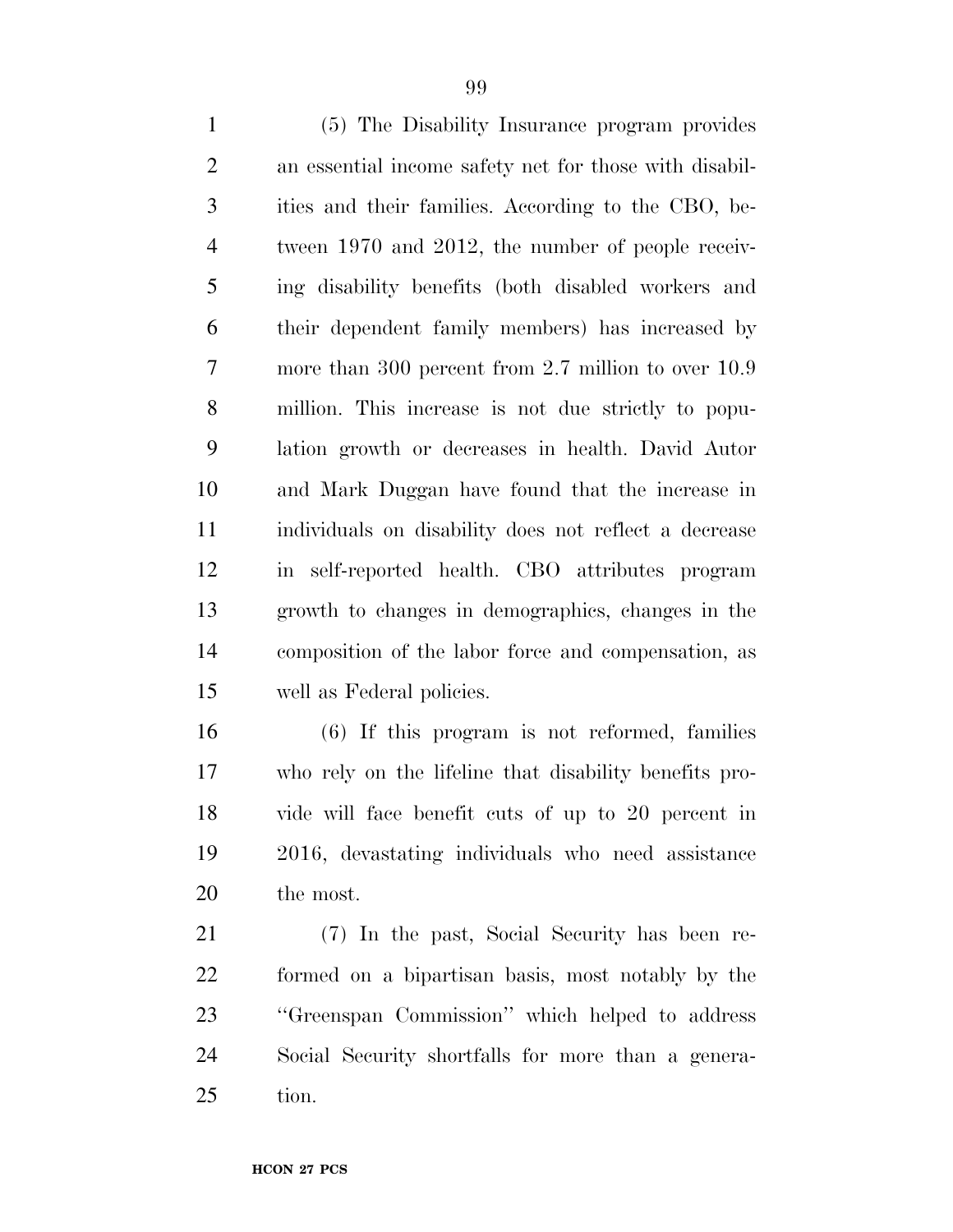(8) Americans deserve action by the President, the House, and the Senate to preserve and strength- en Social Security. It is critical that bipartisan ac- tion be taken to address the looming insolvency of Social Security. In this spirit, this resolution creates a bipartisan opportunity to find solutions by requir- ing policymakers to ensure that Social Security re-mains a critical part of the safety net.

 (b) POLICY ON SOCIAL SECURITY.—It is the policy of this resolution that Congress should work on a bipar- tisan basis to make Social Security sustainably solvent. This resolution assumes reform of a current law trigger, such that:

 (1) If in any year the Board of Trustees of the Federal Old-Age and Survivors Insurance Trust Fund and the Federal Disability Insurance Trust Fund annual Trustees Report determines that the 75-year actuarial balance of the Social Security Trust Funds is in deficit, and the annual balance of the Social Security Trust Funds in the 75th year is in deficit, the Board of Trustees should, no later than September 30 of the same calendar year, sub- mit to the President recommendations for statutory reforms necessary to achieve a positive 75-year actu-arial balance and a positive annual balance in the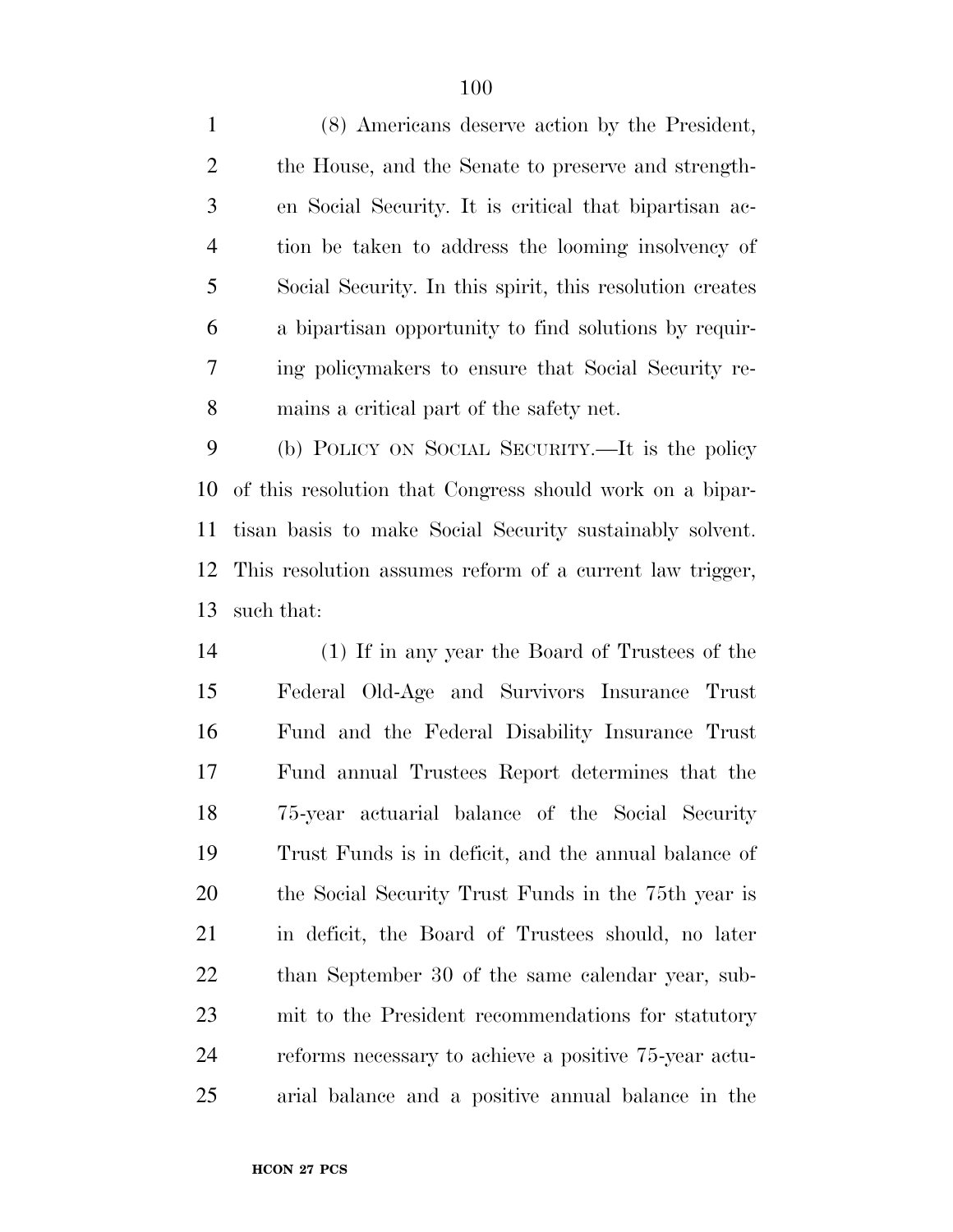75th year. Recommendations provided to the Presi- dent must be agreed upon by both Public Trustees of the Board of Trustees.

 (2) Not later than 1 December of the same cal- endar year in which the Board of Trustees submit their recommendations, the President should promptly submit implementing legislation to both Houses of Congress including his recommendations necessary to achieve a positive 75-year actuarial bal- ance and a positive annual balance in the 75th year. The Majority Leader of the Senate and the Majority Leader of the House should introduce the Presi-dent's legislation upon receipt.

 (3) Within 60 days of the President submitting legislation, the committees of jurisdiction to which the legislation has been referred should report a bill, which should be considered by the full House or Senate under expedited procedures.

 (4) Legislation submitted by the President should—

 (A) protect those in or near retirement; (B) preserve the safety net for those who count on Social Security the most, including those with disabilities and survivors;

(C) improve fairness for participants;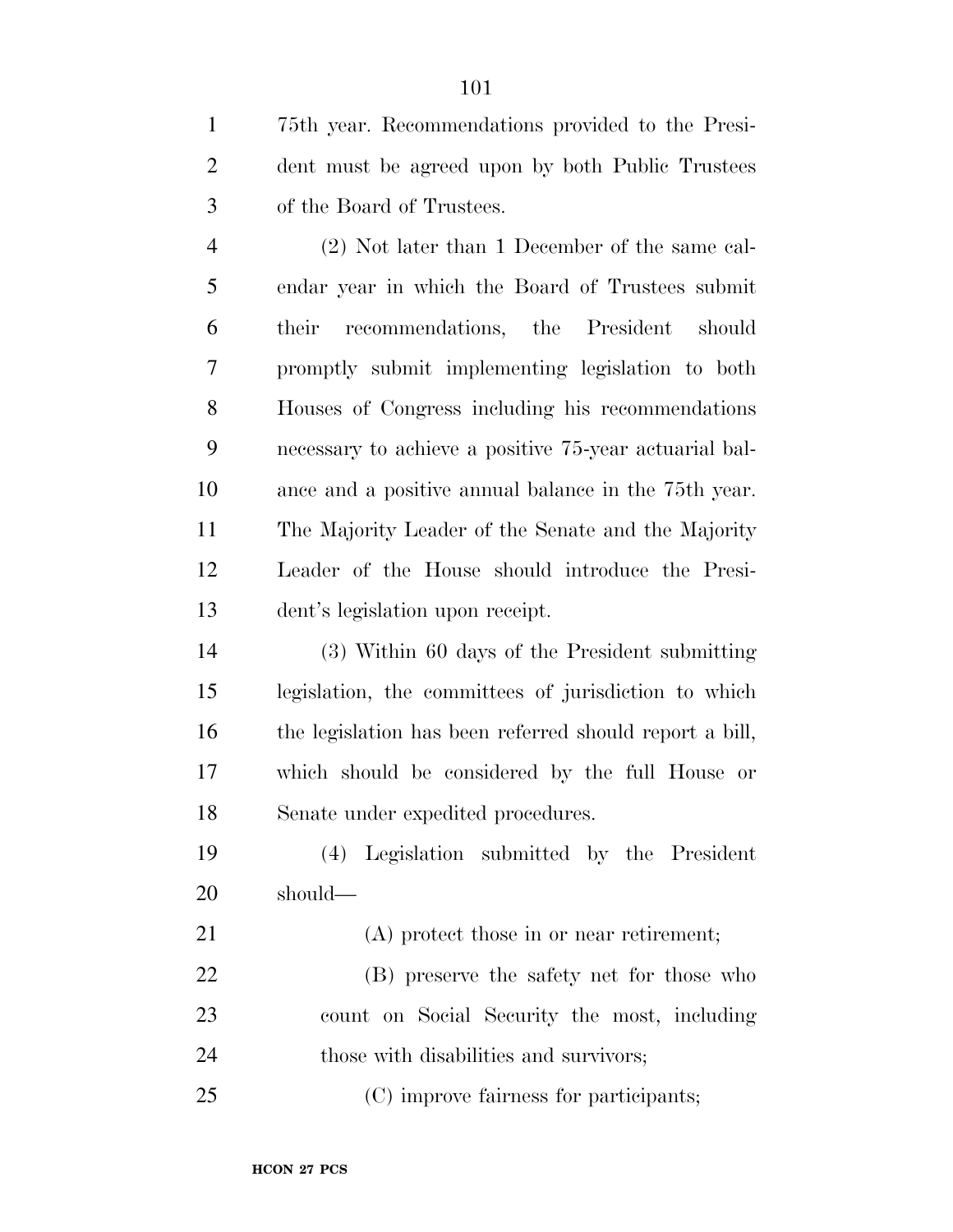| $\mathbf{1}$   | (D) reduce the burden on, and provide cer-                  |
|----------------|-------------------------------------------------------------|
| $\overline{2}$ | tainty for, future generations; and                         |
| 3              | (E) secure the future of the Disability In-                 |
| $\overline{4}$ | surance program while addressing the needs of               |
| 5              | those with disabilities today and improving the             |
| 6              | determination process.                                      |
| 7              | (c) POLICY ON DISABILITY INSURANCE.—It is the               |
| 8              | policy of this resolution that Congress and the President   |
| 9              | should enact legislation on a bipartisan basis to reform    |
| 10             | the Disability Insurance program prior to its insolvency    |
| 11             | in 2016 and should not raid the Social Security retirement  |
| 12             | system without reforms to the Disability Insurance sys-     |
| 13             | tem. This resolution assumes reform that—                   |
| 14             | (1) ensure benefits continue to be paid to indi-            |
| 15             | viduals with disabilities and their family members          |
| 16             | who rely on them;                                           |
| 17             | $(2)$ prevents a 20 percent across-the-board ben-           |
| 18             | efit cut;                                                   |
| 19             | (3) makes the Disability Insurance program                  |
| 20             | work better; and                                            |
| 21             | (4) promotes opportunity for those trying to re-            |
| 22             | turn to work.                                               |
| 23             | (d) POLICY ON SOCIAL SECURITY SOLVENCY.—Any                 |
| 24             | legislation that Congress considers to improve the solvency |
| 25             | of the Disability Insurance trust fund also must improve    |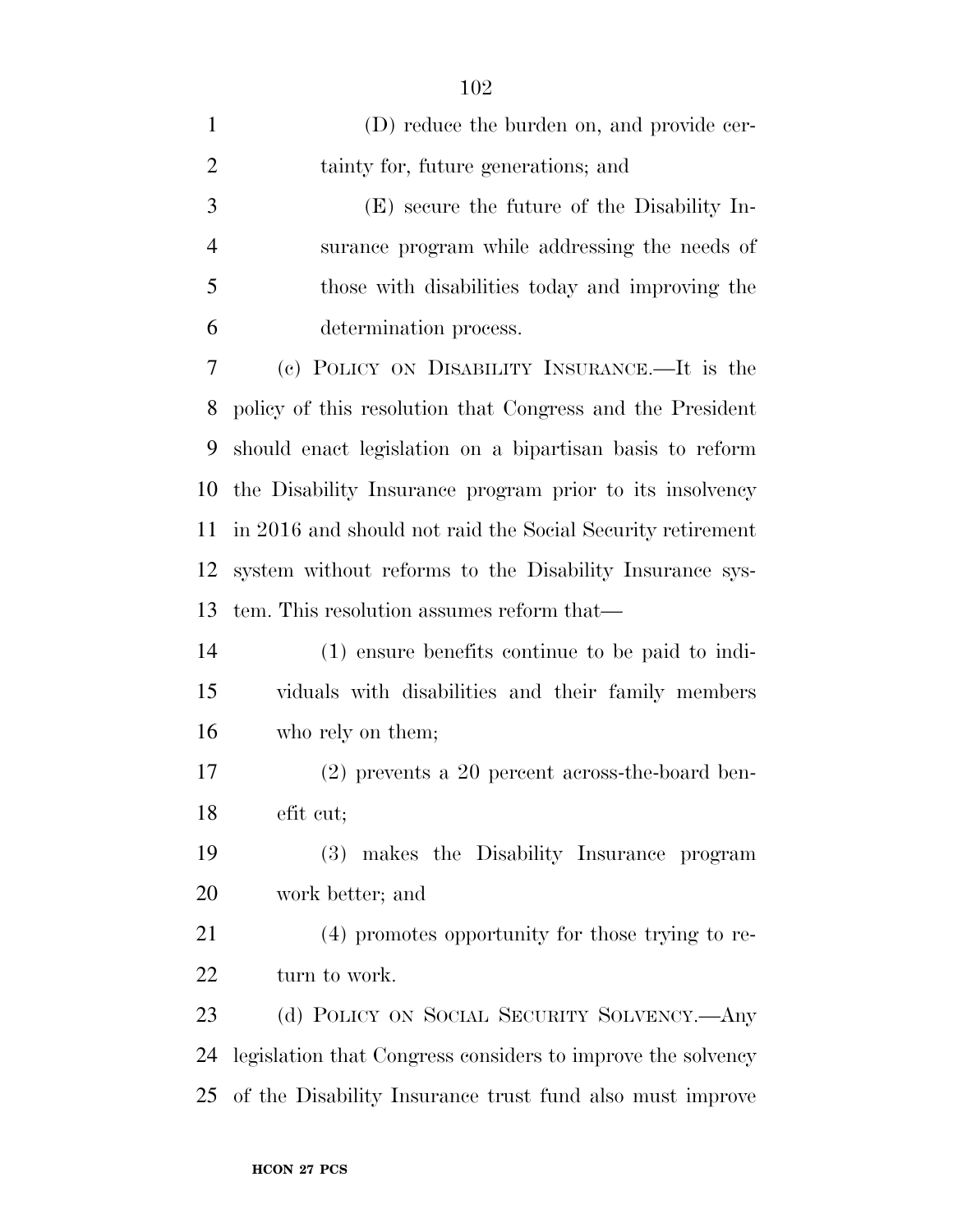| $\mathbf{1}$   | the long-term solvency of the combined Old Age and Sur- |
|----------------|---------------------------------------------------------|
| 2              | vivors Disability Insurance (OASDI) trust fund.         |
| 3              | SEC. 807. POLICY STATEMENT ON REPEALING THE PRESI-      |
| $\overline{4}$ | DENT'S HEALTH CARE LAW AND PROMOTING                    |
| 5              | REAL HEALTH CARE REFORM.                                |
| 6              | (a) FINDINGS.—The House finds the following:            |
| 7              | (1) The President's health care law put Wash-           |
| 8              | ington's priorities first, and not patients'. The Af-   |
| 9              | fordable Care Act (ACA) has failed to reduce health     |
| 10             | care premiums as promised; instead, the law man-        |
| 11             | dated benefits and coverage levels, denying patients    |
| 12             | the opportunity to choose the type of coverage that     |
| 13             | best suits their health needs and driving up health     |
| 14             | coverage costs. A typical family's health care pre-     |
| 15             | miums were supposed to decline by $$2,500$ a year;      |
| 16             | instead, according to the 2014 Employer Health          |
| 17             | Benefits Survey, health care premiums have in-          |
| 18             | creased by 7 percent for individuals and families       |
| 19             | since 2012.                                             |
| 20             | (2) The President pledged "If you like your             |
| 21             | health care plan, you can keep your health care         |
| 22             | plan." Instead, the nonpartisan Congressional Budg-     |
| 23             | et Office now estimates 9 million Americans with        |

employment-based health coverage will lose those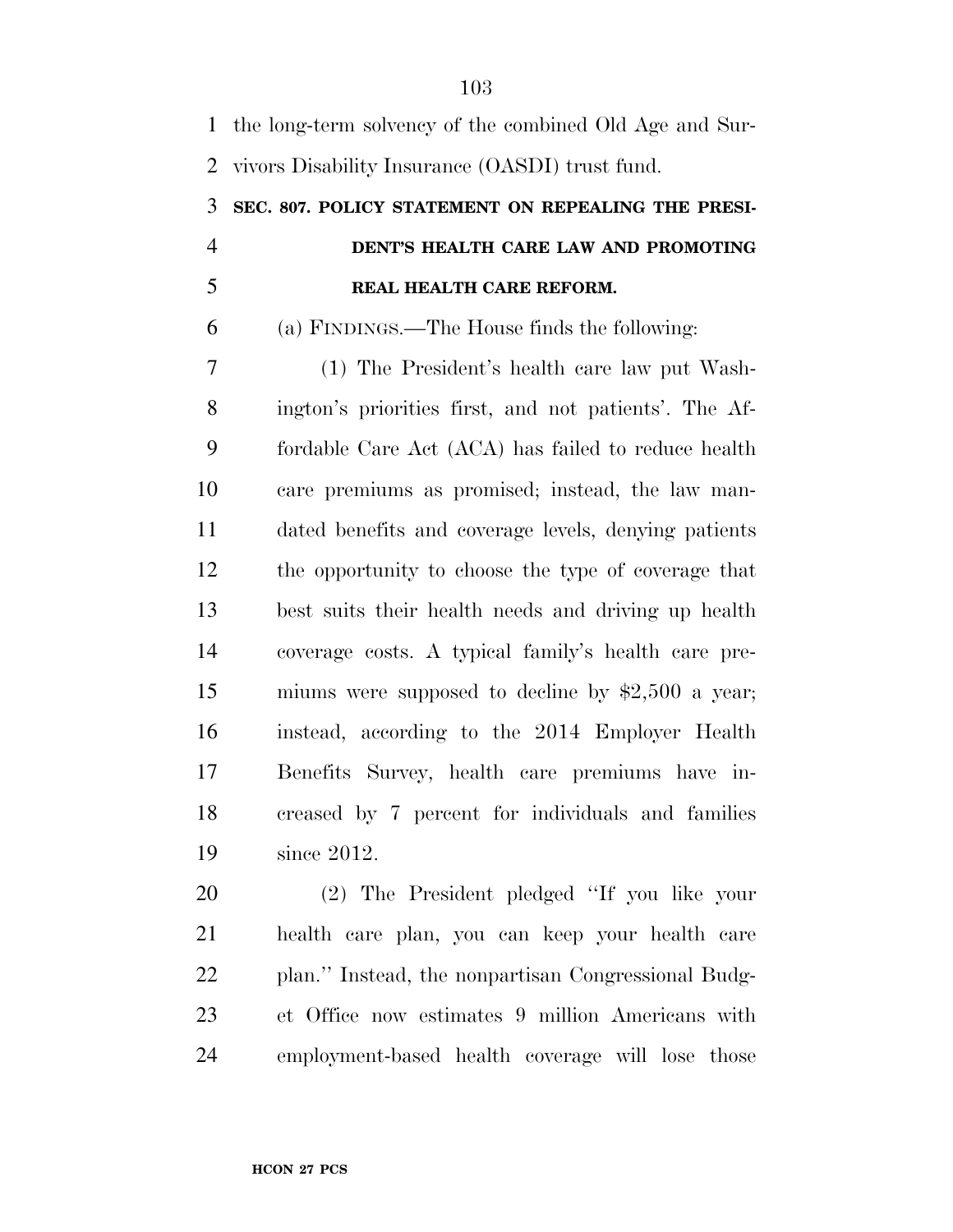plans due to the President's health care law, further limiting patient choice.

 (3) Then-Speaker of the House, Pelosi, said that the President's health care law would create 4 million jobs over the life of the law and almost 400,000 jobs immediately. Instead, the Congres- sional Budget Office estimates that the reduction in hours worked due to Obamacare represents a decline of about 2.0 to 2.5 million full-time equivalent work- ers, compared with what would have occurred in the absence of the law. The full impact on labor rep- resents a reduction in employment by 1.5 percent to 2.0 percent, while additional studies show less mod- est results. A recent study by the Mercatus Center at George Mason University estimates that Obamacare will reduce employment by up to 3 per-cent, or about 4 million full-time equivalent workers.

 (4) The President has charged the Independent Payment Advisory Board, a panel of unelected bu- reaucrats, with cutting Medicare by an additional  $\sharp 20.9$  billion over the next ten years, according to 22 the President's most recent budget.

23 (5) Since ACA was signed into law, the admin- istration has repeatedly failed to implement it as written. The President has unilaterally acted to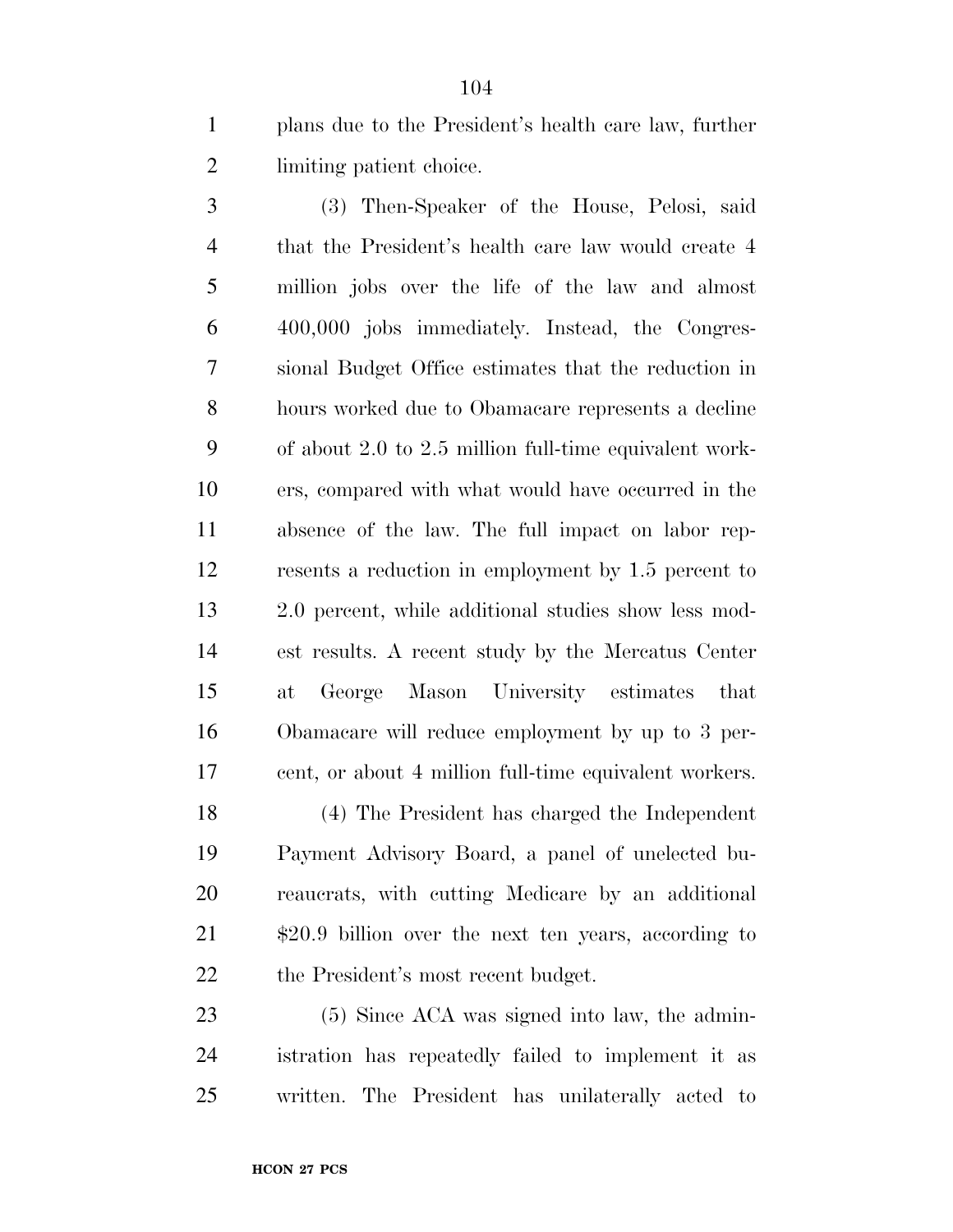make a total of 28 changes, delays, and exemptions. The President has signed into law another 17 changes made by Congress. The Supreme Court struck down the forced expansion of Medicaid; ruled the individual ''mandate'' could only be character- ized as a tax to remain constitutional; and rejected the requirement that closely held companies provide health insurance to their employees if doing so vio- lates these companies' religious beliefs. Even now, almost five years after enactment, the Supreme Court continues to evaluate the legality of how the President's administration has implemented the law. All of these changes prove the folly underlying the entire program health care in the United States can-not be run from a centralized bureaucracy.

 (6) The President's health care law is unaffordable, intrusive, overreaching, destructive, and unworkable. The law should be fully repealed, allowing for real, patient-centered health care re- form: the development of real health care reforms 21 that puts patients first, that make affordable, qual- ity health care available to all Americans, and that build on the innovation and creativity of all the par-ticipants in the health care sector.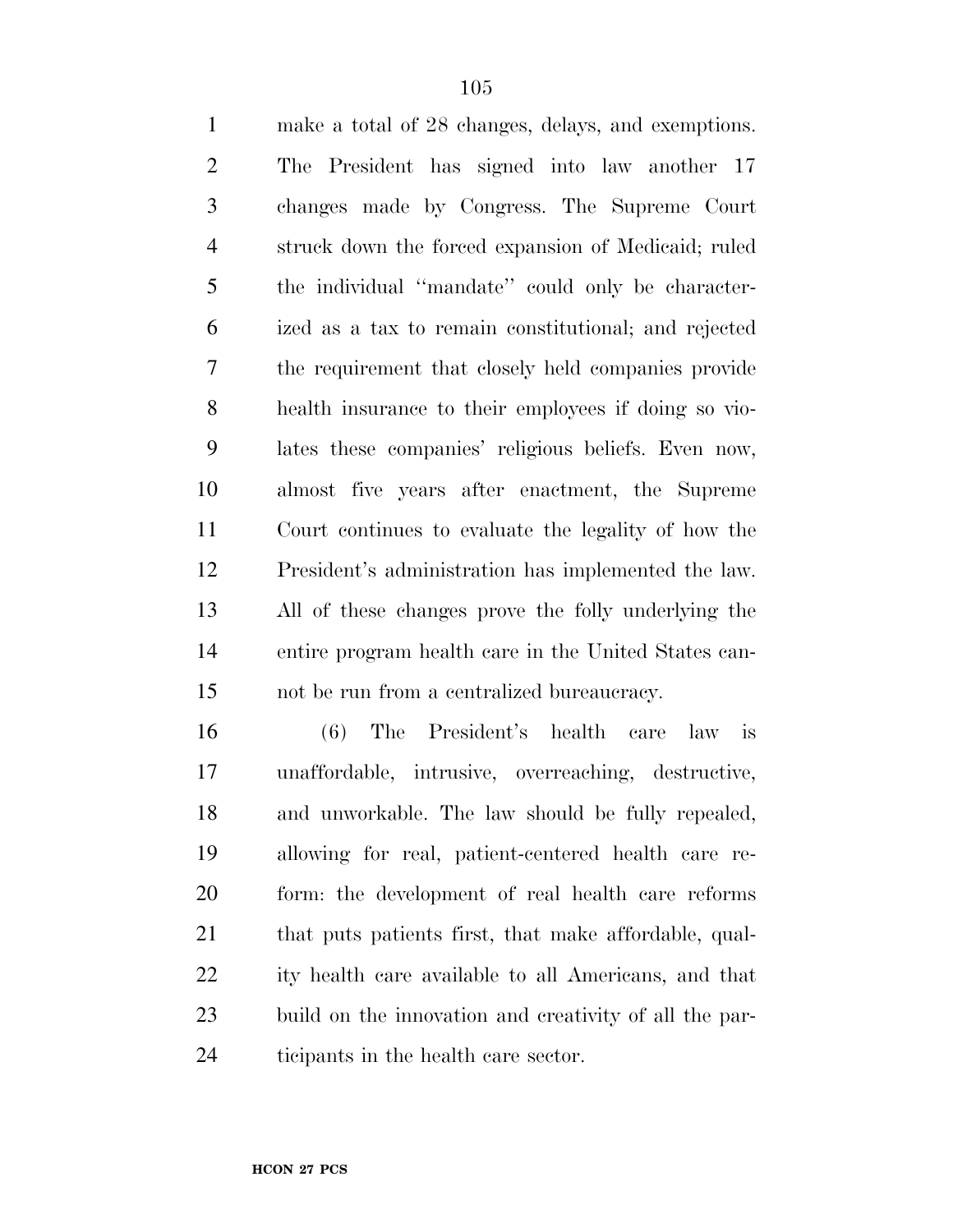(b) POLICY ON PROMOTING REAL HEALTH CARE RE- FORM.—It is the policy of this resolution that the Presi- dent's health care law should be fully repealed and real health care reform promoted in accordance with the fol-lowing principles:

 (1) IN GENERAL.—Health care reform should enhance affordability, accessibility, quality, innova- tion, choices and responsiveness in health care cov- erage for all Americans, putting patients, families, and doctors in charge, not Washington, DC. These reforms should encourage increased competition and transparency. Under the President's health care law, government controls Americans' health care choices. Under true, patient-centered reform, Americans would.

 (2) AFFORDABILITY.—Real reform should be centered on ensuring that all Americans, no matter their age, income, or health status, have the ability to afford health care coverage. The health care deliv- ery structure should be improved, and individuals should not be priced out of the health insurance market due to pre-existing conditions, but national- ized health care is not only unnecessary to accom- plish this, it undermines the goal. Individuals should be allowed to join together voluntarily to pool risk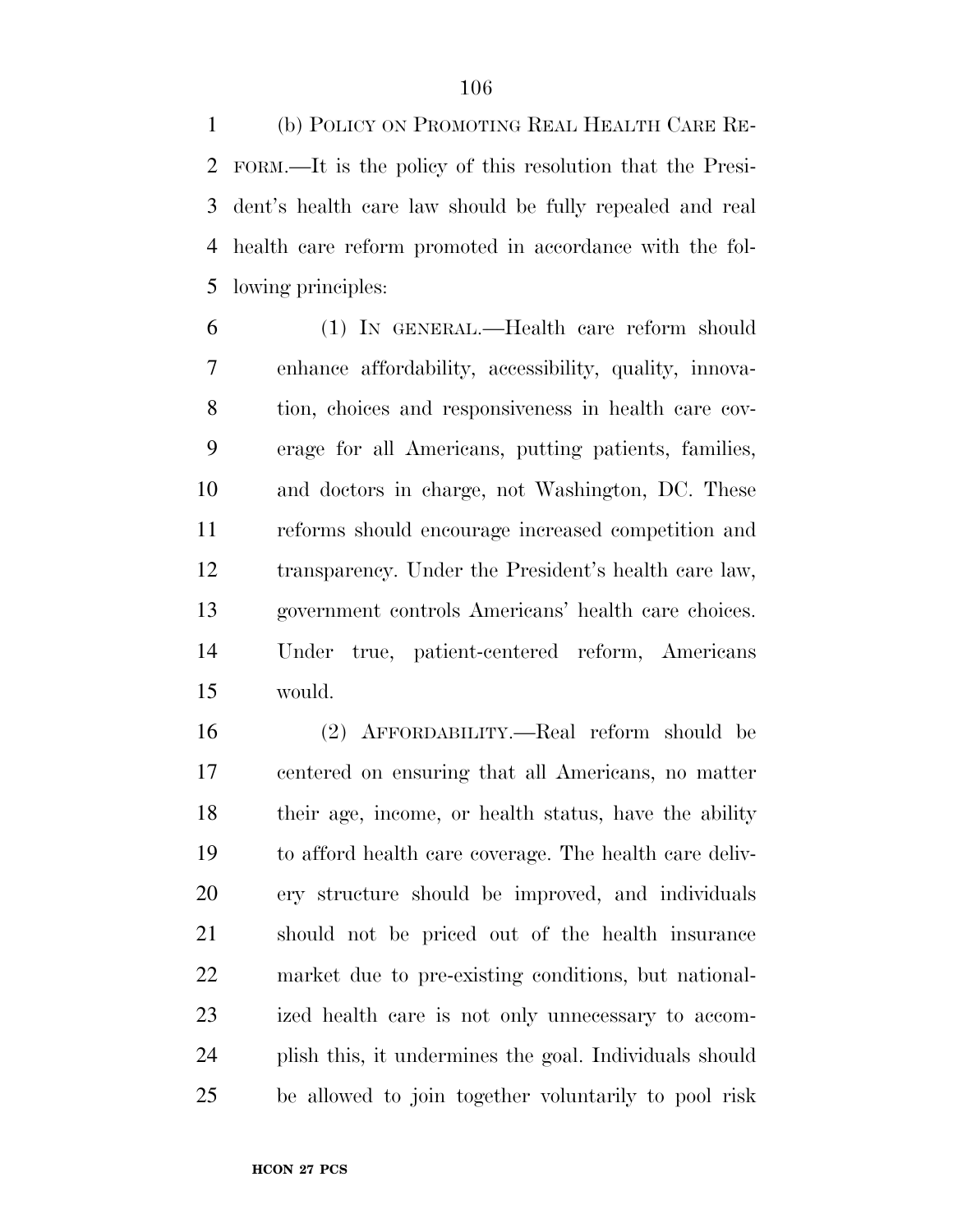through mechanisms such as Individual Membership Associations and Small Employer Membership Asso-ciations.

 (3) ACCESSABILITY.—Instead of Washington outlining for Americans the ways they cannot use their health insurance, reforms should make health coverage more portable. Individuals should be able to own their insurance and have it follow them in and out of jobs throughout their career. Small business owners should be permitted to band together across State lines through their membership in bona fide trade or professional associations to purchase health coverage for their families and employees at a low cost. This will increase small businesses' bargaining power, volume discounts, and administrative effi- ciencies while giving them freedom from State-man- dated benefit packages. Also, insurers licensed to sell policies in one State should be permitted to offer them to residents in any other State, and consumers should be permitted to shop for health insurance across State lines, as they are with other insurance products online, by mail, by phone, or in consulta-tion with an insurance agent.

 (4) QUALITY.—Incentives for providers to de-liver high-quality, responsive, and coordinated care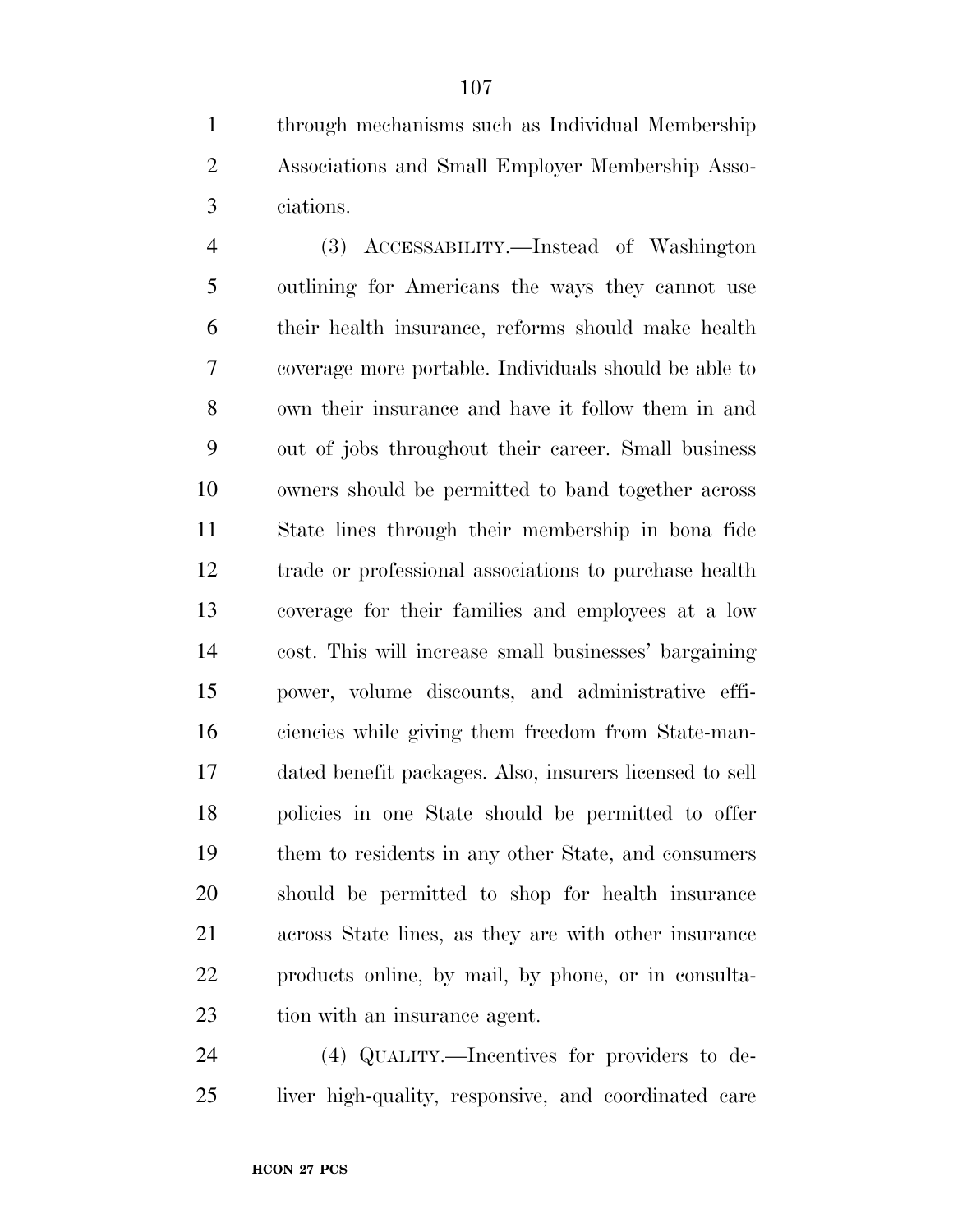will promote patient outcomes and drive down health care costs. likewise, reforms that work to restore the patient-physician relationship by reducing adminis- trative burdens and allowing physicians to do what they do best—care for patients.

 (5) CHOICES.—Individuals and families should be free to secure the health care coverage that best meets their needs, rather than instituting one-size- fits-all directives from Federal bureaucracies such as the Internal Revenue Service, the Department of Health and Human Services, and the Independent Payment Advisory Board.

 (6) INNOVATION.—Instead of stifling innovation in health care technologies, treatments, medications, and therapies with Federal mandates, taxes, and price controls, a reformed health care system should encourage research, development and innovation.

 (7) RESPONSIVENESS.—Reform should return authority to States wherever possible to make the system more responsive to patients and their needs. Instead of tying States' hands with Federal require- ments for their Medicaid programs, the Federal Government should return control of this program to the States. Not only does the current Medicaid pro-gram drive up Federal debt and threaten to bank-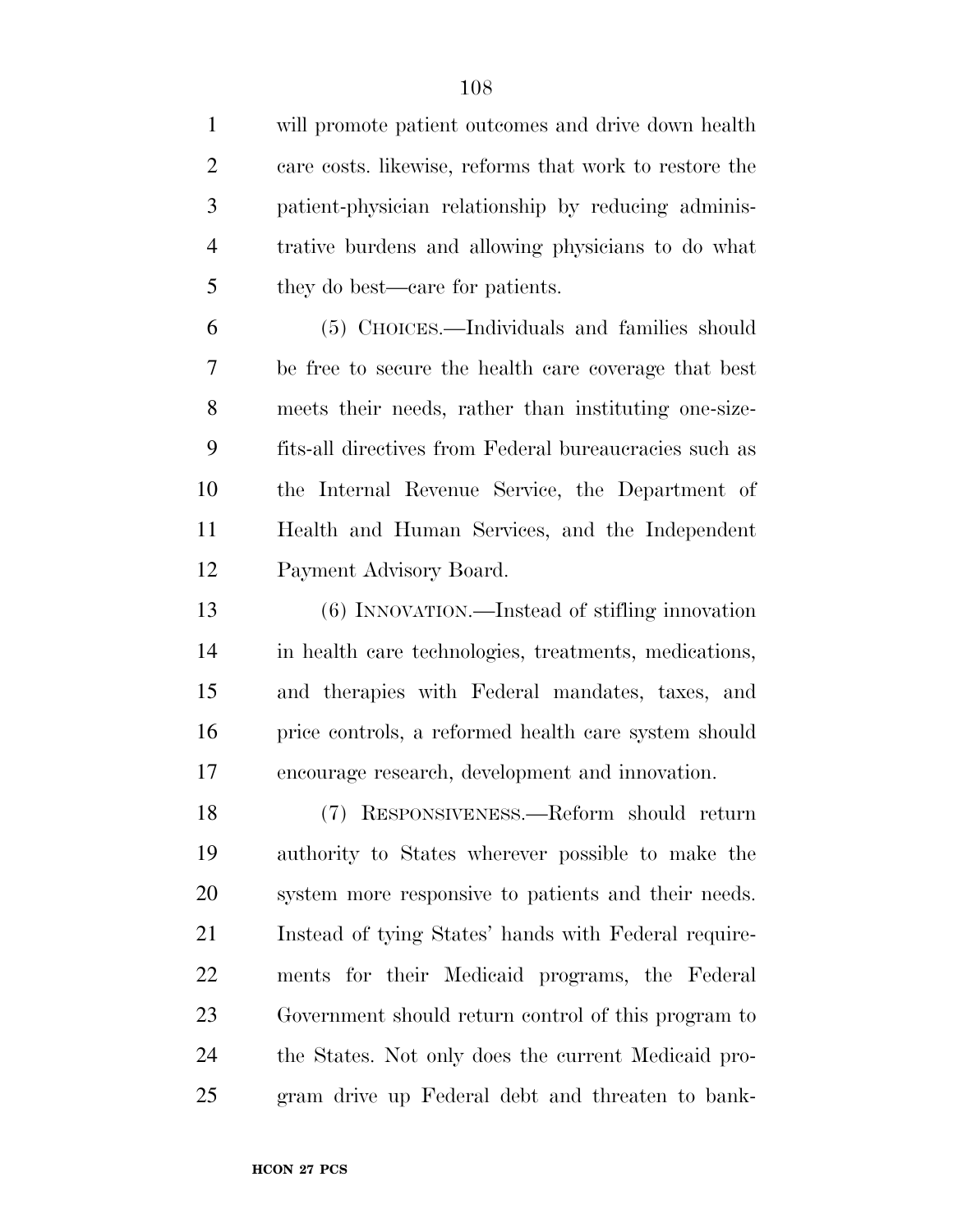rupt State budgets, but States are better positioned to provide quality, affordable care to those who are eligible for the program and to track down and weed out waste, fraud and abuse. Beneficiary choices in the State Children's Health Insurance Program (SCHIP) and Medicaid should be improved. States should make available the purchase of private insur- ance as an option to their Medicaid and SCHIP pop- ulations (though they should not require enroll-ment).

 (8) REFORMS.—Reforms should be made to prevent lawsuit abuse and curb the practice of de- fensive medicine, which are significant drivers in- creasing health care costs. The burden of proof in medical malpractice cases should be based on com- pliance with best practice guidelines, and States should be free to implement those policies to best suit their needs.

#### **SEC. 808. POLICY STATEMENT ON MEDICARE.**

(a) FINDINGS.—The House finds the following:

 (1) More than 50 million Americans depend on Medicare for their health security.

 (2) The Medicare Trustees Report has repeat- edly recommended that Medicare's long-term finan-cial challenges be addressed soon. Each year without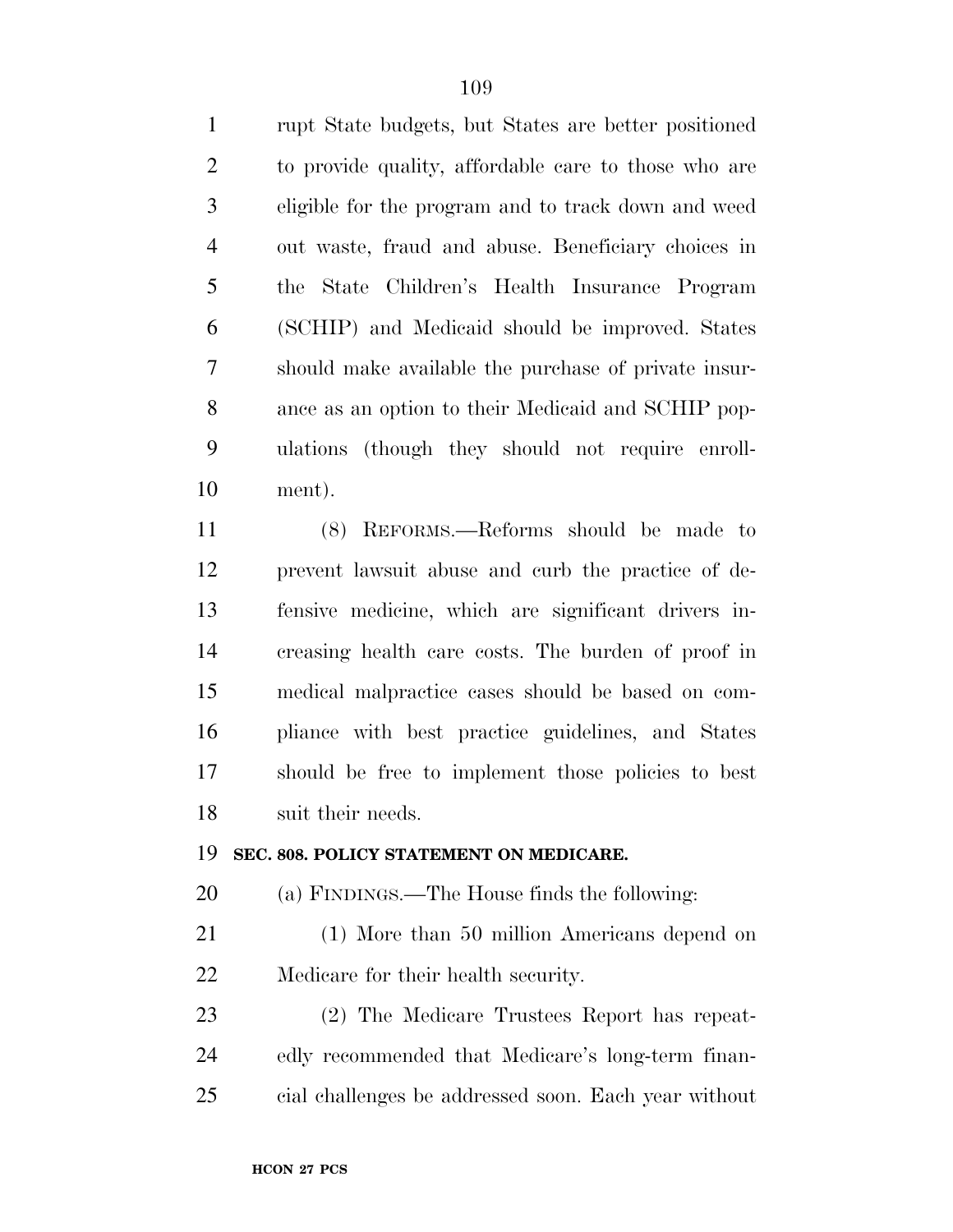| $\mathbf{1}$   | reform, the financial condition of Medicare becomes |
|----------------|-----------------------------------------------------|
| $\overline{2}$ | more precarious and the threat to those in or near  |
| 3              | retirement becomes more pronounced. According to    |
| $\overline{4}$ | the Medicare Trustees Report—                       |
| 5              | (A) the Hospital Insurance Trust Fund               |
| 6              | will be exhausted in 2030 and unable to pay         |
| 7              | scheduled benefits;                                 |
| 8              | (B) Medicare enrollment is expected to in-          |
| 9              | crease by over 50 percent in the next two dec-      |
| 10             | ades, as 10,000 baby boomers reach retirement       |
| 11             | age each day;                                       |
| 12             | (C) enrollees remain in Medicare three              |
| 13             | times longer than at the outset of the program;     |
| 14             | (D) current workers' payroll contributions          |
| 15             | pay for current beneficiaries;                      |
| 16             | $(E)$ in 2013, the ratio was 3.2 workers per        |
| 17             | beneficiary, but this falls to 2.3 in 2030 and      |
| 18             | continues to decrease over time;                    |
| 19             | (F) most Medicare beneficiaries receive             |
| 20             | about three dollars in Medicare benefits for        |
| 21             | every one dollar paid into the program; and         |
| 22             | (G) Medicare spending is growing faster             |
| 23             | than the economy and Medicare outlays are           |
| 24             | currently rising at a rate of 6.5 percent per       |
| 25             | year over the next 10 years. According to the       |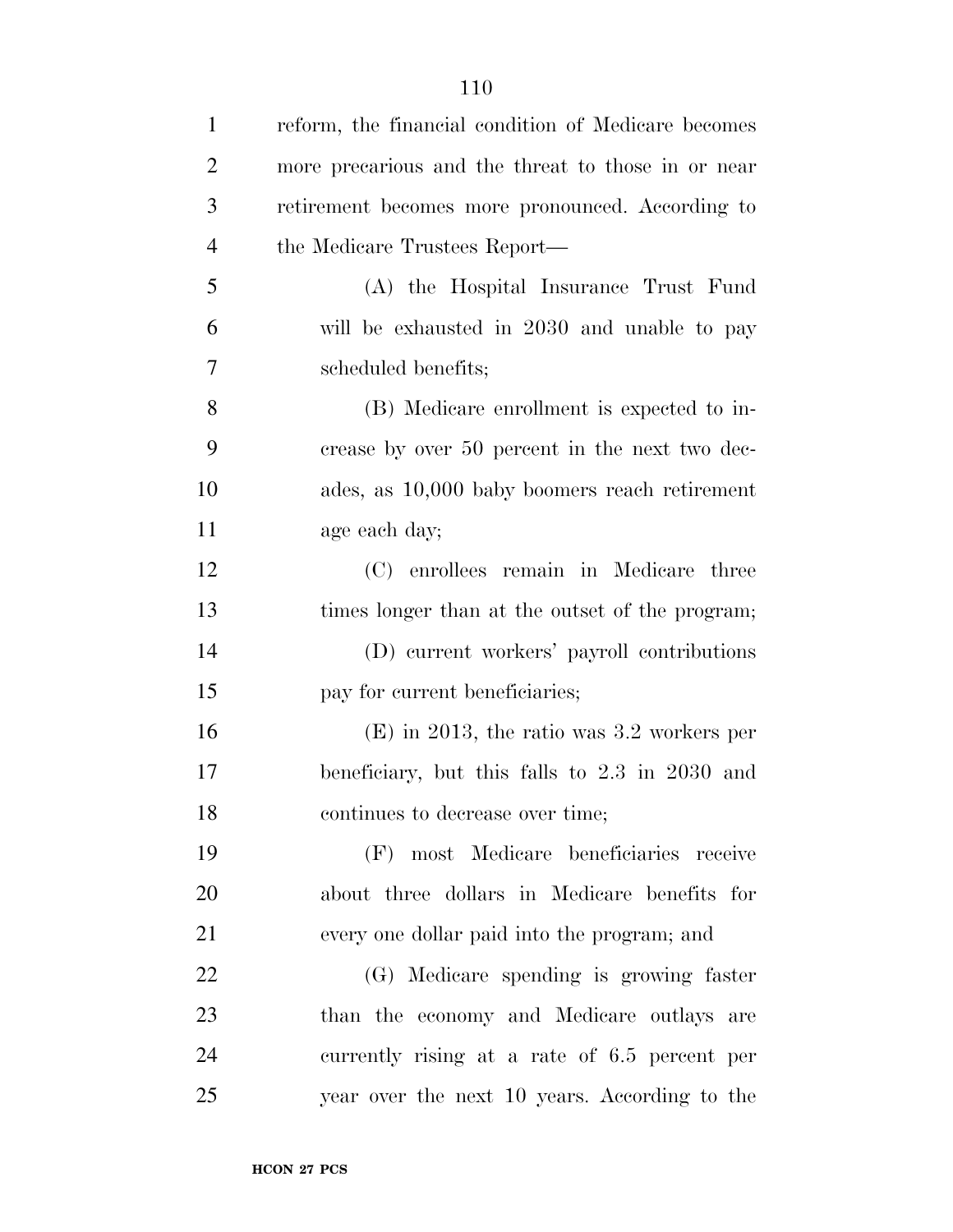| $\mathbf{1}$   | Congressional Budget Office's 2014 Long-Term               |
|----------------|------------------------------------------------------------|
| $\overline{2}$ | Budget Outlook, spending on Medicare is pro-               |
| 3              | jected to reach 5 percent of gross domestic                |
| $\overline{4}$ | product $(GDP)$ by 2043 and 9.3 percent of                 |
| 5              | GDP by 2089.                                               |
| 6              | (3) Failing to address this problem will leave             |
| $\tau$         | millions of American seniors without adequate health       |
| 8              | security and younger generations burdened with             |
| 9              | enormous debt to pay for spending levels that cannot       |
| 10             | be sustained.                                              |
| 11             | (b) POLICY ON MEDICARE REFORM.—It is the policy            |
| 12             | of this resolution to preserve the program for those in or |
| 13             | near retirement and strengthen Medicare for future bene-   |
| 14             | ficiaries.                                                 |
| 15             | (c) ASSUMPTIONS.—This resolution assumes reform            |
| 16             | of the Medicare program such that—                         |
| 17             | (1) current Medicare benefits are preserved for            |
| 18             | those in or near retirement;                               |
| 19             | (2) permanent reform of the sustainable growth             |
| 20             | rate is responsibly accounted for to ensure physi-         |
| 21             | cians continue to participate in the Medicare pro-         |
| 22             | gram and provide quality health care for bene-             |
| 23             | ficiaries;                                                 |
|                |                                                            |

Medicare is reformed to provide a premium support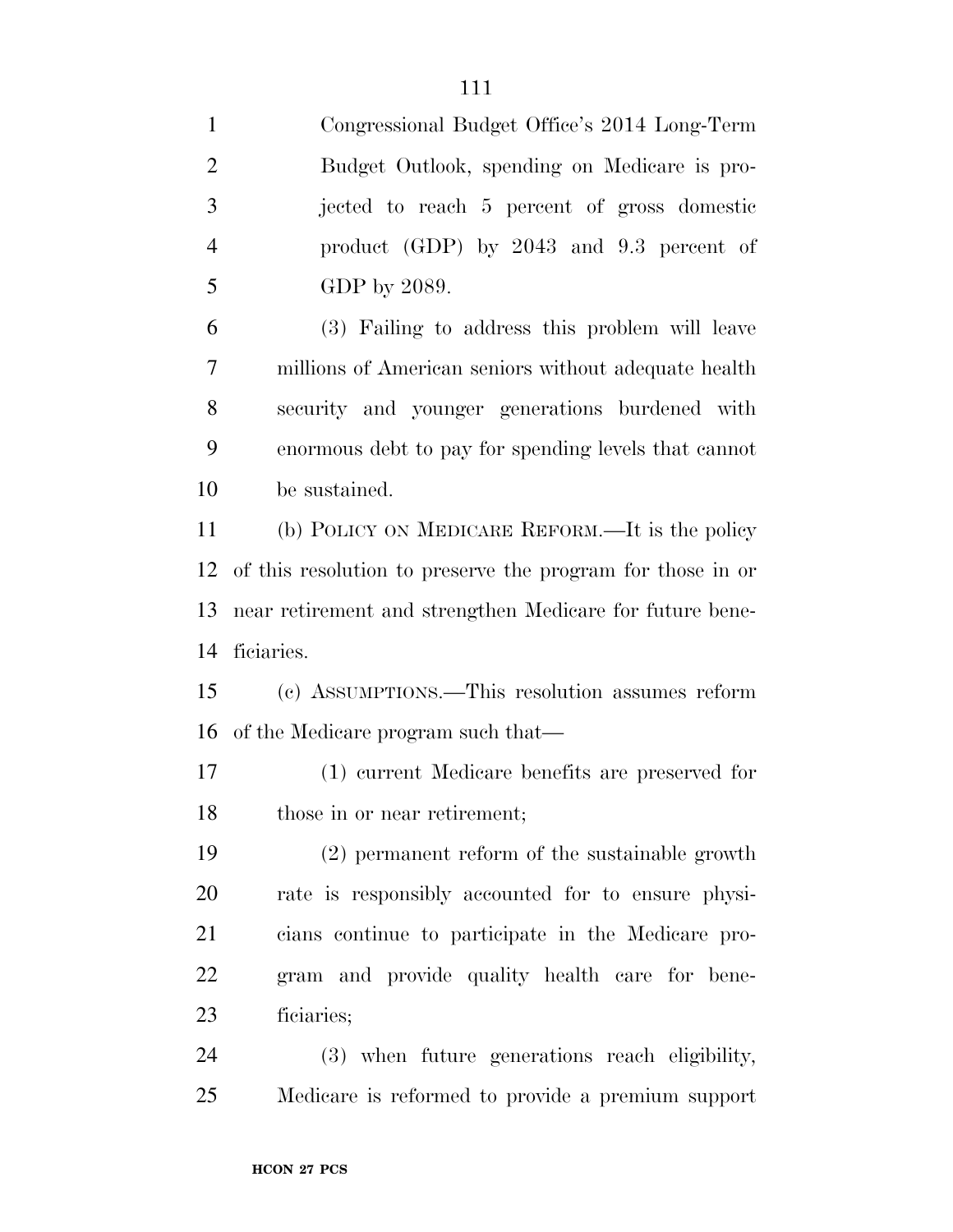| erage options from which recipients can choose a |
|--------------------------------------------------|
|                                                  |
|                                                  |
| (4) Medicare will maintain traditional fee-for-  |
|                                                  |
| (5) Medicare will provide additional assistance  |
|                                                  |

 for lower income beneficiaries and those with greater health risks; and

 (6) Medicare spending is put on a sustainable path and the Medicare program becomes solvent over the long-term.

**SEC. 809. POLICY STATEMENT ON MEDICAL DISCOVERY,** 

## **DEVELOPMENT, DELIVERY AND INNOVATION.**

(a) FINDINGS.—The House finds the following:

 (1) For decades, the Nation's commitment to the discovery, development, and delivery of new treatments and cures has made the United States 18 the biomedical innovation capital of the world, bring- ing life-saving drugs and devices to patients and well over a million high-paying jobs to local communities.

 (2) Thanks to the visionary and determined leadership of innovators throughout America, includ- ing industry, academic medical centers, and the Na- tional Institutes of Health (NIH), the United States has led the way in early discovery. The United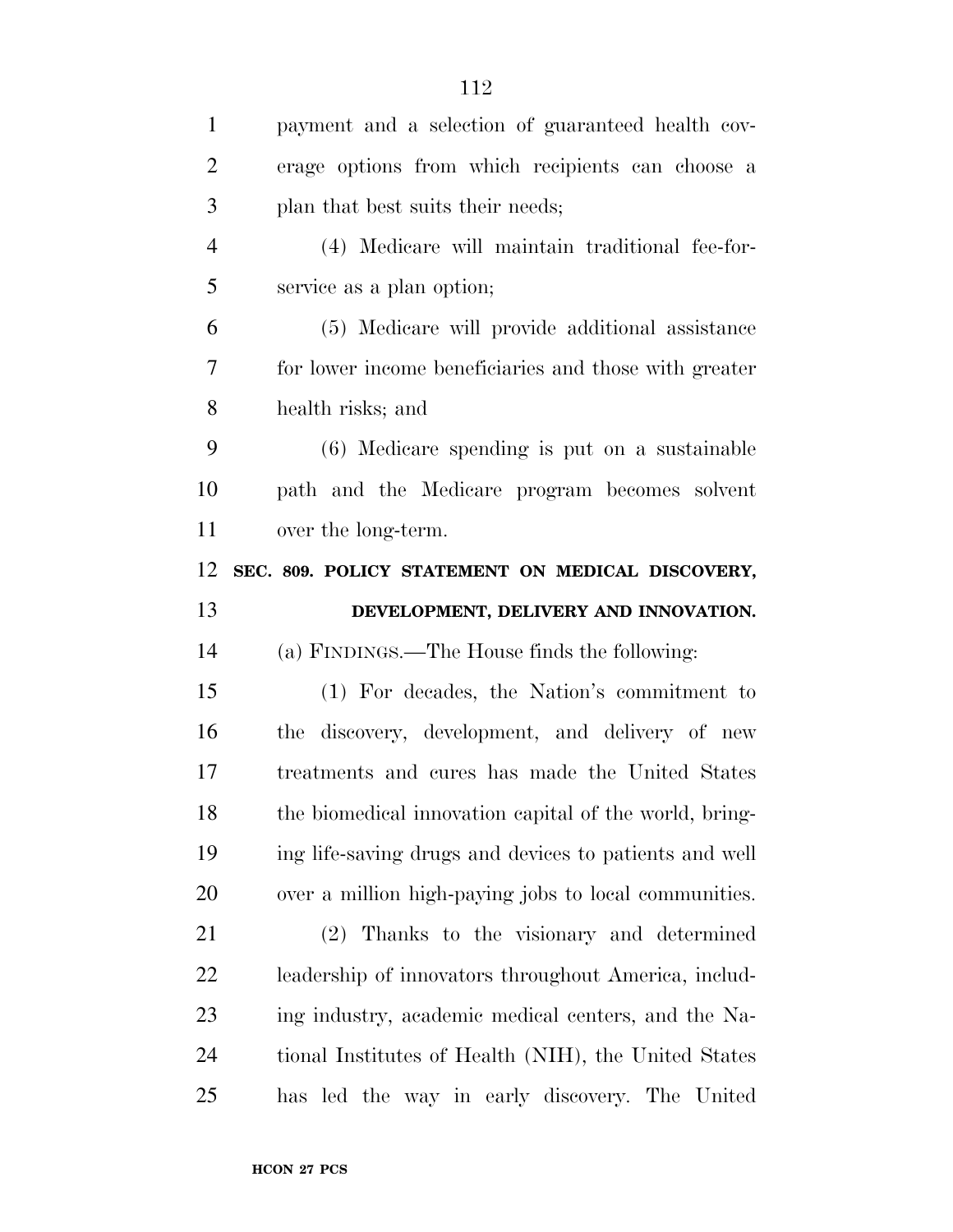| $\mathbf{1}$   | States leadership role is being threatened, however,    |
|----------------|---------------------------------------------------------|
| $\mathbf{2}$   | as other countries contribute more to basic research    |
| 3              | from both public and private sources.                   |
| $\overline{4}$ | (3) The Organisation for Economic Develop-              |
| 5              | ment and Cooperation predicts that China, for ex-       |
| 6              | ample, will outspend the United States in total re-     |
| 7              | search and development by the end of the decade.        |
| 8              | (4) Federal policies should foster innovation in        |
| 9              | health care, not stifle it. America should maintain     |
| 10             | its world leadership in medical science by encour-      |
| 11             | aging competitive forces to work through the mar-       |
| 12             | ketplace in delivering cures and therapies to pa-       |
| 13             | tients.                                                 |
| 14             | (5) Too often the bureaucracy and red-tape in           |
| 15             | Washington hold back medical innovation and pre-        |
| 16             | vent new lifesaving treatments from reaching pa-        |
| 17             | tients. This resolution recognizes the valuable role of |
| 18             | the NIH and the indispensable contributions to med-     |
| 19             | ical research coming from outside Washington.           |
| 20             | (6) America is the greatest, most innovative            |
| 21             | Nation on Earth. Her people are innovators, entre-      |
| 22             | preneurs, visionaries, and relentless builders of the   |
| 23             | future. Americans were responsible for the first tele-  |
| 24             | phone, the first airplane, the first computer, for put- |
| 25             | ting the first man on the moon, for creating the first  |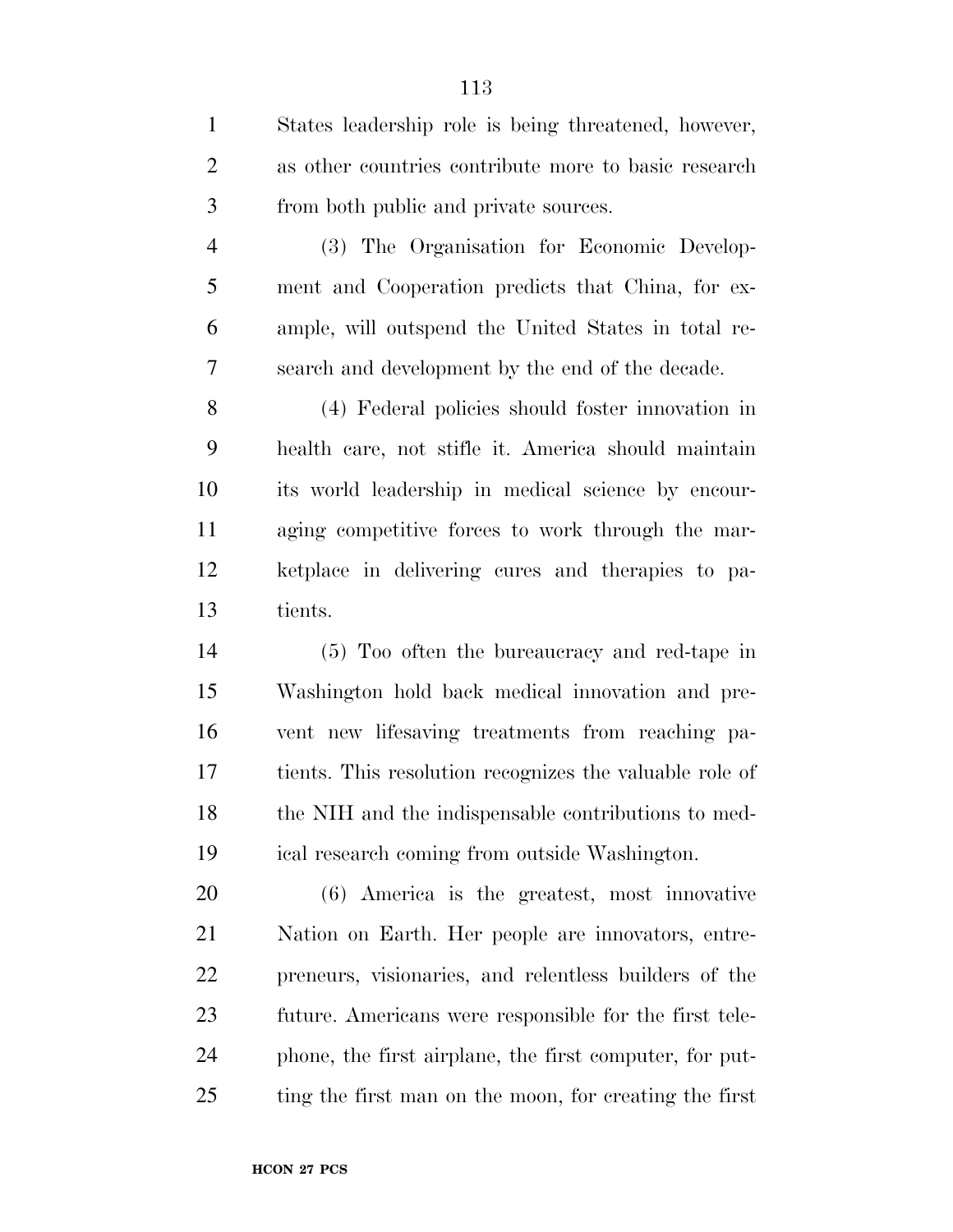| $\mathbf{1}$   | vaccine for polio and for legions of other scientific |
|----------------|-------------------------------------------------------|
| $\overline{2}$ | and medical breakthroughs that have improved and      |
| 3              | prolonged human health and life for countless people  |
| $\overline{4}$ | in America and around the world.                      |
| 5              | (b) POLICY ON MEDICAL INNOVATION.—                    |
| 6              | (1) It is the policy of this resolution to support    |
| 7              | the important work of medical innovators through-     |
| 8              | out the country, including private-sector innovators, |
| 9              | centers and the National Institutes of<br>medical     |
| 10             | Health.                                               |
| 11             | $(2)$ At the same time, the budget calls for con-     |
| 12             | tinued strong funding for the agencies that engage    |
| 13             | in valuable research and development, while also      |
| 14             | urging Washington to get out of the way of re-        |
| 15             | searchers, discoverers and innovators all over the    |
| 16             | country.                                              |
| 17             | SEC. 810. POLICY STATEMENT ON FEDERAL REGULATORY      |
| 18             | REFORM.                                               |
| 19             | (a) FINDINGS.—The House finds the following:          |
| 20             | (1) Excessive regulation at the Federal level         |
| 21             | has hurt job creation and dampened the economy,       |
| 22             | slowing the Nation's recovery from the economic re-   |
| 23             | cession.                                              |
| 24             | (2) Since President Obama's inauguration in           |
| 25             | 2009, the administration has issued more<br>than      |
|                |                                                       |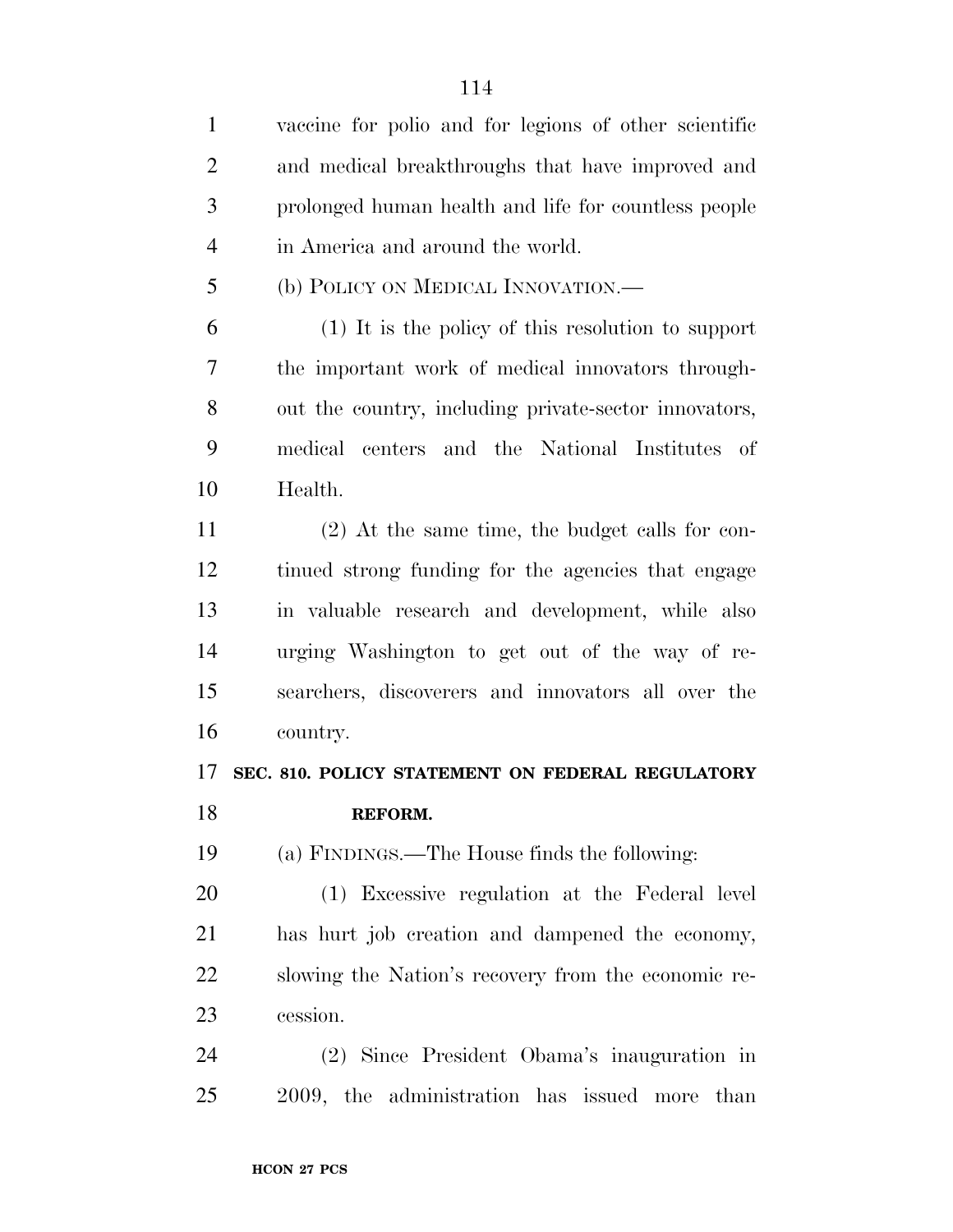468,500 pages of regulations in the Federal Register including 70,066 pages in 2014.

 (3) The National Association of Manufacturers estimates the total cost of regulations is as high as \$2.03 trillion per year. Since 2009, the White House has generated more than \$494 billion in regulatory activity, with an additional \$87.6 billion in regu-latory costs currently pending.

 (4) The Dodd-Frank financial services legisla- tion (Public Law 111–203) has resulted in more than \$32 billion in compliance costs and saddled job creators with more than 63 million hours of compli-ance paperwork.

 (5) Implementation of the Affordable Care Act to date has added 132.9 million annual hours of compliance paperwork, imposing \$24.3 billion of compliance costs on the private sector and an \$8 bil-18 lion cost burden on the States.

 (6) The highest regulatory costs come from 20 rules issued by the Environmental Protection Agency (EPA); these regulations are primarily targeted at the coal industry. In June 2014, the EPA proposed a rule to cut carbon pollution from the Nation's power plants. The proposed standards are unachievable with current commercially available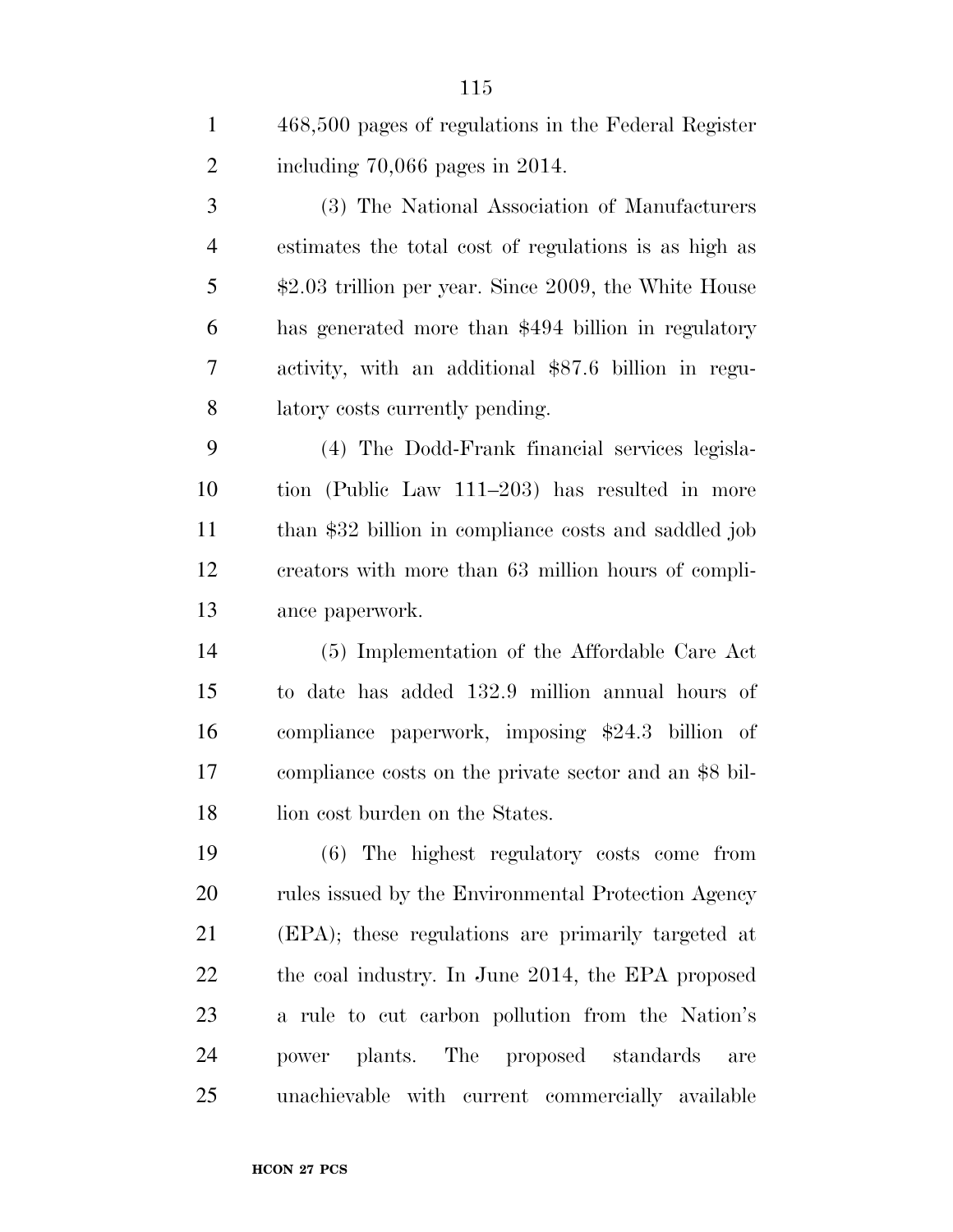technology, resulting in a de-facto ban on new coal-fired power plants.

 (7) Coal-fired power plants provide roughly 40 percent of the United States electricity at a low cost. Unfairly targeting the coal industry with costly and unachievable regulations will increase energy prices, disproportionately disadvantaging energy-intensive industries like manufacturing and construction, and will make life more difficult for millions of low-in- come and middle class families already struggling to pay their bills.

 (8) Three hundred and thirty coal units are being retired or converted as a result of EPA regula- tions. Combined with the de-facto prohibition on new plants, these retirements and conversions may fur-16 ther increase the cost of electricity.

 (9) A recent study by the energy market anal- ysis group Energy Ventures Analysis Inc. estimates the average energy bill in West Virginia will rise \$750 per household by 2020, due in part to EPA regulations. West Virginia receives 95 percent of its electricity from coal.

 (10) The Heritage Foundation found that a phase-out of coal would cost 600,000 jobs by the end of 2023, resulting in an aggregate gross domestic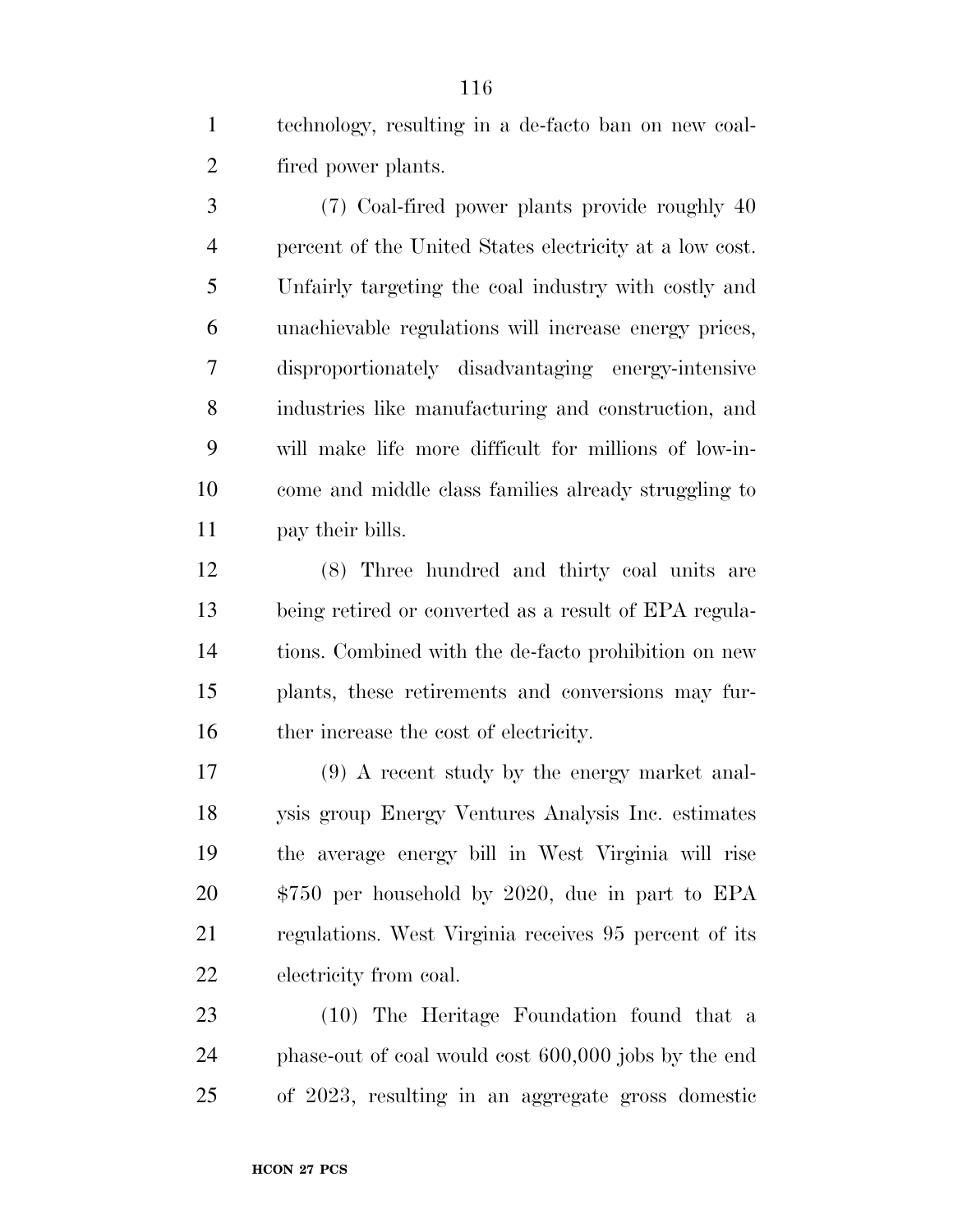product decrease of \$2.23 trillion over the entire pe- riod and reducing the income of a family of four by \$1,200 per year. Of these jobs, 330,000 will come from the manufacturing sector, with California, Texas, Ohio, Illinois, Pennsylvania, Michigan, New York, Indiana, North Carolina, Wisconsin, and Georgia seeing the highest job losses. 8 (b) POLICY ON FEDERAL REGULATORY REFORM.— It is the policy of this resolution that Congress should, in consultation with the public burdened by excessive regu- lation, enact legislation that— (1) promotes economic growth and job creation by eliminating unnecessary red tape and stream- lining and simplifying Federal regulations; (2) requires the implementation of a regulatory budget to be allocated amongst Government agen- cies, which would require congressional approval and limit the maximum costs of regulations in a given year; (3) requires congressional approval of all new major regulations (those with an impact of \$100 million or more) before enactment as opposed to cur- rent law in which Congress must expressly dis- approve of regulation to prevent it from becoming law, which would keep Congress engaged as to pend-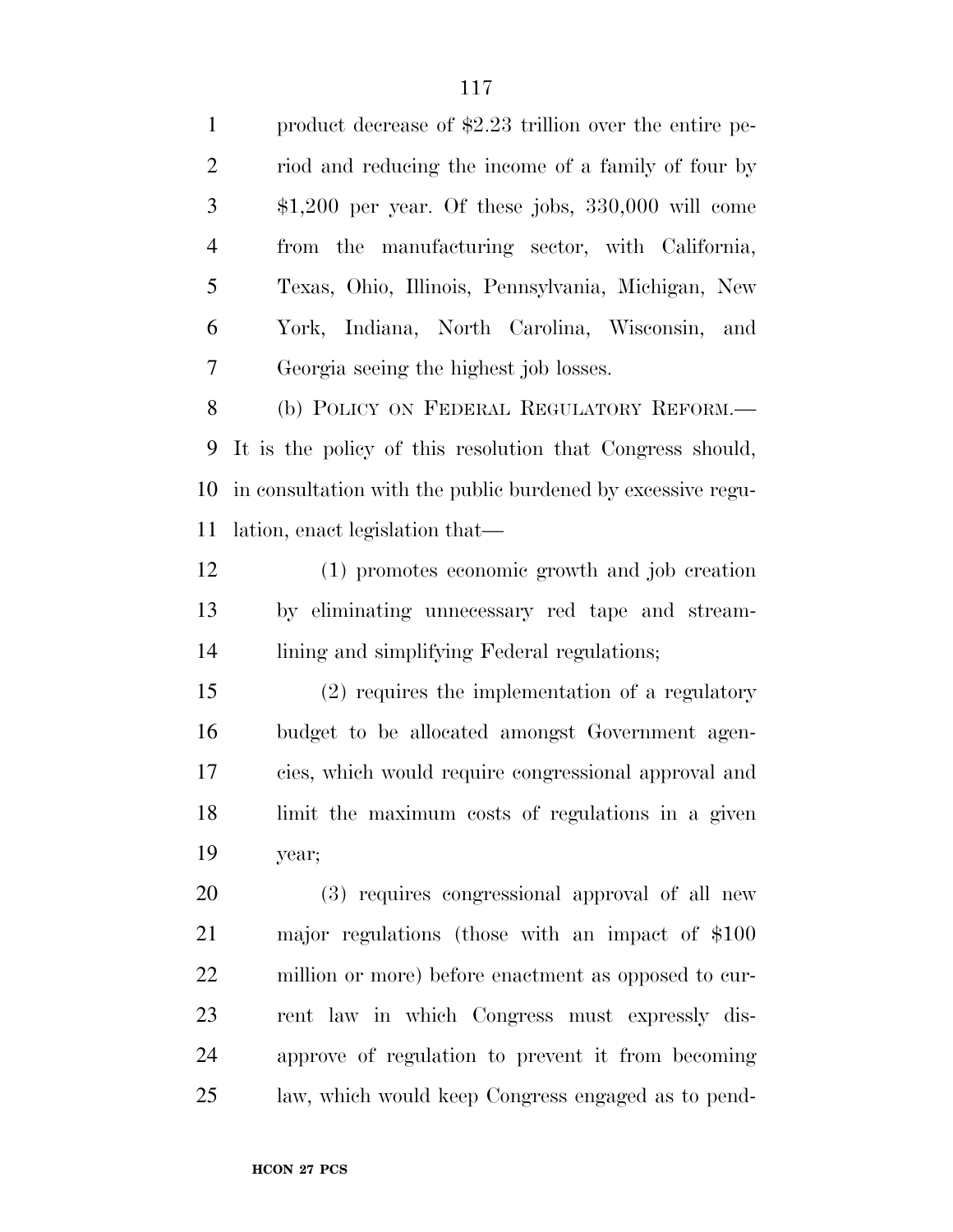| $\mathbf{1}$   | ing regulatory policy and prevent costly and unsound  |
|----------------|-------------------------------------------------------|
| $\overline{2}$ | policies from being implemented and becoming effec-   |
| 3              | tive;                                                 |
| $\overline{4}$ | (4) requires a three year retrospective cost-ben-     |
| 5              | efit analysis of all new major regulations, to ensure |
| 6              | that regulations operate as intended;                 |
| 7              | (5) reinforces the requirement of regulatory im-      |
| 8              | pact analysis for regulations proposed by executive   |
| 9              | branch agencies but also expands the requirement to   |
| 10             | independent agencies so that by law they consider     |
| 11             | the costs and benefits of proposed regulations rather |
| 12             | than merely being encouraged to do so as is current   |
| 13             | practice; and                                         |
| 14             | $(6)$ requires a formal rule making process for all   |
| 15             | major regulations, which would increase<br>trans-     |
| 16             | parency over the process and allow interested parties |
| 17             | to communicate their views on proposed legislation    |
| 18             | to agency officials.                                  |
| 19             | SEC. 811. POLICY STATEMENT ON HIGHER EDUCATION AND    |
| 20             | WORKFORCE DEVELOPMENT OPPORTUNITY.                    |
| 21             | (a) FINDINGS ON HIGHER EDUCATION.—The House           |
| 22             | finds the following:                                  |
| 23             | (1) A well-educated workforce is critical to eco-     |
| 24             | nomic, job, and wage growth.                          |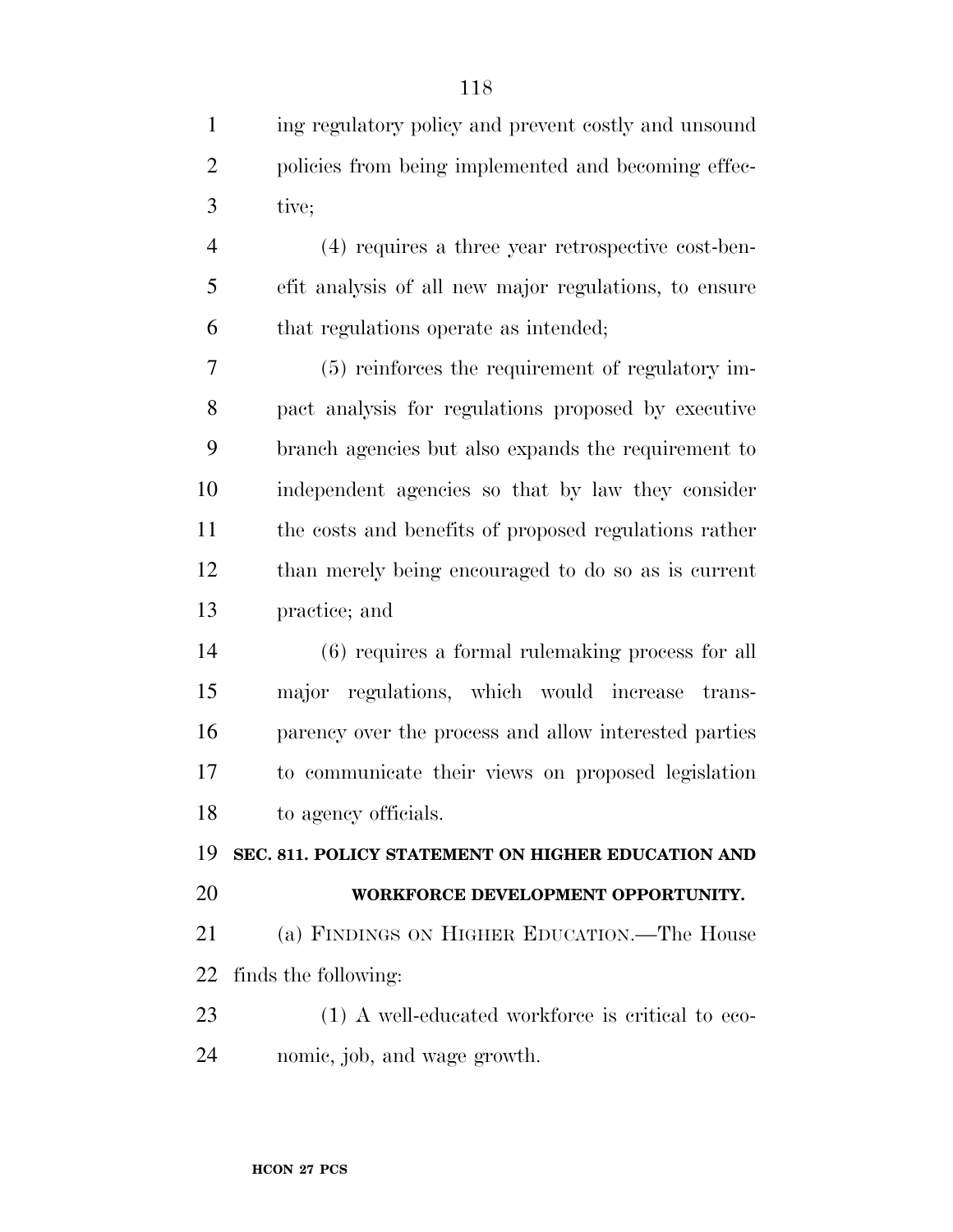| $\mathbf{1}$   | (2) Roughly 20 million students are enrolled in       |
|----------------|-------------------------------------------------------|
| $\overline{2}$ | American colleges and universities.                   |
| 3              | (3) Over the past decade, tuition and fees have       |
| $\overline{4}$ | been growing at an unsustainable rate. Between the    |
| 5              | 2004–2005 Academic Year and the 2014–2015 Aca-        |
| 6              | demic Year-                                           |
| 7              | (A) published tuition and fees at public 4-           |
| 8              | year colleges and universities increased at an        |
| 9              | average rate of 3.5 percent per year above the        |
| 10             | rate of inflation;                                    |
| 11             | (B) published tuition and fees at public              |
| 12             | two-year colleges and universities increased at       |
| 13             | an average rate of 2.5 percent per year above         |
| 14             | the rate of inflation; and                            |
| 15             | (C) published tuition and fees at private             |
| 16             | nonprofit 4-year colleges and universities in-        |
| 17             | creased at an average rate of 2.2 percent per         |
| 18             | year above the rate of inflation.                     |
| 19             | (4) Federal financial aid for higher education        |
| 20             | has also seen a dramatic increase. The portion of the |
| 21             | Federal student aid portfolio composed of Direct      |
| 22             | Loans, Federal Family Education Loans, and Per-       |
| 23             | kins Loans with outstanding balances grew by 119      |
| 24             | percent between fiscal year 2007 and fiscal year      |
| 25             | 2014.                                                 |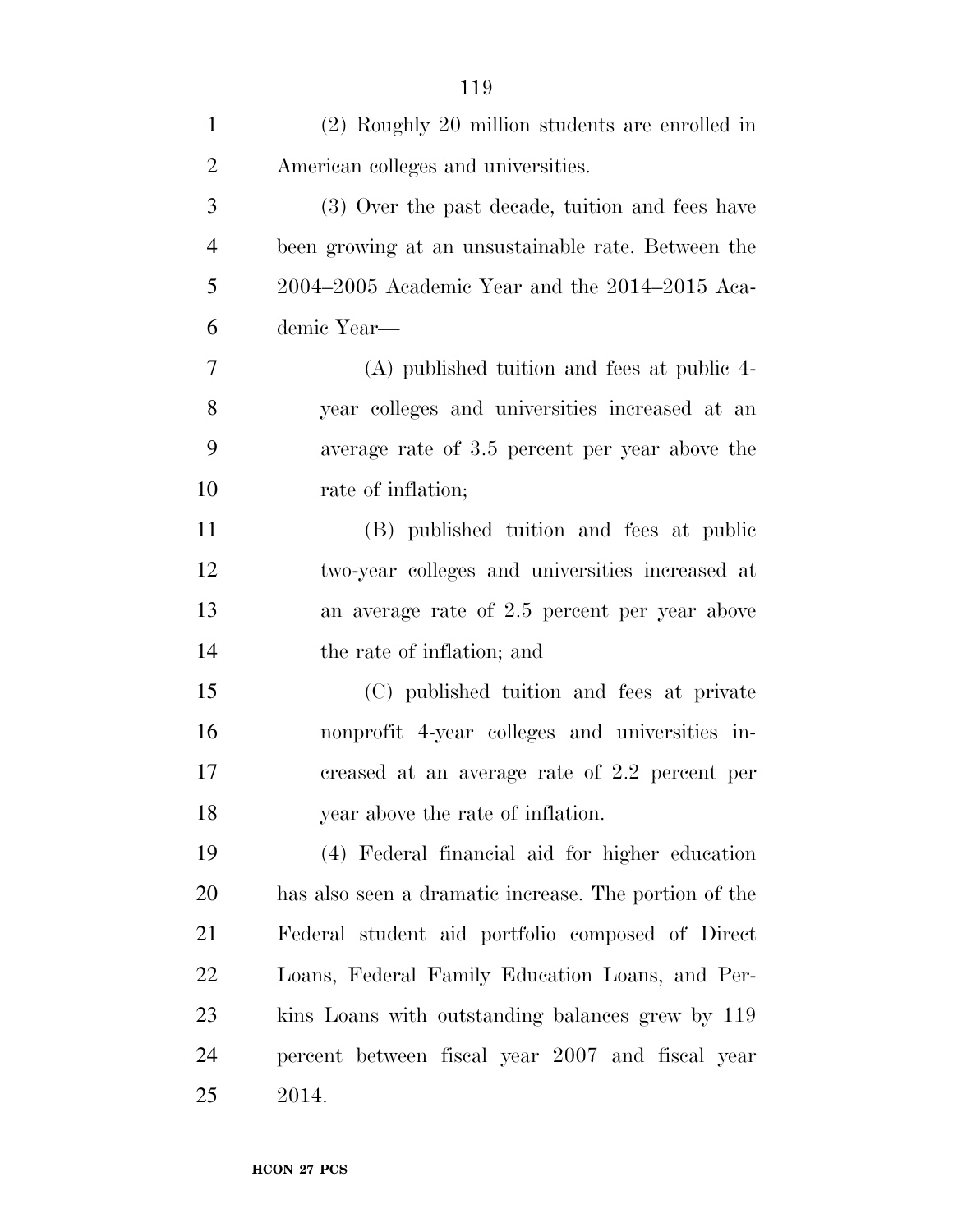(5) This spending has failed to make college more affordable.

 (6) In his 2012 State of the Union Address, President Obama noted: ''We can't just keep sub- sidizing skyrocketing tuition; we'll run out of money''.

 (7) American students are chasing ever-increas- ing tuition with ever-increasing debt. According to the Federal Reserve Bank of New York, student debt now stands at nearly \$1.2 trillion. This makes student loans the second largest balance of consumer debt, after mortgage debt.

 (8) Students are carrying large debt loads and too many fail to complete college or end up default- ing on these loans due to their debt burden and a weak economy and job market.

 (9) Based on estimates from the Congressional Budget Office, the Pell Grant Program will face a fiscal shortfall beginning in fiscal year 2017 and continuing in each subsequent year in the current budget window.

 (10) Failing to address these problems will jeopardize access and affordability to higher edu-cation for America's young people.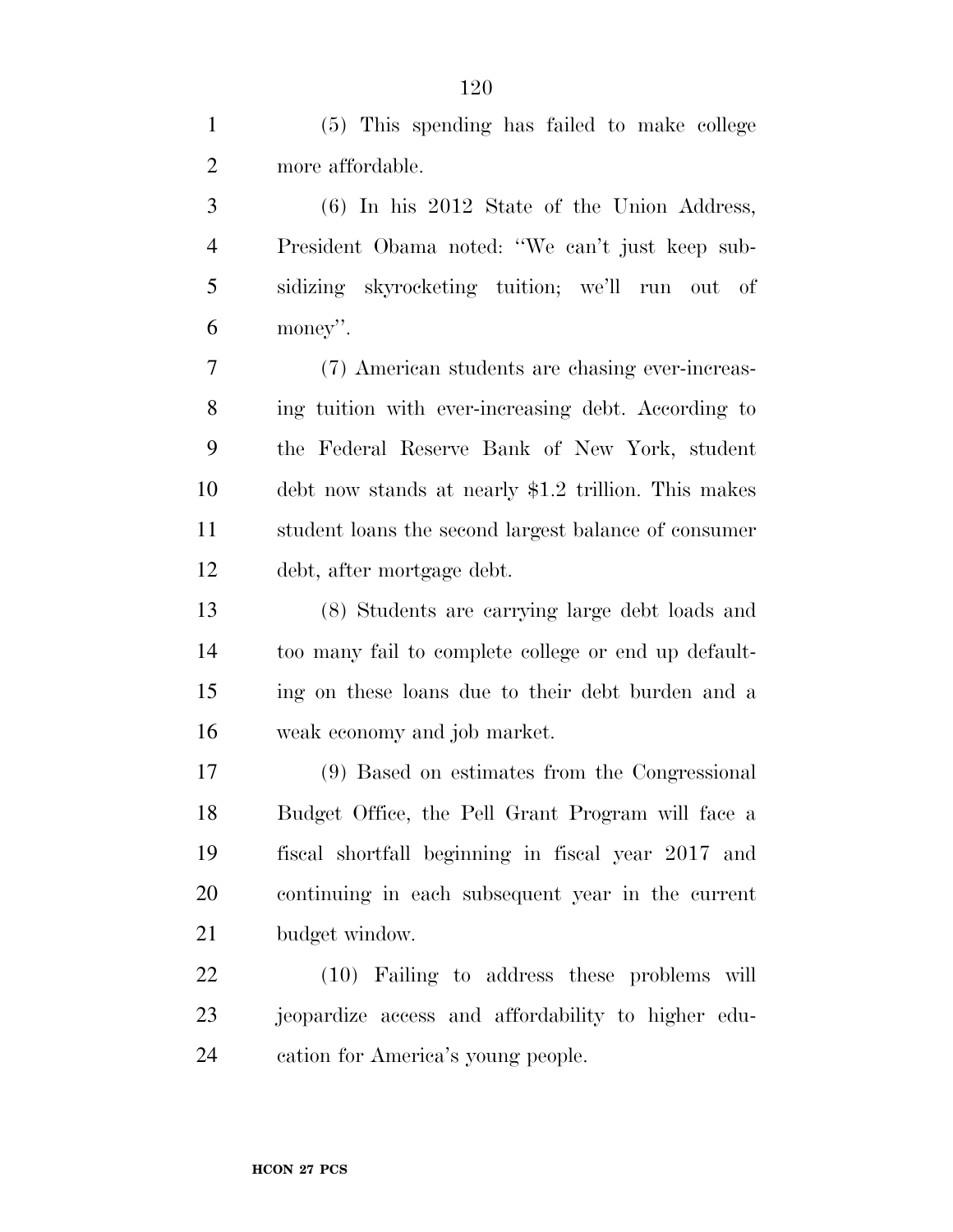(b) POLICY ON HIGHER EDUCATION AFFORD- ABILITY.—It is the policy of this resolution to address the root drivers of tuition inflation, by— (1) targeting Federal financial aid to those most in need; (2) streamlining programs that provide aid to make them more effective; (3) maintaining the maximum Pell grant award level at \$5,775 in each year of the budget window; and (4) removing regulatory barriers in higher edu- cation that act to restrict flexibility and innovative teaching, particularly as it relates to non-traditional models such as online coursework and competency- based learning. (c) FINDINGS ON WORKFORCE DEVELOPMENT.—The House finds the following: (1) 8.7 million Americans are currently unem- ployed. (2) Despite billions of dollars in spending, those looking for work are stymied by a broken workforce development system that fails to connect workers with assistance and employers with trained per-sonnel.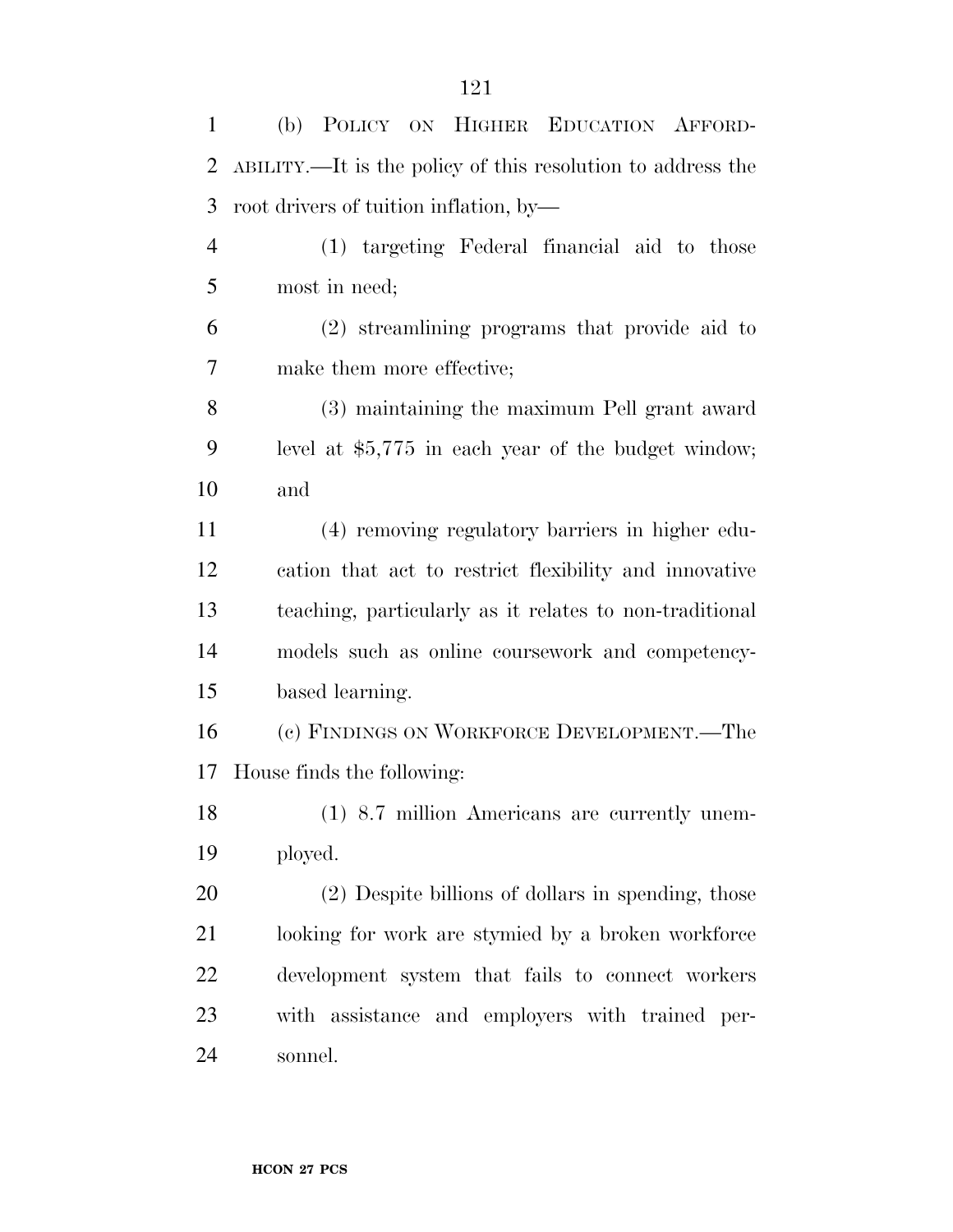| $\mathbf{1}$   | (3) The House Education and Workforce Com-                   |
|----------------|--------------------------------------------------------------|
| $\overline{2}$ | mittee successfully consolidated 15 job training pro-        |
| 3              | grams in the recently enacted Workforce Innovation           |
| $\overline{4}$ | and Opportunity Act.                                         |
| 5              | (d) POLICY ON WORKFORCE DEVELOPMENT.—It is                   |
| 6              | the policy of this resolution to address the failings in the |
| 7              | current workforce development system, by-                    |
| 8              | (1) further streamlining and consolidating Fed-              |
| 9              | eral job training programs; and                              |
| 10             | (2) empowering states with the flexibility to tai-           |
| 11             | lor funding and programs to the specific needs of            |
| 12             | their workforce, including the development of career         |
| 13             | scholarships.                                                |
| 14             | SEC. 812. POLICY STATEMENT ON DEPARTMENT OF VET-             |
| 15             | <b>ERANS AFFAIRS.</b>                                        |
| 16             | (a) FINDINGS.—The House finds the following:                 |
| 17             | (1) For years, there has been serious concern                |
| 18             | regarding the Department of Veterans Affairs (VA)            |
| 19             | bureaucratic mismanagement and continuous failure            |
| 20             | to provide veterans timely access to health care and         |
| 21             | benefits.                                                    |
| 22             | $(2)$ In 2014, reports started breaking across the           |
| 23             | Nation that VA medical centers were manipulating             |
| 24             | wait-list documents to hide long delays veterans were        |
| 25             | facing to receive health care. The VA hospital scan-         |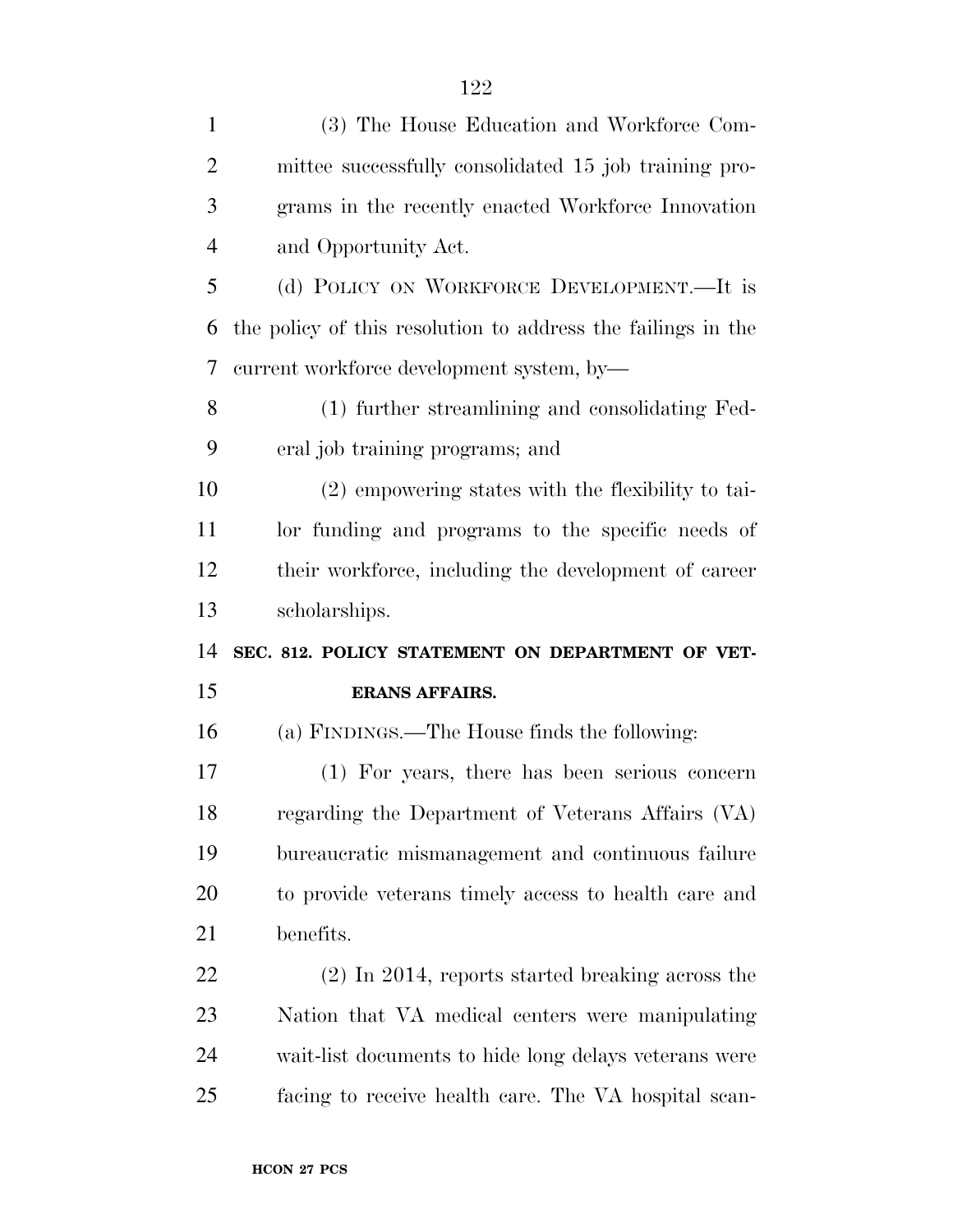| $\mathbf{1}$   | dal led to the immediate resignation of then-Sec-        |
|----------------|----------------------------------------------------------|
| $\overline{2}$ | retary of Veterans Affairs Eric K. Shinseki.             |
| 3              | $(3)$ In 2015, for the first time ever, VA health        |
| 4              | care was added to the "high-risk" list of the Govern-    |
| 5              | ment Accountability Office (GAO), due to manage-         |
| 6              | ment and oversight failures that have directly re-       |
| 7              | sulted in risks to the timeliness, cost-effectiveness,   |
| 8              | and quality of health care.                              |
| 9              | (4) In response to the scandal, the House Com-           |
| 10             | mittee on Veterans' Affairs held several oversight       |
| 11             | hearings and ultimately enacted the Veterans' Ac-        |
| 12             | cess, Choice and Accountability Act of 2014              |
| 13             | $(VACAA)$ (Public Law 113–146) to address these          |
| 14             | problems. VACAA provided \$15 billion in emergency       |
| 15             | resources to fund internal health care needs within      |
| 16             | the department and provided veterans enhanced ac-        |
| 17             | cess to private-sector health care under the new Vet-    |
| 18             | erans Choice Program.                                    |
| 19             | (b) POLICY ON THE DEPARTMENT OF VETERANS AF-             |
| 20             | FAIRS.—This budget supports the continued oversight ef-  |
| 21             | forts by the House Committee on Veterans' Affairs to en- |
| 22             | sure the VA is not only transparent and accountable, but |

 also successful in achieving its goals in providing timely health care and benefits to America's veterans. The Budg-et Committee will continue to closely monitor the VA's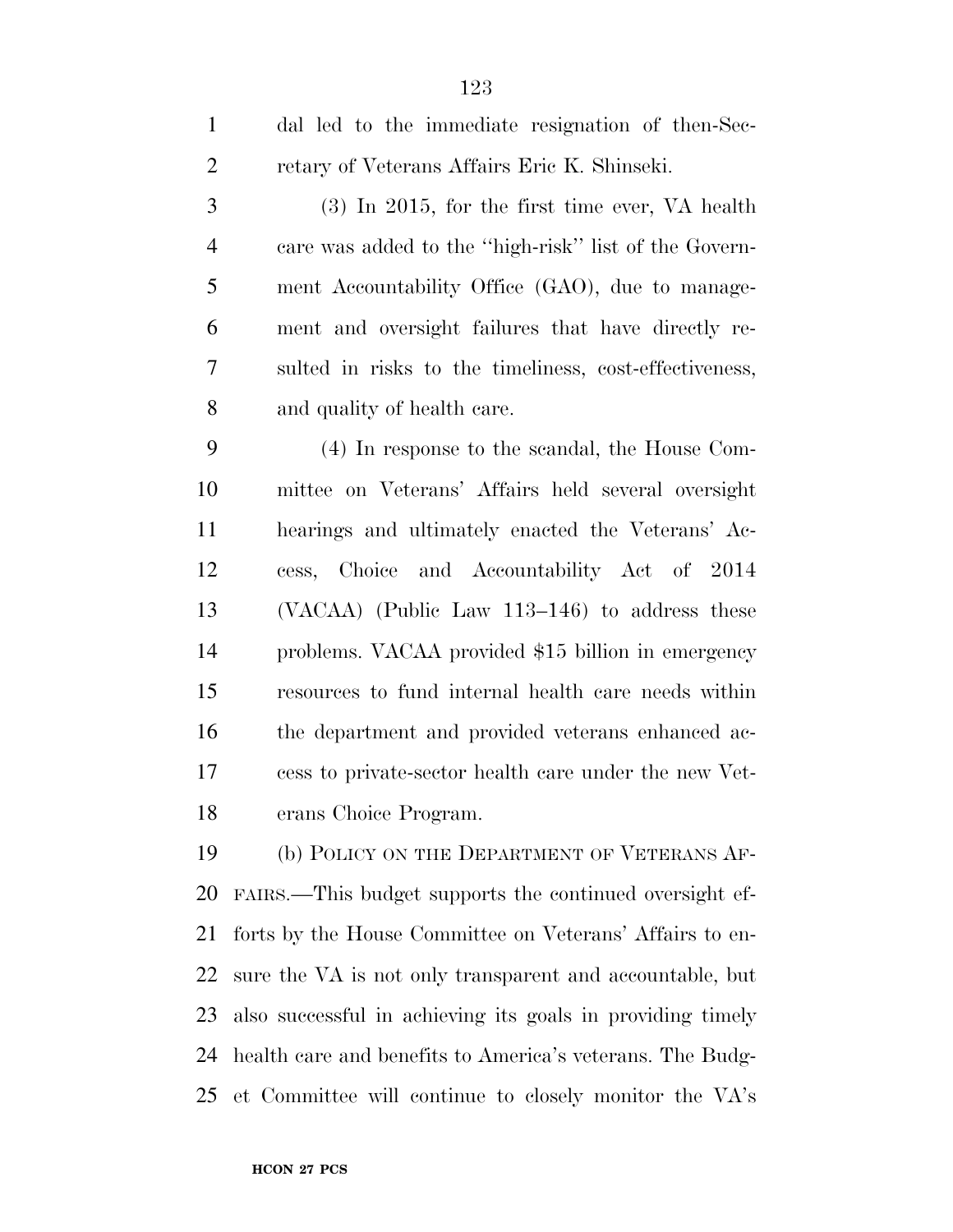progress to ensure resources provided by Congress are suf- ficient and efficiently used to provide needed benefits and services to veterans.

# **SEC. 813. POLICY STATEMENT ON FEDERAL ACCOUNTING METHODOLOGIES.**

(a) FINDINGS.—The House finds the following:

 (1) Given the thousands of Federal programs and trillions of dollars the Federal Government spends each year, assessing and accounting for Fed- eral fiscal activities and liabilities is a complex un-dertaking.

 (2) Current methods of accounting leave much to be desired in capturing the full scope of govern- ment and in presenting information in a clear and compelling way that illuminates the best options going forward.

 (3) Most fiscal analysis produced by the Con- gressional Budget Office (CBO) is conducted over a relatively short time horizon: 10 or 25 years. While this time frame is useful for most purposes, it fails to consider the fiscal consequences over the longer term.

 (4) Additionally, current accounting method-ology does not provide an analysis of how the Fed-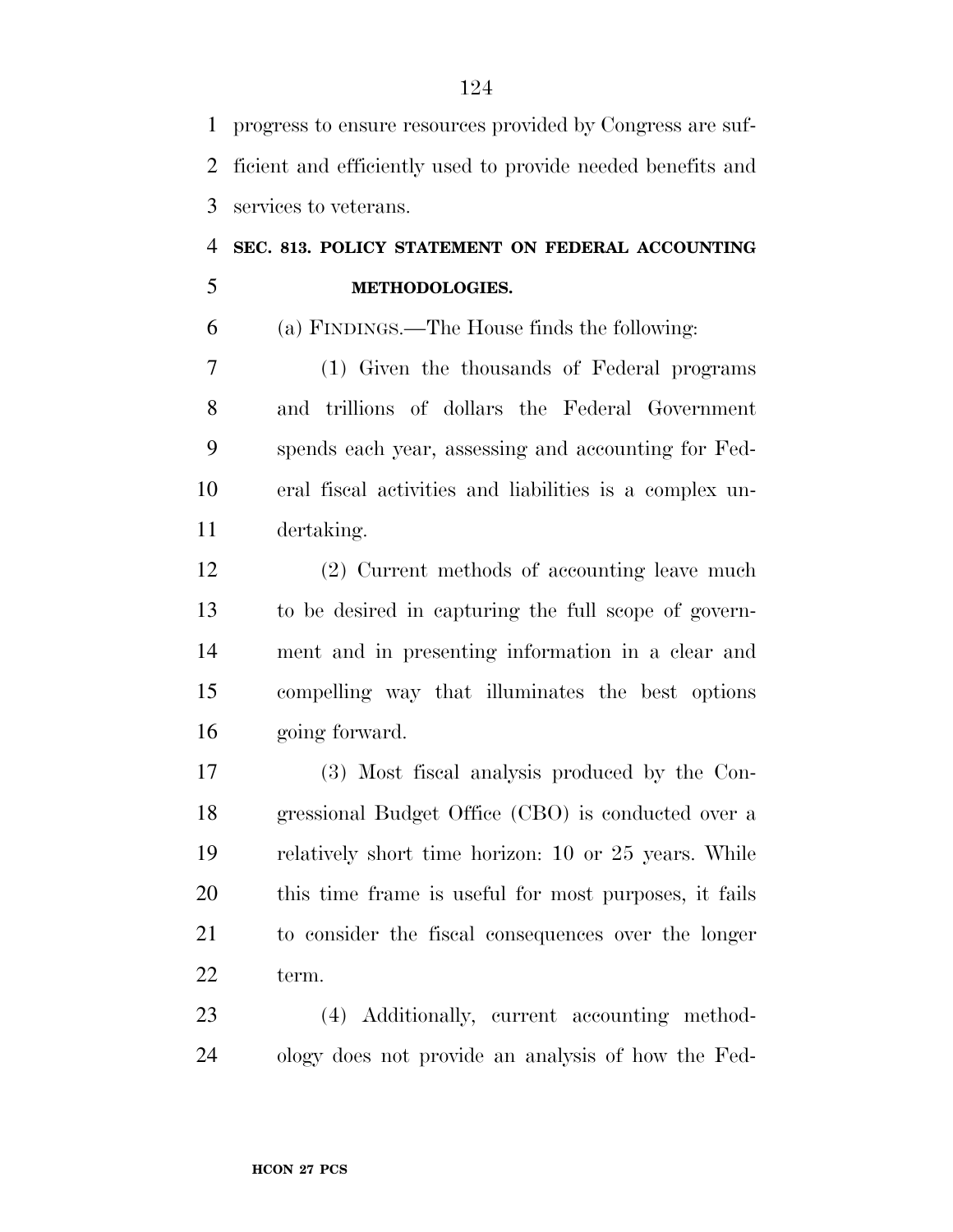| $\mathbf{1}$   | eral Government's fiscal situation over the long run |
|----------------|------------------------------------------------------|
| $\overline{2}$ | affects Americans of various age cohorts.            |
| 3              | (5) Another consideration is how Federal pro-        |
| $\overline{4}$ | grams should be accounted for. The "accrual meth-    |
| 5              | od" of accounting records revenue when it is earned  |
| 6              | and expenses when they are incurred, while the       |
| 7              | "cash method" records revenue and expenses when      |
| 8              | cash is actually paid or received.                   |
| 9              | (6) The Federal budget accounts for most pro-        |
| 10             | grams using eash accounting. Some programs, how-     |
| 11             | ever, particularly loan and loan guarantee programs, |
| 12             | are accounted for using accrual methods.             |
| 13             | (7) GAO has indicated that accrual accounting        |
| 14             | may provide a more accurate estimation of the Fed-   |
| 15             | eral Government's liabilities than eash accounting   |
| 16             | for some programs specifically those that provide    |
| 17             | some form of insurance.                              |
| 18             | $(8)$ Where accrual accounting is used, it is al-    |
| 19             | most exclusively calculated by CBO according to the  |
| 20             | methodology outlined in the Federal Credit Reform    |
| 21             | Act of 1990 (FCRA). CBO uses fair value method-      |
| 22             | ology instead of FCRA to measure the cost of         |
| 23             | Fannie Mae and Freddie Mac, for example.             |
| 24             | (9) FCRA methodology, however, understates           |
| 25             | the risk and thus the true cost of Federal programs. |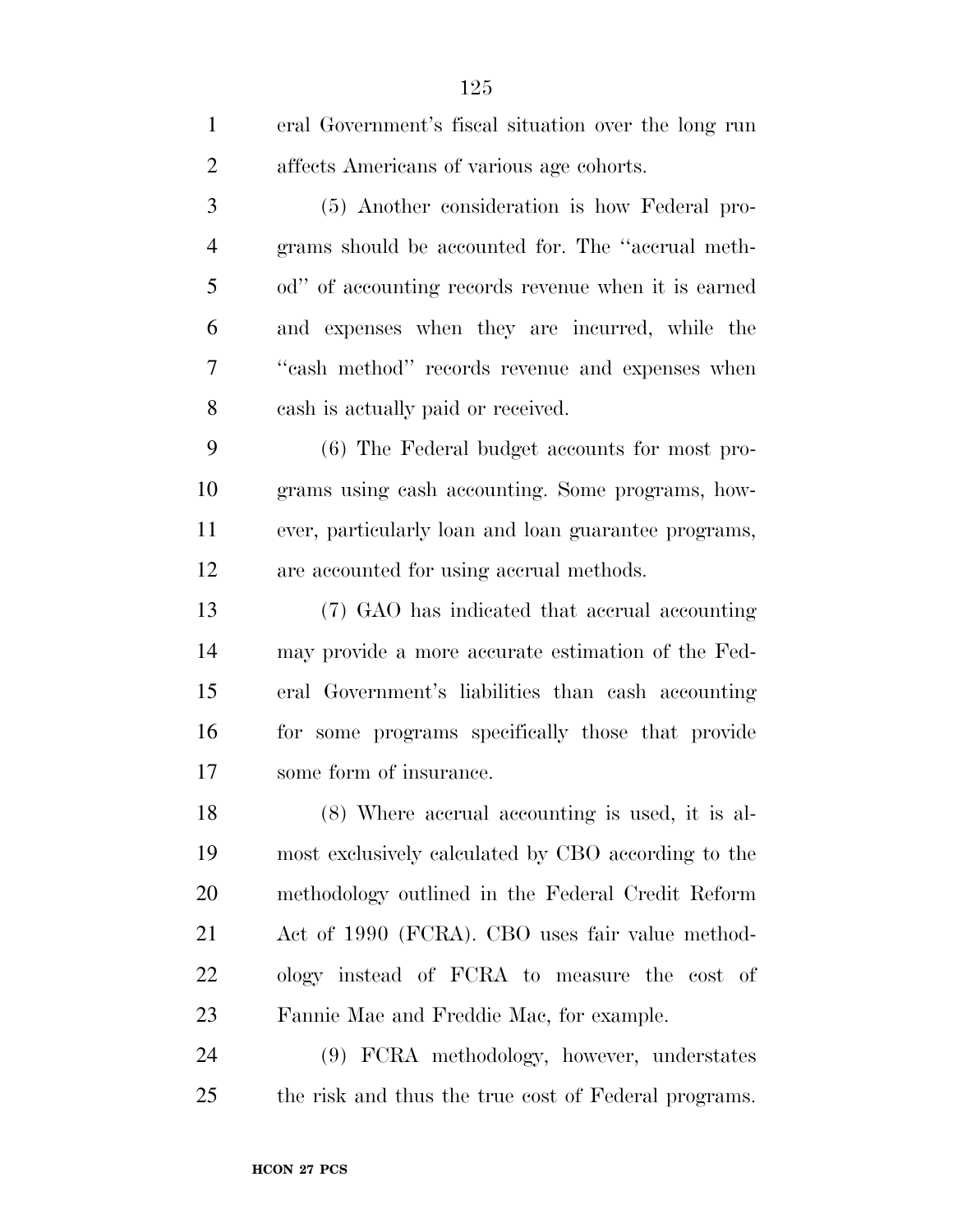An alternative is fair value methodology, which uses discount rates that incorporate the risk inherent to the type of liability being estimated in addition to Treasury discount rates of the proper maturity length.

 (10) The Congressional Budget Office has con- cluded that ''adopting a fair-value approach would provide a more comprehensive way to measure the costs of Federal credit programs and would permit more level comparisons between those costs and the costs of other forms of federal assistance'' than the current approach under FCRA.

 (b) POLICY ON FEDERAL ACCOUNTING METHODOLO- GIES.—It is the policy of this resolution that Congress should, in consultation with the Congressional Budget Of- fice and the public affected by Federal budgetary choices, adopt Government-wide reforms of budget and accounting practices so the American people and their representatives can more readily understand the fiscal situation of the Government of the United States and the options best suited to improving it. Such reforms may include but should not be limited to the following:

 (1) Providing additional metrics to enhance our current analysis by considering our fiscal situation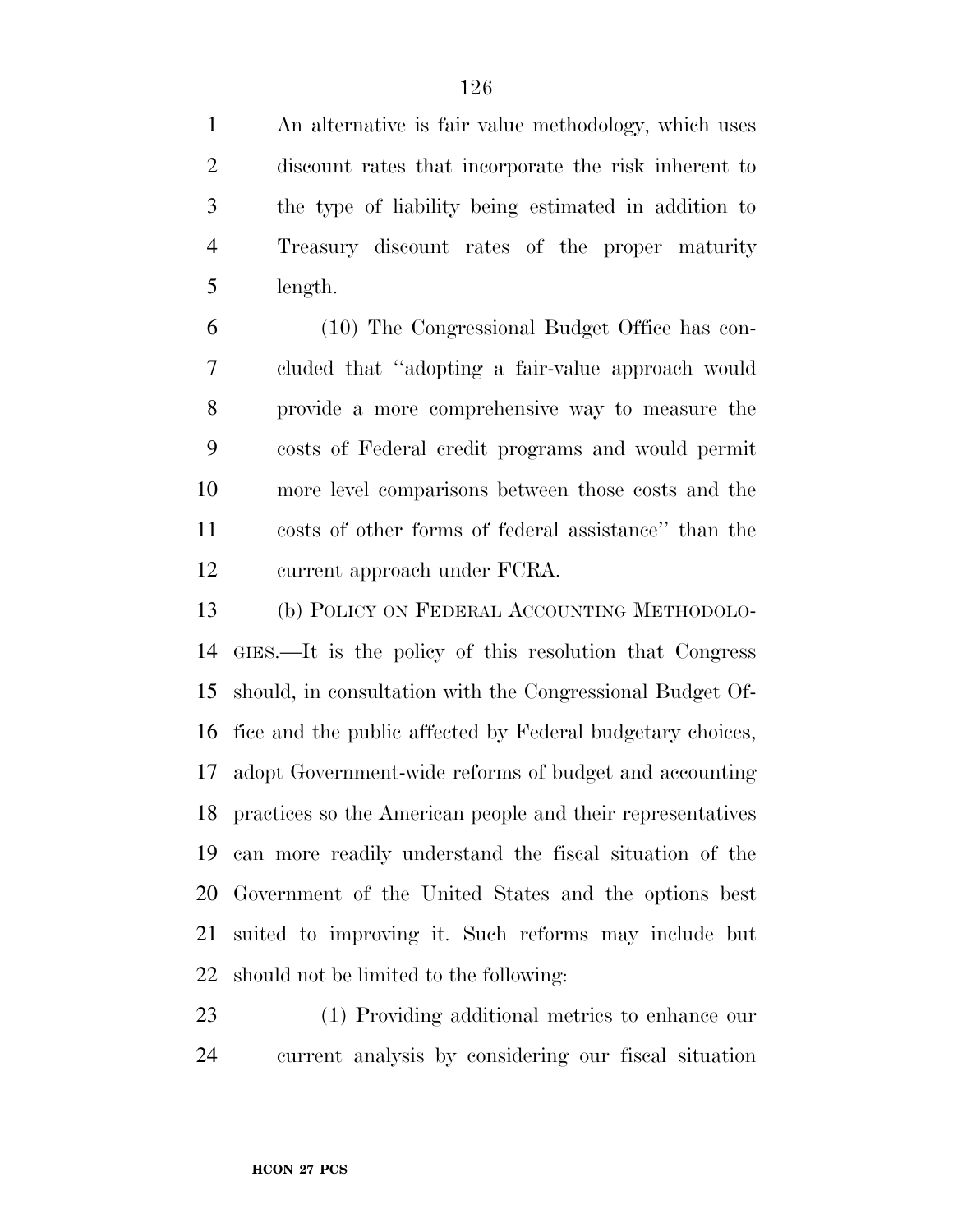| $\mathbf{1}$   | comprehensively, over an extended time horizon, and    |
|----------------|--------------------------------------------------------|
| $\overline{2}$ | as it affects Americans of various age cohorts.        |
| 3              | (2) Expanding the use of accrual accounting            |
| $\overline{4}$ | where appropriate.                                     |
| 5              | (3) Accounting for certain Federal credit pro-         |
| 6              | grams using fair value accounting as opposed to the    |
| 7              | current approach under the Federal Credit Reform       |
| 8              | Act of 1990.                                           |
| 9              | SEC. 814. POLICY STATEMENT ON SCOREKEEPING FOR         |
| 10             | OUTYEAR BUDGETARY EFFECTS IN APPRO-                    |
| 11             | PRIATION ACTS.                                         |
| 12             | (a) FINDINGS.—The House finds the following:           |
| 13             | (1) Section 302 of the Congressional Budget            |
| 14             | Act of 1974 directs the Committee on the Budget to     |
| 15             | provide an allocation of budgetary resources to the    |
| 16             | Committee on Appropriations for the budget year        |
| 17             | covered by a concurrent resolution on the budget.      |
| 18             | (2) The allocation of budgetary resources pro-         |
| 19             | vided by the Committee on the Budget to the Com-       |
| 20             | mittee on Appropriations covers a period of one fis-   |
| 21             | cal year only, which is effective for the budget year. |
| 22             | (3) An appropriation Act, joint resolution,            |
| 23             | amendment thereto or conference report thereon         |
| 24             | may contain changes to programs that result in di-     |
| 25             | rect budgetary effects that occur beyond the budget    |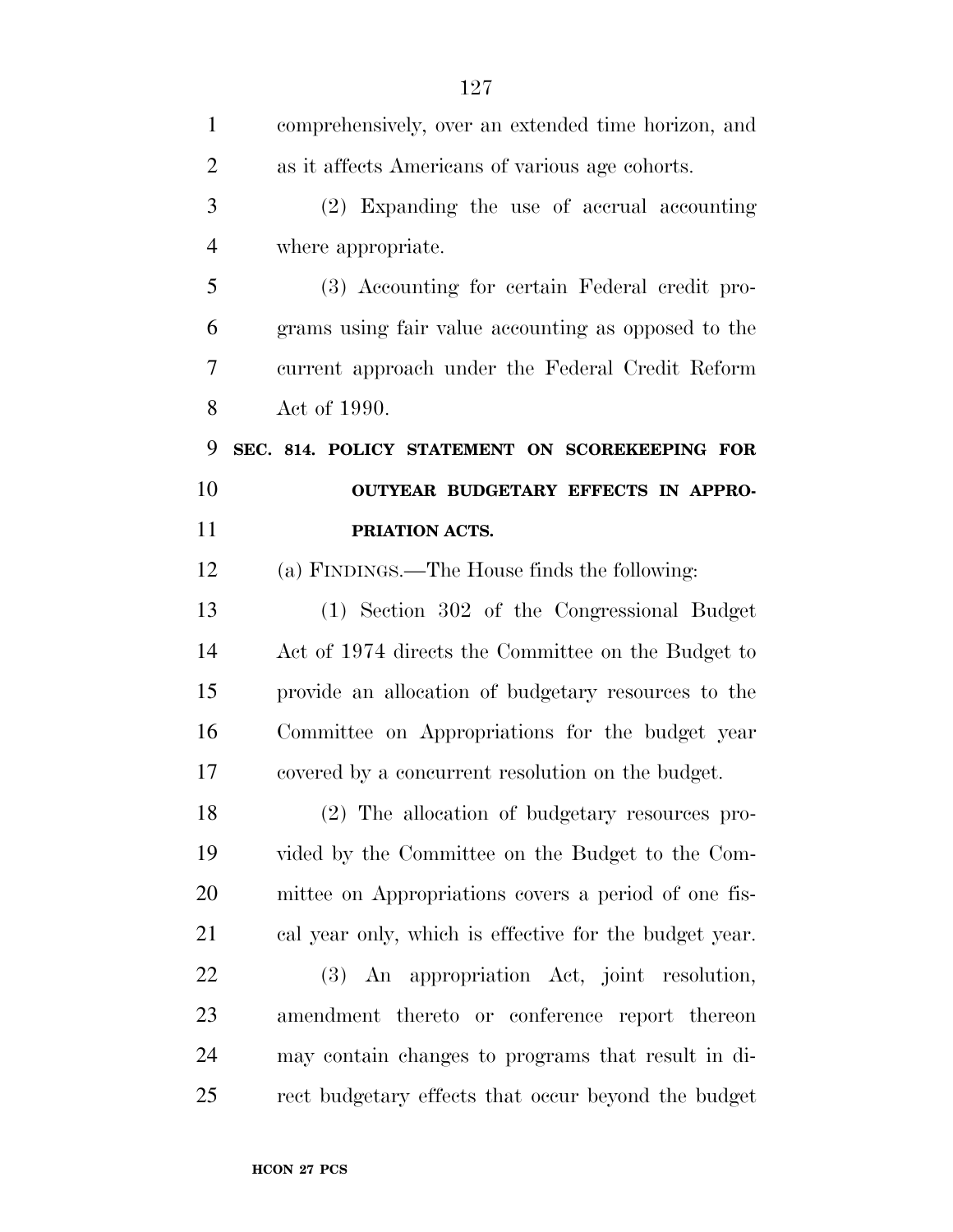year and beyond the period for which the allocation of budgetary resources provided by the Committee on the Budget is effective.

 (4) The allocation of budgetary resources pro- vided to the Committee on Appropriations does not currently anticipate or capture direct outyear budg-etary effects to programs.

 (5) Budget enforcement could be improved by capturing the direct outyear budgetary effects caused by appropriation Acts and using this infor- mation to determine the appropriate allocations of budgetary resources to the Committee on Appropria- tions when considering future concurrent resolutions on the budget.

 (b) POLICY STATEMENT.—It is the policy of the House of Representatives to more effectively allocate budgetary resources and accurately enforce budget targets by agreeing to a procedure by which the Committee on the Budget should consider the direct outyear budgetary effects of changes to mandatory programs enacted in ap- propriations bills, joint resolutions, amendments thereto or conference reports thereon when setting the allocation of budgetary resources for the Committee on Appropria- tions in a concurrent resolution on the budget. The rel-evant committees of jurisdiction are directed to consult on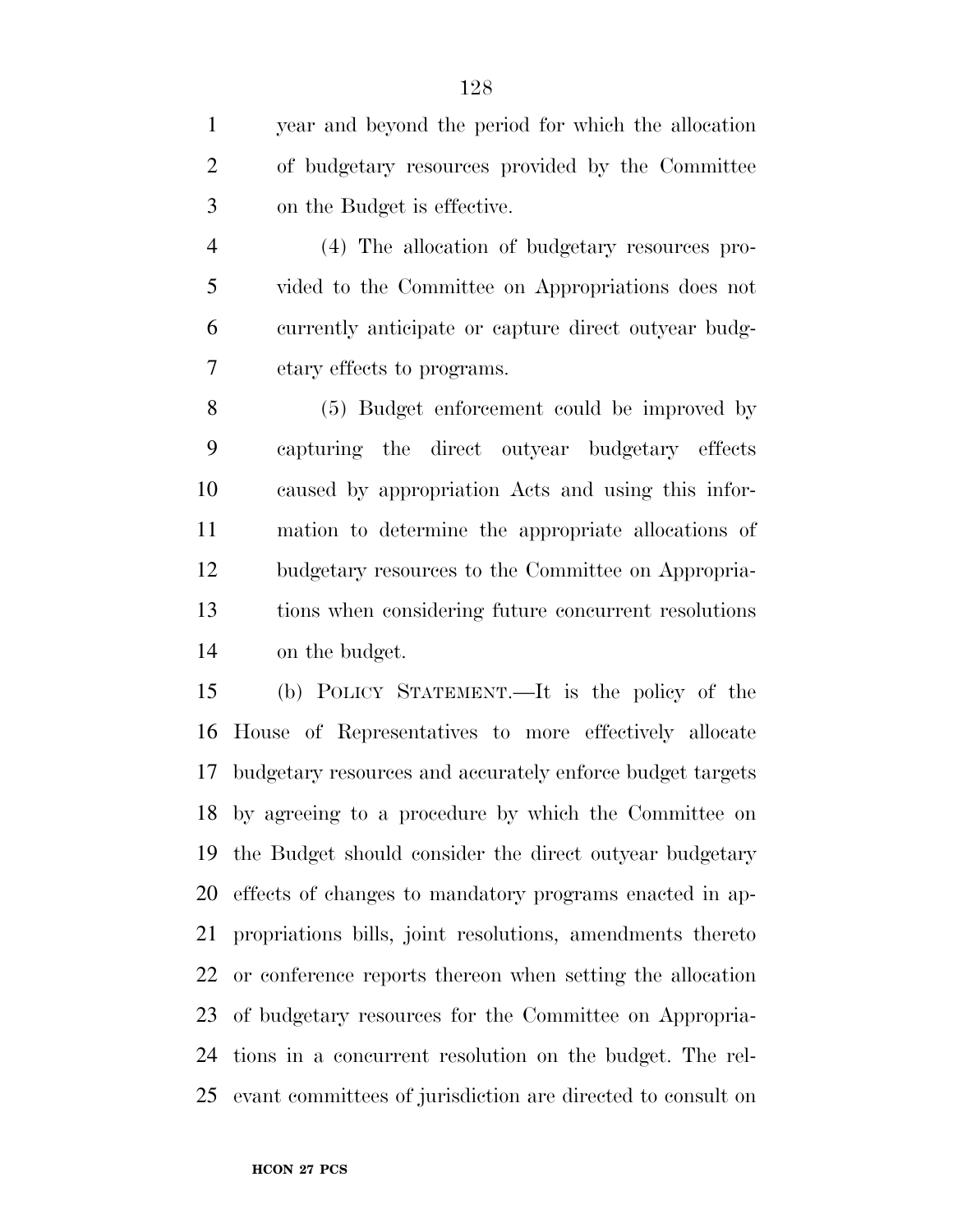| $\mathbf{1}$   | a procedure during fiscal year 2016 and include rec-     |
|----------------|----------------------------------------------------------|
| $\overline{2}$ | ommendations for implementing such procedure in the fis- |
| 3              | cal year 2017 concurrent resolution on the budget.       |
| 4              | SEC. 815. POLICY STATEMENT ON REDUCING UNNECES-          |
| 5              | SARY, WASTEFUL, AND UNAUTHORIZED                         |
| 6              | SPENDING.                                                |
| 7              | (a) FINDINGS.—The House finds the following:             |
| 8              | (1) The Government Accountability Office                 |
| 9              | (GAO) is required by law to identify examples of         |
| 10             | waste, duplication, and overlap in Federal programs,     |
| 11             | and has so identified dozens of such examples.           |
| 12             | (2) In its report to Congress on Government              |
| 13             | Efficiency and Effectiveness, the Comptroller Gen-       |
| 14             | eral has stated that addressing the identified waste,    |
| 15             | duplication, and overlap in Federal programs could       |
| 16             | "lead to tens of billions of dollars of additional sav-  |
| 17             | ings.".                                                  |
| 18             | $(3)$ In 2011, 2012, 2013, and 2014 the GAO              |
| 19             | issued reports showing excessive duplication and re-     |
| 20             | dundancy in Federal programs including—                  |
| 21             | (A) two hundred nine Science, Technology,                |
| 22             | Engineering, and Mathematics education pro-              |
| 23             | grams in 13 different Federal agencies at a cost         |
| 24             | of \$3 billion annually;                                 |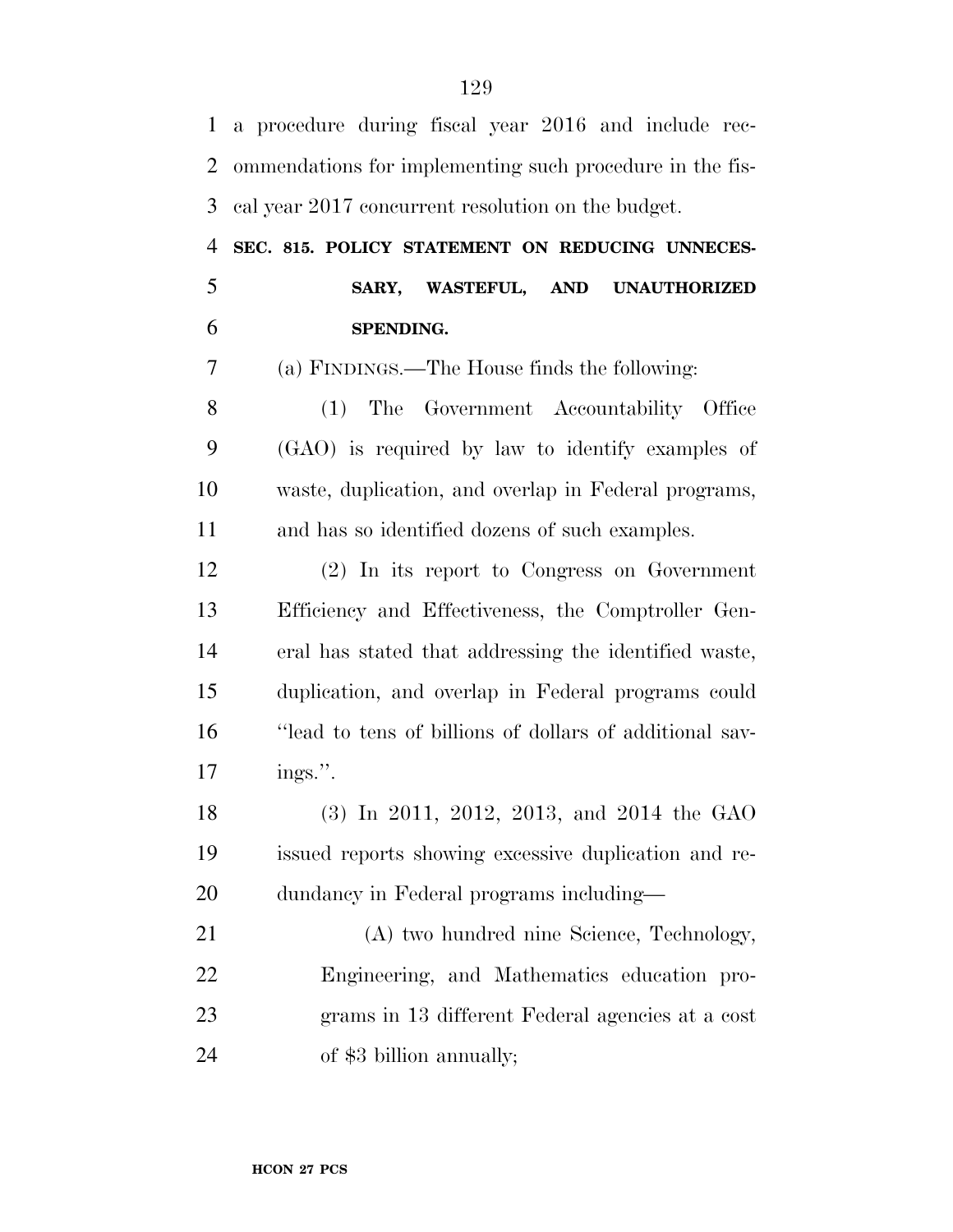| $\mathbf{1}$   | (B) two hundred separate Department of                |
|----------------|-------------------------------------------------------|
| $\overline{2}$ | Justice crime prevention and victim services          |
| 3              | grant programs with an annual cost of \$3.9 bil-      |
| $\overline{4}$ | lion in $2010$ ;                                      |
| 5              | (C) twenty different Federal entities ad-             |
| 6              | minister 160 housing programs and other forms         |
| $\overline{7}$ | of Federal assistance for housing with a total        |
| 8              | cost of $$170$ billion in 2010;                       |
| 9              | (D) seventeen separate Homeland Security              |
| 10             | preparedness grant programs that spent \$37           |
| 11             | billion between fiscal years 2011 and 2012;           |
| 12             | (E) fourteen grant and loan programs, and             |
| 13             | three tax benefits to reduce diesel emissions;        |
| 14             | (F) ninety-four different initiatives run by          |
| 15             | 11 different agencies to encourage "green build-      |
| 16             | ing" in the private sector; and                       |
| 17             | (G) twenty-three agencies implemented ap-             |
| 18             | proximately 670 renewable energy initiatives in       |
| 19             | fiscal year 2010 at a cost of nearly \$15 billion.    |
| 20             | (4) The Federal Government spends more than           |
| 21             | \$80 billion each year for approximately 1,400 infor- |
| 22             | mation technology investments. GAO has identified     |
| 23             | broad acquisition failures, waste, and unnecessary    |
| 24             | duplication in the Government's information tech-     |
| 25             | nology infrastructure. experts have estimated that    |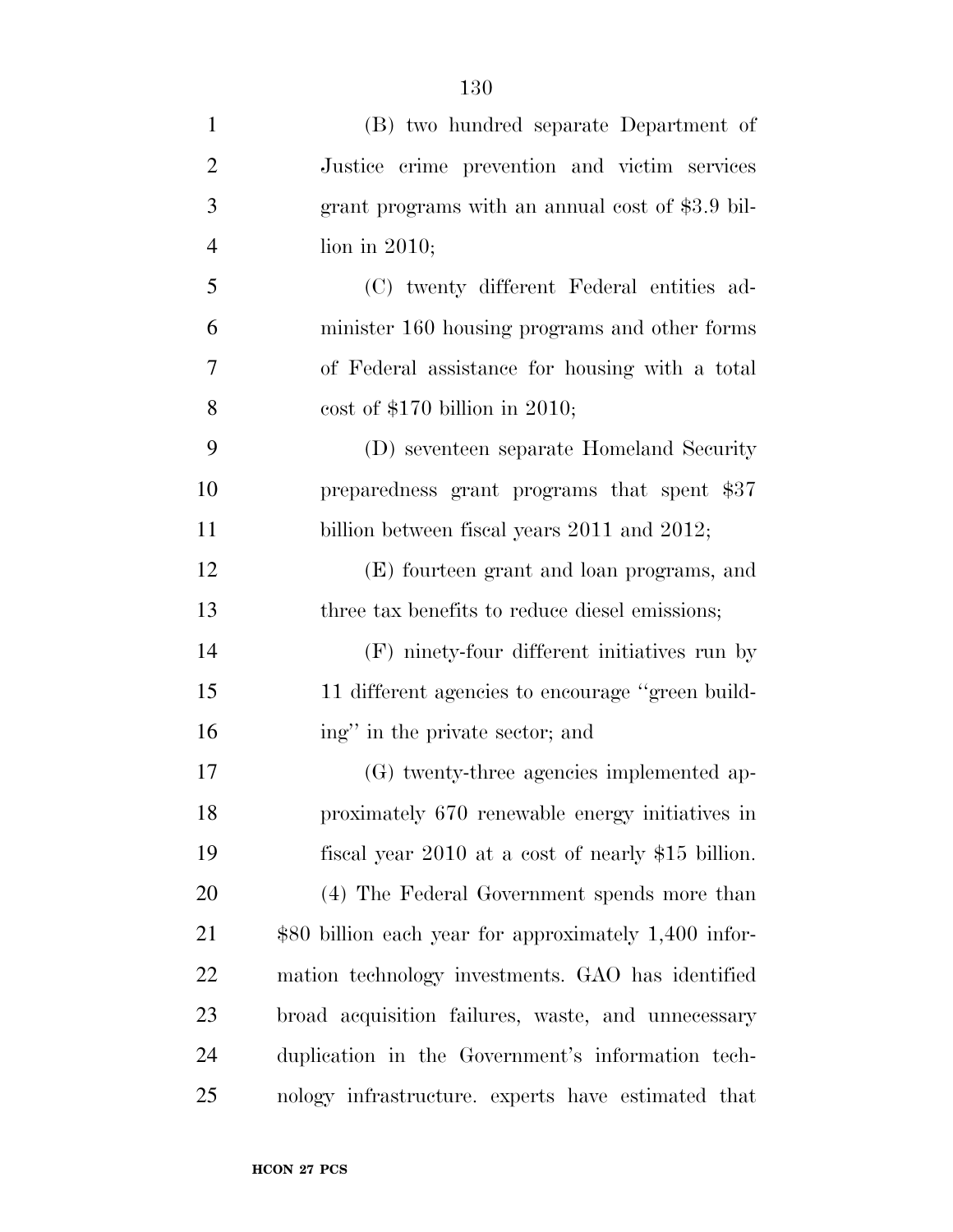eliminating these problems could save 25 percent or  $2 \qquad $20 \text{ billion.}$ 

 (5) GAO has identified strategic sourcing as a potential source of spending reductions. In 2011 GAO estimated that saving 10 percent of the total or all Federal procurement could generate more than \$50 billion in savings annually.

 (6) Federal agencies reported an estimated \$106 billion in improper payments in fiscal year 2013.

 (7) Under clause 2 of rule XI of the Rules of the House of Representatives, each standing com- mittee must hold at least one hearing during each 120 day period following its establishment on waste, fraud, abuse, or mismanagement in Government pro-grams.

 (8) According to the Congressional Budget Of- fice, by fiscal year 2015, 32 laws will expire, possibly resulting in \$693 billion in unauthorized appropria- tions. Timely reauthorizations of these laws would ensure assessments of program justification and ef-fectiveness.

 (9) The findings resulting from congressional oversight of Federal Government programs should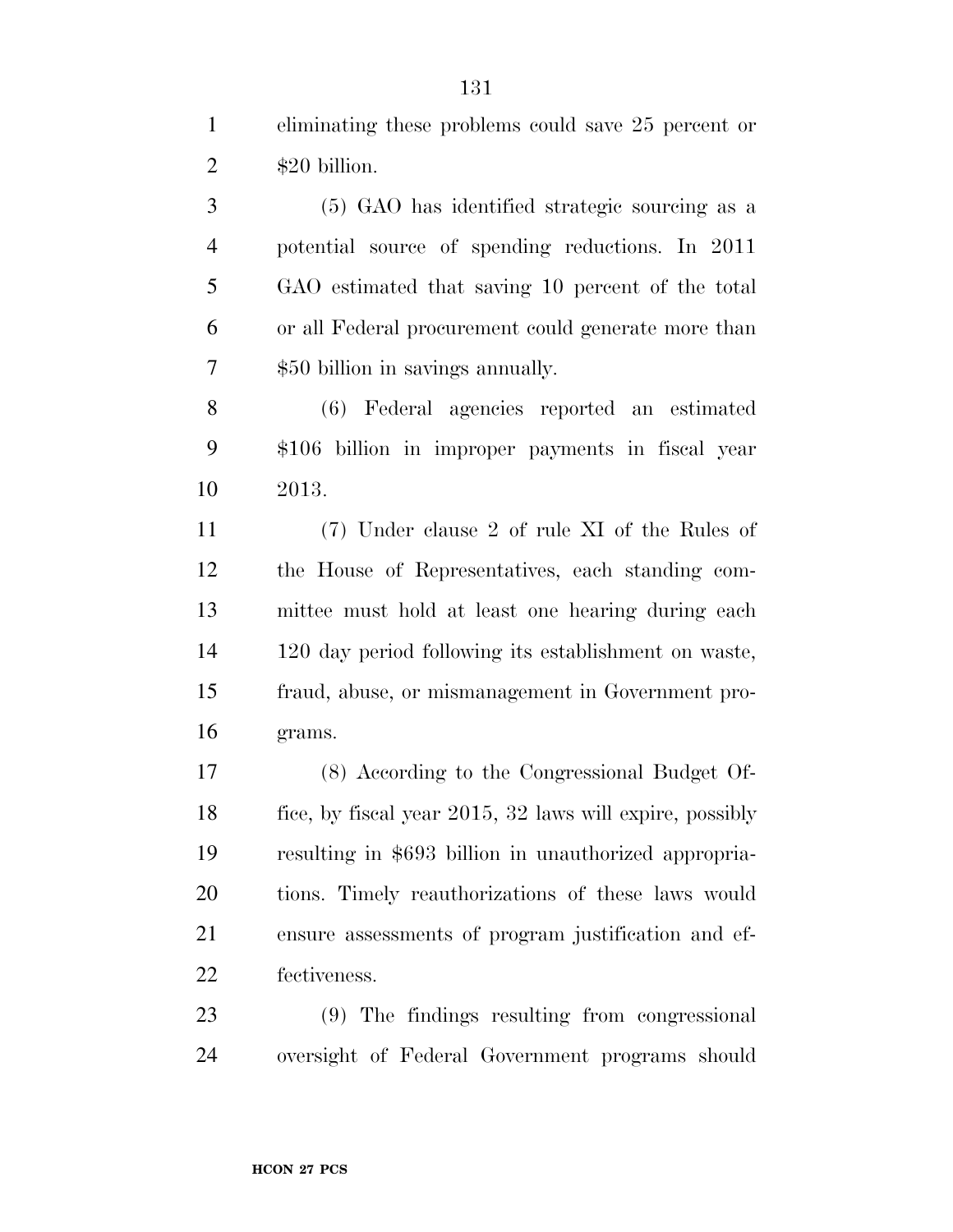result in programmatic changes in both authorizing statutes and program funding levels. (b) POLICY ON REDUCING UNNECESSARY, WASTE- FUL, AND UNAUTHORIZED SPENDING.— (1) Each authorizing committee annually should include in its Views and Estimates letter re- quired under section 301(d) of the Congressional Budget Act of 1974 recommendations to the Com- mittee on the Budget of programs within the juris- diction of such committee whose funding should be reduced or eliminated. (2) Committees of jurisdiction should review all unauthorized programs funded through annual ap- propriations to determine if the programs are oper- ating efficiently and effectively. (3) Committees should reauthorize those pro- grams that in the committees' judgment should con- tinue to receive funding. (4) For those programs not reauthorized by committees, the House of Representatives should en- force the limitations on funding such unauthorized programs in the House rules. If the strictures of the rules are deemed to be too rapid in prohibiting spending on unauthorized programs, then milder measures should be adopted and enforced until a re-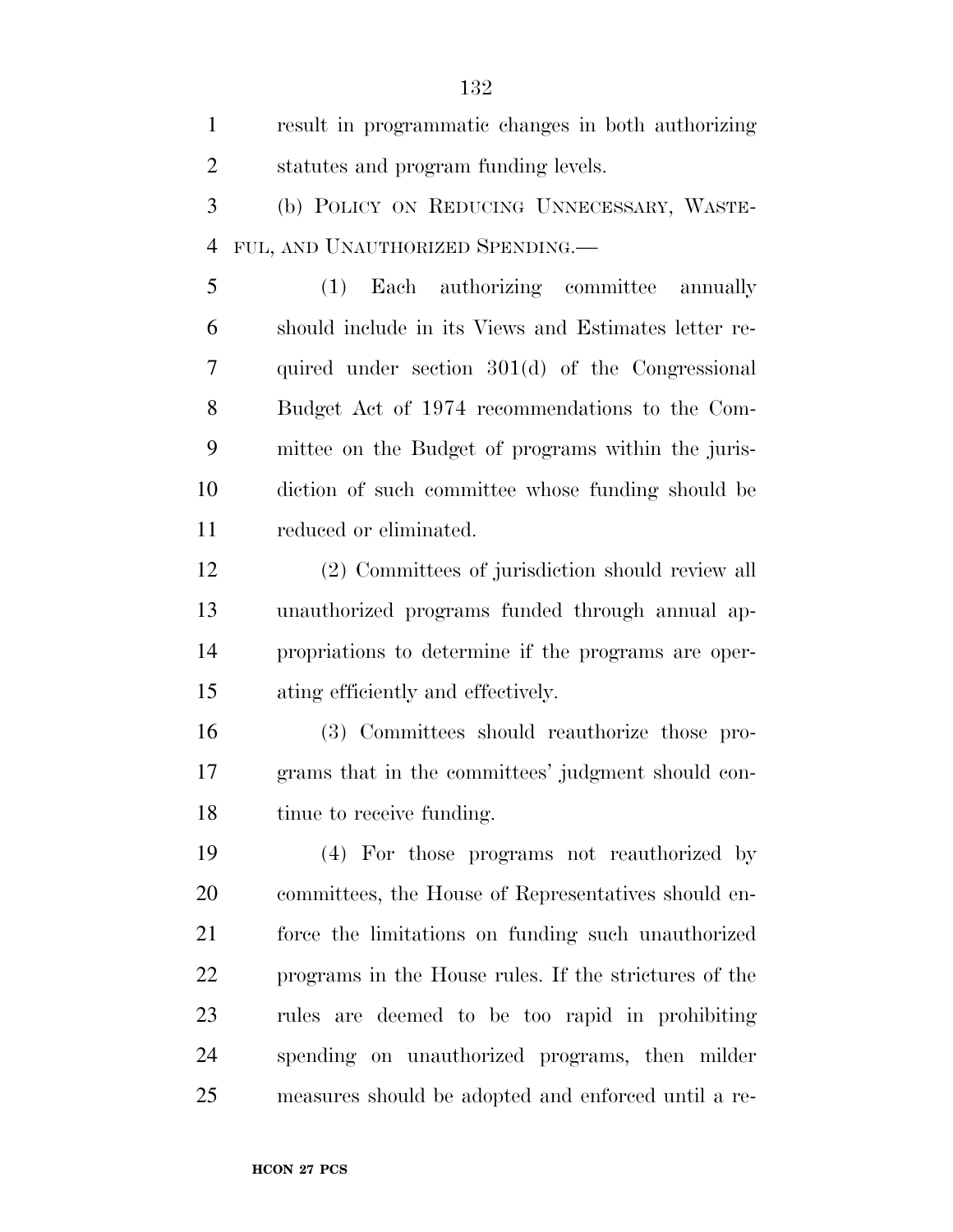| $\mathbf{1}$   | turn to the full prohibition of clause $2(a)(1)$ of rule |
|----------------|----------------------------------------------------------|
| $\overline{2}$ | XXI of the Rules of the House.                           |
| 3              | SEC. 816. POLICY STATEMENT ON DEFICIT REDUCTION          |
| $\overline{4}$ | THROUGH THE CANCELLATION OF UNOBLI-                      |
| 5              | <b>GATED BALANCES.</b>                                   |
| 6              | (a) FINDINGS.—The House finds the following:             |
| 7              | (1) According to the most recent estimate from           |
| 8              | the Office of Management and Budget, Federal             |
| 9              | agencies were expected to hold \$844 billion in unob-    |
| 10             | ligated balances at the close of fiscal year 2015.       |
| 11             | (2) These funds represent direct and discre-             |
| 12             | tionary spending previously made available by Con-       |
| 13             | gress that remains available for expenditure.            |
| 14             | (3) In some cases, agencies are granted funding          |
| 15             | and it remains available for obligation indefinitely.    |
| 16             | (4) The Congressional Budget and Impound-                |
| 17             | ment Control Act of 1974 requires the Office of          |
| 18             | Management and Budget to make funds available to         |
| 19             | agencies for obligation and prohibits the Administra-    |
| 20             | tion from withholding or cancelling unobligated          |
| 21             | funds unless approved by an Act of Congress.             |
| 22             | (5) Greater congressional oversight is required          |
| 23             | to review and identify potential savings from can-       |
| 24             | celing unobligated balances of funds that are no         |
| 25             | longer needed.                                           |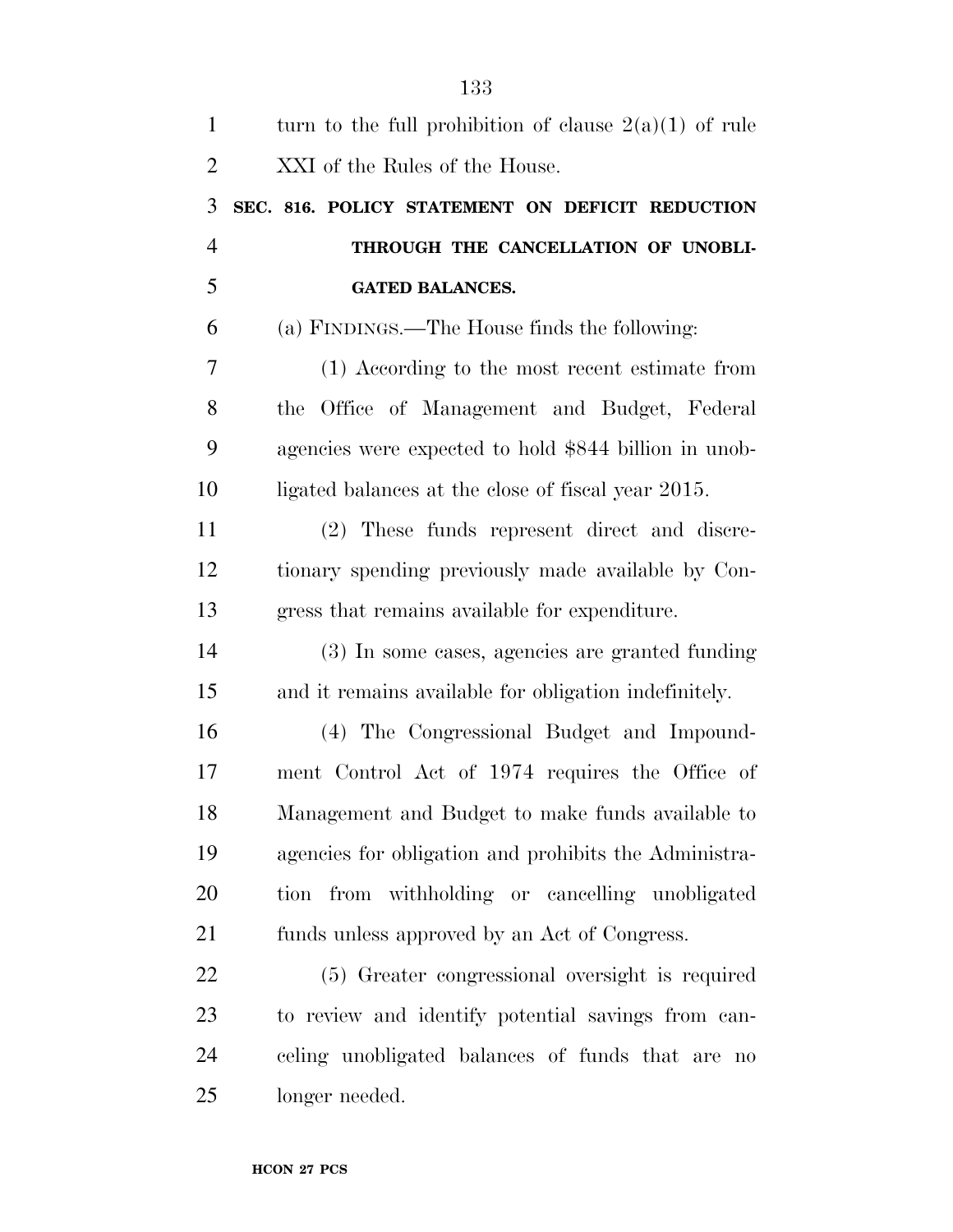(b) POLICY ON DEFICIT REDUCTION THROUGH THE CANCELLATION OF UNOBLIGATED BALANCES.—Congres- sional committees should through their oversight activities identify and achieve savings through the cancellation or rescission of unobligated balances that neither abrogate contractual obligations of the Government nor reduce or disrupt Federal commitments under programs such as So- cial Security, veterans' affairs, national security, and Treasury authority to finance the national debt.

 (c) DEFICIT REDUCTION.—Congress, with the assist- ance of the Government Accountability Office, the Inspec- tors General, and other appropriate agencies should con- tinue to make it a high priority to review unobligated bal-ances and identify savings for deficit reduction.

## **SEC. 817. POLICY STATEMENT ON AGENCY FEES AND SPENDING.**

(a) FINDINGS.—Congress finds the following:

 (1) A number of Federal agencies and organiza- tions have permanent authority to collect fees and other offsetting collections and to spend these col-lected funds.

 (2) The total amount of offsetting fees and off- setting collections is estimated by the Office of Man- agement and Budget to be \$525 billion in fiscal year 2016.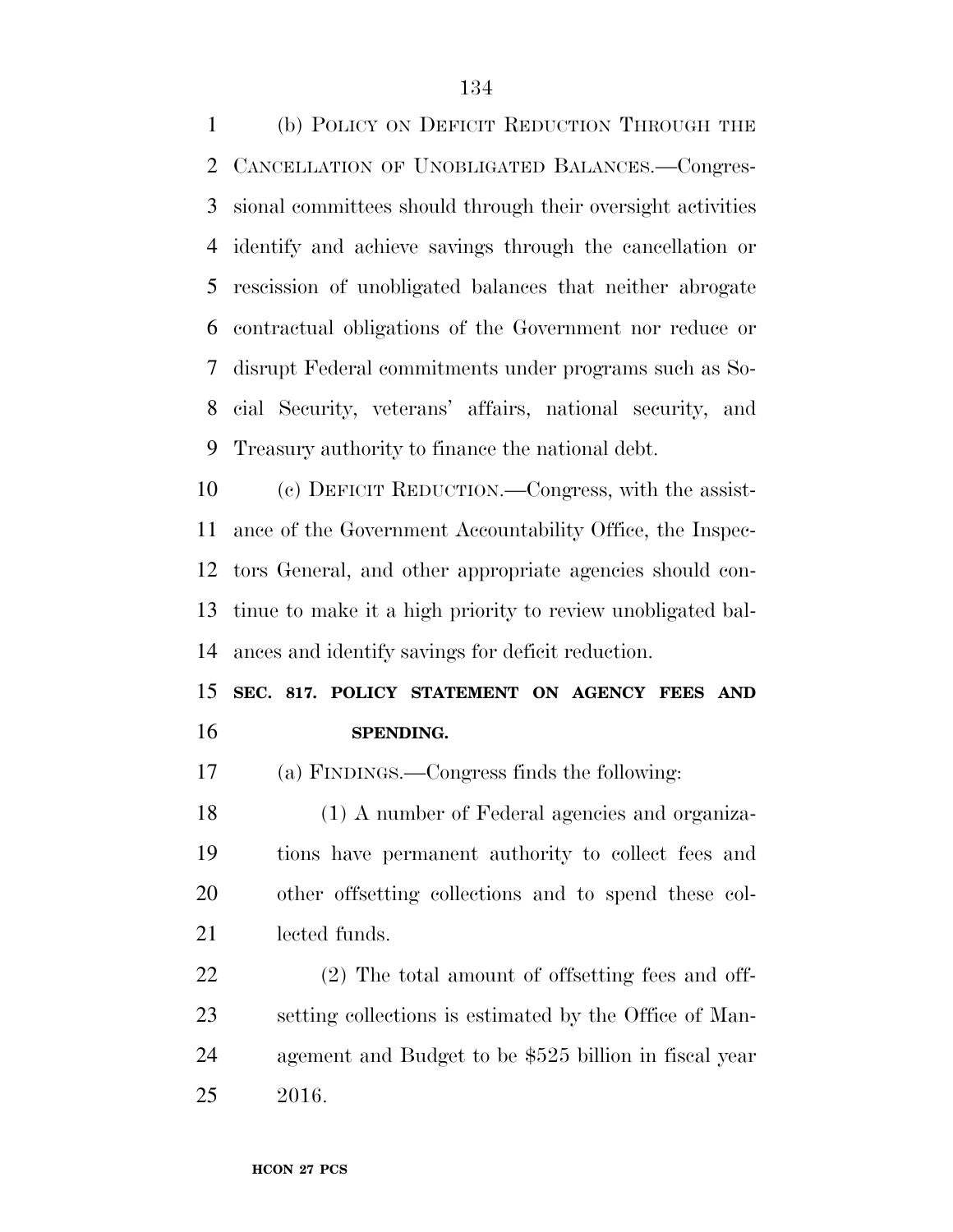(3) Agency budget justifications are, in some cases, not fully transparent about the amount of program activity funded through offsetting collec- tions or fees. This lack of transparency prevents ef-fective and accountable government.

 (b) POLICY ON AGENCY FEES AND SPENDING.—It is the policy of this resolution that Congress must reassert its constitutional prerogative to control spending and con- duct oversight. To do so, Congress should enact legislation requiring programs that are funded through fees, offset- ting receipts, or offsetting collections to be allocated new budget authority annually. Such allocation may arise from—

 (1) legislation originating from the authorizing committee of jurisdiction for the agency or program; or

 (2) fee and account specific allocations included in annual appropriation Acts.

**SEC. 818. POLICY STATEMENT ON RESPONSIBLE STEWARD-**

### **SHIP OF TAXPAYER DOLLARS.**

(a) FINDINGS.—The House finds the following:

 (1) The budget for the House of Representa- tives is \$188 million less than it was when Repub-licans became the majority in 2011.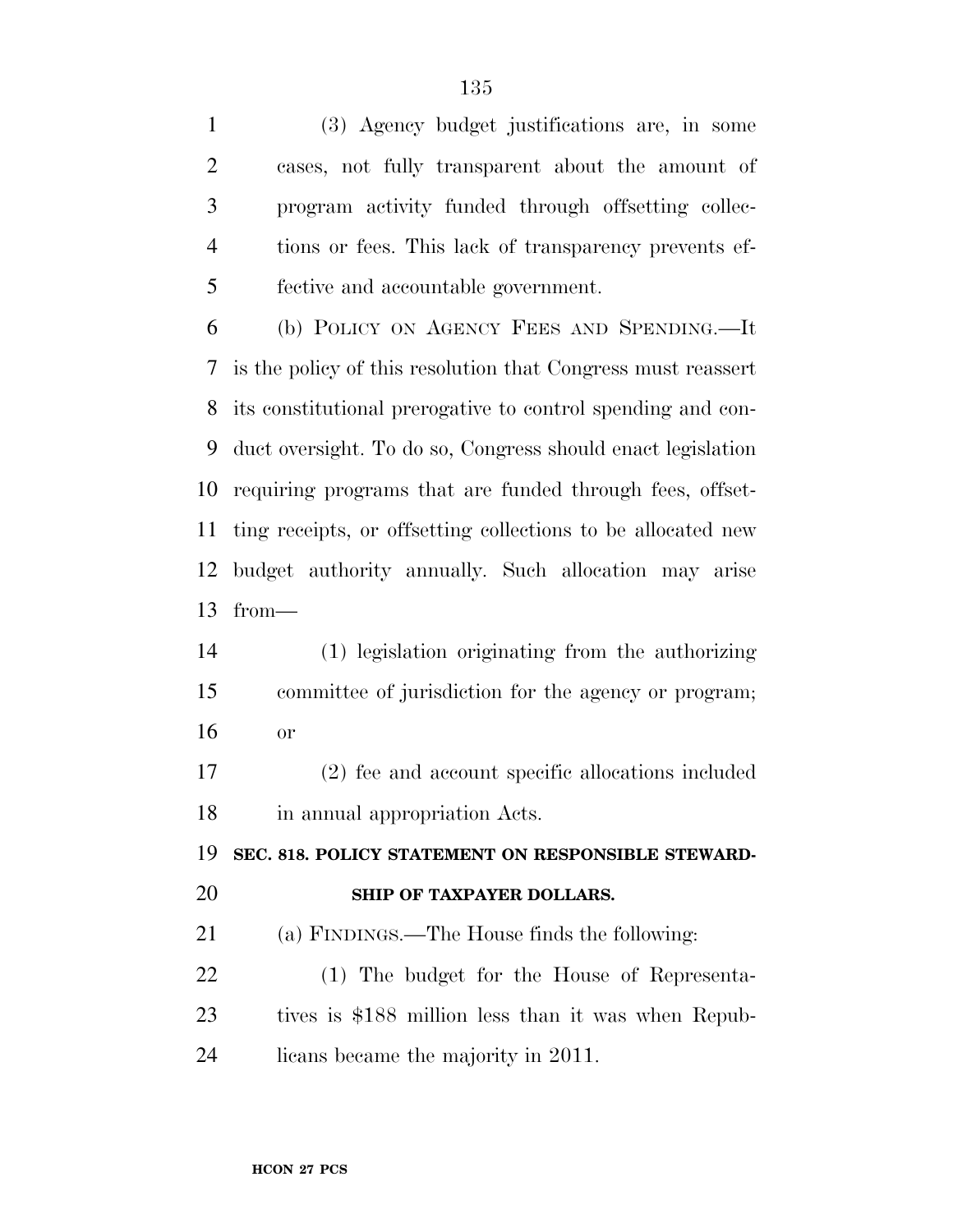(2) The House of Representatives has achieved significant savings by consolidating operations and renegotiating contracts.

 (b) POLICY ON RESPONSIBLE STEWARDSHIP OF TAXPAYER DOLLARS.—It is the policy of this resolution that:

 (1) The House of Representatives must be a model for the responsible stewardship of taxpayer re- sources and therefore must identify any savings that can be achieved through greater productivity and ef- ficiency gains in the operation and maintenance of House services and resources like printing, con- ferences, utilities, telecommunications, furniture, grounds maintenance, postage, and rent. This should include a review of policies and procedures for acqui- sition of goods and services to eliminate any unnec- essary spending. The Committee on House Adminis- tration should review the policies pertaining to the services provided to Members and committees of the House, and should identify ways to reduce any sub- sidies paid for the operation of the House gym, bar-ber shop, salon, and the House dining room.

 (2) No taxpayer funds may be used to purchase first class airfare or to lease corporate jets for Mem-bers of Congress.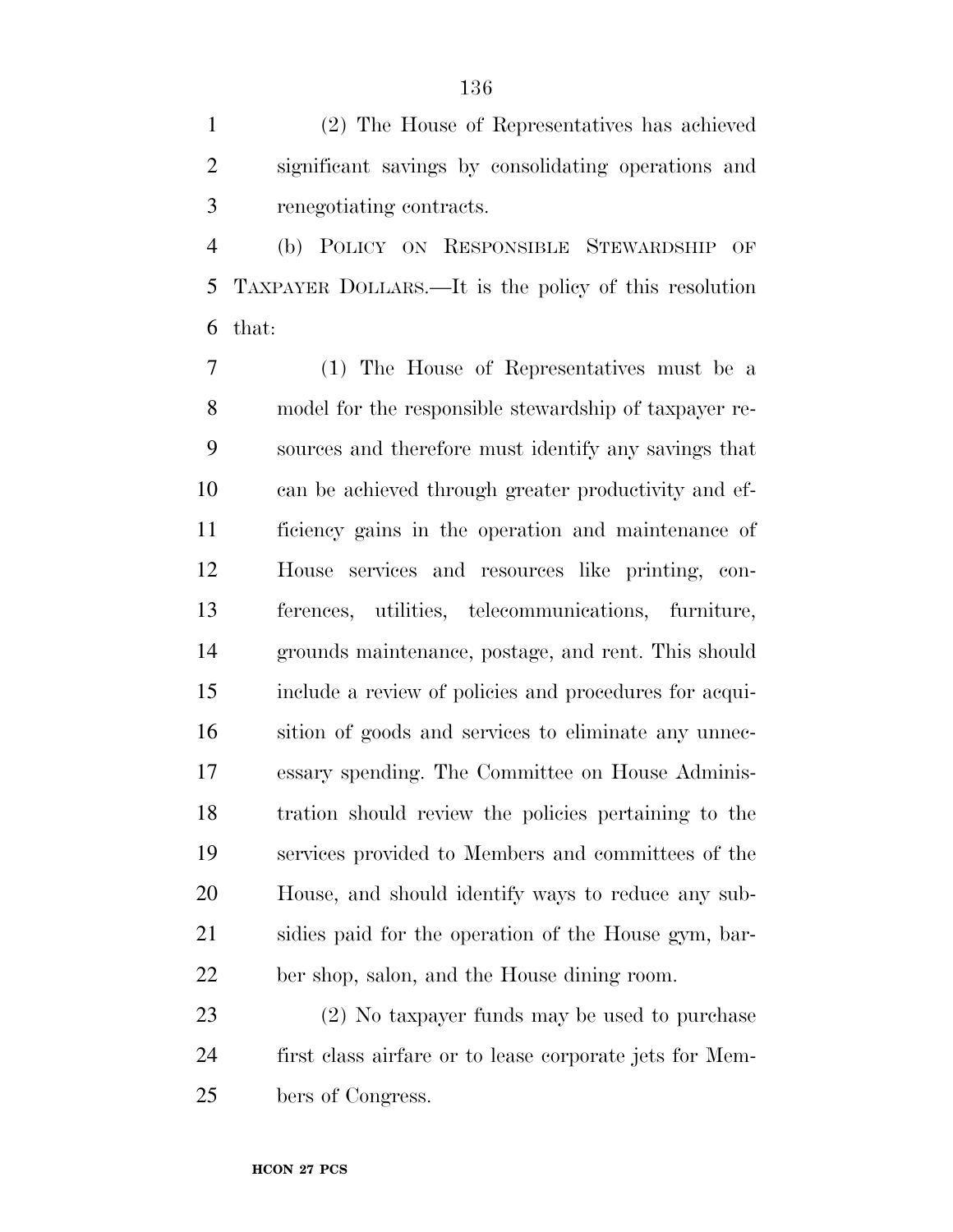(3) Retirement benefits for Members of Con- gress should not include free, taxpayer-funded health care for life.

#### **SEC. 819. POLICY STATEMENT ON ''NO BUDGET, NO PAY''.**

 It is the policy of this resolution that Congress should agree to a concurrent resolution on the budget every year pursuant to section 301 of the Congressional Budget Act of 1974. If by April 15, a House of Congress has not agreed to a concurrent resolution on the budget, the pay- roll administrator of that House should carry out this pol- icy in the same manner as the provisions of Public Law 113–3, the No Budget, No Pay Act of 2013, and should place in an escrow account all compensation otherwise re- quired to be made for Members of that House of Congress. Withheld compensation should be released to Members of that House of Congress the earlier of the day on which that House of Congress agrees to a concurrent resolution on the budget, pursuant to section 301 of the Congres- sional Budget Act of 1974, or the last day of that Con-gress.

## **SEC. 820. POLICY STATEMENT ON NATIONAL SECURITY FUNDING.**

(a) FINDINGS.—The House finds the following:

 (1) Russian aggression, the growing threats of the Islamic State of Iraq and the Levant in the Mid-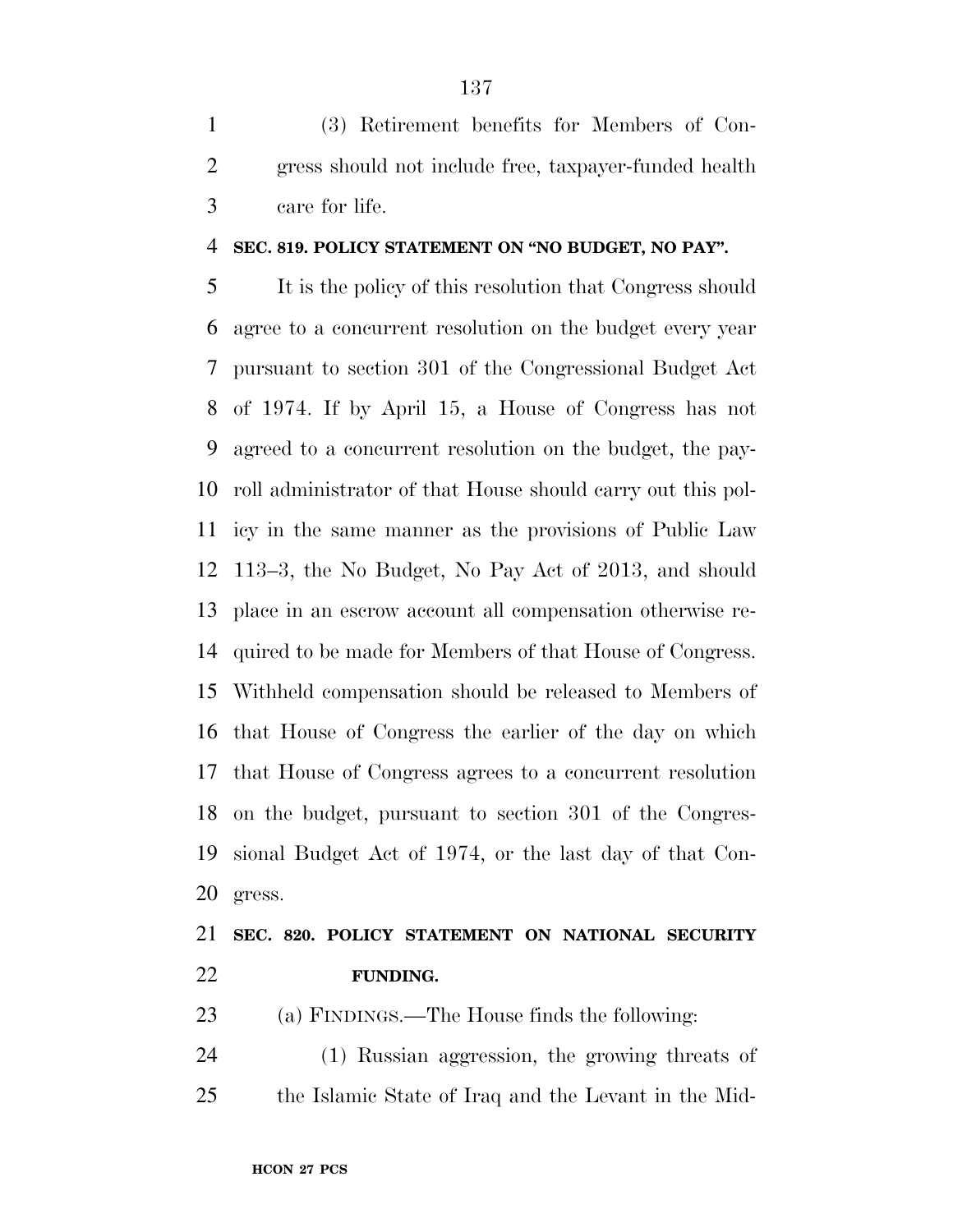| $\mathbf{1}$   | dle East, North Korean and Iranian nuclear and         |
|----------------|--------------------------------------------------------|
| $\overline{2}$ | missile programs, and continued Chinese invest-        |
| 3              | ments in high-end military capabilities and cyber      |
| $\overline{4}$ | warfare shape the parameters of an increasingly        |
| 5              | complex and challenging security environment.          |
| 6              | (2) All four current service chiefs testified that     |
| $\tau$         | the National Military Strategy could not be executed   |
| 8              | at sequestration levels.                               |
| 9              | (3) The independent and bipartisan National            |
| 10             | Defense Panel conducted risk assessments of force      |
| 11             | structure changes triggered by the Budget Control      |
| 12             | Act of 2011 (BCA) and concluded that in addition       |
| 13             | to previous cuts to defense dating back to 2009, the   |
| 14             | sequestration of defense discretionary spending has    |
| 15             | "caused significant shortfalls in U.S. military readi- |
| 16             | ness and both present and future capabilities".        |
| 17             | (4) The President's fiscal year 2016 budget ir-        |
| 18             | responsibly ignores current law and requests a de-     |
| 19             | fense budget \$38 billion above the caps for rhetor-   |
| 20             | ical gain. By creating an expectation of spending      |
| 21             | without a plan to avoid the BCA's guaranteed se-       |
| 22             | quester upon breaching of its caps, the White          |
| 23             | House's proposal compounds the fiscal uncertainty      |
| 24             | that has affected the military's ability to adequately |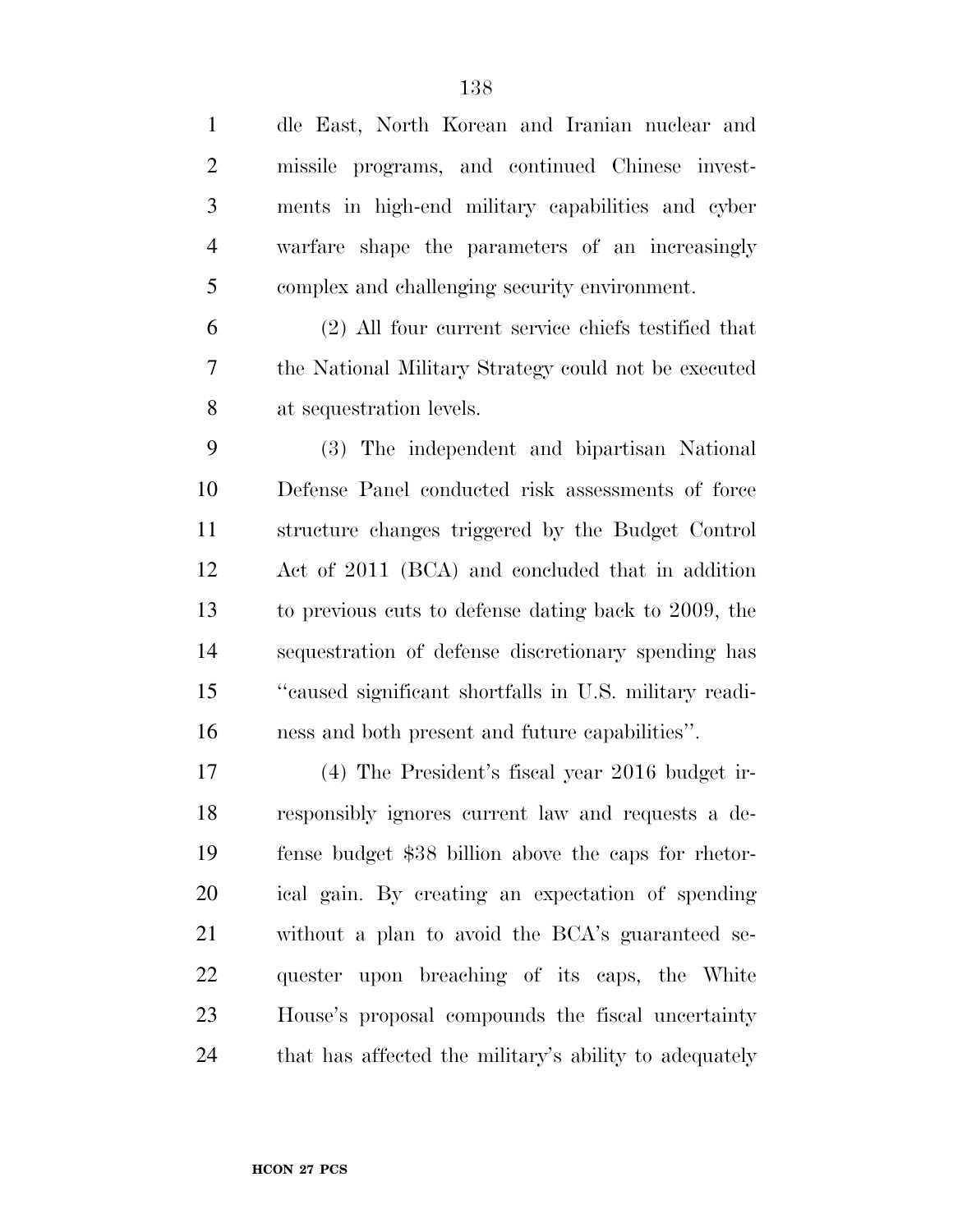plan for future contingencies and make investments crucial for the Nation's defense.

 (5) The President's budget proposes \$1.8 tril- lion in tax increases, in addition to the \$1.7 trillion in tax hikes the Administration has already imposed. The President's tax increases would further burden economic growth and is not a realistic source for off-sets to fund defense sequester replacement.

 (b) POLICY ON FISCAL YEAR 2016 NATIONAL DE- FENSE FUNDING.—In fiscal year 2015, the House-passed budget resolution anticipated \$566 billion for national de- fense in the discretionary base budget for fiscal year 2016. With no necessary statutory change yet provided by Con- gress, the BCA statute would require limiting national de- fense discretionary base funding to \$523 billion in fiscal year 2016. However, in total with \$90 billion, the House Budget estimate for Overseas Contingency Operations funding for the Department of Defense, the fiscal year 2016 budget provides over \$613 billion total for defense spending that is higher than the President's budget re- quest for the fiscal year. This concurrent resolution pro- vides \$22 billion above the President's Five Year Defense Plan and \$151 billion above the 10-year totals. This would also be \$387 billion above the 10-year total for current levels.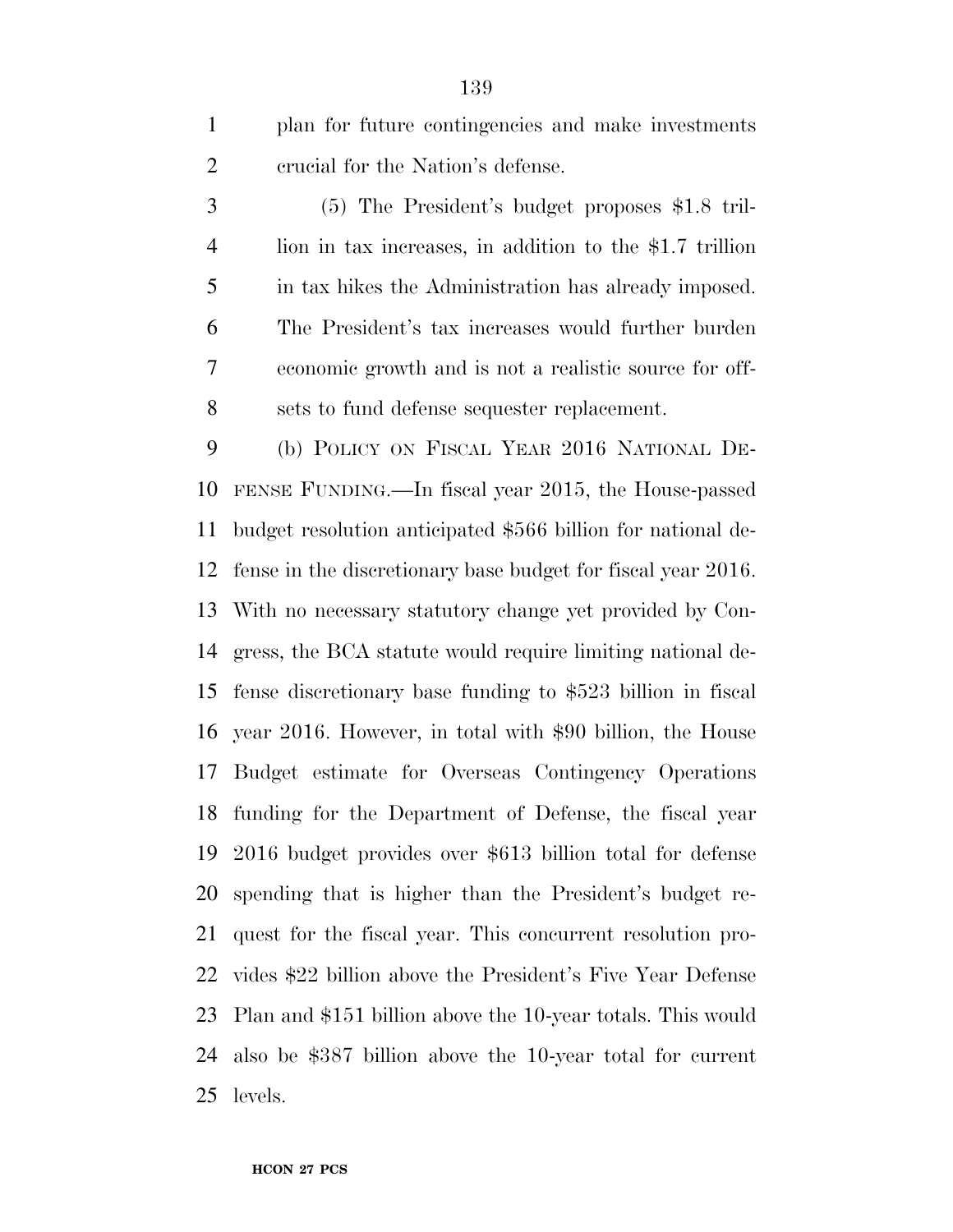(c) DEFENSE READINESS AND MODERNIZATION FUND.—(1) The budget resolution recognizes the need to ensure robust funding for national defense while maintain- ing overall fiscal discipline. The budget resolution prioritizes our national defense and the needs of the warfighter by providing needed dollars through the cre- ation of the ''Defense Readiness and Modernization Fund''.

 (2) The Defense Readiness and Modernization Fund provides the mechanism for Congress to responsibly allo- cate in a deficit-neutral way the resources the military needs to secure the safety and liberty of United States citizens from threats at home and abroad. The Defense Readiness and Modernization Fund will provide the chair of the Committee on the Budget of the House the ability to increase allocations to support legislation that would provide for the Department of Defense warfighting capa- bilities, modernization, a temporary increase in end strength, training and maintenance associated with com- bat readiness, activities to reach full auditability of the Department of Defense's financial statements, and imple-mentation of military and compensation reforms.

 (d) SEQUESTER REPLACEMENT FOR NATIONAL DE- FENSE.—This concurrent resolution encourages an imme-diate reevaluation of Federal Government priorities to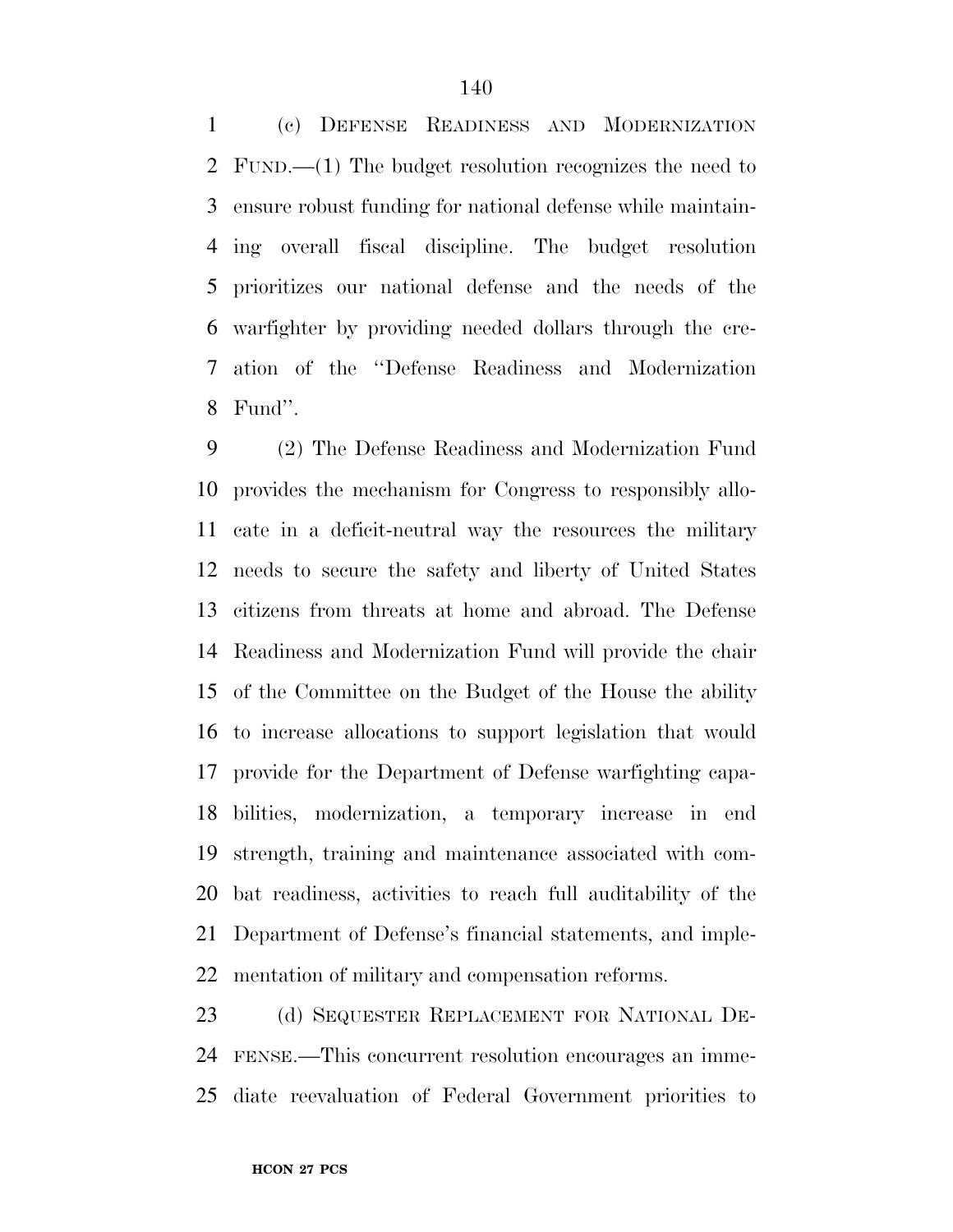maintain the strength of America's national security pos- ture. In identifying policies to restructure and stabilize the Government's major entitlement programs which, along with net interest, will consume all Federal revenue in less than 20 years. The budget also charts a course that can ensure the availability of needed national security re-sources.

Passed the House of Representatives March 25, 2015.

Attest: KAREN L. HAAS, *Clerk.*